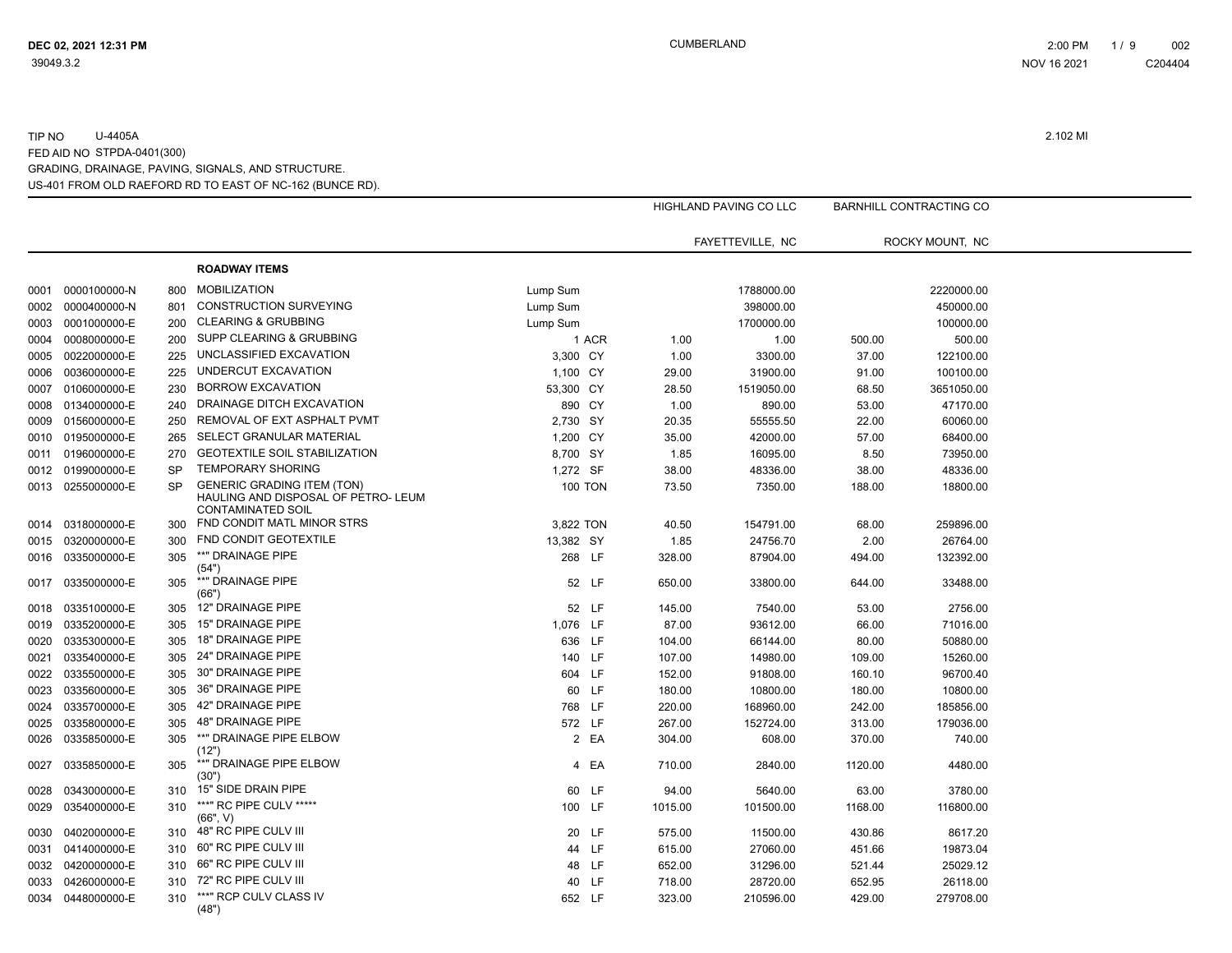|      |                   |           |                                                     |            |       |         | <b>HIGHLAND PAVING CO LLC</b> |         | <b>BARNHILL CONTRACTING CO</b> |  |
|------|-------------------|-----------|-----------------------------------------------------|------------|-------|---------|-------------------------------|---------|--------------------------------|--|
|      |                   |           |                                                     |            |       |         | FAYETTEVILLE, NC              |         | ROCKY MOUNT, NC                |  |
|      |                   |           |                                                     |            |       |         |                               |         |                                |  |
| 0035 | 0448000000-E      | 310       | ***" RCP CULV CLASS IV<br>(54")                     | 1.024 LF   |       | 425.00  | 435200.00                     | 561.00  | 574464.00                      |  |
| 0036 | 0448200000-E      | 310       | 15" RCP CULV CLASS IV                               | 7,384 LF   |       | 98.00   | 723632.00                     | 128.00  | 945152.00                      |  |
| 0037 | 0448300000-E      | 310       | 18" RCP CULV CLASS IV                               | 1,416 LF   |       | 124.00  | 175584.00                     | 205.00  | 290280.00                      |  |
| 0038 | 0448400000-E      | 310       | 24" RCP CULV CLASS IV                               | 1,964 LF   |       | 110.00  | 216040.00                     | 193.00  | 379052.00                      |  |
| 0039 | 0448500000-E      | 310       | 30" RCP CULV CLASS IV                               | 1,132 LF   |       | 165.00  | 186780.00                     | 239.00  | 270548.00                      |  |
| 0040 | 0448600000-E      | 310       | 36" RCP CULV CLASS IV                               | 1,648 LF   |       | 203.00  | 334544.00                     | 278.00  | 458144.00                      |  |
| 0041 | 0448700000-E      | 310       | 42" RCP CULV CLASS IV                               | 1,240 LF   |       | 260.00  | 322400.00                     | 354.00  | 438960.00                      |  |
|      | 0042 0973100000-E | 330       | **"WLD STL PIPE GRAD B IN SOIL<br>(72", 1.000")     | 84 LF      |       | 5054.00 | 424536.00                     | 4725.00 | 396900.00                      |  |
| 0043 | 0973300000-E      | 330       | **"WLD STL PIPE GRAD B NOT IN SOIL<br>(72", 1.000") | 84 LF      |       | 5054.00 | 424536.00                     | 6273.17 | 526946.28                      |  |
| 0044 | 0986000000-E      | SP        | <b>GENERIC PIPE ITEM (LF)</b><br>4" PVC SLEEVE      | 950 LF     |       | 19.50   | 18525.00                      | 20.00   | 19000.00                       |  |
| 0045 | 0995000000-E      | 340       | PIPE REMOVAL                                        | 8,542 LF   |       | 45.00   | 384390.00                     | 27.00   | 230634.00                      |  |
| 0046 | 1011000000-N      | 500       | <b>FINE GRADING</b>                                 | Lump Sum   |       |         | 5125800.00                    |         | 4595000.00                     |  |
| 0047 | 1099500000-E      | 505       | <b>SHALLOW UNDERCUT</b>                             | 1,300 CY   |       | 29.00   | 37700.00                      | 63.00   | 81900.00                       |  |
| 0048 | 1099700000-E      | 505       | CLASS IV SUBGRD STABILIZATION                       | 3,850 TON  |       | 38.00   | 146300.00                     | 69.00   | 265650.00                      |  |
| 0049 | 1220000000-E      | 545       | <b>INCIDENTAL STONE BASE</b>                        | 1,500 TON  |       | 45.00   | 67500.00                      | 80.00   | 120000.00                      |  |
| 0050 | 1297000000-E      | 607       | MILL ASP PVMT *****" DTH<br>$(1-1/2")$              | 16,490 SY  |       | 3.60    | 59364.00                      | 4.85    | 79976.50                       |  |
| 0051 | 1330000000-E      | 607       | <b>INCIDENTAL MILLING</b>                           | 5,000 SY   |       | 9.50    | 47500.00                      | 13.00   | 65000.00                       |  |
| 0052 | 1491000000-E      | 610       | ASP CONC BASE CRS B25.0C                            | 17,990 TON |       | 83.35   | 1499466.50                    | 170.50  | 3067295.00                     |  |
| 0053 | 1503000000-E      | 610       | ASP CONC INTR CRS I19.0C                            | 18,360 TON |       | 74.25   | 1363230.00                    | 127.25  | 2336310.00                     |  |
| 0054 | 1519000000-E      | 610       | ASP CONC SURF CRS S9.5B                             | 2,140 TON  |       | 73.50   | 157290.00                     | 117.00  | 250380.00                      |  |
| 0055 | 1523000000-E      | 610       | ASP CONC SURF CRS S9.5C                             | 17,590 TON |       | 65.70   | 1155663.00                    | 116.00  | 2040440.00                     |  |
| 0056 | 1575000000-E      | 620       | ASP FOR PLANT MIX                                   | 2,895 TON  |       | 502.27  | 1454071.65                    | 541.00  | 1566195.00                     |  |
| 0057 | 1693000000-E      | 654       | ASPH PLT MIX PVMT REPAIR                            | 1,242 TON  |       | 405.00  | 503010.00                     | 325.00  | 403650.00                      |  |
| 0058 | 2022000000-E      | 815       | SUBDRAIN EXCAVATION                                 |            | 45 CY | 35.00   | 1575.00                       | 35.00   | 1575.00                        |  |
| 0059 | 2026000000-E      | 815       | <b>GEOTEXTILE FOR SUBSURF DRNS</b>                  | 200 SY     |       | 15.00   | 3000.00                       | 15.00   | 3000.00                        |  |
| 0060 | 2036000000-E      | 815       | SUBDRAIN COARSE AGGREGATE                           | 34 CY      |       | 75.00   | 2550.00                       | 75.00   | 2550.00                        |  |
| 0061 | 2044000000-E      | 815       | 6" PERF SUBDRN PIPE                                 | 200 LF     |       | 19.00   | 3800.00                       | 19.00   | 3800.00                        |  |
| 0062 | 2070000000-N      | 815       | SUBDRN PIPE OUTLET                                  |            | 1 EA  | 400.00  | 400.00                        | 400.00  | 400.00                         |  |
| 0063 | 2077000000-E      | 815       | 6" OUTLET PIPE                                      | 6          | LF    | 45.00   | 270.00                        | 45.00   | 270.00                         |  |
| 0064 | 2209000000-E      | 838       | <b>ENDWALLS</b>                                     | 11.7 CY    |       | 2100.00 | 24570.00                      | 3333.00 | 38996.10                       |  |
| 0065 | 2220000000-E      | 838       | REINFORCED ENDWALLS                                 | 207.5 CY   |       | 814.00  | 168905.00                     | 3278.48 | 680284.60                      |  |
| 0066 | 2253000000-E      | 840       | PIPE COLLARS                                        | 24.72 CY   |       | 872.00  | 21555.84                      | 2679.72 | 66242.68                       |  |
| 0067 | 2264000000-E      | 840       | PIPE PLUGS                                          | 3.75 CY    |       | 1425.00 | 5343.75                       | 794.00  | 2977.50                        |  |
| 0068 | 2275000000-E      | <b>SP</b> | <b>FLOWABLE FILL</b>                                |            | 64 CY | 490.00  | 31360.00                      | 435.00  | 27840.00                       |  |
| 0069 | 2286000000-N      | 840       | MASNRY DRAINAGE STRUCT                              | 213 EA     |       | 4065.00 | 865845.00                     | 7097.00 | 1511661.00                     |  |
| 0070 | 2297000000-E      | 840       | <b>MASNRY DRAINAGE STRUCT</b>                       | 57.233 CY  |       | 3515.00 | 201174.00                     | 2515.12 | 143947.86                      |  |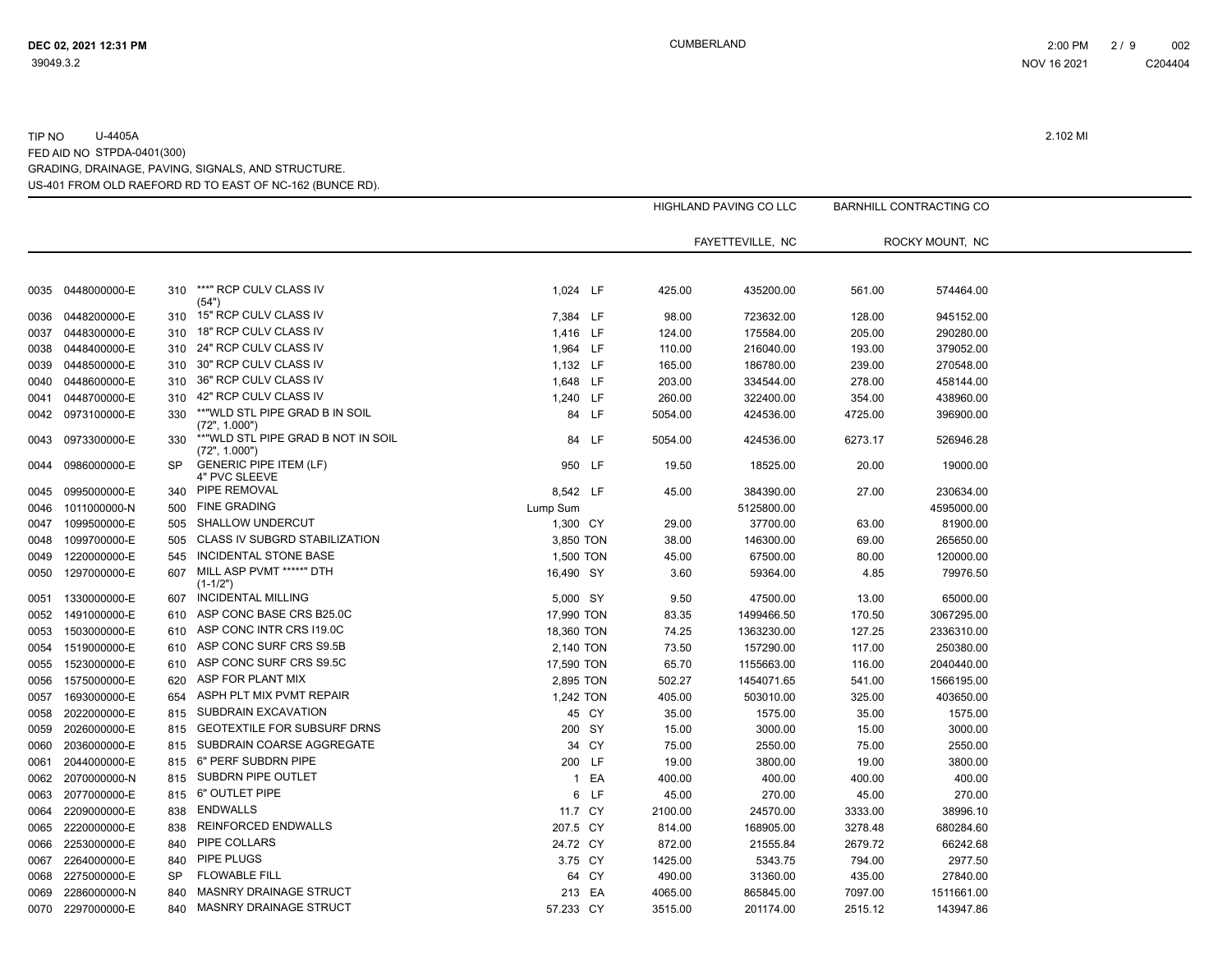|      |                   |           |                                     |                |         |         | HIGHLAND PAVING CO LLC |         | <b>BARNHILL CONTRACTING CO</b> |  |
|------|-------------------|-----------|-------------------------------------|----------------|---------|---------|------------------------|---------|--------------------------------|--|
|      |                   |           |                                     |                |         |         |                        |         |                                |  |
|      |                   |           |                                     |                |         |         | FAYETTEVILLE, NC       |         | ROCKY MOUNT. NC                |  |
|      |                   |           |                                     |                |         |         |                        |         |                                |  |
| 0071 | 2308000000-E      | 840       | <b>MASNRY DRAINAGE STRUCT</b>       | 155.6 LF       |         | 525.00  | 81690.00               | 1289.00 | 200568.40                      |  |
| 0072 | 2352000000-N      | 840       | FRAME W/GRATE 840.***** STD         |                | 81 EA   | 730.00  | 59130.00               | 1311.00 | 106191.00                      |  |
|      |                   |           | (840.16)                            |                |         |         |                        |         |                                |  |
| 0073 | 2366000000-N      | 840       | FRAME W/2GRTS 840.24 STD            | 5              | EA      | 625.00  | 3125.00                | 1258.00 | 6290.00                        |  |
| 0074 | 2367000000-N      | 840       | FRAME W/2GRTS 840.29 STD            | 8              | EA      | 645.00  | 5160.00                | 1277.00 | 10216.00                       |  |
| 0075 | 2374000000-N      | 840       | FRAME-GRT-HD 840.03 **<br>(E)       |                | 14 EA   | 790.00  | 11060.00               | 1168.00 | 16352.00                       |  |
| 0076 | 2374000000-N      | 840       | FRAME-GRT-HD 840.03 **<br>(F)       |                | 53 EA   | 825.00  | 43725.00               | 1171.00 | 62063.00                       |  |
| 0077 | 2374000000-N      | 840       | FRAME-GRT-HD 840.03 **<br>(G)       |                | 47 EA   | 809.00  | 38023.00               | 1171.00 | 55037.00                       |  |
| 0078 | 2396000000-N      | 840       | FRAME W/COVER STD 840.54            |                | 16 EA   | 540.00  | 8640.00                | 1142.00 | 18272.00                       |  |
| 0079 | 2451000000-N      | 852       | CONC TRANS SECT FOR DROP INLET      |                | 36 EA   | 912.00  | 32832.00               | 850.00  | 30600.00                       |  |
| 0080 | 2535000000-E      | 846       | **"X**" CONCRETE CURB<br>(8" X 12") | 110 LF         |         | 25.00   | 2750.00                | 25.00   | 2750.00                        |  |
| 0081 | 2542000000-E      | 846       | 1'-6" CONC CURB & GUTTER            | 9,270 LF       |         | 27.60   | 255852.00              | 27.60   | 255852.00                      |  |
| 0082 | 2549000000-E      | 846       | 2'-6" CONC CURB & GUTTER            | 22,690 LF      |         | 32.95   | 747635.50              | 34.51   | 783031.90                      |  |
| 0083 | 2591000000-E      | 848       | 4" CONCRETE SIDEWALK                | 10,505 SY      |         | 57.10   | 599835.50              | 50.26   | 527981.30                      |  |
| 0084 | 2605000000-N      | 848       | <b>CONCRETE CURB RAMPS</b>          |                | 89 EA   | 2250.00 | 200250.00              | 2250.00 | 200250.00                      |  |
| 0085 | 2612000000-E      | 848       | 6" CONCRETE DRIVEWAY                | 1,209 SY       |         | 74.45   | 90010.05               | 74.45   | 90010.05                       |  |
| 0086 | 2655000000-E      | 852       | 5" MONO CONC ISLDS (KEY IN)         | 2,500 SY       |         | 80.41   | 201025.00              | 80.41   | 201025.00                      |  |
| 0087 | 2800000000-N      | 858       | ADJ CATCH BASINS                    | 3              | EA      | 2250.00 | 6750.00                | 1374.32 | 4122.96                        |  |
| 0088 | 2815000000-N      | 858       | ADJ DROP INLETS                     | $\mathbf{1}$   | EA      | 2250.00 | 2250.00                | 1512.96 | 1512.96                        |  |
| 0089 | 2845000000-N      | 858       | ADJ METER OR VALVE BOXES            |                | 30 EA   | 1250.00 | 37500.00               | 489.99  | 14699.70                       |  |
| 0090 | 2860000000-N      | 859       | CONVERT CB TO JB                    | $\mathbf{1}$   | EA      | 4100.00 | 4100.00                | 4312.00 | 4312.00                        |  |
| 0091 | 3030000000-E      | 862       | <b>STL BEAM GUARDRAIL</b>           | 1,125 LF       |         | 26.00   | 29250.00               | 26.00   | 29250.00                       |  |
| 0092 | 3150000000-N      | 862       | ADDIT GUARDRAIL POSTS               |                | 5 EA    | 11.00   | 55.00                  | 11.00   | 55.00                          |  |
| 0093 | 3210000000-N      | 862       | <b>GR END TYPE CAT-1</b>            | 4              | EA      | 950.00  | 3800.00                | 950.00  | 3800.00                        |  |
| 0094 | 3287000000-N      | <b>SP</b> | GR END TYPE TL-3                    |                | 4 EA    | 3500.00 | 14000.00               | 3500.00 | 14000.00                       |  |
| 0095 | 3628000000-E      | 876       | RIP RAP, CLASS I                    | <b>300 TON</b> |         | 92.00   | 27600.00               | 96.00   | 28800.00                       |  |
| 0096 | 3635000000-E      | 876       | <b>RIP RAP, CLASS II</b>            |                | 620 TON | 99.00   | 61380.00               | 116.00  | 71920.00                       |  |
| 0097 | 3649000000-E      | 876       | RIP RAP, CLASS B                    |                | 60 TON  | 74.00   | 4440.00                | 84.00   | 5040.00                        |  |
| 0098 | 3656000000-E      | 876       | <b>GEOTEXTILE FOR DRAINGE</b>       | 1,850 SY       |         | 2.25    | 4162.50                | 6.00    | 11100.00                       |  |
| 0099 | 4072000000-E      | 903       | SUPPORT, 3-LB STL U-CHAN            | 2,746 LF       |         | 7.00    | 19222.00               | 6.69    | 18370.74                       |  |
| 0100 | 4096000000-N      | 904       | SIGN ERECTION, TYPE D               |                | 4 EA    | 125.00  | 500.00                 | 208.65  | 834.60                         |  |
| 0101 | 4102000000-N      | 904       | SIGN ERECTION, TYPE E               | 171            | EA      | 85.00   | 14535.00               | 256.80  | 43912.80                       |  |
| 0102 | 4108000000-N      | 904       | SIGN ERECTION, TYPE F               | 11             | EA      | 125.00  | 1375.00                | 224.70  | 2471.70                        |  |
|      | 0103 4116100000-N | 904       | SIGN ERECT, RELOC ** GRD MTD        | 24             | EA      | 250.00  | 6000.00                | 160.50  | 3852.00                        |  |
|      |                   |           | (D)                                 |                |         |         |                        |         |                                |  |
|      | 0104 4155000000-N | 907       | DISPOSE SIGN SYST U-CHAN            | 139 EA         |         | 5.00    | 695.00                 | 5.35    | 743.65                         |  |
|      | 0105 4192000000-N | 907       | DISPOSE SUPPORT, U-CHAN             |                | 24 EA   | 5.00    | 120.00                 | 5.35    | 128.40                         |  |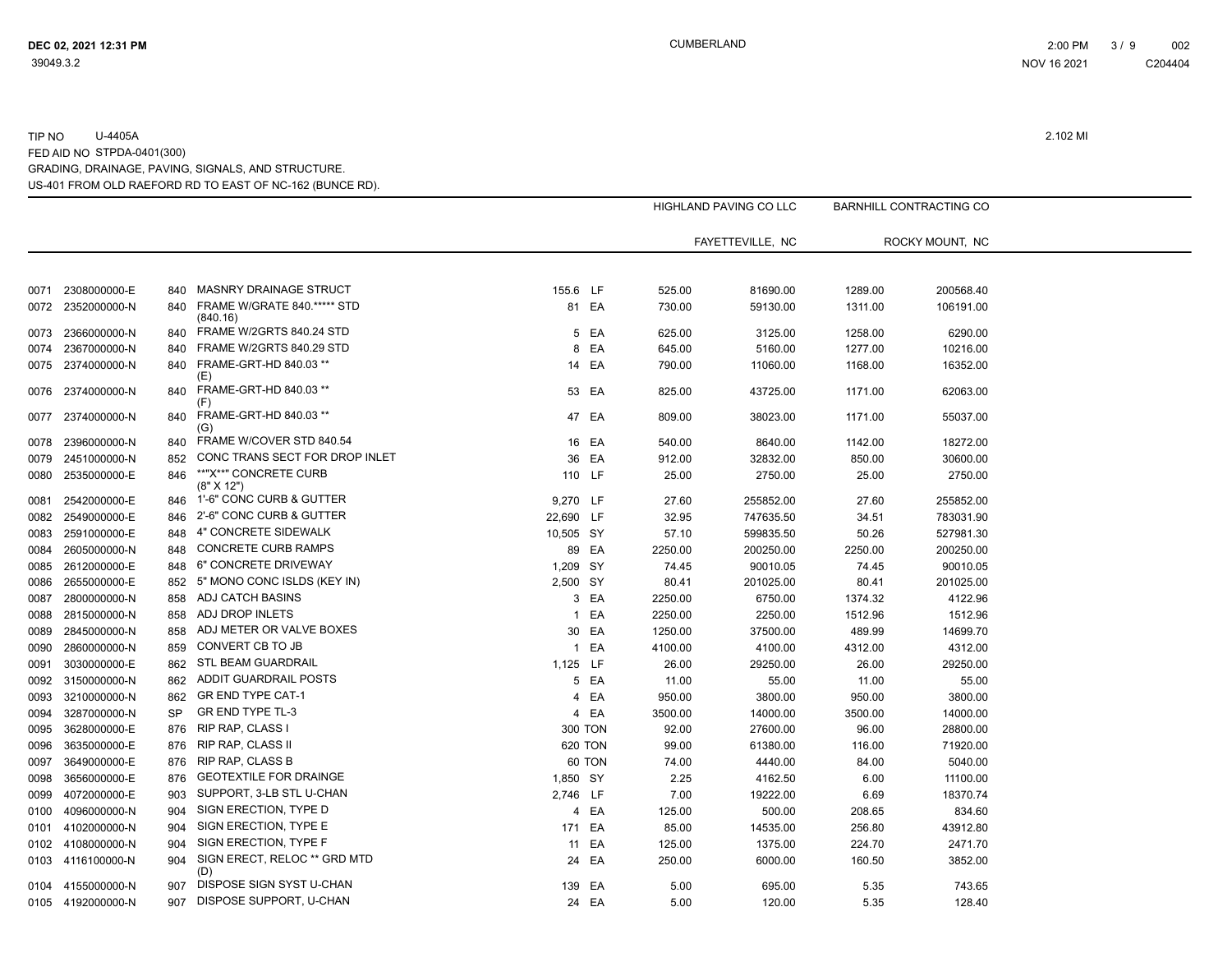|      |                   |                                                        |                |         |          | HIGHLAND PAVING CO LLC |          | BARNHILL CONTRACTING CO |  |
|------|-------------------|--------------------------------------------------------|----------------|---------|----------|------------------------|----------|-------------------------|--|
|      |                   |                                                        |                |         |          |                        |          |                         |  |
|      |                   |                                                        |                |         |          | FAYETTEVILLE, NC       |          | ROCKY MOUNT, NC         |  |
|      |                   |                                                        |                |         |          |                        |          |                         |  |
|      |                   |                                                        |                |         |          |                        |          |                         |  |
| 0106 | 4400000000-E      | 1110 WORK ZONE SIGNS (STAT)                            |                | 480 SF  | 6.35     | 3048.00                | 7.38     | 3542.40                 |  |
| 0107 | 4405000000-E      | 1110 WORK ZONE SIGNS (PORT)                            |                | 480 SF  | 12.00    | 5760.00                | 21.00    | 10080.00                |  |
| 0108 | 4410000000-E      | 1110 WORK ZONE SIGNS (BARR)                            |                | 36 SF   | 6.75     | 243.00                 | 5.35     | 192.60                  |  |
| 0109 | 4415000000-N      | 1115 FLASHING ARROW BOARD                              | $\overline{2}$ | EA      | 2500.00  | 5000.00                | 5000.00  | 10000.00                |  |
| 0110 | 4420000000-N      | 1120 PORTABLE CHANGE MSG SIGN                          | $\overline{4}$ | EA      | 11500.00 | 46000.00               | 12000.00 | 48000.00                |  |
| 0111 | 4430000000-N      | 1130 DRUMS                                             | 175 EA         |         | 61.00    | 10675.00               | 55.00    | 9625.00                 |  |
| 0112 | 4435000000-N      | <b>1135 CONES</b>                                      |                | 100 EA  | 29.00    | 2900.00                | 30.00    | 3000.00                 |  |
| 0113 | 4445000000-E      | 1145 BARRICADES (TYPE III)                             |                | 32 LF   | 34.00    | 1088.00                | 30.00    | 960.00                  |  |
| 0114 | 4447000000-E      | PED CHANNEL DEVICES<br>SP                              |                | 64 LF   | 62.00    | 3968.00                | 40.00    | 2560.00                 |  |
| 0115 | 4455000000-N      | 1150 FLAGGER                                           |                | 100 DAY | 400.00   | 40000.00               | 430.00   | 43000.00                |  |
| 0116 | 4480000000-N      | 1165 TMA                                               |                | 2 EA    | 37750.00 | 75500.00               | 36000.00 | 72000.00                |  |
| 0117 | 4510000000-N      | 1190 LAW ENFORCEMENT                                   |                | 500 HR  | 45.00    | 22500.00               | 75.00    | 37500.00                |  |
| 0118 | 4516000000-N      | 1180 SKINNY DRUM                                       |                | 75 EA   | 47.00    | 3525.00                | 50.00    | 3750.00                 |  |
| 0119 | 4685000000-E      | 1205 THERMO PVT MKG LINES 4"90                         | 37,899 LF      |         | 1.75     | 66323.25               | 1.75     | 66323.25                |  |
| 0120 | 4695000000-E      | 1205 THERMO PVT MKG LINES 8"90 MILS                    | 10,250 LF      |         | 3.50     | 35875.00               | 3.50     | 35875.00                |  |
| 0121 | 4720000000-E      | 1205 THERMO PVT MKG CHARACTER 90                       |                | 90 EA   | 100.00   | 9000.00                | 100.00   | 9000.00                 |  |
|      | 0122 4725000000-E | 1205 THERMO PVT SYMBOL 90MILS                          | 179 EA         |         | 150.00   | 26850.00               | 150.00   | 26850.00                |  |
| 0123 | 4810000000-E      | 1205 PAINT PVMT MARKINGS 4"                            | 625 LF         |         | 7.00     | 4375.00                | 7.00     | 4375.00                 |  |
|      | 0124 4891000000-E | 1205 GENERIC PVMT MARKING ITEM (LF) 1205               | 2,140 LF       |         | 15.00    | 32100.00               | 15.00    | 32100.00                |  |
|      |                   | THERMOPLASTIC PAVEMENT MARKING LINES (24", 90<br>MILS) |                |         |          |                        |          |                         |  |
| 0125 | 4900000000-N      | 1251 PERM RAISED PVMT MARKERS                          | 1,691 EA       |         | 7.00     | 11837.00               | 7.00     | 11837.00                |  |
| 0126 | 5255000000-N      | 1413 PORTABLE LIGHTING                                 | Lump Sum       |         |          | 234000.00              |          | 1130000.00              |  |
|      | 5325600000-E      | 1510 6" WATER LINE                                     |                | 858 LF  |          | 57486.00               |          | 57486.00                |  |
| 0128 | 5325800000-E      | 1510 8" WATER LINE                                     | 292 LF         |         | 67.00    |                        | 67.00    | 98112.00                |  |
| 0129 |                   | 1510 12" WATER LINE                                    |                |         | 336.00   | 98112.00               | 336.00   |                         |  |
| 0130 | 5326200000-E      |                                                        | 4,094 LF       |         | 152.00   | 622288.00              | 152.00   | 622288.00               |  |
| 0131 | 5326600000-E      | 1510 16" WATER LINE                                    | 880 LF         |         | 140.00   | 123200.00              | 140.00   | 123200.00               |  |
| 0132 | 5327400000-E      | 1510 24" WATER LINE                                    | 6,416 LF       |         | 314.00   | 2014624.00             | 314.00   | 2014624.00              |  |
| 0133 | 5329000000-E      | 1510 DI H2O PIPE FITTINGS                              | 98,466 LB      |         | 17.00    | 1673922.00             | 17.00    | 1673922.00              |  |
| 0134 | 5540000000-E      | 1515 6" VALVE                                          |                | 21 EA   | 1752.00  | 36792.00               | 1752.00  | 36792.00                |  |
| 0135 | 5546000000-E      | 1515 8" VALVE                                          | 4              | EA      | 2479.00  | 9916.00                | 2479.00  | 9916.00                 |  |
| 0136 | 5558000000-E      | 1515 12" VALVE                                         | 8              | EA      | 4263.00  | 34104.00               | 4263.00  | 34104.00                |  |
| 0137 | 5558600000-E      | 1515 16" VALVE                                         |                | 2 EA    | 12512.00 | 25024.00               | 12512.00 | 25024.00                |  |
| 0138 | 5559400000-E      | 1515 24" VALVE                                         |                | 11 EA   | 29526.00 | 324786.00              | 29526.00 | 324786.00               |  |
| 0139 | 5571800000-E      | 1515 8" TAPPING SLEEVE & VALVE                         | $\mathbf{1}$   | EA      | 7638.00  | 7638.00                | 7638.00  | 7638.00                 |  |
| 0140 | 5572200000-E      | 1515 12" TAPPING SLEEVE & VALVE                        | $\overline{2}$ | EA      | 13239.00 | 26478.00               | 13239.00 | 26478.00                |  |
| 0141 | 5573400000-E      | 1515 24" TAPPING SLEEVE & VALVE                        | 5              | EA      | 59468.00 | 297340.00              | 59468.00 | 297340.00               |  |
| 0143 | 5643150000-E      | 1515 1-1/2" WATER METER                                | 6              | EA      | 7533.00  | 45198.00               | 7533.00  | 45198.00                |  |
| 0144 | 5648000000-N      | 1515 RELOCATE WATER METER                              |                | 9 EA    | 1178.00  | 10602.00               | 1178.00  | 10602.00                |  |
|      |                   |                                                        |                |         |          |                        |          |                         |  |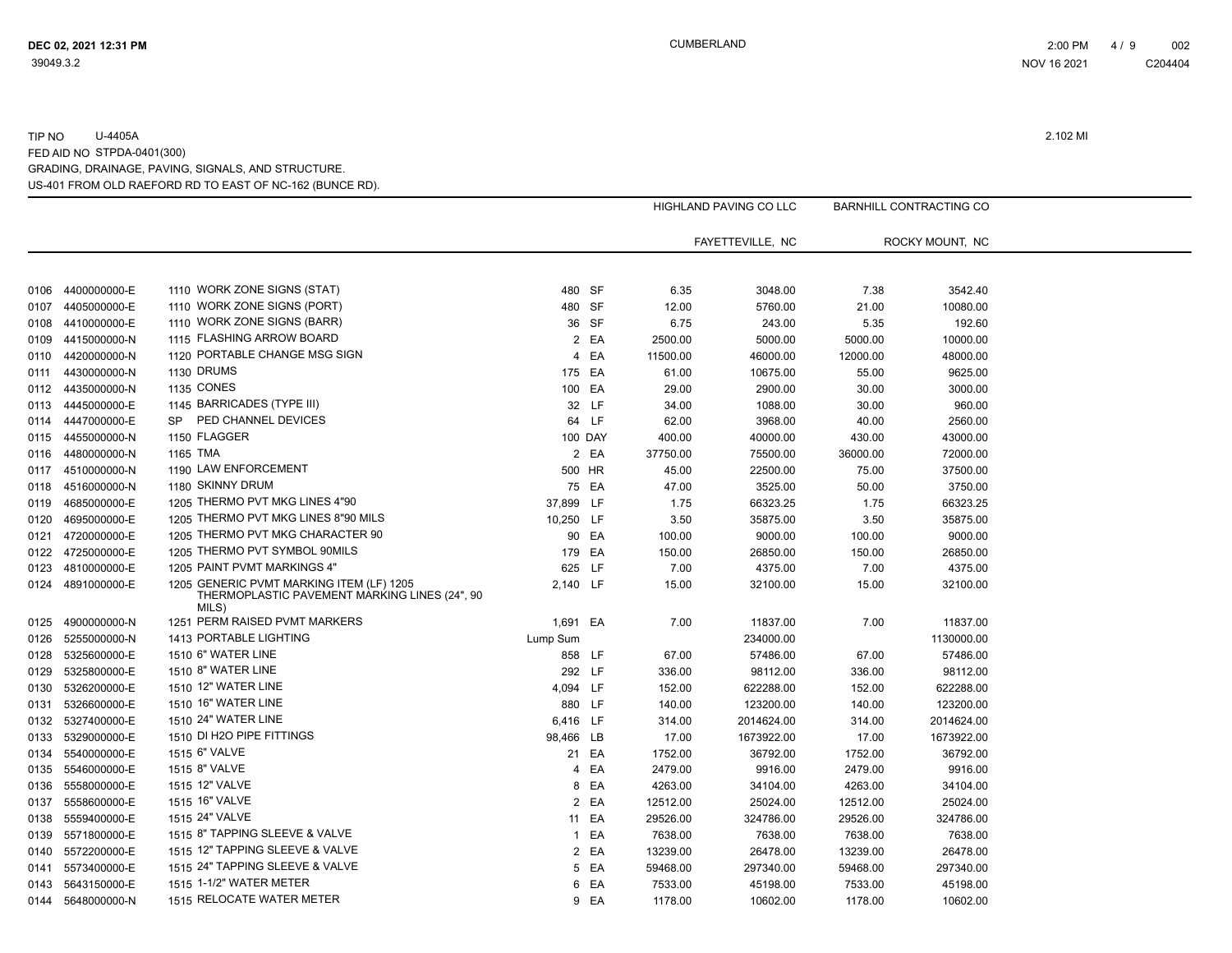|      |                   |           |                                                                                                       |                |        |          | <b>HIGHLAND PAVING CO LLC</b> |          | <b>BARNHILL CONTRACTING CO</b> |  |
|------|-------------------|-----------|-------------------------------------------------------------------------------------------------------|----------------|--------|----------|-------------------------------|----------|--------------------------------|--|
|      |                   |           |                                                                                                       |                |        |          | FAYETTEVILLE, NC              |          | ROCKY MOUNT, NC                |  |
|      |                   |           |                                                                                                       |                |        |          |                               |          |                                |  |
| 0145 | 5649000000-N      |           | 1515 RECONNECT WATER METER                                                                            |                | 1 EA   | 1178.00  | 1178.00                       | 1178.00  | 1178.00                        |  |
| 0146 | 5656000000-E      |           | 1515 **" RPZ BACKFLOW PREVNT ASMBLY<br>$(1-1/2")$                                                     |                | 6 EA   | 5072.00  | 30432.00                      | 5072.00  | 30432.00                       |  |
| 0147 | 5666000000-N      |           | 1515 FIRE HYDRANT                                                                                     | 20             | EA     | 6990.00  | 139800.00                     | 6990.00  | 139800.00                      |  |
| 0148 | 5672000000-N      |           | 1515 RELOCATE FIRE HYDRANT                                                                            | $\overline{1}$ | EA     | 3560.00  | 3560.00                       | 3560.00  | 3560.00                        |  |
| 0149 | 5673000000-E      |           | 1515 FIRE HYDRANT LEG                                                                                 |                | 280 LF | 94.00    | 26320.00                      | 94.00    | 26320.00                       |  |
| 0150 | 5686000000-E      |           | 1515 ** H2O SERVICE LINE<br>(2")                                                                      | 627 LF         |        | 101.00   | 63327.00                      | 101.00   | 63327.00                       |  |
| 0151 | 5686500000-E      |           | 1515 WATER SERVICE LINE                                                                               |                | 157 LF | 42.00    | 6594.00                       | 42.00    | 6594.00                        |  |
| 0152 | 5691300000-E      |           | 1520 8" SANITARY GRAVITY SEWER                                                                        |                | 179 LF | 137.00   | 24523.00                      | 137.00   | 24523.00                       |  |
| 0153 | 5768000000-N      |           | 1520 SANITARY SEWER CLEAN-OUT                                                                         | $\mathbf{1}$   | EA     | 2320.00  | 2320.00                       | 2320.00  | 2320.00                        |  |
| 0154 | 5768500000-E      |           | 1520 SEWER SERVICE LINE                                                                               |                | 26 LF  | 87.00    | 2262.00                       | 87.00    | 2262.00                        |  |
|      | 0155 5775000000-E |           | 1525 4' DIA UTILITY MANHOLE                                                                           |                | 2 EA   | 4079.00  | 8158.00                       | 4079.00  | 8158.00                        |  |
| 0156 | 5781000000-E      |           | 1525 UTILITY MANHOLE WALL 4' DIA                                                                      |                | 8 LF   | 1060.00  | 8480.00                       | 1060.00  | 8480.00                        |  |
| 0157 | 5801000000-E      |           | 1530 ABANDON 8" UTILITY PIPE                                                                          | 119 LF         |        | 16.00    | 1904.00                       | 16.00    | 1904.00                        |  |
| 0158 | 5813000000-E      |           | 1530 ABANDON 24" UTILITY PIPE                                                                         | 5,798 LF       |        | 16.00    | 92768.00                      | 16.00    | 92768.00                       |  |
| 0159 | 5815500000-N      |           | 1530 REMOVE FIRE HYDRANT                                                                              | 4              | EA     | 1781.00  | 7124.00                       | 1781.00  | 7124.00                        |  |
| 0160 | 5816000000-N      |           | 1530 ABANDON UTILITY MANHOLE                                                                          | 1              | EA     | 2045.00  | 2045.00                       | 2045.00  | 2045.00                        |  |
| 0161 | 5828000000-N      |           | 1530 REMOVE UTILITY MANHOLE                                                                           | $\mathbf{1}$   | EA     | 1372.00  | 1372.00                       | 1372.00  | 1372.00                        |  |
| 0162 | 5836000000-E      |           | 1540 24" ENCASEMENT PIPE                                                                              |                | 325 LF | 14.00    | 4550.00                       | 14.00    | 4550.00                        |  |
| 0163 | 5836400000-E      |           | 1540 36" ENCASEMENT PIPE                                                                              | 321 LF         |        | 14.00    | 4494.00                       | 14.00    | 4494.00                        |  |
| 0164 | 5872500000-E      |           | 1550 BORE & JACK **"                                                                                  |                | 325 LF | 757.00   | 246025.00                     | 757.00   | 246025.00                      |  |
| 0165 | 5872500000-E      |           | (24")<br>1550 BORE & JACK **"                                                                         | 321 LF         |        | 1048.00  | 336408.00                     | 1048.00  | 336408.00                      |  |
|      | 5872600000-E      |           | (36")<br>1550 DIRECT DRILL **"                                                                        | 368 LF         |        | 474.00   | 174432.00                     | 474.00   | 174432.00                      |  |
| 0166 |                   |           | (16")                                                                                                 |                |        |          |                               |          |                                |  |
| 0167 | 5882000000-N      | <b>SP</b> | <b>GENERIC UTILITY ITEM (EA)</b><br>16" NITRILE PIPE GASKET                                           |                | 3 EA   | 221.00   | 663.00                        | 221.00   | 663.00                         |  |
| 0168 | 5882000000-N      | <b>SP</b> | <b>GENERIC UTILITY ITEM (EA)</b><br>2" COMBINATION AIR RELEASE VALVE                                  |                | 1 EA   | 12919.00 | 12919.00                      | 12919.00 | 12919.00                       |  |
| 0169 | 5882000000-N      | <b>SP</b> | <b>GENERIC UTILITY ITEM (EA)</b><br>24" NITRILE PIPE GASKET                                           |                | 20 EA  | 350.00   | 7000.00                       | 350.00   | 7000.00                        |  |
| 0170 | 5882000000-N      | <b>SP</b> | <b>GENERIC UTILITY ITEM (EA)</b><br>ADJUSTMENT OF BRICK AND MORTARMANHOLES                            |                | 2 EA   | 803.00   | 1606.00                       | 803.00   | 1606.00                        |  |
| 0171 | 5882000000-N      | <b>SP</b> | <b>GENERIC UTILITY ITEM (EA)</b><br>ADJUSTMENT OF PRECAST MANHOLES                                    |                | 5 EA   | 803.00   | 4015.00                       | 803.00   | 4015.00                        |  |
|      | 0172 5888000000-E | <b>SP</b> | <b>GENERIC UTILITY ITEM (LF)</b><br>MAJOR DRAINAGE STRUCTURES AND BRICK AND<br><b>MORTAR MANHOLES</b> |                | 3.5 LF | 960.00   | 3360.00                       | 960.00   | 3360.00                        |  |
|      | 0173 5888000000-E | <b>SP</b> | <b>GENERIC UTILITY ITEM (LF)</b><br>MAJOR DRAINAGE STRUCTURES AND PRECAST<br><b>MANHOLES</b>          |                | 2 LF   | 563.00   | 1126.00                       | 563.00   | 1126.00                        |  |
|      | 0174 5888000000-E | <b>SP</b> | <b>GENERIC UTILITY ITEM (LF)</b><br>POLYETHYLENE ENCASEMENT ON 16"DIA MAIN                            | 101 LF         |        | 12.00    | 1212.00                       | 12.00    | 1212.00                        |  |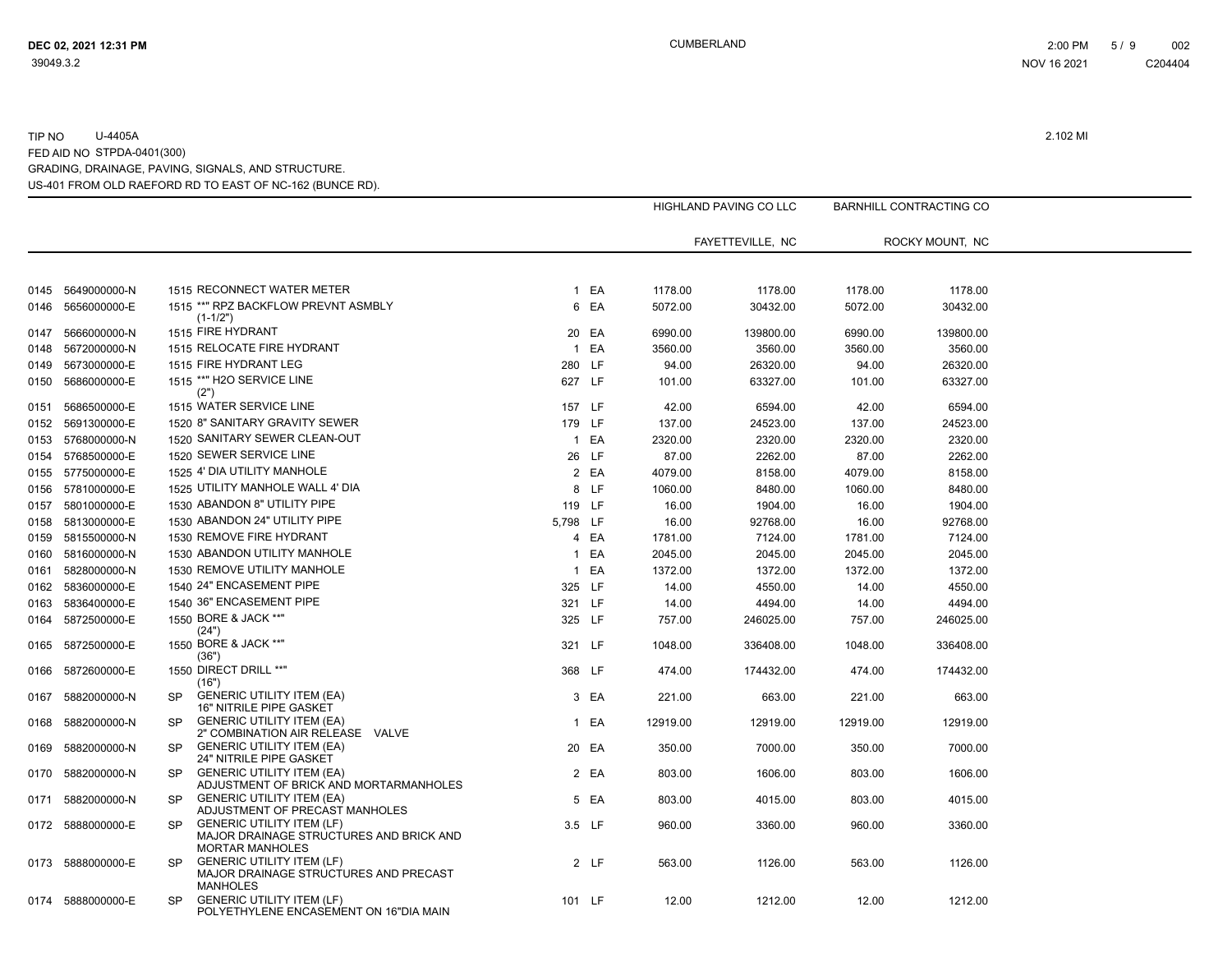|      |                   |           |                                                                                            |                |                |         | <b>HIGHLAND PAVING CO LLC</b> |         | <b>BARNHILL CONTRACTING CO</b> |  |
|------|-------------------|-----------|--------------------------------------------------------------------------------------------|----------------|----------------|---------|-------------------------------|---------|--------------------------------|--|
|      |                   |           |                                                                                            |                |                |         | FAYETTEVILLE, NC              |         | ROCKY MOUNT, NC                |  |
|      |                   |           |                                                                                            |                |                |         |                               |         |                                |  |
| 0175 | 5888000000-E      | <b>SP</b> | <b>GENERIC UTILITY ITEM (LF)</b><br>POLYETHYLENE ENCASEMENT ON 24"DIA MAIN                 | 340 LF         |                | 9.00    | 3060.00                       | 9.00    | 3060.00                        |  |
| 0176 | 6000000000-E      |           | 1605 TEMPORARY SILT FENCE                                                                  | 14,000 LF      |                | 1.95    | 27300.00                      | 1.95    | 27300.00                       |  |
| 0177 | 6006000000-E      |           | 1610 EROS CONTRL STONE CL A                                                                | 630 TON        |                | 72.00   | 45360.00                      | 81.00   | 51030.00                       |  |
| 0178 | 6009000000-E      |           | 1610 EROS CONTRL STONE CL B                                                                | <b>905 TON</b> |                | 74.00   | 66970.00                      | 84.00   | 76020.00                       |  |
| 0179 | 6012000000-E      |           | 1610 SEDIMENT CONTROL STONE                                                                | 2,520 TON      |                | 50.00   | 126000.00                     | 67.50   | 170100.00                      |  |
| 0180 | 6015000000-E      |           | 1615 TEMPORARY MULCHING                                                                    |                | 60 ACR         | 680.00  | 40800.00                      | 680.00  | 40800.00                       |  |
| 0181 | 6018000000-E      |           | 1620 SEED FOR TEMP SEEDING                                                                 | 1,100 LB       |                | 3.00    | 3300.00                       | 3.00    | 3300.00                        |  |
| 0182 | 6021000000-E      |           | 1620 FERT FOR TEMP SEEDING                                                                 |                | <b>6.5 TON</b> | 1375.00 | 8937.50                       | 1375.00 | 8937.50                        |  |
| 0183 | 6024000000-E      |           | 1622 TEMPORARY SLOPE DRAINS                                                                | 885 LF         |                | 24.00   | 21240.00                      | 44.56   | 39435.60                       |  |
| 0184 | 6029000000-E      | <b>SP</b> | <b>SAFETY FENCE</b>                                                                        | 800 LF         |                | 2.00    | 1600.00                       | 2.00    | 1600.00                        |  |
| 0185 | 6030000000-E      |           | 1630 SILT EXCAVATION                                                                       | 1,500 CY       |                | 30.00   | 45000.00                      | 54.00   | 81000.00                       |  |
| 0186 | 6036000000-E      |           | 1631 MATTING FOR EROS CONTROL                                                              | 60,000 SY      |                | 1.35    | 81000.00                      | 1.35    | 81000.00                       |  |
| 0187 | 6037000000-E      | <b>SP</b> | <b>COIR FIBER MAT</b>                                                                      | 100 SY         |                | 3.95    | 395.00                        | 3.95    | 395.00                         |  |
| 0188 | 6038000000-E      | <b>SP</b> | PERM SOIL REINF MAT                                                                        | 125 SY         |                | 5.00    | 625.00                        | 5.00    | 625.00                         |  |
| 0189 | 6042000000-E      |           | 1632 1/4" HARDWARE CLOTH                                                                   | 8,750 LF       |                | 3.75    | 32812.50                      | 3.75    | 32812.50                       |  |
| 0190 | 6043000000-E      | <b>SP</b> | LOW PERMEABILITY GEOTEXTILE                                                                |                | 20 SY          | 5.84    | 116.80                        | 8.00    | 160.00                         |  |
| 0191 | 6070000000-N      |           | 1639 SPECIAL STILLING BASINS                                                               |                | 6 EA           | 2400.00 | 14400.00                      | 6355.70 | 38134.20                       |  |
| 0192 | 6071012000-E      | <b>SP</b> | <b>COIR FIBER WATTLE</b>                                                                   | 4,100 LF       |                | 12.00   | 49200.00                      | 12.00   | 49200.00                       |  |
| 0193 | 6071020000-E      | <b>SP</b> | POLYACRYLAMIDE (PAM)                                                                       | 1,100 LB       |                | 10.00   | 11000.00                      | 15.00   | 16500.00                       |  |
| 0194 | 6071030000-E      |           | 1640 COIR FIBER BAFFLE                                                                     | 450 LF         |                | 6.75    | 3037.50                       | 6.75    | 3037.50                        |  |
| 0195 | 6071050000-E      | <b>SP</b> | **" SKIMMER<br>$(1-1/2")$                                                                  |                | 1 EA           | 1650.00 | 1650.00                       | 1500.00 | 1500.00                        |  |
| 0196 | 6084000000-E      |           | 1660 SEEDING AND MULCHING                                                                  |                | 18 ACR         | 2275.00 | 40950.00                      | 2275.00 | 40950.00                       |  |
| 0197 | 6087000000-E      |           | 1660 MOWING                                                                                |                | 9 ACR          | 200.00  | 1800.00                       | 200.00  | 1800.00                        |  |
| 0198 | 6090000000-E      |           | 1661 SEED FOR REPAIR SEEDING                                                               | 200 LB         |                | 12.00   | 2400.00                       | 12.00   | 2400.00                        |  |
| 0199 | 6093000000-E      |           | 1661 FERT FOR REPAIR SEEDING                                                               | 0.75 TON       |                | 1375.00 | 1031.25                       | 1375.00 | 1031.25                        |  |
| 0200 | 6096000000-E      |           | 1662 SEED FOR SUPP SEEDING                                                                 | 450 LB         |                | 10.00   | 4500.00                       | 10.00   | 4500.00                        |  |
| 0201 | 6108000000-E      |           | 1665 FERTILIZER TOPDRESSING                                                                |                | 13 TON         | 1100.00 | 14300.00                      | 1100.00 | 14300.00                       |  |
| 0202 | 6111000000-E      | <b>SP</b> | <b>IMPERVIOUS DIKE</b>                                                                     | 455 LF         |                | 33.00   | 15015.00                      | 784.70  | 357038.50                      |  |
| 0203 | 6114500000-N      |           | 1667 SPECIALIZED HAND MOWING                                                               |                | <b>10 MHR</b>  | 90.00   | 900.00                        | 90.00   | 900.00                         |  |
| 0204 | 6117000000-N      | <b>SP</b> | RESPONSE FOR EROS CONTROL                                                                  |                | 25 EA          | 500.00  | 12500.00                      | 1000.00 | 25000.00                       |  |
| 0205 | 6117500000-N      | <b>SP</b> | CONC WASHOUT STRUCTURE                                                                     |                | 4 EA           | 1000.00 | 4000.00                       | 2000.00 | 8000.00                        |  |
| 0206 | 6120000000-E      | <b>SP</b> | <b>CULVERT DIVERSION CHANNEL</b>                                                           |                | 61 CY          | 22.00   | 1342.00                       | 158.99  | 9698.39                        |  |
| 0207 | 6132000000-N      | <b>SP</b> | <b>GENERIC EROSION CONTROL ITEM (EA)</b><br>FABRIC INSERT INLET PROTECTION DEVICE CLEANOUT |                | 75 EA          | 130.00  | 9750.00                       | 225.00  | 16875.00                       |  |
| 0208 | 6132000000-N      | <b>SP</b> | <b>GENERIC EROSION CONTROL ITEM (EA)</b><br>FABRIC INSERT INLET PROTECTION DEVICE          |                | 25 EA          | 115.00  | 2875.00                       | 125.00  | 3125.00                        |  |
| 0209 | 6147000000-E      | <b>SP</b> | <b>GENERIC EROSION CONTROL ITEM (LF)</b><br>TREE PROTECTION FENCE                          | 1,700 LF       |                | 2.50    | 4250.00                       | 5.00    | 8500.00                        |  |
|      | 0210 7048500000-E |           | 1705 16" PEDEST SIG HEAD 1 SEC W/CD                                                        |                | 32 EA          | 858.00  | 27456.00                      | 858.00  | 27456.00                       |  |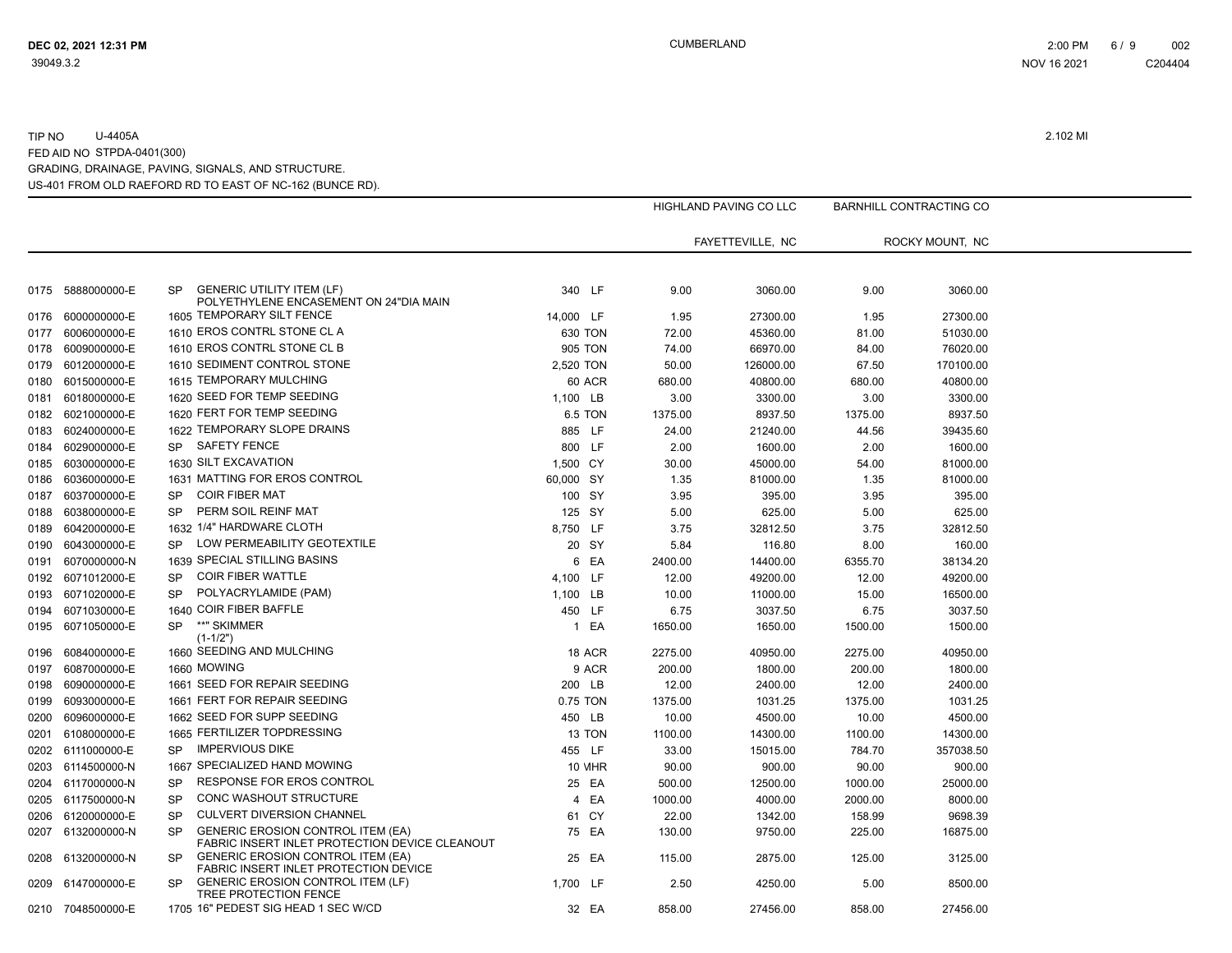|      |                   |           |                                               |              |       |         | HIGHLAND PAVING CO LLC |         | <b>BARNHILL CONTRACTING CO</b> |  |
|------|-------------------|-----------|-----------------------------------------------|--------------|-------|---------|------------------------|---------|--------------------------------|--|
|      |                   |           |                                               |              |       |         | FAYETTEVILLE, NC       |         | ROCKY MOUNT, NC                |  |
|      |                   |           |                                               |              |       |         |                        |         |                                |  |
| 0211 | 7060000000-E      |           | 1705 SIGNAL CABLE                             | 39,760 LF    |       | 3.92    | 155859.20              | 3.92    | 155859.20                      |  |
|      | 0212 7120000000-E |           | 1705 VEHICLE SIGNAL HD (12", 3 SECT)          | 104 EA       |       | 785.00  | 81640.00               | 785.00  | 81640.00                       |  |
|      | 0213 7132000000-E |           | 1705 VEHICLE SIGNAL HD (12", 4 SECT)          |              | 12 EA | 970.00  | 11640.00               | 970.00  | 11640.00                       |  |
|      | 0214 7144000000-E |           | 1705 VEHICLE SIGNAL HD (12", 5 SECT)          |              | 21 EA | 1225.00 | 25725.00               | 1225.00 | 25725.00                       |  |
|      | 0215 7180000000-N |           | 1706 BACKPLATE                                | 133 EA       |       | 95.00   | 12635.00               | 95.00   | 12635.00                       |  |
|      | 0216 7252000000-E |           | 1710 MESSENGER CABLE (1/4")                   |              | 40 LF | 4.00    | 160.00                 | 4.00    | 160.00                         |  |
| 0217 | 7264000000-E      |           | 1710 MESSENGER CABLE (3/8")                   | 6,010 LF     |       | 4.50    | 27045.00               | 4.50    | 27045.00                       |  |
|      | 0218 7288000000-E |           | 1715 PAVED TRENCH (************)<br>(1, 2")   |              | 50 LF | 38.00   | 1900.00                | 38.00   | 1900.00                        |  |
| 0219 | 7300000000-E      |           | 1715 UNPAVED TRENCH (************)<br>(1, 2") | 4,000 LF     |       | 12.00   | 48000.00               | 12.00   | 48000.00                       |  |
| 0220 | 7300000000-E      |           | 1715 UNPAVED TRENCH (************)<br>(2, 2") | 2,340 LF     |       | 15.50   | 36270.00               | 15.50   | 36270.00                       |  |
| 0221 | 7300000000-E      |           | 1715 UNPAVED TRENCH (************)<br>(3, 2") | 120 LF       |       | 20.00   | 2400.00                | 20.00   | 2400.00                        |  |
| 0222 | 7300000000-E      |           | 1715 UNPAVED TRENCH (************)<br>(4, 2") |              | 70 LF | 24.00   | 1680.00                | 24.00   | 1680.00                        |  |
| 0223 | 7300100000-E      |           | 1715 UNPAVED TRENCH TEMP LEADIN               | 370 LF       |       | 6.00    | 2220.00                | 6.00    | 2220.00                        |  |
| 0224 | 7301000000-E      |           | 1715 DIRECT DRILL (************)<br>(1, 2")   | 110 LF       |       | 28.00   | 3080.00                | 28.00   | 3080.00                        |  |
| 0225 | 7301000000-E      |           | 1715 DIRECT DRILL (***********)<br>(2, 2")    | 170 LF       |       | 32.00   | 5440.00                | 32.00   | 5440.00                        |  |
| 0226 | 7324000000-N      |           | 1716 JUNCTION BOX (STANDARD SIZE)             |              | 59 EA | 375.00  | 22125.00               | 375.00  | 22125.00                       |  |
| 0227 | 7348000000-N      |           | 1716 JUNCTION BOX (OVER-SIZED, HVY-DUTY)      |              | 5 EA  | 750.00  | 3750.00                | 750.00  | 3750.00                        |  |
| 0228 | 7360000000-N      |           | 1720 WOOD POLE                                |              | 17 EA | 900.00  | 15300.00               | 900.00  | 15300.00                       |  |
| 0229 | 7372000000-N      |           | 1721 GUY ASSEMBLY                             |              | 34 EA | 450.00  | 15300.00               | 450.00  | 15300.00                       |  |
| 0230 | 7396000000-E      |           | 1722 1/2" RISER WITH WEATHERHEAD              |              | 13 EA | 350.00  | 4550.00                | 350.00  | 4550.00                        |  |
| 0231 | 7408000000-E      |           | 1722 1" RISER WITH WEATHERHEAD                |              | 8 EA  | 425.00  | 3400.00                | 425.00  | 3400.00                        |  |
| 0232 | 7420000000-E      |           | 1722 2" RISER WITH WEATHERHEAD                |              | 18 EA | 725.00  | 13050.00               | 725.00  | 13050.00                       |  |
| 0233 | 7444000000-E      |           | 1725 INDUCTIVE LOOP SAWCUT                    | 10,040 LF    |       | 6.78    | 68071.20               | 6.78    | 68071.20                       |  |
| 0234 | 7456000000-E      |           | 1726 LEAD-IN CABLE(********)<br>$(14-2)$      | 43,800 LF    |       | 1.72    | 75336.00               | 1.72    | 75336.00                       |  |
| 0235 | 7481000000-N      | <b>SP</b> | <b>SITE SURVEY</b>                            |              | 5 EA  | 1000.00 | 5000.00                | 1000.00 | 5000.00                        |  |
| 0236 | 7481200000-N      | <b>SP</b> | LUMINAIRE ARM FOR VIDEO SYSTEM                |              | 18 EA | 50.00   | 900.00                 | 50.00   | 900.00                         |  |
| 0237 | 7481240000-N      | <b>SP</b> | CAMERA W/O INT LOOP EMUL PROCESS              |              | 18 EA | 3948.00 | 71064.00               | 3948.00 | 71064.00                       |  |
| 0238 | 7481260000-N      | <b>SP</b> | EXT LOOP EMULATOR PROCESS UNIT                |              | 5 EA  | 5800.00 | 29000.00               | 5800.00 | 29000.00                       |  |
| 0239 | 7481280000-N      | <b>SP</b> | RELOCATE CAMERA SENSOR UNIT                   |              | 21 EA | 250.00  | 5250.00                | 250.00  | 5250.00                        |  |
| 0241 | 7528000000-E      |           | 1730 DROP CABLE                               | 100 LF       |       | 2.50    | 250.00                 | 2.50    | 250.00                         |  |
| 0242 | 7540000000-N      |           | 1731 SPLICE ENCLOSURE                         |              | 1 EA  | 1500.00 | 1500.00                | 1500.00 | 1500.00                        |  |
| 0243 | 7552000000-N      |           | 1731 INTERCONNECT CENTER                      | $\mathbf{1}$ | EA    | 1575.00 | 1575.00                | 1575.00 | 1575.00                        |  |
| 0244 | 7566000000-N      |           | 1733 DELINEATOR MARKER                        | $\mathbf{1}$ | EA    | 200.00  | 200.00                 | 200.00  | 200.00                         |  |
|      | 0245 7575160000-E |           | 1734 REM EXT COMM CABLE                       | 100 LF       |       | 2.00    | 200.00                 | 2.00    | 200.00                         |  |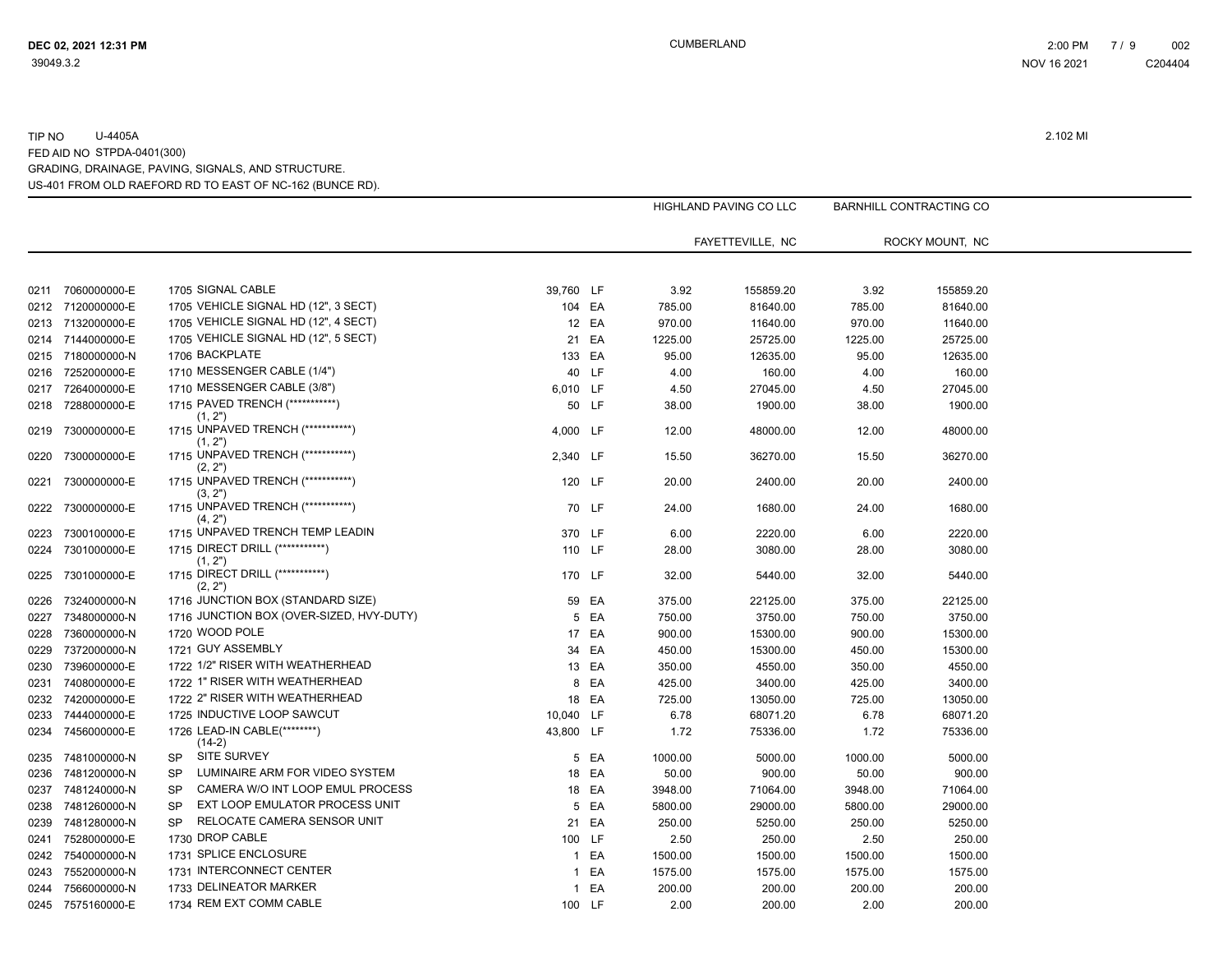|      |                   |           |                                                                         |              |       |              | HIGHLAND PAVING CO LLC |              | BARNHILL CONTRACTING CO |  |
|------|-------------------|-----------|-------------------------------------------------------------------------|--------------|-------|--------------|------------------------|--------------|-------------------------|--|
|      |                   |           |                                                                         |              |       |              | FAYETTEVILLE, NC       |              | ROCKY MOUNT, NC         |  |
|      |                   |           |                                                                         |              |       |              |                        |              |                         |  |
|      | 0246 7576000000-N | <b>SP</b> | METAL STRAIN SIGNAL POLE                                                |              | 10 EA | 17069.00     | 170690.00              | 17068.49     | 170684.90               |  |
| 0247 | 7613000000-N      | <b>SP</b> | <b>SOIL TEST</b>                                                        |              | 18 EA | 1850.00      | 33300.00               | 1850.00      | 33300.00                |  |
|      | 0248 7614100000-E | <b>SP</b> | DRILLED PIER FOUND                                                      | 108 CY       |       | 1125.00      | 121500.00              | 1125.00      | 121500.00               |  |
| 0249 | 7636000000-N      |           | 1745 SIGN FOR SIGNALS                                                   |              | 23 EA | 325.00       | 7475.00                | 325.00       | 7475.00                 |  |
| 0250 | 7642200000-N      |           | 1743 TYPE II PED W/ FOUNDATION                                          |              | 28 EA | 1955.00      | 54740.00               | 1955.00      | 54740.00                |  |
| 0251 | 7684000000-N      |           | 1750 SIGNAL CABINET FOUNDATION                                          |              | 5 EA  | 1200.00      | 6000.00                | 1200.00      | 6000.00                 |  |
| 0252 | 7696000000-N      |           | 1751 CONTLRS WITH CBNT (***************)<br>(TYPE 2070LX, BASE MOUNTED) |              | 1 EA  | 15125.00     | 15125.00               | 15125.00     | 15125.00                |  |
| 0253 | 7696000000-N      |           | 1751 CONTLRS WITH CBNT (***************)<br>(TYPE 2070LX, POLE MOUNTED) |              | 1 EA  | 14810.00     | 14810.00               | 14810.00     | 14810.00                |  |
| 0254 | 7744000000-N      |           | 1751 DETECTOR CARD (TYPE 170)                                           |              | 61 EA | 120.00       | 7320.00                | 125.00       | 7625.00                 |  |
| 0255 | 7901000000-N      |           | 1753 CABINET BASE EXTENDER                                              |              | 1 EA  | 400.00       | 400.00                 | 400.00       | 400.00                  |  |
| 0256 | 7960000000-N      | <b>SP</b> | METAL POLE FOUND REMVL                                                  |              | 5 EA  | 3500.00      | 17500.00               | 3500.00      | 17500.00                |  |
| 0257 | 7972000000-N      | <b>SP</b> | METAL POLE REMOVAL                                                      |              | 5 EA  | 2500.00      | 12500.00               | 2500.00      | 12500.00                |  |
| 0258 | 7980000000-N      | <b>SP</b> | <b>GENERIC SIGNAL ITEM (EA)</b><br>DIGITAL CCTV CAMERA ASSEMBLY         |              | 1 EA  | 4620.00      | 4620.00                | 4620.00      | 4620.00                 |  |
| 0259 | 7980000000-N      | <b>SP</b> | <b>GENERIC SIGNAL ITEM (EA)</b><br>DMS ELECTRICAL SERVICE               |              | 2 EA  | 1850.00      | 3700.00                | 1850.00      | 3700.00                 |  |
| 0260 | 7980000000-N      | <b>SP</b> | <b>GENERIC SIGNAL ITEM (EA)</b><br><b>DMS STRUCTURE</b>                 |              | 1 EA  | 51888.00     | 51888.00               | 51888.00     | 51888.00                |  |
| 0261 | 7980000000-N      | SP        | <b>GENERIC SIGNAL ITEM (EA)</b><br>DUAL DMS MOUNTED BACK TO BACK        |              | 1 EA  | 181999.00    | 181999.00              | 181999.00    | 181999.00               |  |
| 0262 | 7980000000-N      | SP.       | <b>GENERIC SIGNAL ITEM (EA)</b><br>EQUIPMENT CABINET DISCONNECT         |              | 1 EA  | 1100.00      | 1100.00                | 1100.00      | 1100.00                 |  |
| 0263 | 7980000000-N      | <b>SP</b> | <b>GENERIC SIGNAL ITEM (EA)</b><br>ETHERNET EDGE SWITCH                 |              | 1 EA  | 1750.00      | 1750.00                | 1750.00      | 1750.00                 |  |
| 0264 | 7980000000-N      | <b>SP</b> | <b>GENERIC SIGNAL ITEM (EA)</b><br>SOIL TEST FOR DMS FOUNDATION         |              | 1 EA  | 3500.00      | 3500.00                | 3500.00      | 3500.00                 |  |
| 0265 | 7992000000-E      | <b>SP</b> | <b>GENERIC SIGNAL ITEM (CY)</b><br><b>DMS FOUNDATION</b>                |              | 15 CY | 1125.00      | 16875.00               | 1125.00      | 16875.00                |  |
| 0268 | 5571600000-E      |           | 1515 6" TAPPING SLEEVE & VALVE                                          |              | 11 EA | 8710.00      | 95810.00               | 8753.00      | 96283.00                |  |
| 0269 | 5804000000-E      |           | 1530 ABANDON 12" UTILITY PIPE                                           | 434 LF       |       | 27.00        | 11718.00               | 27.00        | 11718.00                |  |
| 0270 | 7430000000-N      |           | 1722 HEAT SHRINK TUB KIT                                                |              | 5 EA  | 120.00       | 600.00                 | 120.00       | 600.00                  |  |
| 0271 | 7432000000-E      |           | 1722 2" RISER WITH TUBING                                               | $\mathbf{1}$ | EA    | 810.00       | 810.00                 | 810.00       | 810.00                  |  |
| 0272 | 7541000000-N      |           | 1731 MOD SPLICE ENCLOSURE                                               |              | 5 EA  | 600.00       | 3000.00                | 600.00       | 3000.00                 |  |
|      | 0273 7990000000-E | <b>SP</b> | <b>GENERIC SIGNAL ITEM (LF)</b><br><b>BACK PULL FIBER OPTIC CABLE</b>   | 500 LF       |       | 2.25         | 1125.00                | 2.25         | 1125.00                 |  |
|      |                   |           | <b>WALL ITEMS</b>                                                       |              |       |              |                        |              |                         |  |
| 0266 | 8203000000-E      | 420       | <b>CLASS A CONCRETE RET WALL</b>                                        |              | 28 CY | 718.00       | 20104.00               | 5718.11      | 160107.08               |  |
| 0267 | 8252000000-E      | 425       | REINF STEEL (RET WALL)                                                  | 3,002 LB     |       | 1.55         | 4653.10                | 2.67         | 8015.34                 |  |
|      |                   |           | <b>CONTRACT TOTAL</b>                                                   |              |       | <b>TOTAL</b> | 35761000.79            | <b>TOTAL</b> | 44417137.85             |  |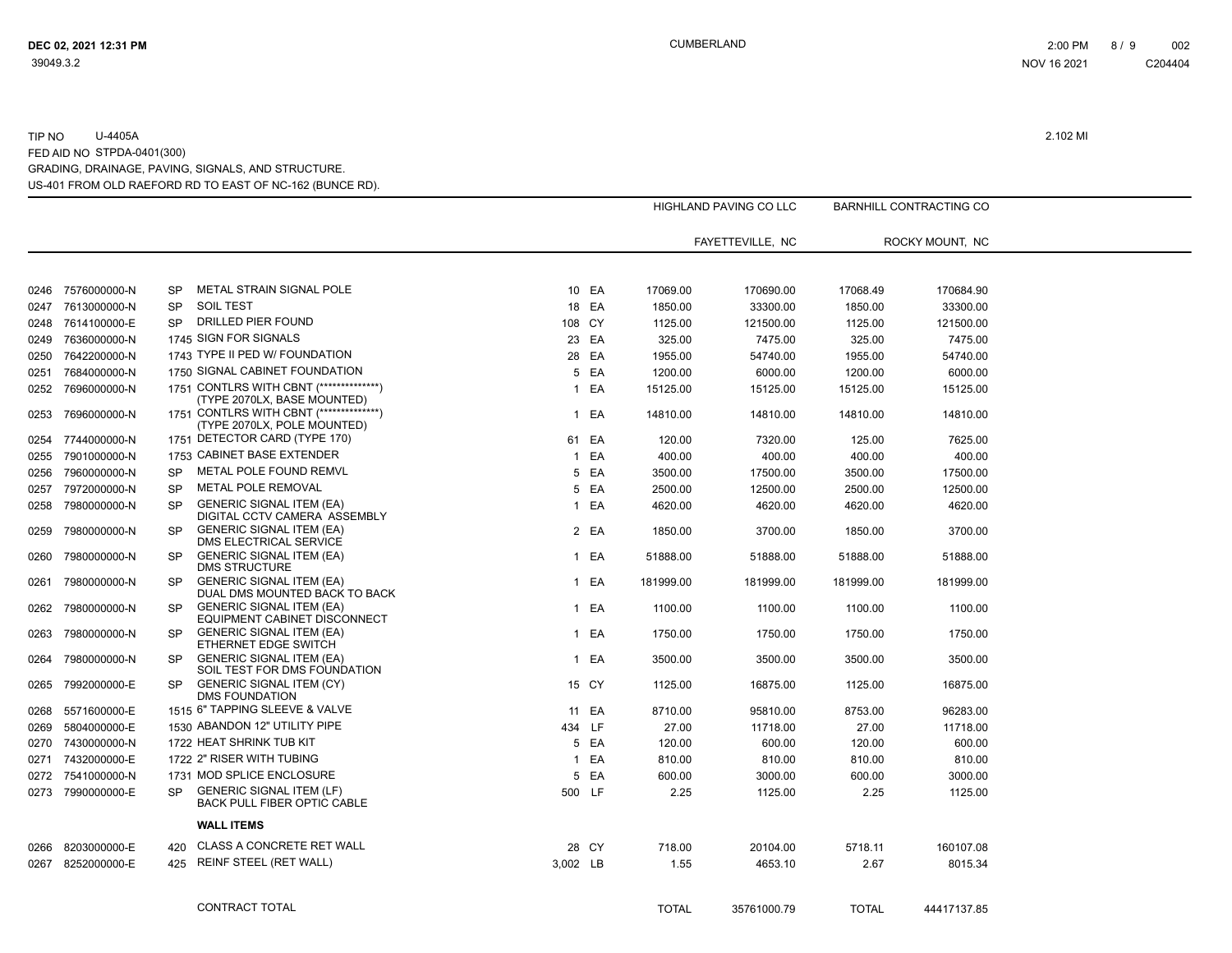| ROADWAY ITEMS<br><b>WALL ITEMS</b>                | SUB-TOTAL<br>SUB-TOTAL | 35736243.69<br>24757.10    | SUB-TOTAL<br>SUB-TOTAL | 44249015.43<br>168122.42 |
|---------------------------------------------------|------------------------|----------------------------|------------------------|--------------------------|
| <b>BIDDERS IN ORDER</b>                           |                        | <b>CONTRACT TOTAL</b>      |                        |                          |
| HIGHLAND PAVING CO LLC<br>BARNHILL CONTRACTING CO |                        | 35761000.79<br>44417137.85 |                        |                          |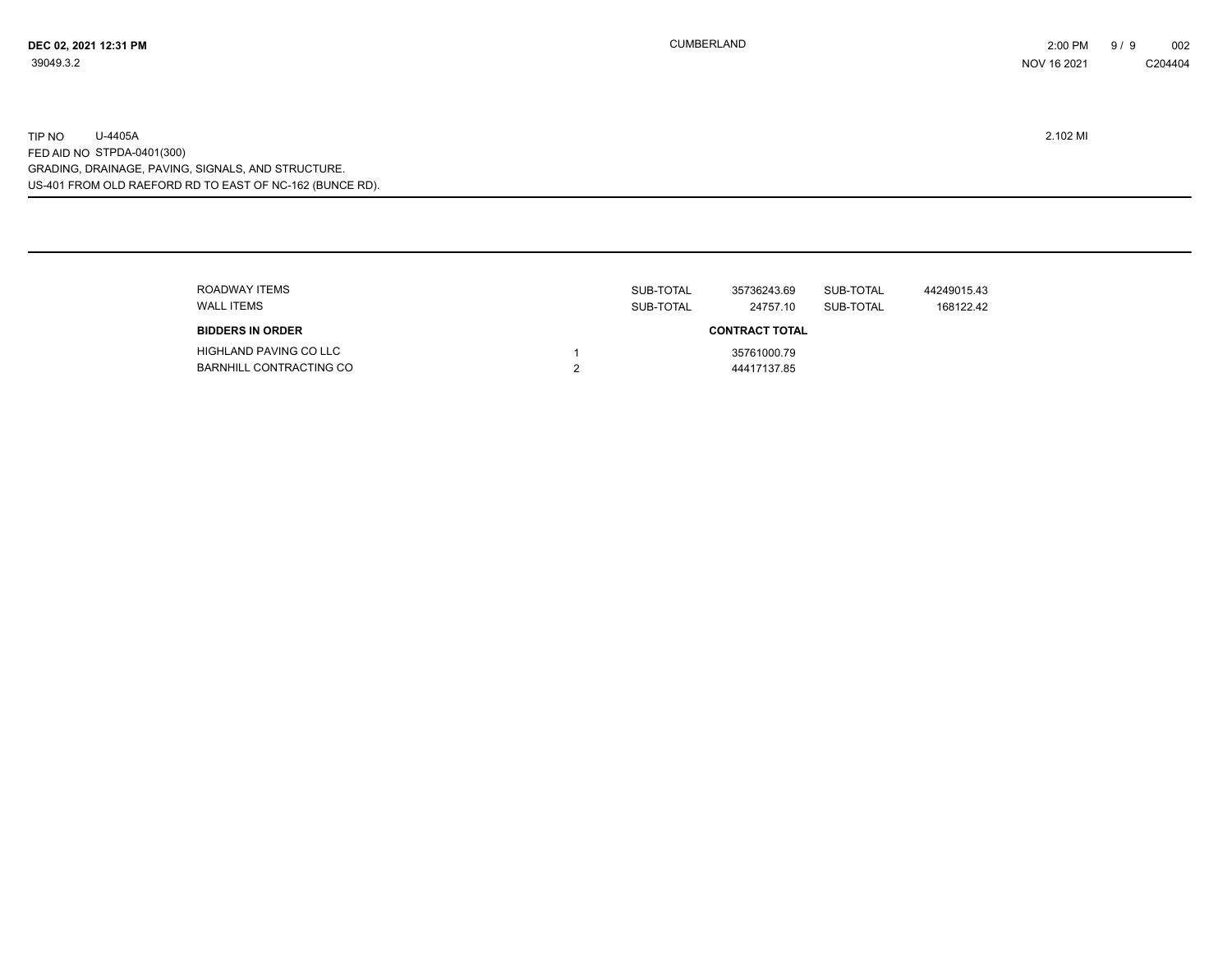#### 4 SECTIONS OF SECONDARY ROADS. TIP NO 16.458 MI FED AID NO STATE FUNDED MILLING, RESURFACING, AND SHOULDER GRADING.

|                   |           |                                                       |                |              | S T WOOTEN CORPORATION |              |             |              | CAROLINA SUNROCK LLC ADAMS CONSTRUCTION COMPANY |
|-------------------|-----------|-------------------------------------------------------|----------------|--------------|------------------------|--------------|-------------|--------------|-------------------------------------------------|
|                   |           |                                                       |                |              | WILSON, NC             |              | RALEIGH, NC |              | ROANOKE, VA                                     |
|                   |           | <b>ROADWAY ITEMS</b>                                  |                |              |                        |              |             |              |                                                 |
|                   | 800       | <b>MOBILIZATION</b>                                   | Lump Sum       |              | 100000.00              |              | 74171.00    |              | 39944.41                                        |
| 0002 0106000000-E | 230       | <b>BORROW EXCAVATION</b>                              | 420 CY         | 35.75        | 15015.00               | 29.50        | 12390.00    | 71.00        | 29820.00                                        |
| 0003 0264000000-E | SP        | <b>GENERIC GRADING ITEM (SMI)</b><br>SHOULDER GRADING | 33 SMI         | 2929.75      | 96681.75               | 2450.00      | 80850.00    | 1420.00      | 46860.00                                        |
| 0004 1220000000-E | 545       | <b>INCIDENTAL STONE BASE</b>                          | 65 TON         | 100.00       | 6500.00                | 100.00       | 6500.00     | 70.00        | 4550.00                                         |
| 0005 1260000000-E |           | AGGREGATE SHOULDER BORROW                             | 9,115 TON      | 20.25        | 184578.75              | 21.00        | 191415.00   | 18.00        | 164070.00                                       |
| 0006 1297000000-E | 607       | MILL ASP PVMT *****" DTH<br>$(1 - 1/4")$              | 800 SY         | 11.50        | 9200.00                | 8.60         | 6880.00     | 4.50         | 3600.00                                         |
| 0007 1330000000-E | 607       | <b>INCIDENTAL MILLING</b>                             | 2,284 SY       | 8.50         | 19414.00               | 6.45         | 14731.80    | 6.00         | 13704.00                                        |
| 0008 1519000000-E |           | ASP CONC SURF CRS S9.5B                               | 14,690 TON     | 53.50        | 785915.00              | 46.70        | 686023.00   | 55.30        | 812357.00                                       |
| 0009 1575000000-E | 620       | ASP FOR PLANT MIX                                     | 1,005 TON      | 400.00       | 402000.00              | 550.00       | 552750.00   | 458.50       | 460792.50                                       |
| 0010 1704000000-E | SP        | PATCHING EXIST PAVEMENT                               | 1,787 TON      | 120.00       | 214440.00              | 170.00       | 303790.00   | 143.00       | 255541.00                                       |
| 0011 4413000000-E | <b>SP</b> | WORK ZONE ADV/GEN WARN SIGN                           | 1,805 SF       | 6.40         | 11552.00               | 6.40         | 11552.00    | 6.25         | 11281.25                                        |
| 0012 4457000000-N | SP        | TEMP TRAFFIC CONTROL (SP)                             | Lump Sum       |              | 42423.46               |              | 16350.00    |              | 98000.00                                        |
| 0013 4685000000-E |           | 1205 THERMO PVT MKG LINES 4"90                        | 389,376 LF     | 0.54         | 210263.04              | 0.54         | 210263.04   | 0.59         | 229731.84                                       |
| 0014 6000000000-E |           | 1605 TEMPORARY SILT FENCE                             | 105 LF         | 3.00         | 315.00                 | 3.00         | 315.00      | 10.00        | 1050.00                                         |
| 0015 6071010000-E | <b>SP</b> | WATTLE                                                | 124 LF         | 8.00         | 992.00                 | 8.00         | 992.00      | 10.75        | 1333.00                                         |
| 0016 6084000000-E |           | 1660 SEEDING AND MULCHING                             | 0.3 ACR        | 10000.00     | 3000.00                | 10000.00     | 3000.00     | 15000.00     | 4500.00                                         |
| 0017 6117000000-N | SP.       | <b>RESPONSE FOR EROS CONTROL</b>                      | 3 EA           | 400.00       | 1200.00                | 400.00       | 1200.00     | 1000.00      | 3000.00                                         |
|                   |           | <b>CONTRACT TOTAL</b>                                 |                | <b>TOTAL</b> | 2103490.00             | <b>TOTAL</b> | 2173172.84  | <b>TOTAL</b> | 2180135.00                                      |
|                   |           | ROADWAY ITEMS                                         |                | SUB-TOTAL    | 2103490.00             | SUB-TOTAL    | 2173172.84  | SUB-TOTAL    | 2180135.00                                      |
|                   |           | <b>BIDDERS IN ORDER</b>                               |                |              | <b>CONTRACT TOTAL</b>  |              |             |              |                                                 |
|                   |           | S T WOOTEN CORPORATION                                |                |              | 2103490.00             |              |             |              |                                                 |
|                   |           | <b>CAROLINA SUNROCK LLC</b>                           | $\overline{2}$ |              | 2173172.84             |              |             |              |                                                 |
|                   |           | ADAMS CONSTRUCTION COMPANY                            | 3              |              | 2180135.00             |              |             |              |                                                 |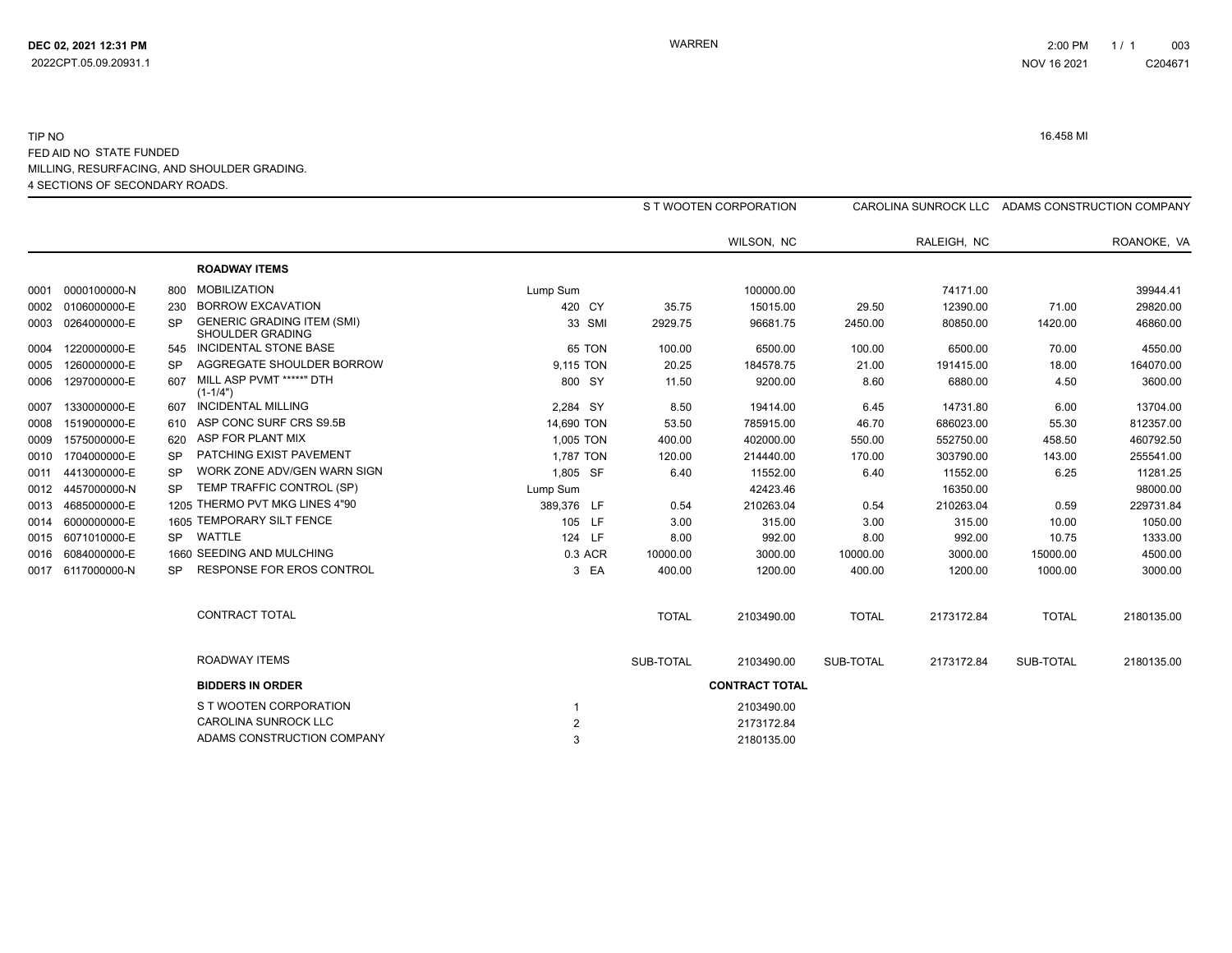#### 16 SECTIONS OF SECONDARY ROADS. TIP NO 21.364 MI FED AID NO STATE FUNDED MILLING, RESURFACING, AND SHOULDER GRADING.

|      |                   |           |                                                                                                                 |            |              | <b>CAROLINA SUNROCK LLC</b> |              | S T WOOTEN CORPORATION |
|------|-------------------|-----------|-----------------------------------------------------------------------------------------------------------------|------------|--------------|-----------------------------|--------------|------------------------|
|      |                   |           |                                                                                                                 |            |              | RALEIGH, NC                 |              | WILSON, NC             |
|      |                   |           | <b>ROADWAY ITEMS</b>                                                                                            |            |              |                             |              |                        |
| 0001 | 0000100000-N      | 800       | <b>MOBILIZATION</b>                                                                                             | Lump Sum   |              | 111310.00                   |              | 135000.00              |
| 0002 | 0106000000-E      | 230       | <b>BORROW EXCAVATION</b>                                                                                        | 506 CY     | 22.50        | 11385.00                    | 33.75        | 17077.50               |
| 0003 | 0264000000-E      | <b>SP</b> | <b>GENERIC GRADING ITEM (SMI)</b><br><b>SHOULDER GRADING</b>                                                    | 38.88 SMI  | 2660.00      | 103420.80                   | 2844.50      | 110594.16              |
| 0004 | 1220000000-E      | 545       | INCIDENTAL STONE BASE                                                                                           | 1,069 TON  | 54.00        | 57726.00                    | 56.00        | 59864.00               |
| 0005 | 1260000000-E      | <b>SP</b> | AGGREGATE SHOULDER BORROW                                                                                       | 2,617 TON  | 16.50        | 43180.50                    | 19.25        | 50377.25               |
| 0006 | 1297000000-E      | 607       | MILL ASP PVMT *****" DTH<br>$(1-1/2")$                                                                          | 1,677 SY   | 4.65         | 7798.05                     | 4.65         | 7798.05                |
| 0007 | 1297000000-E      | 607       | MILL ASP PVMT *****" DTH<br>$(1-1/4")$                                                                          | 250 SY     | 4.85         | 1212.50                     | 4.85         | 1212.50                |
| 0008 | 1308000000-E      | 607       | MILLN ASPHALT PVMT ***** - *****<br>$(0" TO 1-1/2")$                                                            | 264 SY     | 4.92         | 1298.88                     | 4.92         | 1298.88                |
| 0009 | 1330000000-E      | 607       | INCIDENTAL MILLING                                                                                              | 3,030 SY   | 3.44         | 10423.20                    | 3.44         | 10423.20               |
| 0010 | 1519000000-E      | 610       | ASP CONC SURF CRS S9.5B                                                                                         | 20,759 TON | 45.10        | 936230.90                   | 53.00        | 1100227.00             |
| 0011 | 1575000000-E      | 620       | ASP FOR PLANT MIX                                                                                               | 1,393 TON  | 550.00       | 766150.00                   | 400.00       | 557200.00              |
| 0012 | 1704000000-E      | <b>SP</b> | PATCHING EXIST PAVEMENT                                                                                         | 3,118 TON  | 112.00       | 349216.00                   | 120.00       | 374160.00              |
| 0013 | 2600000000-N      | 848       | <b>RETROFIT EXT CURB RAMPS</b>                                                                                  | 1 EA       | 1250.00      | 1250.00                     | 1000.00      | 1000.00                |
| 0014 | 2830000000-N      | 858       | <b>ADJ MANHOLES</b>                                                                                             | 1 EA       | 1250.00      | 1250.00                     | 750.00       | 750.00                 |
| 0015 | 4413000000-E      | <b>SP</b> | WORK ZONE ADV/GEN WARN SIGN                                                                                     | 2,297 SF   | 5.90         | 13552.30                    | 6.10         | 14011.70               |
|      | 0016 4447000000-E | <b>SP</b> | PED CHANNEL DEVICES                                                                                             | 20 LF      | 100.00       | 2000.00                     | 20.00        | 400.00                 |
| 0017 | 4457000000-N      | SP        | TEMP TRAFFIC CONTROL (SP)                                                                                       | Lump Sum   |              | 42700.00                    |              | 67308.86               |
| 0018 | 4685000000-E      |           | 1205 THERMO PVT MKG LINES 4"90                                                                                  | 409.555 LF | 0.58         | 237541.90                   | 0.58         | 237541.90              |
| 0019 | 4720000000-E      |           | 1205 THERMO PVT MKG CHARACTER 90                                                                                | 15 EA      | 125.00       | 1875.00                     | 125.00       | 1875.00                |
| 0020 | 4850000000-E      |           | 1205 LINE REMOVAL 4" WIDE                                                                                       | 2,812 LF   | 2.00         | 5624.00                     | 2.00         | 5624.00                |
| 0021 | 4890000000-E      | <b>SP</b> | <b>GENERIC PAVEMENT MARKING ITEM (LF)</b><br>HOT SPRAY THERMOPLASTIC PAVE- MENT MARKING<br>LINES, (4", 50 MILS) | 2,812 LF   | 2.00         | 5624.00                     | 2.00         | 5624.00                |
| 0022 | 4891000000-E      |           | 1205 GENERIC PVMT MARKING ITEM (LF) 1205<br>THERMOPLASTIC PAVMENT MARKING LINES (24", 90<br>MILS)               | 50 LF      | 25.00        | 1250.00                     | 25.00        | 1250.00                |
| 0023 | 6000000000-E      |           | 1605 TEMPORARY SILT FENCE                                                                                       | 734 LF     | 3.00         | 2202.00                     | 1.00         | 734.00                 |
|      | 0024 6071010000-E | SP        | WATTLE                                                                                                          | 1.870 LF   | 7.25         | 13557.50                    | 1.00         | 1870.00                |
| 0025 | 6084000000-E      |           | 1660 SEEDING AND MULCHING                                                                                       | 7.34 ACR   | 2450.00      | 17983.00                    | 2450.00      | 17983.00               |
| 0026 | 6117000000-N      | <b>SP</b> | RESPONSE FOR EROS CONTROL                                                                                       | 5 EA       | 400.00       | 2000.00                     | 400.00       | 2000.00                |
|      |                   |           | CONTRACT TOTAL                                                                                                  |            | <b>TOTAL</b> | 2747761.53                  | <b>TOTAL</b> | 2783205.00             |
|      |                   |           | ROADWAY ITEMS                                                                                                   |            | SUB-TOTAL    | 2747761.53                  | SUB-TOTAL    | 2783205.00             |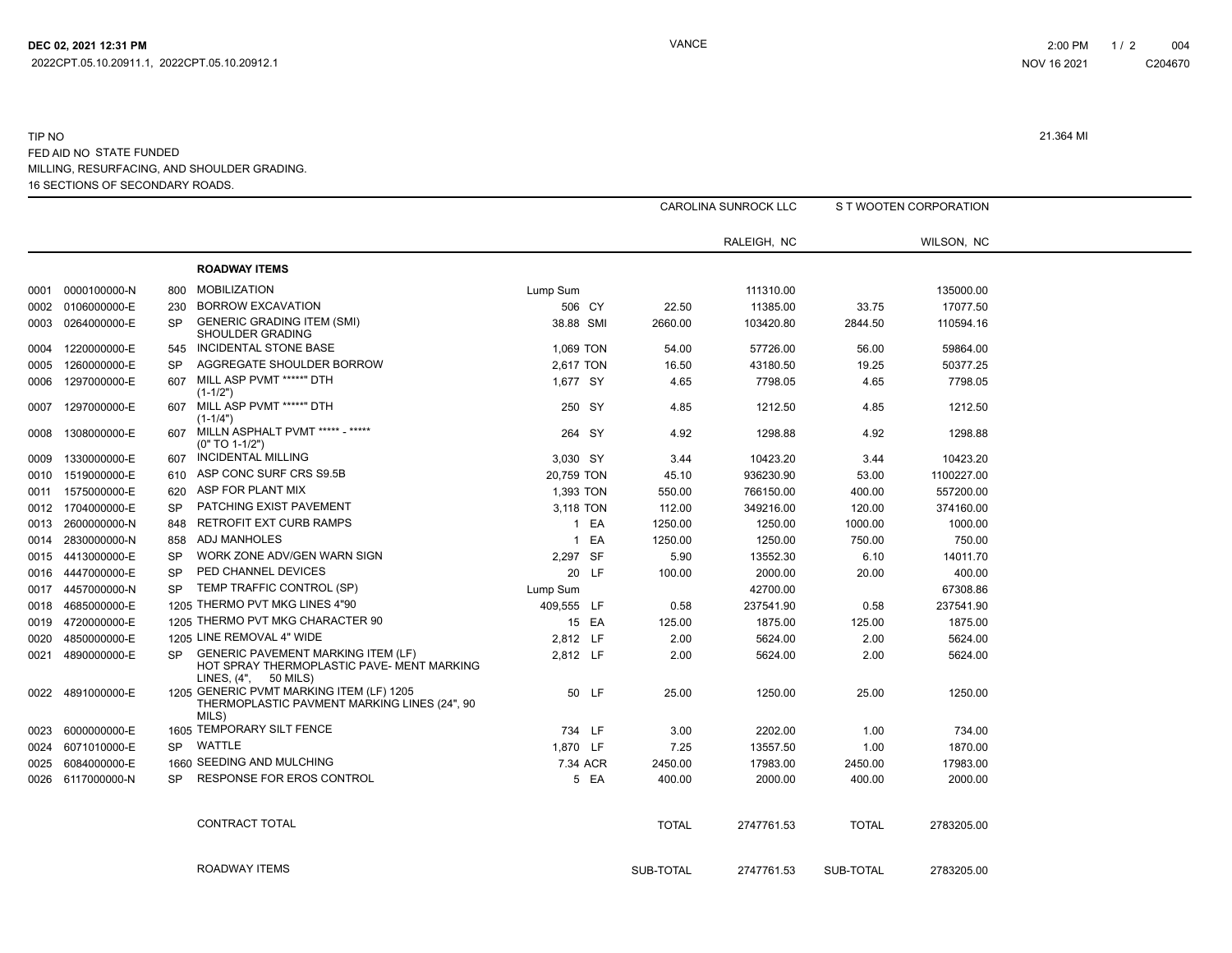16 SECTIONS OF SECONDARY ROADS. TIP NO 21.364 MI FED AID NO STATE FUNDED MILLING, RESURFACING, AND SHOULDER GRADING.

| <b>ORDER</b><br>םחחום<br>- - - | TOTAL      |
|--------------------------------|------------|
| <b>CAROLINA SUNROCK LLC</b>    | 2747761.53 |
| VOOTEN CORPORATION             | 2783205.00 |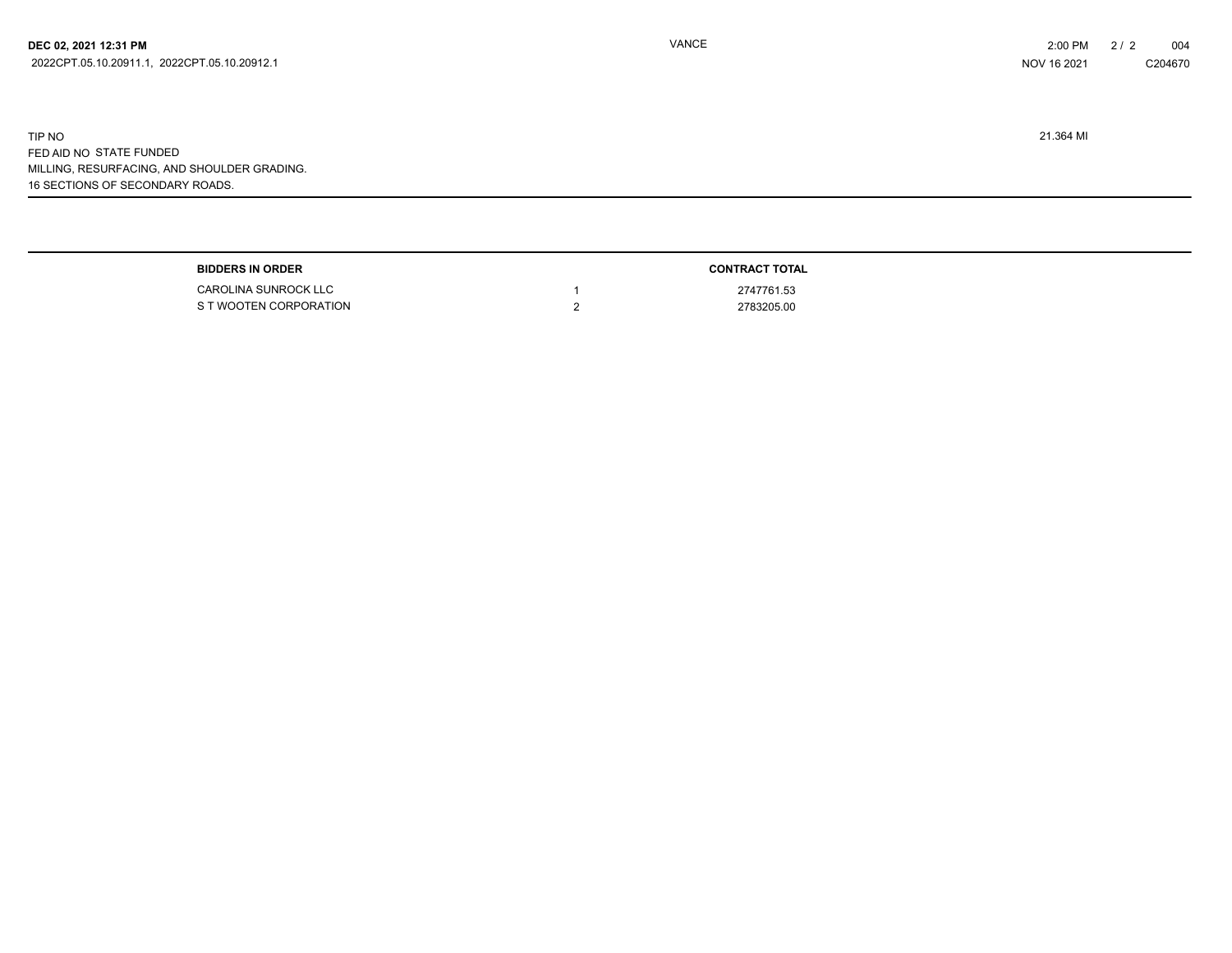2022CPT.05.12.20321.1, 2022CPT.05.12.20322.1, 2022CPT.07.18.20681, 2022CPT.07.19.20681

#### 35 SECTIONS OF SECONDARY ROADS. TIP NO 16.577 MI FED AID NO STATE FUNDED MILLING, RESURFACING AND SHOULDER GRADING.

|      |                   |           |                                                                                                                     |                |       |         | FSC II LLC DBA FRED SMITH<br><b>COMPANY</b> |         | CAROLINA SUNROCK LLC |  |
|------|-------------------|-----------|---------------------------------------------------------------------------------------------------------------------|----------------|-------|---------|---------------------------------------------|---------|----------------------|--|
|      |                   |           |                                                                                                                     |                |       |         | RALEIGH, NC                                 |         | RALEIGH, NC          |  |
|      |                   |           | <b>ROADWAY ITEMS</b>                                                                                                |                |       |         |                                             |         |                      |  |
| 0001 | 0000100000-N      | 800       | <b>MOBILIZATION</b>                                                                                                 | Lump Sum       |       |         | 165000.00                                   |         | 109000.00            |  |
| 0002 | 0106000000-E      | 230       | <b>BORROW EXCAVATION</b>                                                                                            | 1,113 CY       |       | 48.00   | 53424.00                                    | 37.00   | 41181.00             |  |
| 0003 | 0264000000-E      | <b>SP</b> | <b>GENERIC GRADING ITEM (SMI)</b><br>SHOULDER GRADING                                                               | 31.48 SMI      |       | 2700.00 | 84996.00                                    | 5770.00 | 181639.60            |  |
| 0004 | 1220000000-E      | 545       | <b>INCIDENTAL STONE BASE</b>                                                                                        | <b>789 TON</b> |       | 40.00   | 31560.00                                    | 71.00   | 56019.00             |  |
| 0005 | 1260000000-E      | <b>SP</b> | AGGREGATE SHOULDER BORROW                                                                                           | 861 TON        |       | 22.00   | 18942.00                                    | 16.50   | 14206.50             |  |
| 0006 | 1308000000-E      | 607       | MILLN ASPHALT PVMT ***** - *****<br>(0" TO 1")                                                                      | 380 SY         |       | 7.85    | 2983.00                                     | 4.72    | 1793.60              |  |
| 0007 | 1308000000-E      | 607       | MILLN ASPHALT PVMT ***** - *****<br>$(0" TO 1-1/2")$                                                                | 450 SY         |       | 7.85    | 3532.50                                     | 4.56    | 2052.00              |  |
| 0008 | 1330000000-E      | 607       | <b>INCIDENTAL MILLING</b>                                                                                           | 3,020 SY       |       | 7.50    | 22650.00                                    | 3.51    | 10600.20             |  |
| 0009 | 1519000000-E      | 610       | ASP CONC SURF CRS S9.5B                                                                                             | 13,748 TON     |       | 48.00   | 659904.00                                   | 52.00   | 714896.00            |  |
| 0010 | 1523000000-E      | 610       | ASP CONC SURF CRS S9.5C                                                                                             | 4,720 TON      |       | 42.00   | 198240.00                                   | 44.00   | 207680.00            |  |
| 0011 | 1575000000-E      | 620       | ASP FOR PLANT MIX                                                                                                   | 1,203 TON      |       | 530.00  | 637590.00                                   | 550.00  | 661650.00            |  |
|      | 0012 1704000000-E | <b>SP</b> | PATCHING EXIST PAVEMENT                                                                                             | 9,000 TON      |       | 115.00  | 1035000.00                                  | 107.00  | 963000.00            |  |
| 0013 | 2549000000-E      | 846       | 2'-6" CONC CURB & GUTTER                                                                                            |                | 28 LF | 60.00   | 1680.00                                     | 60.00   | 1680.00              |  |
| 0014 | 2600000000-N      | 848       | RETROFIT EXT CURB RAMPS                                                                                             |                | 11 EA | 500.00  | 5500.00                                     | 750.00  | 8250.00              |  |
|      | 0015 2613000000-N | 848       | <b>REM &amp; REP CURB RAMPS</b>                                                                                     |                | 7 EA  | 2400.00 | 16800.00                                    | 2450.00 | 17150.00             |  |
| 0016 | 2738000000-E      | SP        | <b>GENERIC PAVING ITEM (SY)</b><br><b>REMOVE SIDEWALK</b>                                                           |                | 25 SY | 37.00   | 925.00                                      | 50.00   | 1250.00              |  |
| 0017 | 2830000000-N      | 858       | ADJ MANHOLES                                                                                                        |                | 15 EA | 625.00  | 9375.00                                     | 600.00  | 9000.00              |  |
| 0018 | 2845000000-N      | 858       | ADJ METER OR VALVE BOXES                                                                                            |                | 10 EA | 500.00  | 5000.00                                     | 600.00  | 6000.00              |  |
| 0019 | 4413000000-E      | <b>SP</b> | WORK ZONE ADV/GEN WARN SIGN                                                                                         | 1,820 SF       |       | 6.99    | 12721.80                                    | 5.90    | 10738.00             |  |
| 0020 | 4447000000-E      | <b>SP</b> | PED CHANNEL DEVICES                                                                                                 |                | 60 LF | 20.00   | 1200.00                                     | 50.00   | 3000.00              |  |
| 0021 | 4457000000-N      | <b>SP</b> | TEMP TRAFFIC CONTROL (SP)                                                                                           | Lump Sum       |       |         | 160500.00                                   |         | 107750.00            |  |
| 0022 | 4510000000-N      |           | 1190 LAW ENFORCEMENT                                                                                                | 120 HR         |       | 55.00   | 6600.00                                     | 75.00   | 9000.00              |  |
| 0023 | 4600000000-N      | SP        | <b>GENERIC TRAFFIC CONTROL ITEM (EA)</b><br>AUDIBLE WARNING DEVICE                                                  |                | 2 EA  | 250.00  | 500.00                                      | 350.00  | 700.00               |  |
|      | 0024 4600000000-N | SP        | <b>GENERIC TRAFFIC CONTROL ITEM (EA)</b><br>PEDESTRIAN TRANSPORT SERVICE (PER TRIP)                                 |                | 10 EA | 75.00   | 750.00                                      | 175.00  | 1750.00              |  |
| 0025 | 4685000000-E      |           | 1205 THERMO PVT MKG LINES 4"90                                                                                      | 186,622 LF     |       | 0.55    | 102642.10                                   | 0.55    | 102642.10            |  |
| 0026 | 4695000000-E      |           | 1205 THERMO PVT MKG LINES 8"90 MILS                                                                                 | 338 LF         |       | 4.00    | 1352.00                                     | 4.00    | 1352.00              |  |
|      | 0027 4720000000-E |           | 1205 THERMO PVT MKG CHARACTER 90                                                                                    |                | 18 EA | 100.00  | 1800.00                                     | 100.00  | 1800.00              |  |
|      | 0028 4725000000-E |           | 1205 THERMO PVT SYMBOL 90MILS                                                                                       |                | 4 EA  | 150.00  | 600.00                                      | 150.00  | 600.00               |  |
| 0029 | 4850000000-E      |           | 1205 LINE REMOVAL 4" WIDE                                                                                           | 480 LF         |       | 1.00    | 480.00                                      | 1.00    | 480.00               |  |
| 0030 | 4860000000-E      |           | 1205 LINE REMOVAL 8" WIDE                                                                                           |                | 8 LF  | 2.00    | 16.00                                       | 2.00    | 16.00                |  |
| 0031 | 4890000000-E      | SP        | <b>GENERIC PAVEMENT MARKING ITEM (LF)</b><br>HOT SPRAY THERMOPLASTIC PAVE- MENT MARKING<br>50 MILS)<br>LINES $(4",$ | 480 LF         |       | 7.99    | 3835.20                                     | 7.99    | 3835.20              |  |
|      | 0032 4891000000-E |           | 1205 GENERIC PVMT MARKING ITEM (LF) 1205<br>THERMOPLASTIC PAVEMENT MARKING LINES (24", 90<br>MILS)                  | 214 LF         |       | 15.00   | 3210.00                                     | 15.00   | 3210.00              |  |
|      | 0033 6000000000-E |           | 1605 TEMPORARY SILT FENCE                                                                                           | 1,593 LF       |       | 2.00    | 3186.00                                     | 2.75    | 4380.75              |  |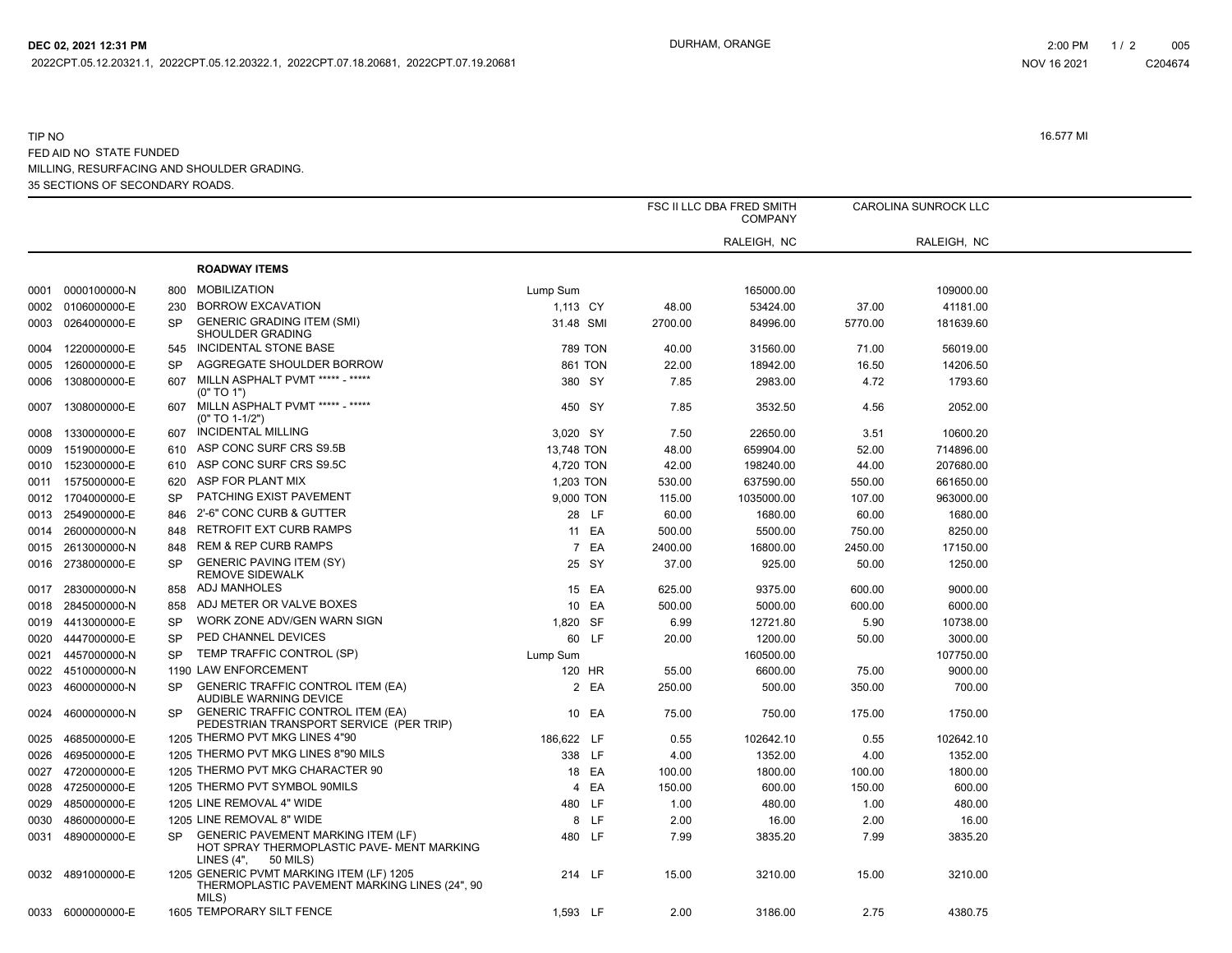2022CPT.05.12.20321.1, 2022CPT.05.12.20322.1, 2022CPT.07.18.20681, 2022CPT.07.19.20681

#### 35 SECTIONS OF SECONDARY ROADS. TIP NO 16.577 MI FED AID NO STATE FUNDED MILLING, RESURFACING AND SHOULDER GRADING.

|      |                   |                                   |           |              | FSC II LLC DBA FRED SMITH<br><b>COMPANY</b> |              | CAROLINA SUNROCK LLC |  |
|------|-------------------|-----------------------------------|-----------|--------------|---------------------------------------------|--------------|----------------------|--|
|      |                   |                                   |           |              | RALEIGH, NC                                 |              | RALEIGH, NC          |  |
|      |                   |                                   |           |              |                                             |              |                      |  |
|      | 0034 6071010000-E | WATTLE<br><b>SP</b>               | 4,200 LF  | 3.00         | 12600.00                                    | 7.25         | 30450.00             |  |
| 0035 | 6084000000-E      | 1660 SEEDING AND MULCHING         | 16.06 ACR | 2350.00      | 37741.00                                    | 2350.00      | 37741.00             |  |
| 0036 | 6117000000-N      | RESPONSE FOR EROS CONTROL<br>SP.  | 5 EA      | 350.00       | 1750.00                                     | 350.00       | 1750.00              |  |
| 0037 | 7444000000-E      | 1725 INDUCTIVE LOOP SAWCUT        | 520 LF    | 8.00         | 4160.00                                     | 8.00         | 4160.00              |  |
|      |                   | CONTRACT TOTAL                    |           | <b>TOTAL</b> | 3308745.60                                  | <b>TOTAL</b> | 3332402.95           |  |
|      |                   | ROADWAY ITEMS                     |           | SUB-TOTAL    | 3308745.60                                  | SUB-TOTAL    | 3332402.95           |  |
|      |                   | <b>BIDDERS IN ORDER</b>           |           |              | <b>CONTRACT TOTAL</b>                       |              |                      |  |
|      |                   | FSC II LLC DBA FRED SMITH COMPANY |           |              | 3308745.60                                  |              |                      |  |
|      |                   | CAROLINA SUNROCK LLC              | 2         |              | 3332402.95                                  |              |                      |  |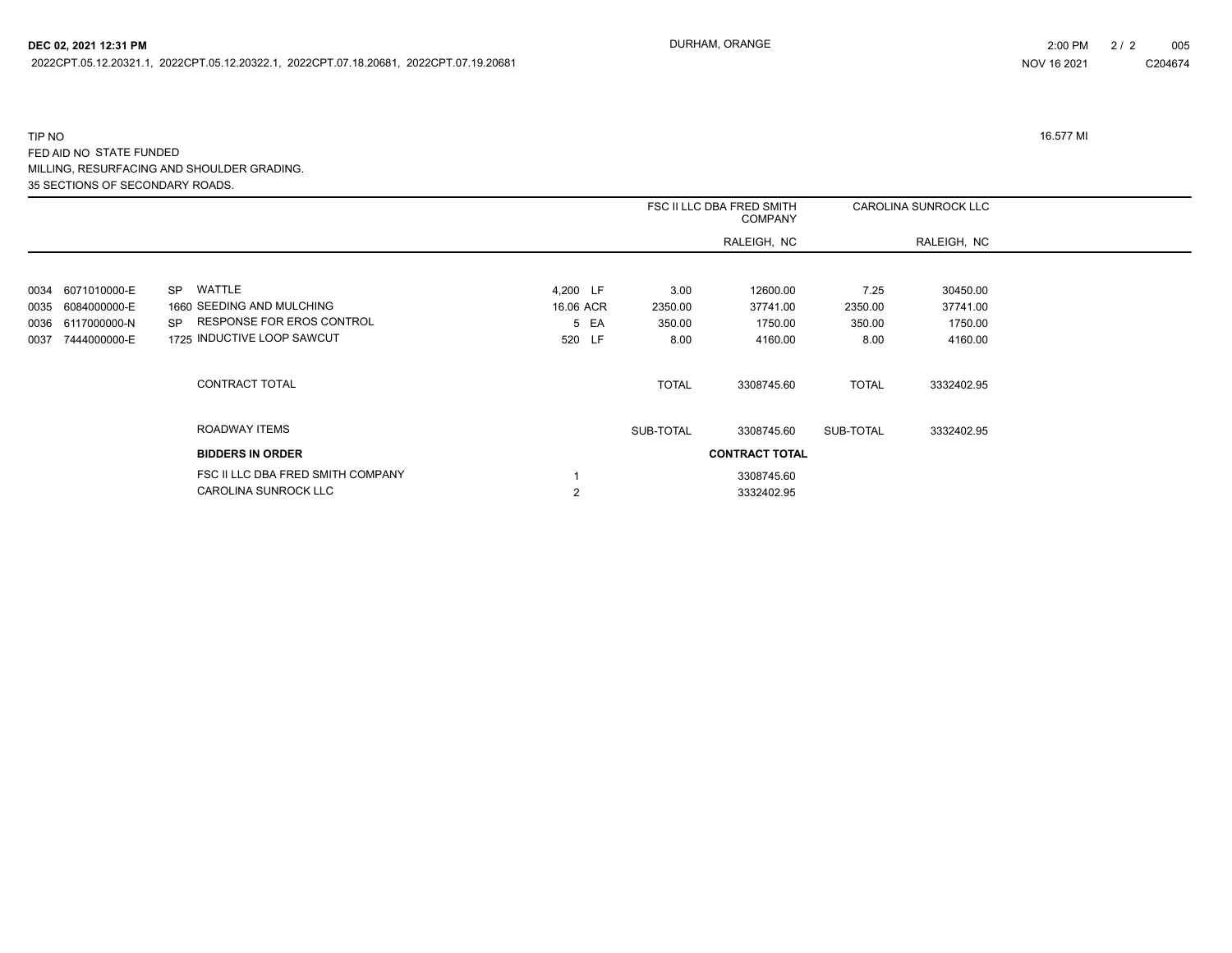|      |              |           |                                        |                |         | <b>BRANCH CIVIL INC</b> |         | <b>BOGGS CONTRACTING INC</b> |         | APAC ATLANTIC INC THOMPSON<br><b>ARTHUR DIVISION</b> |
|------|--------------|-----------|----------------------------------------|----------------|---------|-------------------------|---------|------------------------------|---------|------------------------------------------------------|
|      |              |           |                                        |                |         | ROANOKE, VA             |         | MONROE, NC                   |         | GREENSBORO, NC                                       |
|      |              |           | <b>ROADWAY ITEMS</b>                   |                |         |                         |         |                              |         |                                                      |
| 0001 | 0000100000-N | 800       | <b>MOBILIZATION</b>                    | Lump Sum       |         | 246429.00               |         | 265000.00                    |         | 500000.00                                            |
| 0002 | 0043000000-N | 226       | <b>GRADING</b>                         | Lump Sum       |         | 575000.00               |         | 761500.00                    |         | 1300000.00                                           |
| 0003 | 0057000000-E | 226       | UNDERCUT EXCAVATION                    | 450 CY         | 42.00   | 18900.00                | 70.00   | 31500.00                     | 40.00   | 18000.00                                             |
| 0004 | 0195000000-E | 265       | SELECT GRANULAR MATERIAL               | 400 CY         | 100.00  | 40000.00                | 60.00   | 24000.00                     | 105.00  | 42000.00                                             |
| 0005 | 0196000000-E | 270       | <b>GEOTEXTILE SOIL STABILIZATION</b>   | 700 SY         | 8.80    | 6160.00                 | 2.00    | 1400.00                      | 16.00   | 11200.00                                             |
| 0006 | 0199000000-E | <b>SP</b> | <b>TEMPORARY SHORING</b>               | 600 SF         | 108.00  | 64800.00                | 70.00   | 42000.00                     | 100.00  | 60000.00                                             |
| 0007 | 0318000000-E | 300       | FND CONDIT MATL MINOR STRS             | 10 TON         | 112.00  | 1120.00                 | 70.00   | 700.00                       | 530.00  | 5300.00                                              |
| 0008 | 0320000000-E | 300       | FND CONDIT GEOTEXTILE                  | 20 SY          | 29.30   | 586.00                  | 15.00   | 300.00                       | 33.00   | 660.00                                               |
| 0009 | 0448200000-E | 310       | 15" RCP CULV CLASS IV                  | 24 LF          | 190.00  | 4560.00                 | 225.00  | 5400.00                      | 600.00  | 14400.00                                             |
| 0010 | 0448300000-E | 310       | 18" RCP CULV CLASS IV                  | 8 LF           | 172.00  | 1376.00                 | 325.00  | 2600.00                      | 625.00  | 5000.00                                              |
| 0011 | 0448400000-E | 310       | 24" RCP CULV CLASS IV                  | 8 LF           | 192.00  | 1536.00                 | 350.00  | 2800.00                      | 650.00  | 5200.00                                              |
| 0012 | 1099500000-E | 505       | <b>SHALLOW UNDERCUT</b>                | 100 CY         | 193.00  | 19300.00                | 50.00   | 5000.00                      | 60.00   | 6000.00                                              |
| 0013 | 1099700000-E | 505       | <b>CLASS IV SUBGRD STABILIZATION</b>   | <b>200 TON</b> | 78.80   | 15760.00                | 75.00   | 15000.00                     | 70.00   | 14000.00                                             |
| 0014 | 1297000000-E | 607       | MILL ASP PVMT *****" DTH<br>$(1-1/2")$ | 25,090 SY      | 1.80    | 45162.00                | 3.00    | 75270.00                     | 6.00    | 150540.00                                            |
| 0015 | 1491000000-E | 610       | ASP CONC BASE CRS B25.0C               | 3,630 TON      | 110.00  | 399300.00               | 130.00  | 471900.00                    | 103.00  | 373890.00                                            |
| 0016 | 1503000000-E | 610       | ASP CONC INTR CRS I19.0C               | 1,260 TON      | 110.00  | 138600.00               | 140.00  | 176400.00                    | 113.00  | 142380.00                                            |
| 0017 | 1524200000-E | 610       | ASP CONC SURF CRS S9.5D                | 5,620 TON      | 108.00  | 606960.00               | 120.00  | 674400.00                    | 101.00  | 567620.00                                            |
| 0018 | 1575000000-E | 620       | ASP FOR PLANT MIX                      | <b>225 TON</b> | 725.00  | 163125.00               | 725.00  | 163125.00                    | 720.00  | 162000.00                                            |
| 0019 | 1577000000-E | 620       | POLYM MOD ASP BNDR FOR PLT MIX         | 390 TON        | 850.00  | 331500.00               | 930.00  | 362700.00                    | 900.00  | 351000.00                                            |
| 0020 | 1662000000-E | 650       | OG ASP FRICT FC-1 MOD                  | 1,110 TON      | 125.00  | 138750.00               | 145.00  | 160950.00                    | 175.00  | 194250.00                                            |
| 0021 | 1840000000-E | 665       | <b>MILLED RUMBLE STRIPS</b>            | 16,095 LF      | 1.00    | 16095.00                | 0.52    | 8369.40                      | 0.50    | 8047.50                                              |
| 0022 | 2022000000-E | 815       | SUBDRAIN EXCAVATION                    | 67.2 CY        | 105.00  | 7056.00                 | 130.00  | 8736.00                      | 70.00   | 4704.00                                              |
| 0023 | 2026000000-E | 815       | <b>GEOTEXTILE FOR SUBSURF DRNS</b>     | 200 SY         | 20.75   | 4150.00                 | 6.00    | 1200.00                      | 15.00   | 3000.00                                              |
| 0024 | 2036000000-E | 815       | SUBDRAIN COARSE AGGREGATE              | 33.6 CY        | 380.00  | 12768.00                | 70.00   | 2352.00                      | 135.00  | 4536.00                                              |
| 0025 | 2044000000-E | 815       | 6" PERF SUBDRN PIPE                    | 200 LF         | 32.00   | 6400.00                 | 7.00    | 1400.00                      | 22.00   | 4400.00                                              |
| 0026 | 2070000000-N | 815       | SUBDRN PIPE OUTLET                     | 1 EA           | 1550.00 | 1550.00                 | 250.00  | 250.00                       | 1100.00 | 1100.00                                              |
| 0027 | 2077000000-E | 815       | 6" OUTLET PIPE                         | 6 LF           | 81.00   | 486.00                  | 20.00   | 120.00                       | 45.00   | 270.00                                               |
| 0028 | 2253000000-E | 840       | PIPE COLLARS                           | 0.553 CY       | 9200.00 | 5087.60                 | 7500.00 | 4147.50                      | 3275.00 | 1811.08                                              |
| 0029 | 2286000000-N | 840       | <b>MASNRY DRAINAGE STRUCT</b>          | 6 EA           | 9000.00 | 54000.00                | 5000.00 | 30000.00                     | 7000.00 | 42000.00                                             |
| 0030 | 2308000000-E | 840       | <b>MASNRY DRAINAGE STRUCT</b>          | 2.2 LF         | 970.00  | 2134.00                 | 800.00  | 1760.00                      | 1850.00 | 4070.00                                              |
| 0031 | 2365000000-N | 840       | FRAME W/2GRTS 840.22 STD               | 2 EA           | 1370.00 | 2740.00                 | 1800.00 | 3600.00                      | 2000.00 | 4000.00                                              |
| 0032 | 2396000000-N | 840       | FRAME W/COVER STD 840.54               | 1 EA           | 1120.00 | 1120.00                 | 925.00  | 925.00                       | 2000.00 | 2000.00                                              |
| 0033 | 2407000000-N | 840       | STL FRAM W/ 2 GTR, STD 840.37          | EA<br>9        | 4160.00 | 37440.00                | 3000.00 | 27000.00                     | 5700.00 | 51300.00                                             |
| 0034 | 2577000000-E | 846       | CONC EXPRESSWAY GUTTER                 | 780 LF         | 92.75   | 72345.00                | 75.00   | 58500.00                     | 29.00   | 22620.00                                             |
| 0035 | 2724000000-E | 857       | PC REINF BARRIER SNGL FC               | 950 LF         | 102.00  | 96900.00                | 90.00   | 85500.00                     | 127.50  | 121125.00                                            |
| 0036 | 2815000000-N | 858       | ADJ DROP INLETS                        | 5 EA           | 1470.00 | 7350.00                 | 1250.00 | 6250.00                      | 1600.00 | 8000.00                                              |
| 0037 | 2905000000-N | 859       | CONVERT DI TO JB                       | 1 EA           | 6200.00 | 6200.00                 | 2500.00 | 2500.00                      | 2675.00 | 2675.00                                              |
| 0038 | 3030000000-E | 862       | <b>STL BEAM GUARDRAIL</b>              | 1,087.5 LF     | 34.00   | 36975.00                | 27.00   | 29362.50                     | 31.20   | 33930.00                                             |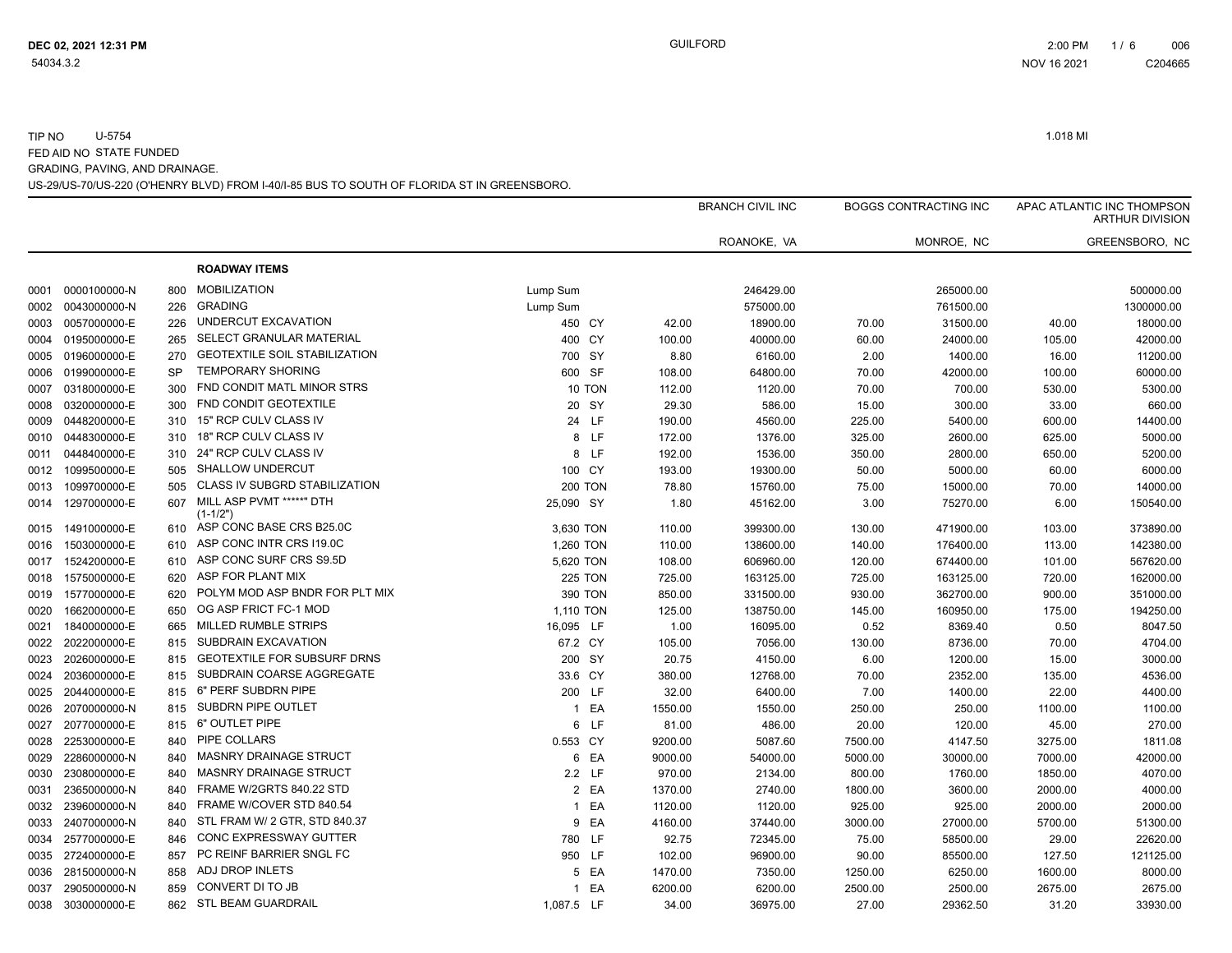|      |                   |           |                                                                        |                |        |          | <b>BRANCH CIVIL INC</b> |         | <b>BOGGS CONTRACTING INC</b> |          | APAC ATLANTIC INC THOMPSON<br><b>ARTHUR DIVISION</b> |
|------|-------------------|-----------|------------------------------------------------------------------------|----------------|--------|----------|-------------------------|---------|------------------------------|----------|------------------------------------------------------|
|      |                   |           |                                                                        |                |        |          | ROANOKE, VA             |         | MONROE, NC                   |          | GREENSBORO, NC                                       |
|      | 0039 3150000000-N | 862       | ADDIT GUARDRAIL POSTS                                                  |                | 5 EA   | 82.00    | 410.00                  | 50.00   | 250.00                       | 1.20     | 6.00                                                 |
| 0040 | 3210000000-N      | 862       | <b>GR END TYPE CAT-1</b>                                               |                | 2 EA   | 1575.00  | 3150.00                 | 1500.00 | 3000.00                      | 1260.00  | 2520.00                                              |
| 0041 | 3287000000-N      | <b>SP</b> | <b>GR END TYPE TL-3</b>                                                | 3              | EA     | 4700.00  | 14100.00                | 3600.00 | 10800.00                     | 3840.00  | 11520.00                                             |
| 0042 | 3317000000-N      | <b>SP</b> | <b>GR ANCHOR TYPE B-77</b>                                             |                | 3 EA   | 3500.00  | 10500.00                | 2900.00 | 8700.00                      | 3000.00  | 9000.00                                              |
| 0043 | 3360000000-E      | 863       | REMOVE EXISTING GUARDRAIL                                              | 1,310 LF       |        | 2.55     | 3340.50                 | 2.00    | 2620.00                      | 1.00     | 1310.00                                              |
| 0044 | 3649000000-E      | 876       | <b>RIP RAP, CLASS B</b>                                                |                | 3 TON  | 240.00   | 720.00                  | 300.00  | 900.00                       | 320.00   | 960.00                                               |
| 0045 | 3656000000-E      | 876       | <b>GEOTEXTILE FOR DRAINGE</b>                                          |                | 685 SY | 4.75     | 3253.75                 | 8.00    | 5480.00                      | 10.50    | 7192.50                                              |
| 0046 | 4048000000-E      | 902       | <b>REINF CONC FOUNDTN</b>                                              |                | 1 CY   | 11.00    | 11.00                   | 2140.00 | 2140.00                      | 11.00    | 11.00                                                |
| 0047 | 4054000000-E      | 902       | PLN CONC FOUNDTN                                                       |                | 1 CY   | 1.25     | 1.25                    | 1725.00 | 1725.00                      | 1.00     | 1.00                                                 |
| 0048 | 4057000000-E      | <b>SP</b> | <b>OVERHEAD FOOTING</b>                                                |                | 57 CY  | 2480.00  | 141360.00               | 1100.00 | 62700.00                     | 2400.00  | 136800.00                                            |
| 0049 | 4060000000-E      | 903       | SUPPORT, BREAKAWAY STL BM                                              | 415 LB         |        | 21.00    | 8715.00                 | 9.40    | 3901.00                      | 20.40    | 8466.00                                              |
| 0050 | 4066000000-E      | 903       | SUPPORTS, SIMPLE STL BM                                                | 444 LB         |        | 21.00    | 9324.00                 | 5.70    | 2530.80                      | 20.40    | 9057.60                                              |
| 0051 | 4072000000-E      | 903       | SUPPORT, 3-LB STL U-CHAN                                               | 225 LF         |        | 19.00    | 4275.00                 | 13.00   | 2925.00                      | 18.00    | 4050.00                                              |
| 0052 | 4082100000-N      | 906       | SUPPORT, OVRHD SIGN STR STA ****<br>(12+69 -Y2-)                       | Lump Sum       |        |          | 69500.00                |         | 75230.00                     |          | 78000.00                                             |
| 0053 | 4082100000-N      | 906       | SUPPORT, OVRHD SIGN STR STA ****<br>(16+86 - Y1RP-)                    | Lump Sum       |        |          | 200000.00               |         | 217600.00                    |          | 210000.00                                            |
| 0054 | 4082100000-N      | 906       | SUPPORT, OVRHD SIGN STR STA ****<br>$(23+61 - Y2-)$                    | Lump Sum       |        |          | 49000.00                |         | 50650.00                     |          | 54000.00                                             |
| 0055 | 4082100000-N      | 906       | SUPPORT, OVRHD SIGN STR STA ****<br>(49+43 -Y2-)                       | Lump Sum       |        |          | 49000.00                |         | 50850.00                     |          | 54000.00                                             |
| 0056 | 4102000000-N      | 904       | SIGN ERECTION, TYPE E                                                  |                | 11 EA  | 82.00    | 902.00                  | 75.00   | 825.00                       | 90.00    | 990.00                                               |
| 0057 | 4108000000-N      | 904       | SIGN ERECTION, TYPE F                                                  |                | 3 EA   | 82.00    | 246.00                  | 140.00  | 420.00                       | 90.00    | 270.00                                               |
| 0058 | 4109000000-N      | 904       | SIGN ERECTION, TYPE *** (OVRHD)<br>(A)                                 |                | 13 EA  | 1650.00  | 21450.00                | 700.00  | 9100.00                      | 1800.00  | 23400.00                                             |
| 0059 | 4109000000-N      | 904       | SIGN ERECTION, TYPE *** (OVRHD)<br>(B)                                 | $\overline{7}$ | EA     | 405.00   | 2835.00                 | 325.00  | 2275.00                      | 420.00   | 2940.00                                              |
| 0060 | 4110000000-N      | 904       | SIGN ERECTION, TYPE *** (GRD MTD)<br>(A)                               |                | 3 EA   | 585.00   | 1755.00                 | 700.00  | 2100.00                      | 600.00   | 1800.00                                              |
| 0061 | 4115000000-N      | 904       | SIGN ERECTION, OVERLAY (OVRHD)                                         |                | 7 EA   | 585.00   | 4095.00                 | 690.00  | 4830.00                      | 600.00   | 4200.00                                              |
| 0062 | 4149000000-N      | 907       | DISPOSE SIGN SYST OVRHD                                                |                | 2 EA   | 10800.00 | 21600.00                | 5150.00 | 10300.00                     | 12000.00 | 24000.00                                             |
| 0063 | 4152000000-N      | 907       | DISPOSE SIGN SYST STL BM                                               |                | 6 EA   | 585.00   | 3510.00                 | 1475.00 | 8850.00                      | 600.00   | 3600.00                                              |
| 0064 | 4155000000-N      | 907       | DISPOSE SIGN SYST U-CHAN                                               |                | 11 EA  | 1.25     | 13.75                   | 1.00    | 11.00                        | 1.20     | 13.20                                                |
| 0065 | 4234000000-N      | 907       | DISPOSE SIGN, A OR B (OVRHD)                                           |                | 15 EA  | 58.00    | 870.00                  | 700.00  | 10500.00                     | 60.00    | 900.00                                               |
| 0066 | 4238000000-N      | 907       | DISPOSE SIGN, D, E, F                                                  |                | 1 EA   | 1.15     | 1.15                    | 1.00    | 1.00                         | 1.20     | 1.20                                                 |
| 0067 | 4241000000-N      | 907       | DISPOSE SIGN, OVERLAY OVRHD                                            |                | 3 EA   | 58.00    | 174.00                  | 270.00  | 810.00                       | 60.00    | 180.00                                               |
| 0068 | 4251000000-N      | 907       | <b>DISPOSE LIGHT SYSTEM</b>                                            | 1              | EA     | 745.00   | 745.00                  | 685.00  | 685.00                       | 720.00   | 720.00                                               |
| 0069 | 4263000000-N      | 907       | <b>DISPOSE WALKWAY</b>                                                 | 4              | EA     | 745.00   | 2980.00                 | 560.00  | 2240.00                      | 720.00   | 2880.00                                              |
| 0070 | 4360000000-N      | <b>SP</b> | <b>GENERIC SIGNING ITEM (EA)</b><br>CUTTING OF SIGN HANGERS, OVER-HEAD | 4              | EA     | 245.00   | 980.00                  | 725.00  | 2900.00                      | 240.00   | 960.00                                               |
| 0071 | 4400000000-E      |           | 1110 WORK ZONE SIGNS (STAT)                                            | 290.5 SF       |        | 9.00     | 2614.50                 | 6.00    | 1743.00                      | 14.40    | 4183.20                                              |
|      | 0072 4405000000-E |           | 1110 WORK ZONE SIGNS (PORT)                                            |                | 291 SF | 33.00    | 9603.00                 | 7.95    | 2313.45                      | 10.80    | 3142.80                                              |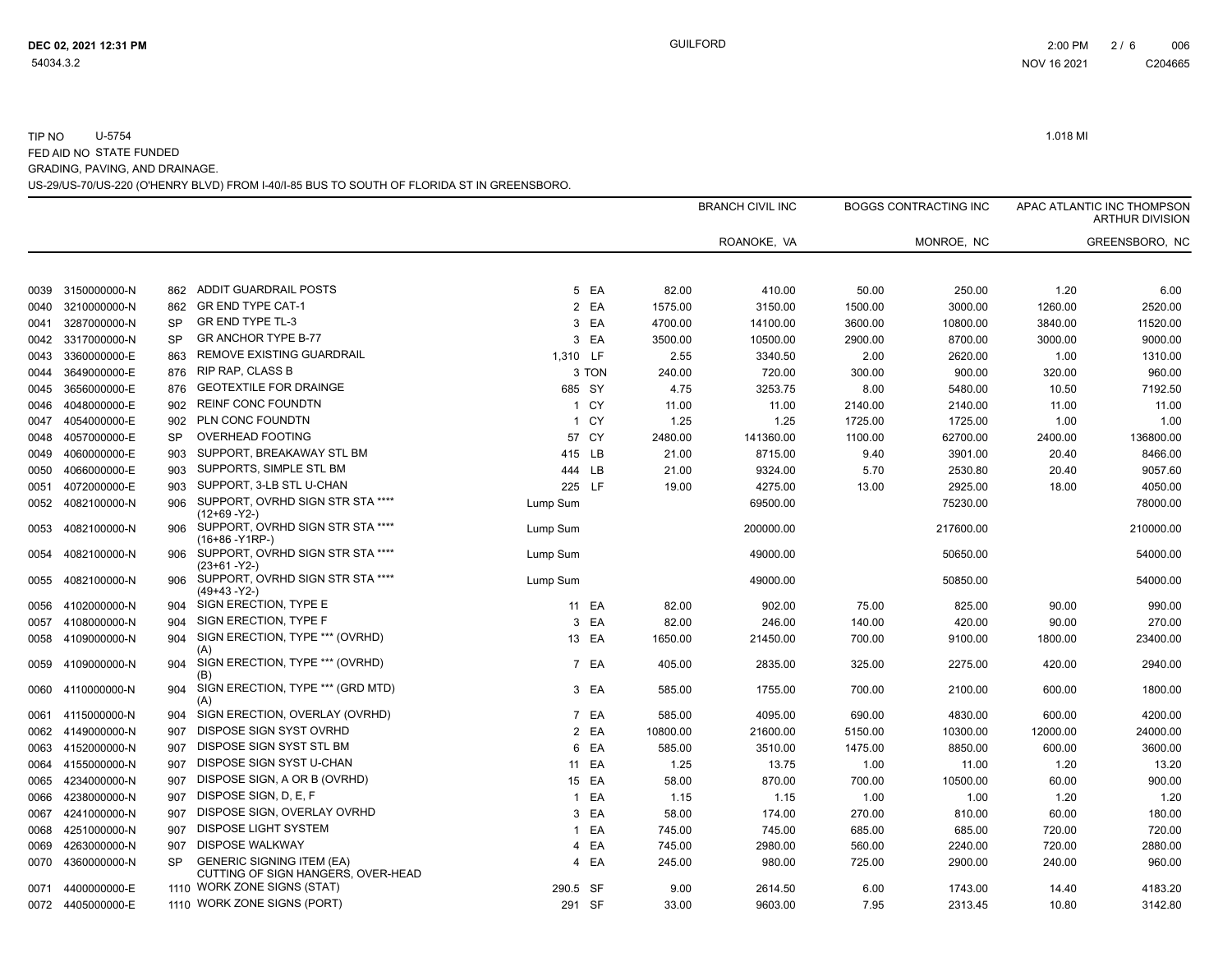|      |                   |           |                                                                                                                        |                |       |          | <b>BRANCH CIVIL INC</b> |          | <b>BOGGS CONTRACTING INC</b> |          | APAC ATLANTIC INC THOMPSON<br><b>ARTHUR DIVISION</b> |
|------|-------------------|-----------|------------------------------------------------------------------------------------------------------------------------|----------------|-------|----------|-------------------------|----------|------------------------------|----------|------------------------------------------------------|
|      |                   |           |                                                                                                                        |                |       |          | ROANOKE, VA             |          | MONROE, NC                   |          | GREENSBORO, NC                                       |
|      | 0073 4410000000-E |           | 1110 WORK ZONE SIGNS (BARR)                                                                                            |                | 36 SF | 8.25     | 297.00                  | 36.00    | 1296.00                      | 7.20     | 259.20                                               |
| 0074 | 4415000000-N      |           | 1115 FLASHING ARROW BOARD                                                                                              |                | 2 EA  | 3040.00  | 6080.00                 | 9700.00  | 19400.00                     | 4425.00  | 8850.00                                              |
| 0075 | 4420000000-N      |           | 1120 PORTABLE CHANGE MSG SIGN                                                                                          | 4              | EA    | 9375.00  | 37500.00                | 3100.00  | 12400.00                     | 14000.00 | 56000.00                                             |
| 0076 | 4430000000-N      |           | 1130 DRUMS                                                                                                             | 200 EA         |       | 72.00    | 14400.00                | 55.00    | 11000.00                     | 150.00   | 30000.00                                             |
| 0077 | 4434000000-N      | <b>SP</b> | <b>SEQ FLASH WARN LIGHTS</b>                                                                                           |                | 37 EA | 198.00   | 7326.00                 | 180.00   | 6660.00                      | 120.00   | 4440.00                                              |
| 0078 | 4445000000-E      |           | 1145 BARRICADES (TYPE III)                                                                                             |                | 72 LF | 41.25    | 2970.00                 | 20.00    | 1440.00                      | 22.00    | 1584.00                                              |
| 0079 | 4465000000-N      |           | 1160 TEMPORARY CRASH CUSHIONS                                                                                          |                | 4 EA  | 11745.00 | 46980.00                | 9450.00  | 37800.00                     | 11340.00 | 45360.00                                             |
| 0080 | 4470000000-N      |           | 1160 REM & RES CRASH CUSHION                                                                                           | $\overline{4}$ | EA    | 3420.00  | 13680.00                | 2750.00  | 11000.00                     | 3300.00  | 13200.00                                             |
| 0081 | 4480000000-N      |           | 1165 TMA                                                                                                               |                | 2 EA  | 18775.00 | 37550.00                | 33600.00 | 67200.00                     | 22800.00 | 45600.00                                             |
| 0082 | 4485000000-E      |           | 1170 PORT CONC BARRIER                                                                                                 | 4,520 LF       |       | 39.25    | 177410.00               | 31.80    | 143736.00                    | 38.25    | 172890.00                                            |
| 0083 | 4500000000-E      |           | 1170 REM & RES PORT CONC BARRIER                                                                                       | 3,250 LF       |       | 6.60     | 21450.00                | 5.30     | 17225.00                     | 6.50     | 21125.00                                             |
| 0084 | 4510000000-N      |           | 1190 LAW ENFORCEMENT                                                                                                   |                | 70 HR | 60.00    | 4200.00                 | 100.00   | 7000.00                      | 90.00    | 6300.00                                              |
| 0085 | 4650000000-N      |           | 1251 TEMP RAISED PVMT MRKS                                                                                             | 335 EA         |       | 15.60    | 5226.00                 | 12.70    | 4254.50                      | 15.25    | 5108.75                                              |
| 0086 | 4700000000-E      |           | 1205 12"WIDE THERMO 90 MILS                                                                                            | 820 LF         |       | 4.15     | 3403.00                 | 3.35     | 2747.00                      | 5.00     | 4100.00                                              |
| 0087 | 4720000000-E      |           | 1205 THERMO PVT MKG CHARACTER 90                                                                                       |                | 26 EA | 150.00   | 3900.00                 | 122.00   | 3172.00                      | 146.50   | 3809.00                                              |
| 0088 | 4725000000-E      |           | 1205 THERMO PVT SYMBOL 90MILS                                                                                          |                | 14 EA | 172.00   | 2408.00                 | 140.00   | 1960.00                      | 168.00   | 2352.00                                              |
| 0089 | 4815000000-E      |           | 1205 PAINT PVMT MARKINGS 6"                                                                                            | 32,986 LF      |       | 0.50     | 16493.00                | 0.45     | 14843.70                     | 0.50     | 16493.00                                             |
| 0090 | 4825000000-E      |           | 1205 PAINT PVMT MARKINGS 12"                                                                                           | 7,380 LF       |       | 0.90     | 6642.00                 | 0.76     | 5608.80                      | 0.85     | 6273.00                                              |
| 0091 | 4855000000-E      |           | 1205 LINE REMOVAL 6" WIDE                                                                                              | 8,262 LF       |       | 0.75     | 6196.50                 | 0.65     | 5370.30                      | 0.80     | 6609.60                                              |
| 0092 | 4865000000-E      |           | 1205 LINE REMOVAL 12" WIDE                                                                                             | 1,815 LF       |       | 1.95     | 3539.25                 | 1.60     | 2904.00                      | 2.00     | 3630.00                                              |
| 0093 | 4875000000-N      |           | 1205 REMOVAL OF SYMBL & CHARAC                                                                                         |                | 1 EA  | 264.50   | 264.50                  | 215.00   | 215.00                       | 258.00   | 258.00                                               |
| 0094 | 4890000000-E      | <b>SP</b> | <b>GENERIC PAVEMENT MARKING ITEM (LF)</b><br>POLYUREA PAVEMENT MARKING<br>LINES, 12" 30 MILS<br>(STANDARD GLASS BEADS) | 4.736 LF       |       | 2.50     | 11840.00                | 2.00     | 9472.00                      | 2.40     | 11366.40                                             |
| 0095 | 4890000000-E      | <b>SP</b> | <b>GENERIC PAVEMENT MARKING ITEM (LF)</b><br>POLYUREA PAVEMENT MARKING LINES, 6", 30 MILS<br>(STANDARD GLASS BEADS)    | 17,545 LF      |       | 2.05     | 35967.25                | 1.70     | 29826.50                     | 2.00     | 35090.00                                             |
| 0096 | 4895000000-N      | <b>SP</b> | <b>GENERIC PAVEMENT MARKING ITEM (EA)</b><br>NON-CAST IRON SNOWPLOWABLE PAVMENT MARKER                                 | 445 EA         |       | 64.00    | 28480.00                | 53.00    | 23585.00                     | 64.00    | 28480.00                                             |
| 0097 | 4900000000-N      |           | 1251 PERM RAISED PVMT MARKERS                                                                                          |                | 8 EA  | 83.00    | 664.00                  | 68.00    | 544.00                       | 82.00    | 656.00                                               |
| 0098 | 5010000000-E      |           | 1401 100' HIGH MOUNT STANDARD                                                                                          |                | 2 EA  | 28700.00 | 57400.00                | 24500.00 | 49000.00                     | 29400.00 | 58800.00                                             |
| 0099 | 5015000000-E      |           | 1401 120' HIGH MOUNT STANDARD                                                                                          | 3              | EA    | 32500.00 | 97500.00                | 27500.00 | 82500.00                     | 33000.00 | 99000.00                                             |
| 0100 | 5020000000-N      |           | 1401 PORTABLE DRIVE UNIT                                                                                               | $\mathbf{1}$   | EA    | 6300.00  | 6300.00                 | 5500.00  | 5500.00                      | 6600.00  | 6600.00                                              |
| 0101 | 5025000000-E      | SP        | HIGH MOUNT FOUNDATIONS                                                                                                 |                | 43 CY | 1475.00  | 63425.00                | 1250.00  | 53750.00                     | 1500.00  | 64500.00                                             |
| 0102 | 5030000000-N      | <b>SP</b> | HM LUMINAIRE ************<br>(560W LED)                                                                                |                | 12 EA | 1575.00  | 18900.00                | 1350.00  | 16200.00                     | 1620.00  | 19440.00                                             |
| 0103 | 5050000000-N      |           | 1404 LIT STD MTLT ************<br>(45' SA, 15' ARM)                                                                    | 8              | EA    | 5200.00  | 41600.00                | 4500.00  | 36000.00                     | 5400.00  | 43200.00                                             |
| 0104 | 5070000000-N      | <b>SP</b> | STD FOUNDAT ***********<br>(TYPE R1)                                                                                   |                | 6 EA  | 950.00   | 5700.00                 | 800.00   | 4800.00                      | 960.00   | 5760.00                                              |
| 0105 | 5070000000-N      | <b>SP</b> | STD FOUNDAT ***********<br>(TYPE R2)                                                                                   |                | 2 EA  | 1410.00  | 2820.00                 | 1200.00  | 2400.00                      | 1440.00  | 2880.00                                              |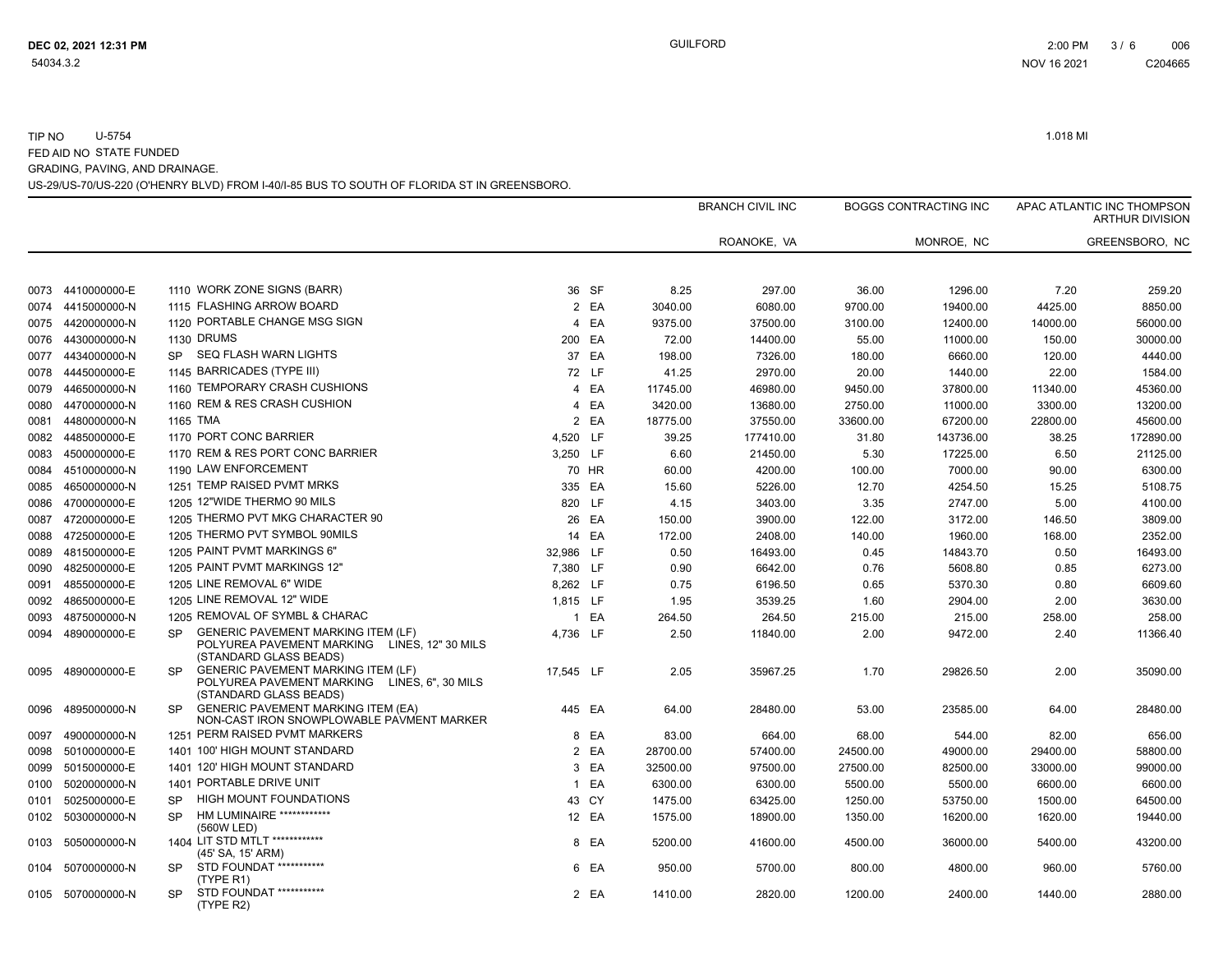|              |                              |           |                                                                                                      |                      |        |          | <b>BRANCH CIVIL INC</b> |          | <b>BOGGS CONTRACTING INC</b> |          | APAC ATLANTIC INC THOMPSON<br><b>ARTHUR DIVISION</b> |
|--------------|------------------------------|-----------|------------------------------------------------------------------------------------------------------|----------------------|--------|----------|-------------------------|----------|------------------------------|----------|------------------------------------------------------|
|              |                              |           |                                                                                                      |                      |        |          | ROANOKE, VA             |          | MONROE, NC                   |          | GREENSBORO, NC                                       |
|              | 0106 5080000000-N            | <b>SP</b> | LITE STD LUM ************                                                                            |                      | 6 EA   | 1125.00  | 6750.00                 | 950.00   | 5700.00                      | 1140.00  | 6840.00                                              |
|              | 0107 5120000000-N            |           | (RDW, 285W LED)<br>1407 SERVICE POLE ************<br>$(30'$ CLASS 4)                                 |                      | 2 EA   | 1050.00  | 2100.00                 | 900.00   | 1800.00                      | 1080.00  | 2160.00                                              |
| 0108         | 5125000000-E                 |           | 1407 SERVICE LATERAL *********<br>(3 #1/0 USE)                                                       |                      | 50 LF  | 7.75     | 387.50                  | 6.50     | 325.00                       | 7.80     | 390.00                                               |
| 0109         | 5155000000-E                 |           | 1409 ELECT DUCT BD, SIZE *****<br>(2")                                                               |                      | 245 LF | 13.50    | 3307.50                 | 11.50    | 2817.50                      | 13.80    | 3381.00                                              |
|              | 0110 5160000000-E            |           | 1409 ELECT DUCT JA, SIZE *****<br>(3")                                                               |                      | 478 LF | 13.50    | 6453.00                 | 11.50    | 5497.00                      | 13.80    | 6596.40                                              |
| 0111         | 5160000000-E                 |           | 1409 ELECT DUCT JA, SIZE *****<br>(4"                                                                |                      | 205 LF | 24.00    | 4920.00                 | 20.50    | 4202.50                      | 24.60    | 5043.00                                              |
| 0112         | 5170000000-E                 |           | 1410 **-#8 W/G FEEDER CIRCUIT<br>(2)                                                                 |                      | 120 LF | 8.10     | 972.00                  | 6.80     | 816.00                       | 8.15     | 978.00                                               |
|              | 0113 5180000000-E            |           | 1410 **-#4 W/G FEEDER CIRCUIT<br>(2)                                                                 |                      | 110 LF | 26.25    | 2887.50                 | 22.00    | 2420.00                      | 26.40    | 2904.00                                              |
| 0114         | 5185000000-E                 |           | 1410 **-#2 W/G FEEDER CIRCUIT<br>(2)                                                                 |                      | 220 LF | 7.75     | 1705.00                 | 6.50     | 1430.00                      | 7.80     | 1716.00                                              |
| 0115         | 5205000000-E                 |           | 1410 **-#8 W/G FEEDR N *****"<br>(2, 1.5")                                                           |                      | 720 LF | 16.00    | 11520.00                | 13.50    | 9720.00                      | 16.20    | 11664.00                                             |
| 0116         | 5215000000-E                 |           | 1410 **-#4 W/G FEEDER N *****"<br>(2, 1.5")                                                          | 3,870 LF             |        | 16.50    | 63855.00                | 14.50    | 56115.00                     | 17.40    | 67338.00                                             |
| 0117         | 5220000000-E                 |           | 1410 **- #2 W/G FEEDER N *****"<br>(2, 1.5")                                                         | 2.400 LF             |        | 16.50    | 39600.00                | 14.50    | 34800.00                     | 17.40    | 41760.00                                             |
| 0118         | 5240000000-N                 |           | 1411 ELEC JB ************<br>(CS36)                                                                  |                      | 3 EA   | 950.00   | 2850.00                 | 800.00   | 2400.00                      | 960.00   | 2880.00                                              |
| 0119         | 5240000000-N                 |           | 1411 ELEC JB ************<br>(HM18)                                                                  |                      | 5 EA   | 415.00   | 2075.00                 | 350.00   | 1750.00                      | 420.00   | 2100.00                                              |
| 0120         | 5240000000-N                 |           | 1411 ELEC JB ************<br>(IG18)                                                                  |                      | 10 EA  | 390.00   | 3900.00                 | 330.00   | 3300.00                      | 396.00   | 3960.00                                              |
| 0121         | 5240000000-N                 |           | 1411 ELEC JB ************<br>(LS18)                                                                  |                      | 8 EA   | 415.00   | 3320.00                 | 350.00   | 2800.00                      | 420.00   | 3360.00                                              |
| 0122<br>0123 | 5255000000-N<br>5260000000-N | <b>SP</b> | 1413 PORTABLE LIGHTING<br><b>GENERIC LIGHTING ITEM (LS)</b>                                          | Lump Sum<br>Lump Sum |        |          | 18000.00<br>3150.00     |          | 135000.00<br>5000.00         |          | 120000.00<br>3240.00                                 |
| 0124         | 5270000000-N                 | <b>SP</b> | LUMINAIRE STORAGE<br><b>GENERIC LIGHTING ITEM (EA)</b>                                               |                      | 1 EA   | 450.00   | 450.00                  | 380.00   | 380.00                       | 456.00   | 456.00                                               |
| 0125         | 5270000000-N                 | <b>SP</b> | 100A 6-POSITION MAIN CB PANEL<br><b>GENERIC LIGHTING ITEM (EA)</b>                                   |                      | 1 EA   | 895.00   | 895.00                  | 750.00   | 750.00                       | 900.00   | 900.00                                               |
| 0126         | 5270000000-N                 | <b>SP</b> | <b>CCTV SERVICE DISCONNECT</b><br><b>GENERIC LIGHTING ITEM (EA)</b>                                  |                      | 3 EA   | 17500.00 | 52500.00                | 15000.00 | 45000.00                     | 18000.00 | 54000.00                                             |
| 0127         | 5270000000-N                 | <b>SP</b> | LIGHT CONTROL EQUIPMENT, TYPE RW, 120/240V<br><b>GENERIC LIGHTING ITEM (EA)</b>                      |                      | 10 EA  | 235.00   | 2350.00                 | 200.00   | 2000.00                      | 240.00   | 2400.00                                              |
| 0128         | 5270000000-N                 | <b>SP</b> | REINSTALL COBRAHEAD LUMINAIRE<br><b>GENERIC LIGHTING ITEM (EA)</b>                                   |                      | 1 EA   | 475.00   | 475.00                  | 400.00   | 400.00                       | 480.00   | 480.00                                               |
| 0129         | 5270000000-N                 | <b>SP</b> | REINSTALL COMMUNICATION GATE-WAY<br><b>GENERIC LIGHTING ITEM (EA)</b>                                |                      | 24 EA  | 575.00   | 13800.00                | 500.00   | 12000.00                     | 600.00   | 14400.00                                             |
|              | 0130 5270000000-N            | <b>SP</b> | REINSTALL HIGH MAST LUMINAIRE<br><b>GENERIC LIGHTING ITEM (EA)</b><br>REMOVE 100' HIGH MAST STANDARD |                      | 2 EA   | 5775.00  | 11550.00                | 5000.00  | 10000.00                     | 6000.00  | 12000.00                                             |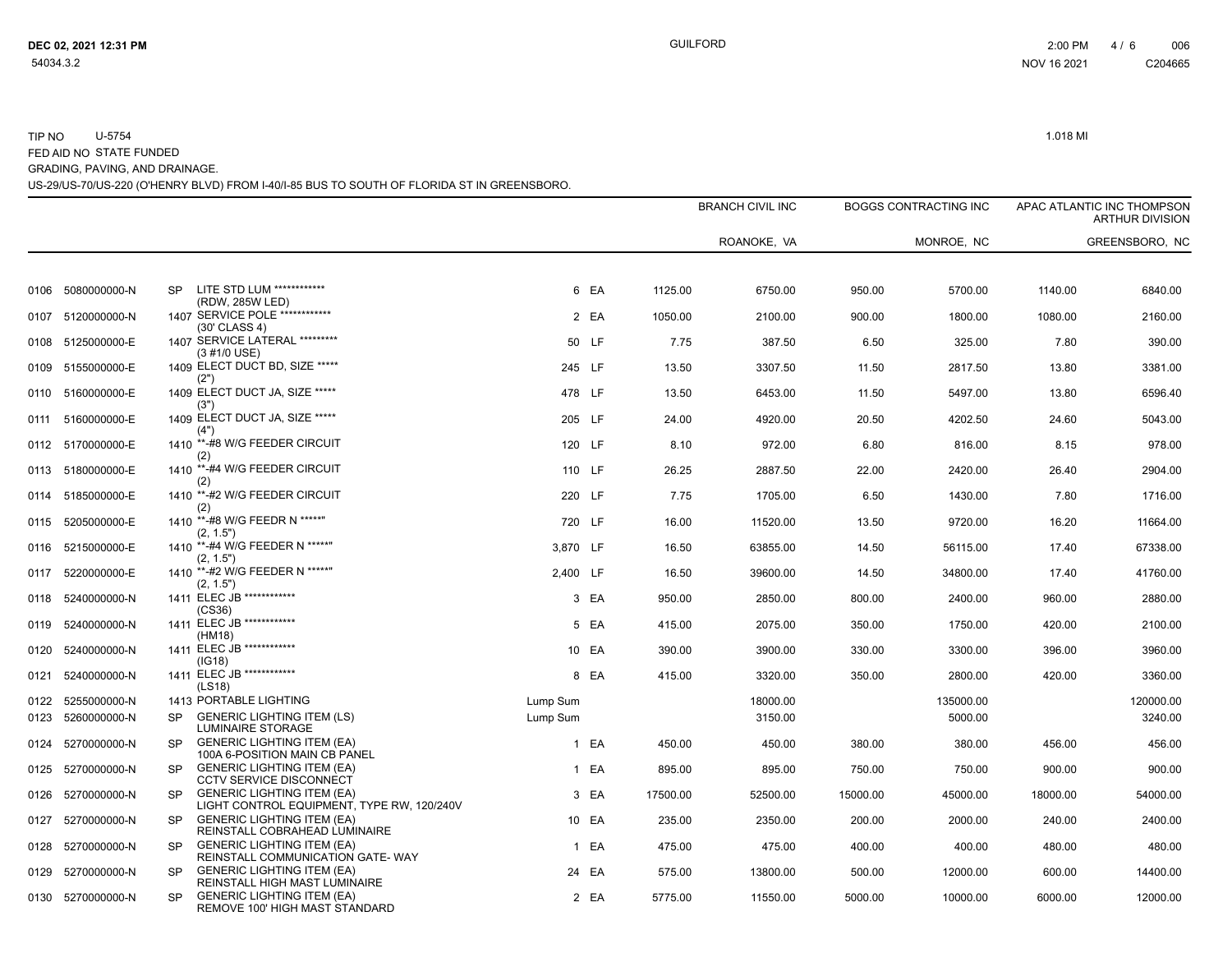|      |                                   |                        |                                                                                                                 |                |                  | <b>BRANCH CIVIL INC</b> |                  | <b>BOGGS CONTRACTING INC</b> |                   | APAC ATLANTIC INC THOMPSON<br><b>ARTHUR DIVISION</b> |
|------|-----------------------------------|------------------------|-----------------------------------------------------------------------------------------------------------------|----------------|------------------|-------------------------|------------------|------------------------------|-------------------|------------------------------------------------------|
|      |                                   |                        |                                                                                                                 |                |                  | ROANOKE, VA             |                  | MONROE, NC                   |                   | GREENSBORO, NC                                       |
| 0131 | 5270000000-N                      | <b>SP</b>              | <b>GENERIC LIGHTING ITEM (EA)</b>                                                                               | 2 EA           | 2300.00          | 4600.00                 | 2000.00          | 4000.00                      | 2400.00           | 4800.00                                              |
| 0132 | 5270000000-N                      | <b>SP</b>              | REMOVE 100' HIGH MAST STANDARDFOUNDATION<br><b>GENERIC LIGHTING ITEM (EA)</b><br>REMOVE 120' HIGH MAST STANDARD | 3 EA           | 6260.00          | 18780.00                | 5500.00          | 16500.00                     | 6600.00           | 19800.00                                             |
|      | 0133 5270000000-N                 | <b>SP</b>              | <b>GENERIC LIGHTING ITEM (EA)</b><br>REMOVE 120' HIGH MAST STANDARDFOUNDATION                                   | 3 EA           | 2300.00          | 6900.00                 | 2000.00          | 6000.00                      | 2400.00           | 7200.00                                              |
| 0134 | 5270000000-N                      | <b>SP</b>              | <b>GENERIC LIGHTING ITEM (EA)</b><br>REMOVE CONTROL SYSTEM -<br><b>DISPOSE</b>                                  | 2 EA           | 1150.00          | 2300.00                 | 1000.00          | 2000.00                      | 1200.00           | 2400.00                                              |
| 0135 | 5270000000-N                      | <b>SP</b>              | <b>GENERIC LIGHTING ITEM (EA)</b><br>REMOVE CONTROL SYSTEM -<br><b>SALVAGE</b>                                  | 1 EA           | 980.00           | 980.00                  | 850.00           | 850.00                       | 1020.00           | 1020.00                                              |
| 0137 | 0136 5270000000-N<br>5270000000-N | <b>SP</b><br><b>SP</b> | <b>GENERIC LIGHTING ITEM (EA)</b><br>REMOVE LIGHT STANDARD FOUNDA-TION<br><b>GENERIC LIGHTING ITEM (EA)</b>     | 5 EA<br>1 EA   | 980.00<br>400.00 | 4900.00<br>400.00       | 850.00<br>350.00 | 4250.00<br>350.00            | 1020.00<br>420.00 | 5100.00<br>420.00                                    |
| 0138 | 5270000000-N                      | <b>SP</b>              | REMOVE SINGLE ARM LIGHT STAND- ARD - DISPOSE<br><b>GENERIC LIGHTING ITEM (EA)</b>                               | 1 EA           | 400.00           | 400.00                  | 350.00           | 350.00                       | 420.00            | 420.00                                               |
| 0139 | 5270000000-N                      | <b>SP</b>              | REMOVE SINGLE ARM LIGHT STAND- ARD - SALVAGE<br><b>GENERIC LIGHTING ITEM (EA)</b>                               | 4 EA           | 515.00           | 2060.00                 | 450.00           | 1800.00                      | 540.00            | 2160.00                                              |
| 0140 | 6000000000-E                      |                        | REMOVE TWIN ARM LIGHT STANDARD - DISPOSE<br>1605 TEMPORARY SILT FENCE                                           | 4,275 LF       | 3.00             | 12825.00                | 2.75             | 11756.25                     | 4.00              | 17100.00                                             |
| 0141 | 6006000000-E                      |                        | 1610 EROS CONTRL STONE CL A                                                                                     | <b>225 TON</b> | 115.00           | 25875.00                | 90.00            | 20250.00                     | 135.00            | 30375.00                                             |
| 0142 | 6009000000-E                      |                        | 1610 EROS CONTRL STONE CL B                                                                                     | <b>90 TON</b>  | 117.00           | 10530.00                | 110.00           | 9900.00                      | 125.00            | 11250.00                                             |
| 0143 | 6012000000-E                      |                        | 1610 SEDIMENT CONTROL STONE                                                                                     | <b>210 TON</b> | 81.00            | 17010.00                | 120.00           | 25200.00                     | 125.00            | 26250.00                                             |
| 0144 | 6015000000-E                      |                        | 1615 TEMPORARY MULCHING                                                                                         | 3.5 ACR        | 3040.00          | 10640.00                | 1500.00          | 5250.00                      | 1800.00           | 6300.00                                              |
| 0145 | 6018000000-E                      |                        | 1620 SEED FOR TEMP SEEDING                                                                                      | 300 LB         | 2.45             | 735.00                  | 5.00             | 1500.00                      | 2.50              | 750.00                                               |
| 0146 | 6021000000-E                      |                        | 1620 FERT FOR TEMP SEEDING                                                                                      | <b>1.5 TON</b> | 6600.00          | 9900.00                 | 1200.00          | 1800.00                      | 1440.00           | 2160.00                                              |
| 0147 | 6024000000-E                      |                        | 1622 TEMPORARY SLOPE DRAINS                                                                                     | 200 LF         | 45.60            | 9120.00                 | 30.00            | 6000.00                      | 64.00             | 12800.00                                             |
| 0148 | 6029000000-E                      | <b>SP</b>              | <b>SAFETY FENCE</b>                                                                                             | 200 LF         | 8.50             | 1700.00                 | 1.85             | 370.00                       | 5.00              | 1000.00                                              |
| 0149 | 6030000000-E                      |                        | 1630 SILT EXCAVATION                                                                                            | 80 CY          | 65.00            | 5200.00                 | 50.00            | 4000.00                      | 85.00             | 6800.00                                              |
| 0150 | 6036000000-E                      |                        | 1631 MATTING FOR EROS CONTROL                                                                                   | 17.500 SY      | 2.75             | 48125.00                | 2.00             | 35000.00                     | 2.40              | 42000.00                                             |
| 0151 | 6037000000-E                      | <b>SP</b>              | <b>COIR FIBER MAT</b>                                                                                           | 100 SY         | 10.95            | 1095.00                 | 4.50             | 450.00                       | 5.40              | 540.00                                               |
| 0152 | 6042000000-E                      |                        | 1632 1/4" HARDWARE CLOTH                                                                                        | 910 LF         | 11.55            | 10510.50                | 9.00             | 8190.00                      | 7.20              | 6552.00                                              |
| 0153 | 6071010000-E                      | <b>SP</b>              | WATTLE                                                                                                          | 270 LF         | 7.75             | 2092.50                 | 18.00            | 4860.00                      | 8.70              | 2349.00                                              |
| 0154 | 6071020000-E                      | <b>SP</b>              | POLYACRYLAMIDE (PAM)                                                                                            | 95 LB          | 18.25            | 1733.75                 | 22.00            | 2090.00                      | 26.40             | 2508.00                                              |
| 0155 | 6084000000-E                      |                        | 1660 SEEDING AND MULCHING                                                                                       | 3 ACR          | 6700.00          | 20100.00                | 2450.00          | 7350.00                      | 2940.00           | 8820.00                                              |
| 0156 | 6087000000-E                      |                        | 1660 MOWING                                                                                                     | 2 ACR          | 1100.00          | 2200.00                 | 175.00           | 350.00                       | 210.00            | 420.00                                               |
| 0157 | 6090000000-E                      |                        | 1661 SEED FOR REPAIR SEEDING                                                                                    | 50 LB          | 24.25            | 1212.50                 | 7.00             | 350.00                       | 8.40              | 420.00                                               |
| 0158 | 6093000000-E                      |                        | 1661 FERT FOR REPAIR SEEDING                                                                                    | 0.25 TON       | 2560.00          | 640.00                  | 1300.00          | 325.00                       | 1560.00           | 390.00                                               |
| 0159 | 6096000000-E                      |                        | 1662 SEED FOR SUPP SEEDING                                                                                      | 75 LB          | 24.25            | 1818.75                 | 7.00             | 525.00                       | 8.40              | 630.00                                               |
| 0160 | 6108000000-E                      |                        | 1665 FERTILIZER TOPDRESSING                                                                                     | 2.25 TON       | 2550.00          | 5737.50                 | 1300.00          | 2925.00                      | 1560.00           | 3510.00                                              |
| 0161 | 6114500000-N                      |                        | 1667 SPECIALIZED HAND MOWING                                                                                    | <b>10 MHR</b>  | 304.00           | 3040.00                 | 45.00            | 450.00                       | 54.00             | 540.00                                               |
|      | 0162 6117000000-N                 | <b>SP</b>              | RESPONSE FOR EROS CONTROL                                                                                       | 25 EA          | 605.00           | 15125.00                | 400.00           | 10000.00                     | 480.00            | 12000.00                                             |
|      | 0163 6117500000-N                 | <b>SP</b>              | CONC WASHOUT STRUCTURE                                                                                          | 6 EA           | 1260.00          | 7560.00                 | 2000.00          | 12000.00                     | 1650.00           | 9900.00                                              |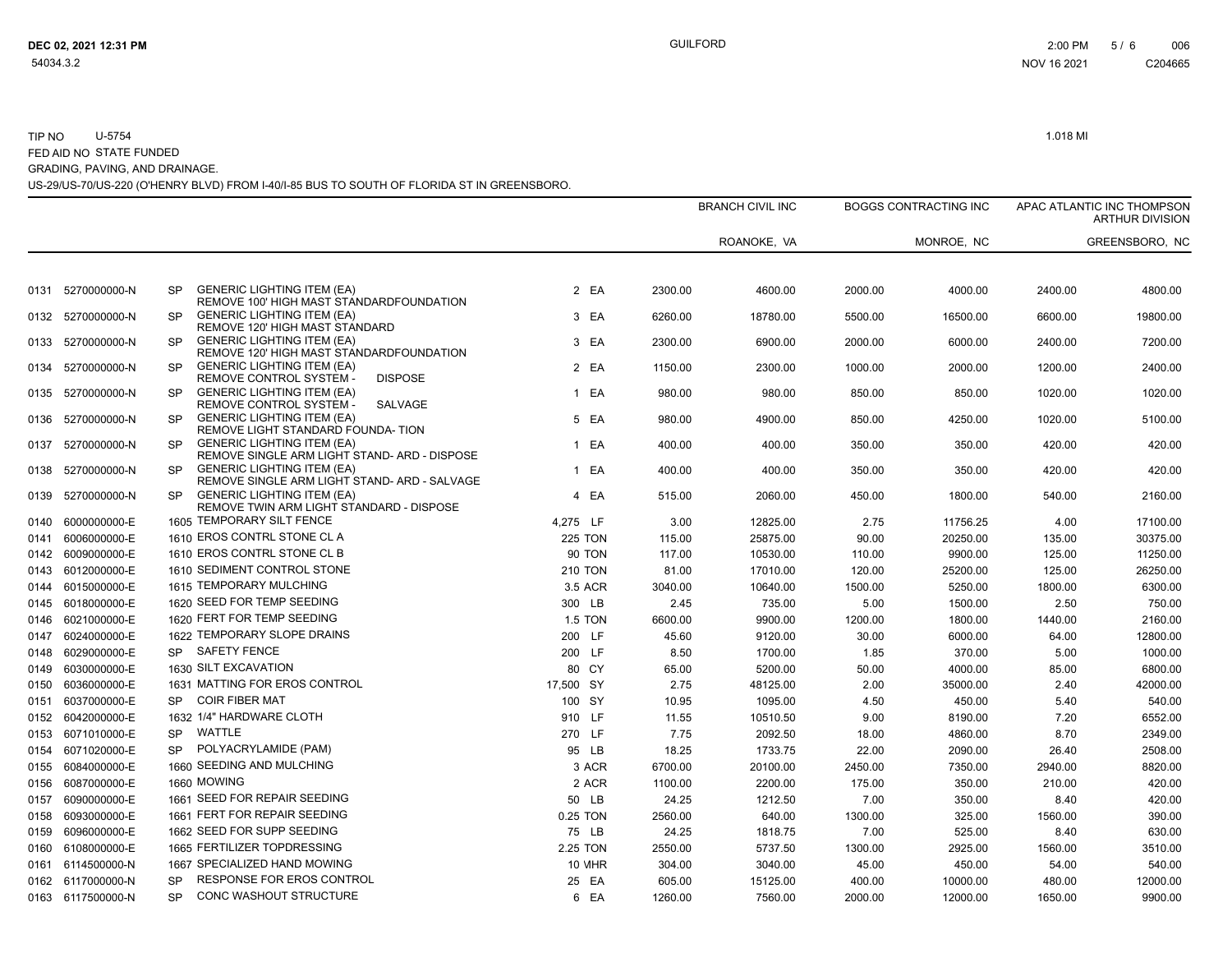| CONTRACT TOTAL                             |        | <b>TOTAL</b> | 5144885.00            | <b>TOTAL</b> | 5320046.70 | <b>TOTAL</b> | 6353747.43 |
|--------------------------------------------|--------|--------------|-----------------------|--------------|------------|--------------|------------|
| ROADWAY ITEMS                              |        | SUB-TOTAL    | 5144885.00            | SUB-TOTAL    | 5320046.70 | SUB-TOTAL    | 6353747.43 |
| <b>BIDDERS IN ORDER</b>                    |        |              | <b>CONTRACT TOTAL</b> |              |            |              |            |
| <b>BRANCH CIVIL INC</b>                    |        |              | 5144885.00            |              |            |              |            |
| <b>BOGGS CONTRACTING INC</b>               | າ<br>ے |              | 5320046.70            |              |            |              |            |
| APAC ATLANTIC INC THOMPSON ARTHUR DIVISION | 3      |              | 6353747.43            |              |            |              |            |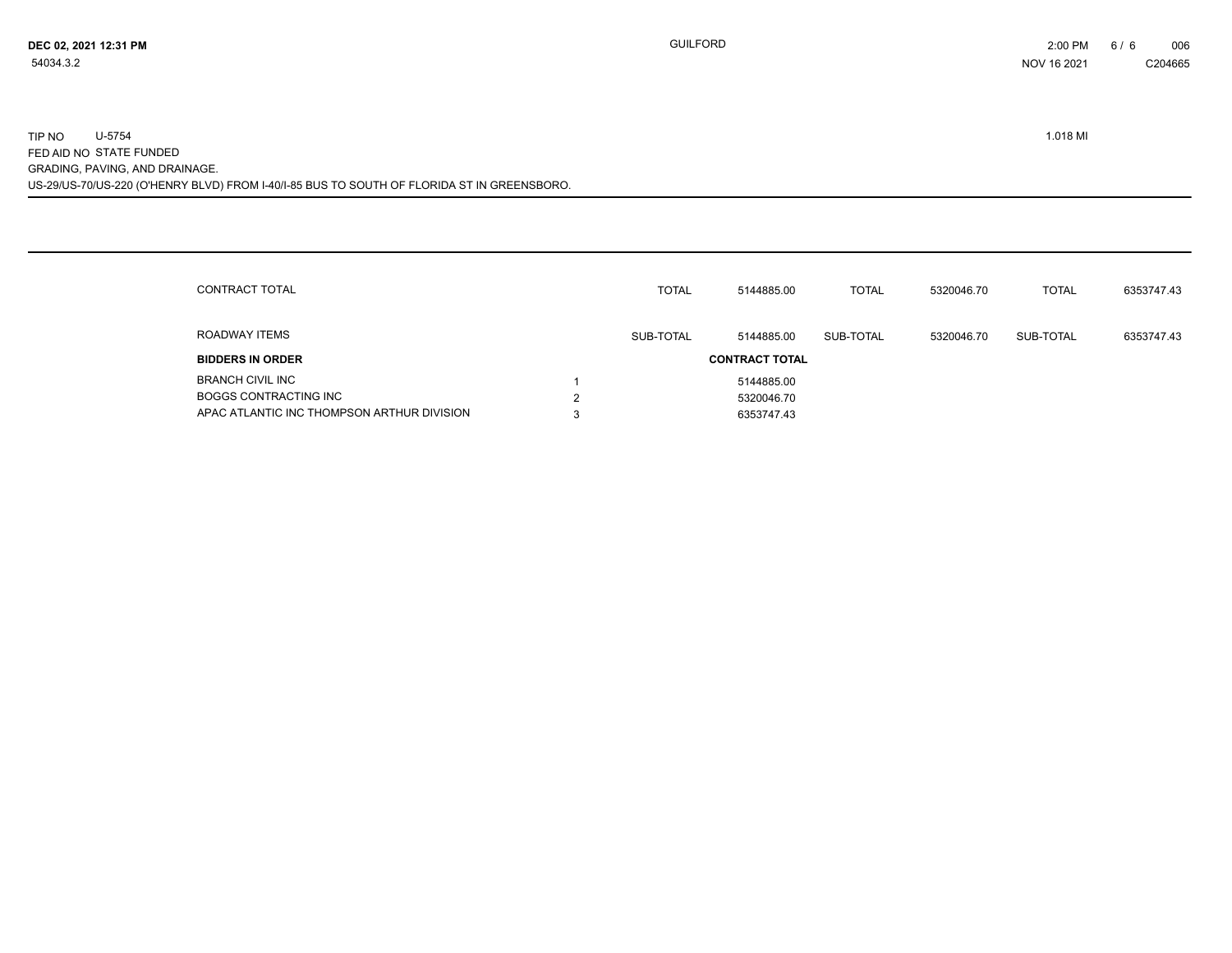#### I-73/I-74 FROM SR-1455 (FIRE TOWER ROAD) TO MONTGOMERY COUNTY LINE. TIP NO I-5946B 6.895 MI FED AID NO NHPIM-0073(054) PAVEMENT REHABILITATION AND BRIDGE REHABILITATION.

|      |                   |           |                                                                                                    |            |                |         | FSC II LLC DBA FRED SMITH<br><b>COMPANY</b> |         | BOGGS CONTRACTING INC |         | <b>BARNHILL CONTRACTING CO</b> |
|------|-------------------|-----------|----------------------------------------------------------------------------------------------------|------------|----------------|---------|---------------------------------------------|---------|-----------------------|---------|--------------------------------|
|      |                   |           |                                                                                                    |            |                |         | RALEIGH, NC                                 |         | MONROE, NC            |         | ROCKY MOUNT, NC                |
|      |                   |           | <b>ROADWAY ITEMS</b>                                                                               |            |                |         |                                             |         |                       |         |                                |
|      | 0001 0000100000-N | 800       | <b>MOBILIZATION</b>                                                                                | Lump Sum   |                |         | 290000.00                                   |         | 299800.00             |         | 141000.00                      |
| 0002 | 1245000000-E      | <b>SP</b> | SHOULDER RECONSTRUCTION                                                                            | 32.3 SMI   |                | 1500.00 | 48450.00                                    | 1900.00 | 61370.00              | 1350.00 | 43605.00                       |
| 0003 | 1260000000-E      | <b>SP</b> | AGGREGATE SHOULDER BORROW                                                                          | 8,725 TON  |                | 20.00   | 174500.00                                   | 18.00   | 157050.00             | 21.10   | 184097.50                      |
| 0004 | 1297000000-E      | 607       | MILL ASP PVMT *****" DTH<br>$(1-1/2")$                                                             | 379,060 SY |                | 1.15    | 435919.00                                   | 1.75    | 663355.00             | 2.25    | 852885.00                      |
| 0005 | 1330000000-E      | 607       | <b>INCIDENTAL MILLING</b>                                                                          | 4,000 SY   |                | 6.95    | 27800.00                                    | 8.00    | 32000.00              | 9.75    | 39000.00                       |
| 0006 | 1524200000-E      | 610       | ASP CONC SURF CRS S9.5D                                                                            | 34,105 TON |                | 56.00   | 1909880.00                                  | 53.00   | 1807565.00            | 60.60   | 2066763.00                     |
| 0007 | 1577000000-E      | 620       | POLYM MOD ASP BNDR FOR PLT MIX                                                                     | 2,327 TON  |                | 650.00  | 1512550.00                                  | 600.00  | 1396200.00            | 600.00  | 1396200.00                     |
| 0008 | 1704000000-E      | <b>SP</b> | PATCHING EXIST PAVEMENT                                                                            |            | <b>200 TON</b> | 290.00  | 58000.00                                    | 160.00  | 32000.00              | 200.00  | 40000.00                       |
| 0009 | 1839140000-E      | 661       | ULTRATHIN BOND WEAR CRS                                                                            | 7,370 TON  |                | 110.00  | 810700.00                                   | 99.00   | 729630.00             | 121.35  | 894349.50                      |
| 0010 | 1840000000-E      | 665       | <b>MILLED RUMBLE STRIPS</b>                                                                        | 192,675 LF |                | 0.18    | 34681.50                                    | 0.11    | 21194.25              | 0.07    | 13487.25                       |
| 0011 | 4400000000-E      |           | 1110 WORK ZONE SIGNS (STAT)                                                                        | 304 SF     |                | 6.90    | 2097.60                                     | 6.50    | 1976.00               | 6.31    | 1918.24                        |
|      | 0012 4423000000-N | <b>SP</b> | WZ DIGITAL SPD LMT SIGNS                                                                           |            | 10 EA          | 2990.00 | 29900.00                                    | 2800.00 | 28000.00              | 1900.00 | 19000.00                       |
|      | 0013 4510000000-N |           | 1190 LAW ENFORCEMENT                                                                               | 1,468 HR   |                | 55.00   | 80740.00                                    | 60.00   | 88080.00              | 60.00   | 88080.00                       |
| 0014 | 4600000000-N      | <b>SP</b> | <b>GENERIC TRAFFIC CONTROL ITEM (EA)</b><br>CONNECTED LANE CLOSURE DEVICE                          |            | 4 EA           | 1280.00 | 5120.00                                     | 1200.00 | 4800.00               | 950.00  | 3800.00                        |
| 0015 | 4600000000-N      | <b>SP</b> | <b>GENERIC TRAFFIC CONTROL ITEM (EA)</b><br>RAMP/LOOP CLOSURE                                      |            | 8 EA           | 1200.00 | 9600.00                                     | 850.00  | 6800.00               | 1500.00 | 12000.00                       |
| 0016 | 4600000000-N      | <b>SP</b> | <b>GENERIC TRAFFIC CONTROL ITEM (EA)</b><br>SINGLE LANE CLOSURE                                    | 148 EA     |                | 700.00  | 103600.00                                   | 1485.00 | 219780.00             | 735.00  | 108780.00                      |
| 0017 | 4685000000-E      |           | 1205 THERMO PVT MKG LINES 4"90                                                                     | 26,470 LF  |                | 0.75    | 19852.50                                    | 0.58    | 15352.60              | 0.75    | 19852.50                       |
| 0018 | 4688000000-E      |           | 1205 THERMO PVT MKG LINES, 6"90 MILS                                                               | 164,360 LF |                | 0.90    | 147924.00                                   | 0.85    | 139706.00             | 0.90    | 147924.00                      |
|      | 0019 4695000000-E |           | 1205 THERMO PVT MKG LINES 8"90 MILS                                                                | 110 LF     |                | 2.00    | 220.00                                      | 2.00    | 220.00                | 2.00    | 220.00                         |
| 0020 | 4700000000-E      |           | 1205 12"WIDE THERMO 90 MILS                                                                        | 6,715 LF   |                | 2.00    | 13430.00                                    | 3.25    | 21823.75              | 2.00    | 13430.00                       |
| 0021 | 4725000000-E      |           | 1205 THERMO PVT SYMBOL 90MILS                                                                      |            | 32 EA          | 250.00  | 8000.00                                     | 150.00  | 4800.00               | 250.00  | 8000.00                        |
|      | 0022 4775000000-E |           | 1205 6" COLD APPL PLSTIC LINES TYPE **<br>(11)                                                     | 570 LF     |                | 3.00    | 1710.00                                     | 4.25    | 2422.50               | 3.00    | 1710.00                        |
|      | 0023 4810000000-E |           | 1205 PAINT PVMT MARKINGS 4"                                                                        | 181,730 LF |                | 0.22    | 39980.60                                    | 0.22    | 39980.60              | 0.22    | 39980.60                       |
| 0024 | 4820000000-E      |           | 1205 PAINT PVMT MARKINGS 8"                                                                        | 6,825 LF   |                | 0.50    | 3412.50                                     | 0.40    | 2730.00               | 0.50    | 3412.50                        |
| 0025 | 4835000000-E      |           | 1205 PAINT PVT MKG LINES 24"                                                                       | 340 LF     |                | 3.00    | 1020.00                                     | 3.00    | 1020.00               | 3.00    | 1020.00                        |
| 0026 | 4845000000-N      |           | 1205 PAINT PVT MKG SYMBOL                                                                          |            | 31 EA          | 32.45   | 1005.95                                     | 58.00   | 1798.00               | 32.45   | 1005.95                        |
| 0027 | 4850000000-E      |           | 1205 LINE REMOVAL 4" WIDE                                                                          | 570 LF     |                | 0.75    | 427.50                                      | 1.00    | 570.00                | 0.75    | 427.50                         |
| 0028 | 4891000000-E      |           | 1205 GENERIC PVMT MARKING ITEM (LF) 1205<br>THERMOPLASTIC PAVEMENT MARKING LINES (24", 90<br>MILS) | 340 LF     |                | 10.00   | 3400.00                                     | 11.00   | 3740.00               | 10.00   | 3400.00                        |
|      | 0029 4895000000-N | <b>SP</b> | <b>GENERIC PAVEMENT MARKING ITEM (EA)</b><br>NON-CAST IRON SNOWPLOWABLE PAVEMENT MARKERS           | 1,590 EA   |                | 36.00   | 57240.00                                    | 44.00   | 69960.00              | 36.00   | 57240.00                       |
|      |                   |           | <b>STRUCTURE ITEMS</b>                                                                             |            |                |         |                                             |         |                       |         |                                |
| 0030 | 8664000000-E      | <b>SP</b> | SHOTCRETE REPAIRS                                                                                  | 1.8 CF     |                | 2125.00 | 3825.00                                     | 4000.00 | 7200.00               | 850.00  | 1530.00                        |
|      | 0031 8867000000-E | <b>SP</b> | <b>GENERIC STRUCTURE ITEM (LF)</b><br>FOAM JOINT SEALS FOR PRESERVA-TION                           | 188 LF     |                | 90.43   | 17000.84                                    | 100.00  | 18800.00              | 120.00  | 22560.00                       |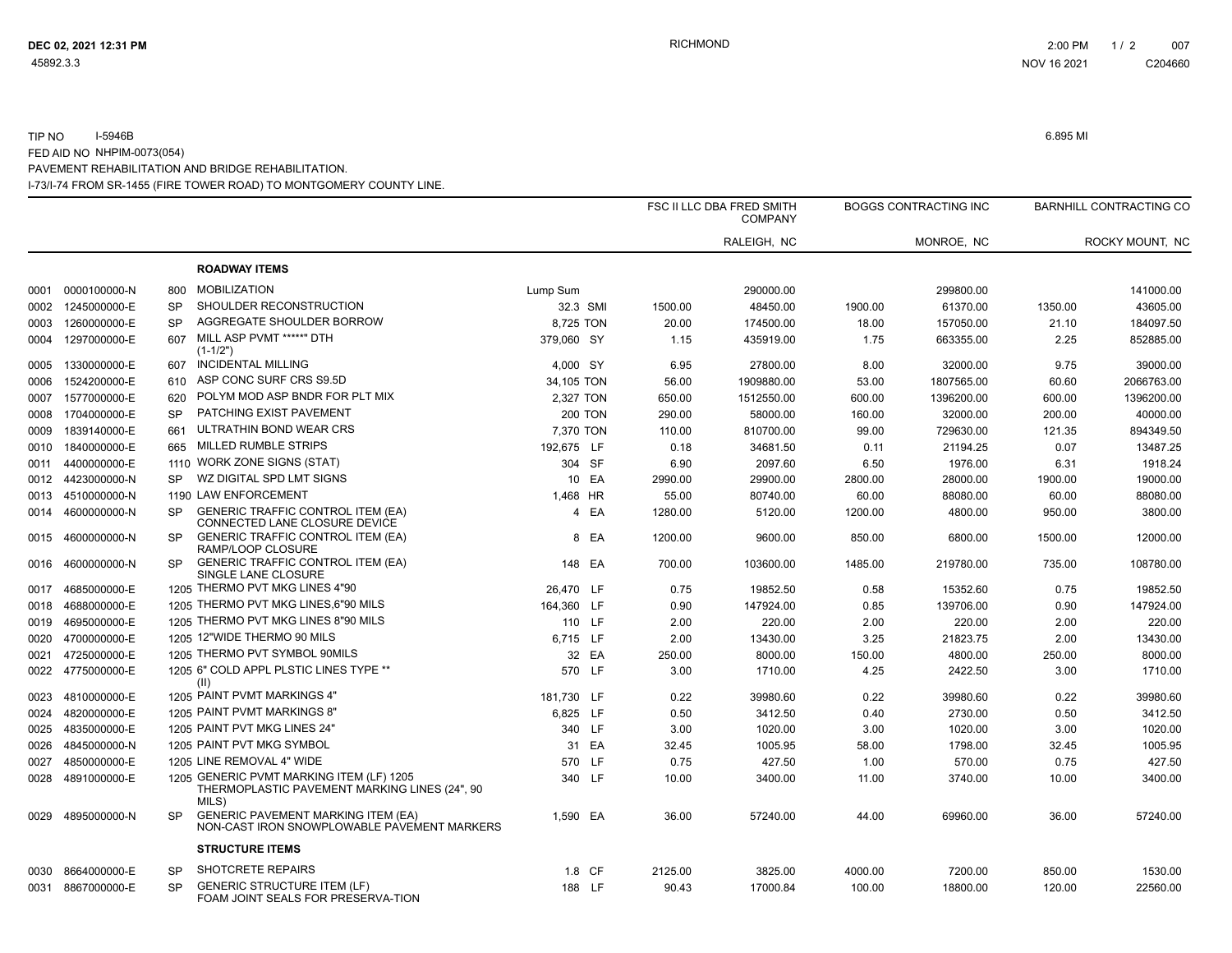$\overline{\phantom{a}}$ 

# I-73/I-74 FROM SR-1455 (FIRE TOWER ROAD) TO MONTGOMERY COUNTY LINE. TIP NO I-5946B 6.895 MI FED AID NO NHPIM-0073(054) PAVEMENT REHABILITATION AND BRIDGE REHABILITATION.

|      |                   |           |                                                                                                     |                     |              | FSC II LLC DBA FRED SMITH<br><b>COMPANY</b> |              | <b>BOGGS CONTRACTING INC</b> |              | <b>BARNHILL CONTRACTING CO</b> |
|------|-------------------|-----------|-----------------------------------------------------------------------------------------------------|---------------------|--------------|---------------------------------------------|--------------|------------------------------|--------------|--------------------------------|
|      |                   |           |                                                                                                     |                     |              | RALEIGH, NC                                 |              | MONROE, NC                   |              | ROCKY MOUNT, NC                |
|      |                   |           |                                                                                                     |                     |              |                                             |              |                              |              |                                |
|      | 0032 8867000000-E | SP.       | <b>GENERIC STRUCTURE ITEM (LF)</b><br>POURABLE SILICONE JOINT SEALANT                               | 98.2 LF             | 45.00        | 4419.00                                     | 100.00       | 9820.00                      | 80.00        | 7856.00                        |
|      | 0033 8882000000-E | <b>SP</b> | <b>GENERIC STRUCTURE ITEM (CF)</b><br>ELASTOMERIC CONCRETE FOR PRESERVATION                         | 47.2 CF             | 216.10       | 10199.92                                    | 600.00       | 28320.00                     | 850.00       | 40120.00                       |
| 0034 | 8892000000-E      | <b>SP</b> | <b>GENERIC STRUCTURE ITEM (SF)</b><br><b>BRIDGE JOINT DEMOLITION</b>                                | 188 SF              | 36.17        | 6799.96                                     | 150.00       | 28200.00                     | 65.00        | 12220.00                       |
|      | 0035 8893000000-E | <b>SP</b> | <b>GENERIC STRUCTURE ITEM (SY)</b><br><b>SHOTBLASTING BRIDGE DECK</b>                               | 1,286 SY            | 10.09        | 12975.74                                    | 20.00        | 25720.00                     | 11.00        | 14146.00                       |
| 0036 | 8893000000-E      | <b>SP</b> | <b>GENERIC STRUCTURE ITEM (SY)</b><br>SILANE DECK TREATMENT                                         | 1,286 SY            | 28.77        | 36998.22                                    | 20.00        | 25720.00                     | 15.00        | 19290.00                       |
|      |                   |           | <b>CONTRACT TOTAL</b>                                                                               |                     | <b>TOTAL</b> | 5923379.83                                  | <b>TOTAL</b> | 5997503.70                   | <b>TOTAL</b> | 6320310.54                     |
|      |                   |           | ROADWAY ITEMS                                                                                       |                     | SUB-TOTAL    | 5831161.15                                  | SUB-TOTAL    | 5853723.70                   | SUB-TOTAL    | 6202588.54                     |
|      |                   |           | <b>STRUCTURE ITEMS</b>                                                                              |                     | SUB-TOTAL    | 92218.68                                    | SUB-TOTAL    | 143780.00                    | SUB-TOTAL    | 117722.00                      |
|      |                   |           | <b>BIDDERS IN ORDER</b>                                                                             |                     |              | <b>CONTRACT TOTAL</b>                       |              |                              |              |                                |
|      |                   |           | FSC II LLC DBA FRED SMITH COMPANY<br><b>BOGGS CONTRACTING INC</b><br><b>BARNHILL CONTRACTING CO</b> | $\overline{2}$<br>3 |              | 5923379.83<br>5997503.70                    |              |                              |              |                                |
|      |                   |           |                                                                                                     |                     |              | 6320310.54                                  |              |                              |              |                                |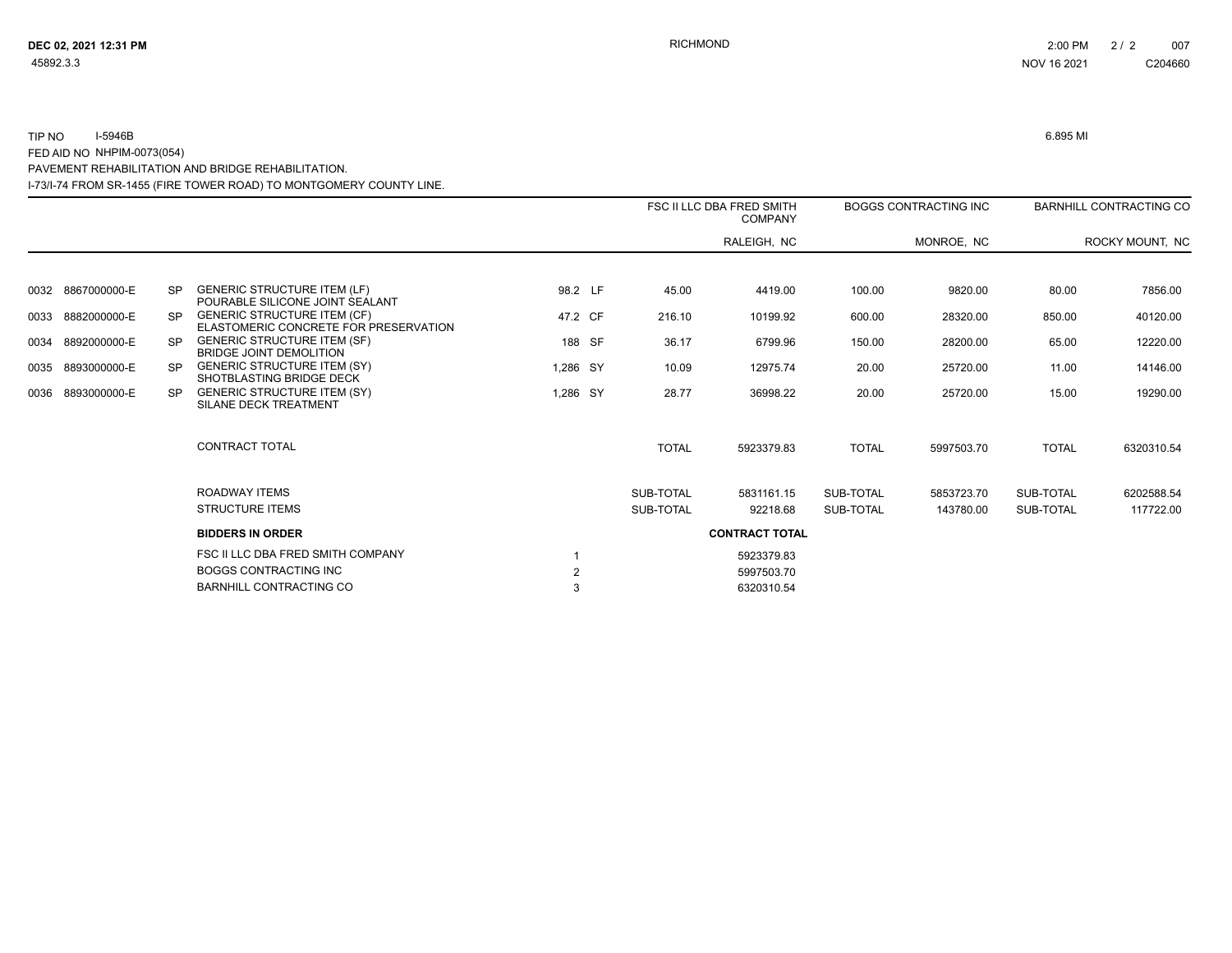#### 1 SECTION US-220 BUS, 2 SECTIONS NC-22, 2 SECTIONS NC-42 E, 1 SECTION NC-159, AND 4 SECTIONS SECONDARY ROADS. TIP NO 16.650 MI FED AID NO STATE FUNDED MILLING, RESURFACING, AND SHOULDER RECONSTRUCTION.

|      |                   |           |                                                                                                    |            |              | SHARPE BROTHERS A DIVISION<br>OF VECELLIO & GROGAN INC | APAC ATLANTIC INC THOMPSON | <b>ARTHUR DIVISION</b> |              | FSC II LLC DBA FRED SMITH<br><b>COMPANY</b> |
|------|-------------------|-----------|----------------------------------------------------------------------------------------------------|------------|--------------|--------------------------------------------------------|----------------------------|------------------------|--------------|---------------------------------------------|
|      |                   |           |                                                                                                    |            |              | GREENSBORO, NC                                         |                            | GREENSBORO, NC         |              | RALEIGH, NC                                 |
|      |                   |           | <b>ROADWAY ITEMS</b>                                                                               |            |              |                                                        |                            |                        |              |                                             |
| 0001 | 0000100000-N      | 800       | <b>MOBILIZATION</b>                                                                                | Lump Sum   |              | 70078.35                                               |                            | 84000.00               |              | 145000.00                                   |
| 0002 | 1245000000-E      | <b>SP</b> | SHOULDER RECONSTRUCTION                                                                            | 32.67 SMI  | 2053.15      | 67076.41                                               | 3500.00                    | 114345.00              | 2400.00      | 78408.00                                    |
| 0003 | 1260000000-E      | <b>SP</b> | AGGREGATE SHOULDER BORROW                                                                          | 4,612 TON  | 28.08        | 129504.96                                              | 19.00                      | 87628.00               | 22.00        | 101464.00                                   |
| 0004 | 1297000000-E      | 607       | MILL ASP PVMT *****" DTH<br>$(1-1/2")$                                                             | 31,372 SY  | 2.06         | 64626.32                                               | 1.74                       | 54587.28               | 1.45         | 45489.40                                    |
| 0005 | 1297000000-E      | 607       | MILL ASP PVMT *****" DTH<br>(2")                                                                   | 18,897 SY  | 2.51         | 47431.47                                               | 1.55                       | 29290.35               | 1.75         | 33069.75                                    |
| 0006 | 1308000000-E      | 607       | MILLN ASPHALT PVMT ***** - *****<br>$(0" TO 1-1/2")$                                               | 402 SY     | 13.98        | 5619.96                                                | 8.35                       | 3356.70                | 14.00        | 5628.00                                     |
| 0007 | 1330000000-E      | 607       | <b>INCIDENTAL MILLING</b>                                                                          | 8,782 SY   | 6.29         | 55238.78                                               | 5.90                       | 51813.80               | 5.80         | 50935.60                                    |
| 0008 | 1519000000-E      | 610       | ASP CONC SURF CRS S9.5B                                                                            | 7,281 TON  | 45.18        | 328955.58                                              | 51.00                      | 371331.00              | 45.00        | 327645.00                                   |
| 0009 | 1523000000-E      | 610       | ASP CONC SURF CRS S9.5C                                                                            | 15,540 TON | 47.09        | 731778.60                                              | 52.00                      | 808080.00              | 47.00        | 730380.00                                   |
| 0010 | 1575000000-E      | 620       | ASP FOR PLANT MIX                                                                                  | 1,420 TON  | 558.11       | 792516.20                                              | 535.00                     | 759700.00              | 525.00       | 745500.00                                   |
| 0011 | 1704000000-E      | <b>SP</b> | PATCHING EXIST PAVEMENT                                                                            | 1,120 TON  | 158.03       | 176993.60                                              | 164.00                     | 183680.00              | 200.00       | 224000.00                                   |
| 0012 | 2830000000-N      | 858       | ADJ MANHOLES                                                                                       | 2 EA       | 2177.55      | 4355.10                                                | 1800.00                    | 3600.00                | 2000.00      | 4000.00                                     |
| 0013 | 2845000000-N      | 858       | ADJ METER OR VALVE BOXES                                                                           | 9 EA       | 2075.40      | 18678.60                                               | 1800.00                    | 16200.00               | 1900.00      | 17100.00                                    |
|      | 0014 4413000000-E | <b>SP</b> | WORK ZONE ADV/GEN WARN SIGN                                                                        | 1,628 SF   | 6.70         | 10907.60                                               | 6.65                       | 10826.20               | 6.60         | 10744.80                                    |
|      | 0015 4457000000-N | <b>SP</b> | TEMP TRAFFIC CONTROL (SP)                                                                          | Lump Sum   |              | 60922.80                                               |                            | 54500.00               |              | 219500.00                                   |
|      | 0016 4510000000-N |           | 1190 LAW ENFORCEMENT                                                                               | 40 HR      | 80.70        | 3228.00                                                | 45.00                      | 1800.00                | 53.50        | 2140.00                                     |
|      | 0017 4685000000-E |           | 1205 THERMO PVT MKG LINES 4"90                                                                     | 222,760 LF | 0.44         | 98014.40                                               | 0.41                       | 91331.60               | 0.47         | 104697.20                                   |
| 0018 | 4695000000-E      |           | 1205 THERMO PVT MKG LINES 8"90 MILS                                                                | 50 LF      | 3.24         | 162.00                                                 | 3.00                       | 150.00                 | 25.00        | 1250.00                                     |
| 0019 | 4700000000-E      |           | 1205 12"WIDE THERMO 90 MILS                                                                        | 75 LF      | 4.86         | 364.50                                                 | 4.50                       | 337.50                 | 17.00        | 1275.00                                     |
| 0020 | 4725000000-E      |           | 1205 THERMO PVT SYMBOL 90MILS                                                                      | 15 EA      | 91.80        | 1377.00                                                | 85.00                      | 1275.00                | 140.00       | 2100.00                                     |
| 0021 | 4810000000-E      |           | 1205 PAINT PVMT MARKINGS 4"                                                                        | 58,356 LF  | 0.27         | 15756.12                                               | 0.25                       | 14589.00               | 0.18         | 10504.08                                    |
| 0022 | 4820000000-E      |           | 1205 PAINT PVMT MARKINGS 8"                                                                        | 50 LF      | 1.35         | 67.50                                                  | 1.25                       | 62.50                  | 16.00        | 800.00                                      |
| 0023 | 4825000000-E      |           | 1205 PAINT PVMT MARKINGS 12"                                                                       | 75 LF      | 2.16         | 162.00                                                 | 2.00                       | 150.00                 | 11.00        | 825.00                                      |
| 0024 | 4835000000-E      |           | 1205 PAINT PVT MKG LINES 24"                                                                       | 120 LF     | 3.24         | 388.80                                                 | 3.00                       | 360.00                 | 6.91         | 829.20                                      |
| 0025 | 4840000000-N      |           | 1205 PAINT PVT MKG CHARACTER                                                                       | 6 EA       | 64.80        | 388.80                                                 | 60.00                      | 360.00                 | 100.00       | 600.00                                      |
| 0026 | 4845000000-N      |           | 1205 PAINT PVT MKG SYMBOL                                                                          | 15 EA      | 64.80        | 972.00                                                 | 60.00                      | 900.00                 | 100.00       | 1500.00                                     |
| 0027 | 4891000000-E      |           | 1205 GENERIC PVMT MARKING ITEM (LF) 1205<br>THERMOPLASTIC PAVEMENT MARKING LINES (24", 90<br>MILS) | 222 LF     | 13.50        | 2997.00                                                | 12.50                      | 2775.00                | 7.00         | 1554.00                                     |
| 0028 | 4895000000-N      | SP.       | <b>GENERIC PAVEMENT MARKING ITEM (EA)</b><br>NON-CAST IRON SNOWPLOWABLE PAVEMENT MARKER            | 740 EA     | 43.20        | 31968.00                                               | 40.00                      | 29600.00               | 46.00        | 34040.00                                    |
| 0029 | 7444000000-E      |           | 1725 INDUCTIVE LOOP SAWCUT                                                                         | 1,140 LF   | 10.19        | 11616.60                                               | 9.25                       | 10545.00               | 9.25         | 10545.00                                    |
|      | 0030 7456000000-E |           | 1726 LEAD-IN CABLE(********)<br>$(14-2)$                                                           | 1,140 LF   | 1.65         | 1881.00                                                | 1.50                       | 1710.00                | 1.50         | 1710.00                                     |
|      |                   |           | CONTRACT TOTAL                                                                                     |            | <b>TOTAL</b> | 2734028.05                                             | <b>TOTAL</b>               | 2788883.93             | <b>TOTAL</b> | 2913234.03                                  |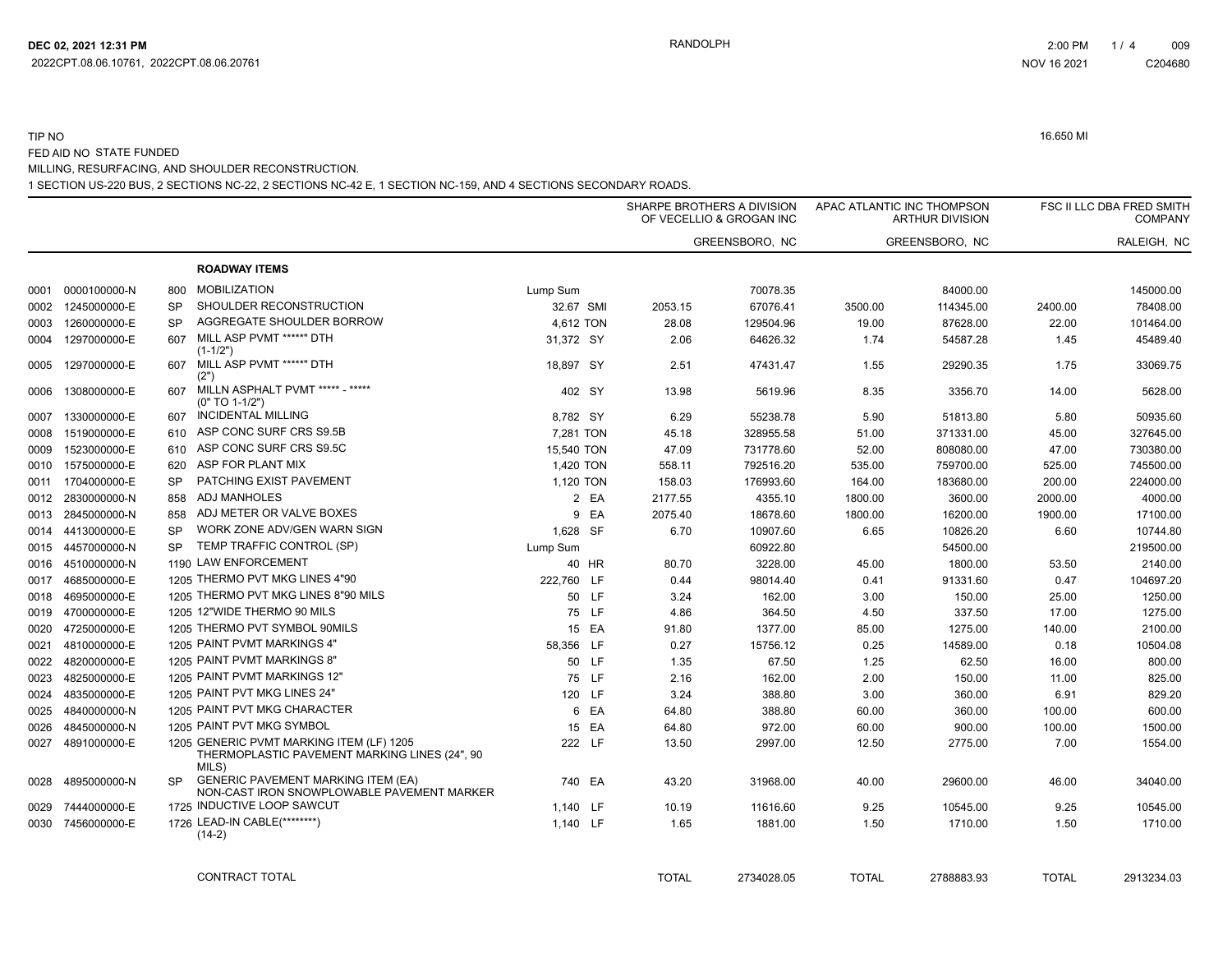1 SECTION US-220 BUS, 2 SECTIONS NC-22, 2 SECTIONS NC-42 E, 1 SECTION NC-159, AND 4 SECTIONS SECONDARY ROADS. TIP NO 16.650 MI FED AID NO STATE FUNDED MILLING, RESURFACING, AND SHOULDER RECONSTRUCTION.

ROADWAY ITEMS **SUB-TOTAL 2734028.05** SUB-TOTAL 2788883.93 SUB-TOTAL 2913234.03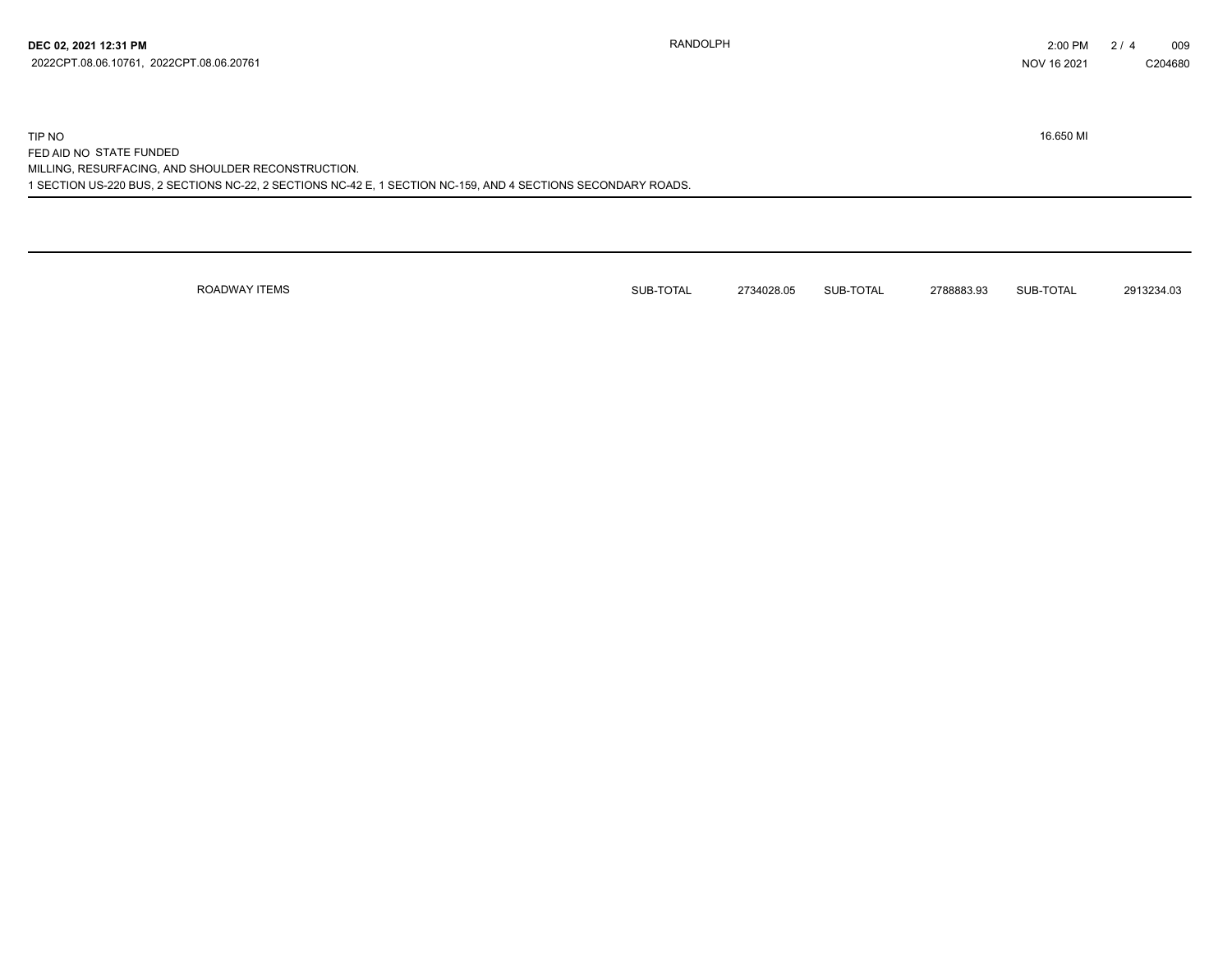### 1 SECTION US-220 BUS, 2 SECTIONS NC-22, 2 SECTIONS NC-42 E, 1 SECTION NC-159, AND 4 SECTIONS SECONDARY ROADS. TIP NO 16.650 MI FED AID NO STATE FUNDED MILLING, RESURFACING, AND SHOULDER RECONSTRUCTION.

|      |                   |           |                                                                                                    |            |       |              | BLYTHE CONSTRUCTION INC |              | <b>BOGGS CONTRACTING INC</b> |
|------|-------------------|-----------|----------------------------------------------------------------------------------------------------|------------|-------|--------------|-------------------------|--------------|------------------------------|
|      |                   |           |                                                                                                    |            |       |              | CHARLOTTE, NC           |              | MONROE, NC                   |
|      |                   |           | <b>ROADWAY ITEMS</b>                                                                               |            |       |              |                         |              |                              |
| 0001 | 0000100000-N      | 800       | <b>MOBILIZATION</b>                                                                                | Lump Sum   |       |              | 144000.00               |              | 132365.00                    |
| 0002 | 1245000000-E      | <b>SP</b> | SHOULDER RECONSTRUCTION                                                                            | 32.67 SMI  |       | 2850.00      | 93109.50                | 2600.00      | 84942.00                     |
| 0003 | 1260000000-E      | SP        | AGGREGATE SHOULDER BORROW                                                                          | 4,612 TON  |       | 26.00        | 119912.00               | 18.00        | 83016.00                     |
| 0004 | 1297000000-E      | 607       | MILL ASP PVMT *****" DTH<br>$(1-1/2")$                                                             | 31,372 SY  |       | 2.25         | 70587.00                | 2.25         | 70587.00                     |
| 0005 | 1297000000-E      | 607       | MILL ASP PVMT *****" DTH<br>(2")                                                                   | 18,897 SY  |       | 2.40         | 45352.80                | 2.00         | 37794.00                     |
| 0006 | 1308000000-E      | 607       | MILLN ASPHALT PVMT ***** - *****<br>$(0" TO 1-1/2")$                                               | 402 SY     |       | 8.20         | 3296.40                 | 10.00        | 4020.00                      |
| 0007 | 1330000000-E      | 607       | <b>INCIDENTAL MILLING</b>                                                                          | 8,782 SY   |       | 5.70         | 50057.40                | 5.00         | 43910.00                     |
| 0008 | 1519000000-E      | 610       | ASP CONC SURF CRS S9.5B                                                                            | 7,281 TON  |       | 50.00        | 364050.00               | 58.00        | 422298.00                    |
| 0009 | 1523000000-E      | 610       | ASP CONC SURF CRS S9.5C                                                                            | 15,540 TON |       | 46.00        | 714840.00               | 59.00        | 916860.00                    |
| 0010 | 1575000000-E      | 620       | ASP FOR PLANT MIX                                                                                  | 1,420 TON  |       | 555.00       | 788100.00               | 515.00       | 731300.00                    |
| 0011 | 1704000000-E      | <b>SP</b> | PATCHING EXIST PAVEMENT                                                                            | 1,120 TON  |       | 180.00       | 201600.00               | 180.00       | 201600.00                    |
| 0012 | 2830000000-N      | 858       | <b>ADJ MANHOLES</b>                                                                                |            | 2 EA  | 2000.00      | 4000.00                 | 1000.00      | 2000.00                      |
| 0013 | 2845000000-N      | 858       | ADJ METER OR VALVE BOXES                                                                           |            | 9 EA  | 1900.00      | 17100.00                | 400.00       | 3600.00                      |
| 0014 | 4413000000-E      | SP        | WORK ZONE ADV/GEN WARN SIGN                                                                        | 1,628 SF   |       | 6.70         | 10907.60                | 6.50         | 10582.00                     |
| 0015 | 4457000000-N      | <b>SP</b> | TEMP TRAFFIC CONTROL (SP)                                                                          | Lump Sum   |       |              | 100000.00               |              | 65000.00                     |
|      | 0016 4510000000-N |           | 1190 LAW ENFORCEMENT                                                                               |            | 40 HR | 55.00        | 2200.00                 | 60.00        | 2400.00                      |
| 0017 | 4685000000-E      |           | 1205 THERMO PVT MKG LINES 4"90                                                                     | 222,760 LF |       | 0.65         | 144794.00               | 0.45         | 100242.00                    |
| 0018 | 4695000000-E      |           | 1205 THERMO PVT MKG LINES 8"90 MILS                                                                | 50 LF      |       | 3.00         | 150.00                  | 1.00         | 50.00                        |
| 0019 | 4700000000-E      |           | 1205 12"WIDE THERMO 90 MILS                                                                        |            | 75 LF | 5.00         | 375.00                  | 7.00         | 525.00                       |
| 0020 | 4725000000-E      |           | 1205 THERMO PVT SYMBOL 90MILS                                                                      |            | 15 EA | 125.00       | 1875.00                 | 110.00       | 1650.00                      |
| 0021 | 4810000000-E      |           | 1205 PAINT PVMT MARKINGS 4"                                                                        | 58,356 LF  |       | 0.10         | 5835.60                 | 0.18         | 10504.08                     |
| 0022 | 4820000000-E      |           | 1205 PAINT PVMT MARKINGS 8"                                                                        |            | 50 LF | 1.00         | 50.00                   | 0.60         | 30.00                        |
| 0023 | 4825000000-E      |           | 1205 PAINT PVMT MARKINGS 12"                                                                       | 75 LF      |       | 2.00         | 150.00                  | 4.00         | 300.00                       |
| 0024 | 4835000000-E      |           | 1205 PAINT PVT MKG LINES 24"                                                                       | 120 LF     |       | 3.00         | 360.00                  | 5.00         | 600.00                       |
| 0025 | 4840000000-N      |           | 1205 PAINT PVT MKG CHARACTER                                                                       |            | 6 EA  | 20.00        | 120.00                  | 50.00        | 300.00                       |
| 0026 | 4845000000-N      |           | 1205 PAINT PVT MKG SYMBOL                                                                          |            | 15 EA | 20.00        | 300.00                  | 50.00        | 750.00                       |
| 0027 | 4891000000-E      |           | 1205 GENERIC PVMT MARKING ITEM (LF) 1205<br>THERMOPLASTIC PAVEMENT MARKING LINES (24", 90<br>MILS) | 222 LF     |       | 10.00        | 2220.00                 | 9.00         | 1998.00                      |
| 0028 | 4895000000-N      | SP        | <b>GENERIC PAVEMENT MARKING ITEM (EA)</b><br>NON-CAST IRON SNOWPLOWABLE PAVEMENT MARKER            | 740 EA     |       | 38.00        | 28120.00                | 25.00        | 18500.00                     |
| 0029 | 7444000000-E      |           | 1725 INDUCTIVE LOOP SAWCUT                                                                         | 1,140 LF   |       | 9.25         | 10545.00                | 7.00         | 7980.00                      |
|      | 0030 7456000000-E |           | 1726 LEAD-IN CABLE(********)<br>$(14-2)$                                                           | 1,140 LF   |       | 1.50         | 1710.00                 | 1.75         | 1995.00                      |
|      |                   |           | CONTRACT TOTAL                                                                                     |            |       | <b>TOTAL</b> | 2925717.30              | <b>TOTAL</b> | 2957698.08                   |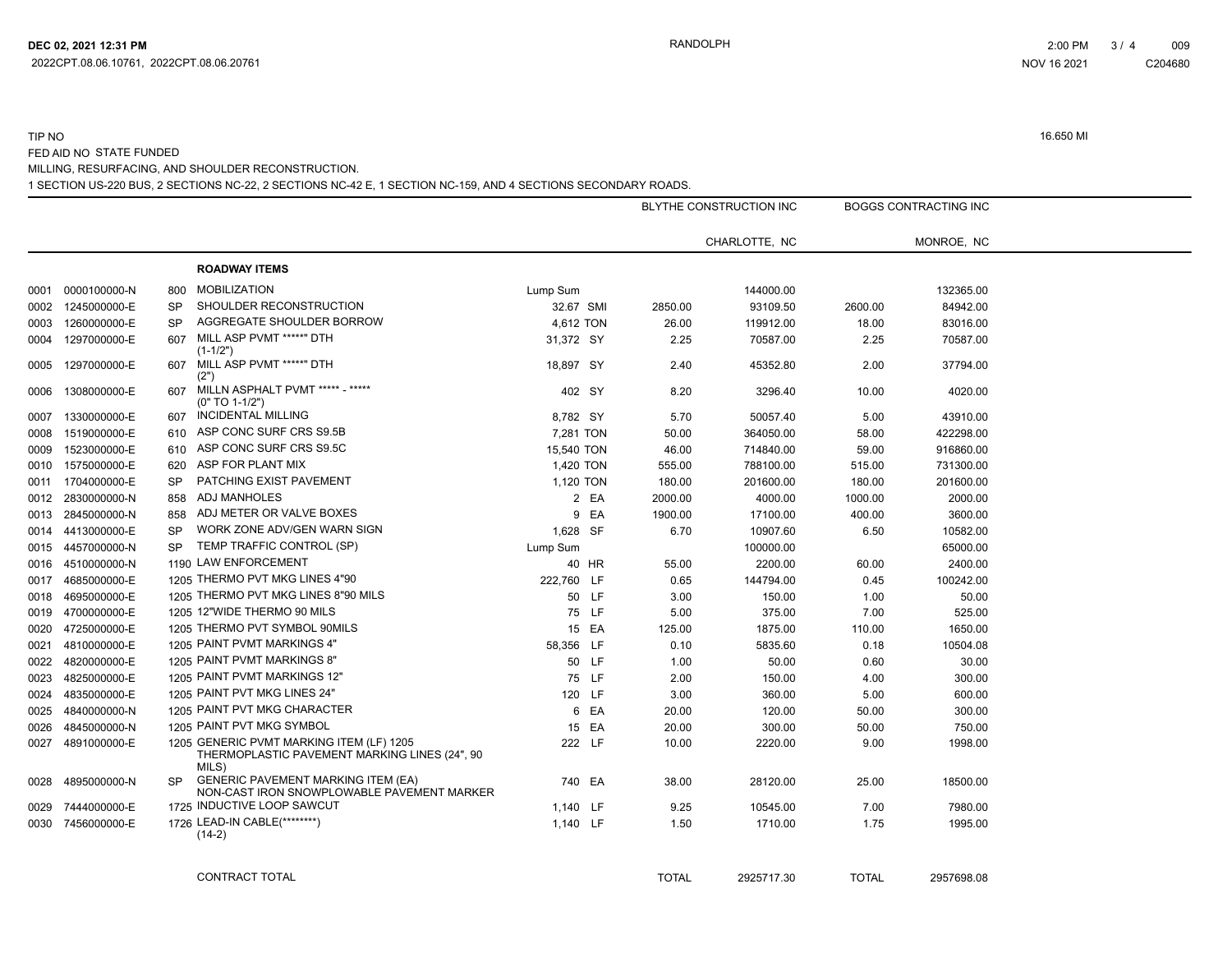## 1 SECTION US-220 BUS, 2 SECTIONS NC-22, 2 SECTIONS NC-42 E, 1 SECTION NC-159, AND 4 SECTIONS SECONDARY ROADS. TIP NO 16.650 MI FED AID NO STATE FUNDED MILLING, RESURFACING, AND SHOULDER RECONSTRUCTION.

| ROADWAY ITEMS                                                 |   | 2957698.08<br>SUB-TOTAL<br>2925717.30<br>SUB-TOTAL |                       |  |  |  |  |  |
|---------------------------------------------------------------|---|----------------------------------------------------|-----------------------|--|--|--|--|--|
| <b>BIDDERS IN ORDER</b>                                       |   |                                                    | <b>CONTRACT TOTAL</b> |  |  |  |  |  |
| SHARPE BROTHERS A DIVISION OF VECELLIO &<br><b>GROGAN INC</b> |   |                                                    | 2734028.05            |  |  |  |  |  |
| APAC ATLANTIC INC THOMPSON ARTHUR DIVISION                    |   |                                                    | 2788883.93            |  |  |  |  |  |
| FSC II LLC DBA FRED SMITH COMPANY                             | 3 |                                                    | 2913234.03            |  |  |  |  |  |
| BLYTHE CONSTRUCTION INC                                       | 4 |                                                    | 2925717.30            |  |  |  |  |  |
| <b>BOGGS CONTRACTING INC</b>                                  | 5 |                                                    | 2957698.08            |  |  |  |  |  |

C204680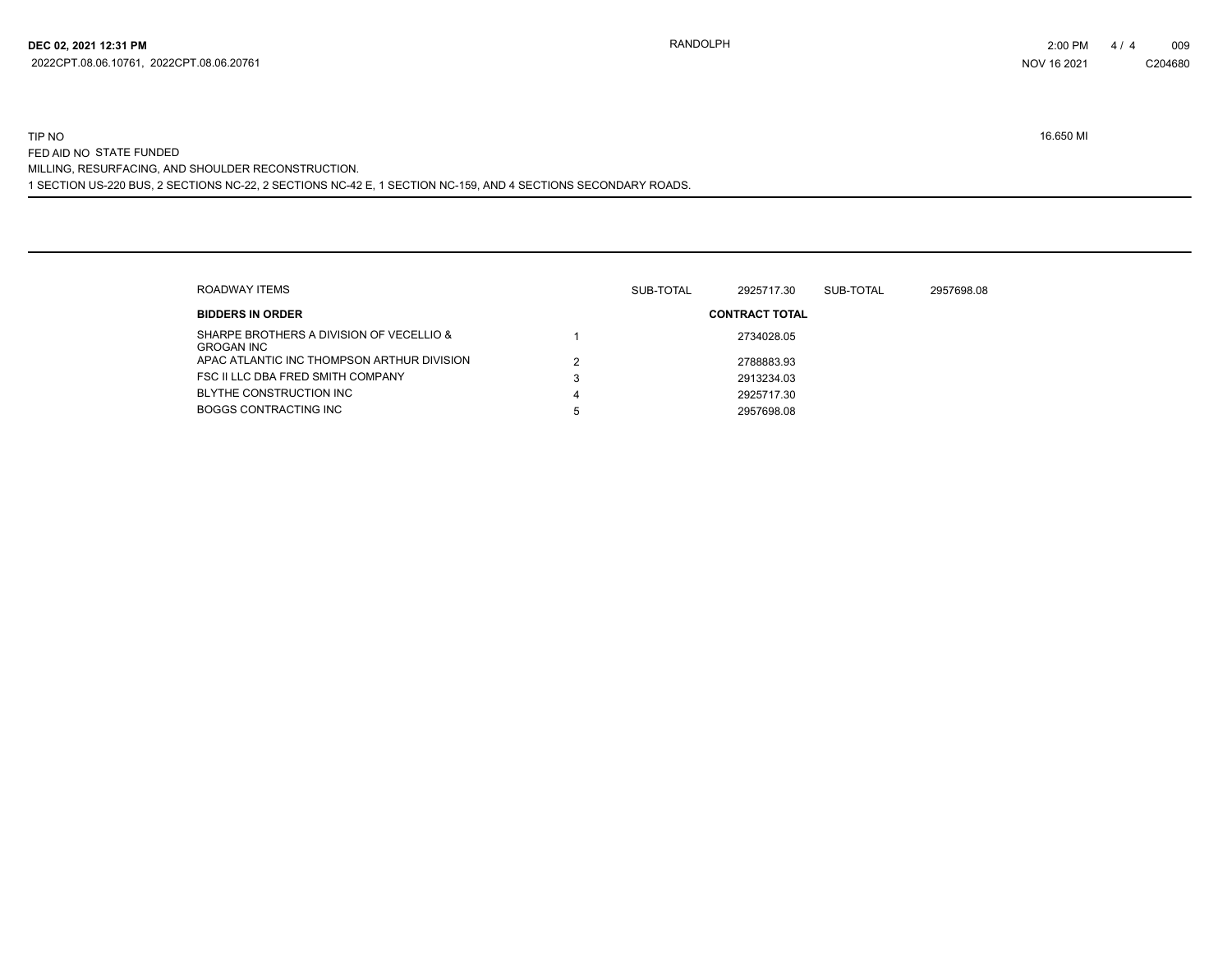# 1 SECTION OF US-15/501, 1 SECTION NC-24/27, AND 18 SECTIONS OF SECONDARY ROADS. TIP NO 30.893 MI FED AID NO STATE FUNDED MILLING AND RESURFACING.

|      |                   |           |                                                        | S T WOOTEN CORPORATION |        | FSC II LLC DBA FRED SMITH<br><b>COMPANY</b> |         |             |  |
|------|-------------------|-----------|--------------------------------------------------------|------------------------|--------|---------------------------------------------|---------|-------------|--|
|      |                   |           |                                                        |                        |        |                                             |         |             |  |
|      |                   |           |                                                        |                        |        | WILSON, NC                                  |         | RALEIGH, NC |  |
|      |                   |           | <b>ROADWAY ITEMS</b>                                   |                        |        |                                             |         |             |  |
| 0001 | 0000100000-N      | 800       | <b>MOBILIZATION</b>                                    | Lump Sum               |        | 205000.00                                   |         | 210000.00   |  |
| 0002 | 1220000000-E      | 545       | INCIDENTAL STONE BASE                                  | 600 TON                | 57.00  | 34200.00                                    | 40.00   | 24000.00    |  |
| 0003 | 1297000000-E      | 607       | MILL ASP PVMT *****" DTH<br>$(1-1/2")$                 | 176,021 SY             | 1.60   | 281633.60                                   | 1.40    | 246429.40   |  |
| 0004 | 1330000000-E      | 607       | <b>INCIDENTAL MILLING</b>                              | 5,792 SY               | 7.05   | 40833.60                                    | 7.80    | 45177.60    |  |
| 0005 | 1491000000-E      | 610       | ASP CONC BASE CRS B25.0C                               | 1,190 TON              | 84.25  | 100257.50                                   | 95.00   | 113050.00   |  |
| 0006 | 1503000000-E      | 610       | ASP CONC INTR CRS I19.0C                               | <b>253 TON</b>         | 77.00  | 19481.00                                    | 66.00   | 16698.00    |  |
| 0007 | 1519000000-E      | 610       | ASP CONC SURF CRS S9.5B                                | 31,229 TON             | 53.75  | 1678558.75                                  | 48.00   | 1498992.00  |  |
| 0008 | 1523000000-E      | 610       | ASP CONC SURF CRS S9.5C                                | 4,469 TON              | 57.25  | 255850.25                                   | 42.00   | 187698.00   |  |
| 0009 | 1575000000-E      | 620       | ASP FOR PLANT MIX                                      | 2,426 TON              | 400.00 | 970400.00                                   | 530.00  | 1285780.00  |  |
| 0010 | 1704000000-E      | <b>SP</b> | PATCHING EXIST PAVEMENT                                | 1,005 TON              | 134.50 | 135172.50                                   | 130.00  | 130650.00   |  |
| 0011 | 1775500000-E      | 660       | AST, MAT COAT, #*** STONE<br>(67)                      | 6,586 SY               | 1.50   | 9879.00                                     | 1.30    | 8561.80     |  |
| 0012 | 1803500000-E      | 660       | AST, DOUBLE SEAL                                       | 13,833 SY              | 1.35   | 18674.55                                    | 1.00    | 13833.00    |  |
| 0013 | 1838000000-E      | 660       | <b>EMULSION FOR AST</b>                                | 10,242 GAL             | 2.25   | 23044.50                                    | 2.00    | 20484.00    |  |
| 0014 | 1838500000-N      | 660       | <b>VACUUM TRUCK</b>                                    | 1 WK                   | 1.00   | 1.00                                        | 2400.00 | 2400.00     |  |
| 0015 | 2143000000-E      | 818       | <b>BLOTTING SAND</b>                                   | 20 TON                 | 1.00   | 20.00                                       | 150.00  | 3000.00     |  |
| 0016 | 2815000000-N      | 858       | ADJ DROP INLETS                                        | 1 EA                   | 600.00 | 600.00                                      | 600.00  | 600.00      |  |
| 0017 | 2830000000-N      | 858       | ADJ MANHOLES                                           | 23 EA                  | 600.00 | 13800.00                                    | 600.00  | 13800.00    |  |
|      | 0018 2845000000-N | 858       | ADJ METER OR VALVE BOXES                               | 23 EA                  | 550.00 | 12650.00                                    | 550.00  | 12650.00    |  |
|      | 0019 4413000000-E | <b>SP</b> | WORK ZONE ADV/GEN WARN SIGN                            | 3,593 SF               | 6.00   | 21558.00                                    | 6.45    | 23174.85    |  |
| 0020 | 4457000000-N      | <b>SP</b> | TEMP TRAFFIC CONTROL (SP)                              | Lump Sum               |        | 86420.99                                    |         | 142250.00   |  |
| 0021 | 4510000000-N      |           | 1190 LAW ENFORCEMENT                                   | 88 HR                  | 55.00  | 4840.00                                     | 55.00   | 4840.00     |  |
| 0022 | 4685000000-E      |           | 1205 THERMO PVT MKG LINES 4"90                         | 205,279 LF             | 0.64   | 131378.56                                   | 0.64    | 131378.56   |  |
| 0023 | 4695000000-E      |           | 1205 THERMO PVT MKG LINES 8"90 MILS                    | 725 LF                 | 3.00   | 2175.00                                     | 3.00    | 2175.00     |  |
| 0024 | 4700000000-E      |           | 1205 12"WIDE THERMO 90 MILS                            | 578 LF                 | 3.00   | 1734.00                                     | 3.00    | 1734.00     |  |
| 0025 | 4720000000-E      |           | 1205 THERMO PVT MKG CHARACTER 90                       | 26 EA                  | 100.00 | 2600.00                                     | 100.00  | 2600.00     |  |
| 0026 | 4725000000-E      |           | 1205 THERMO PVT SYMBOL 90MILS                          | 86 EA                  | 125.00 | 10750.00                                    | 125.00  | 10750.00    |  |
| 0027 | 4726110000-E      |           | 1205 HIP THERMO PVT SYMBOL 90 MILS                     | 6 EA                   | 350.00 | 2100.00                                     | 350.00  | 2100.00     |  |
| 0028 | 4810000000-E      |           | 1205 PAINT PVMT MARKINGS 4"                            | 224,412 LF             | 0.10   | 22441.20                                    | 0.10    | 22441.20    |  |
| 0029 | 4820000000-E      |           | 1205 PAINT PVMT MARKINGS 8"                            | 654 LF                 | 0.25   | 163.50                                      | 0.25    | 163.50      |  |
| 0030 | 4825000000-E      |           | 1205 PAINT PVMT MARKINGS 12"                           | 578 LF                 | 0.25   | 144.50                                      | 0.25    | 144.50      |  |
| 0031 | 4835000000-E      |           | 1205 PAINT PVT MKG LINES 24"                           | 455 LF                 | 1.00   | 455.00                                      | 1.00    | 455.00      |  |
| 0032 | 4840000000-N      |           | 1205 PAINT PVT MKG CHARACTER                           | 10 EA                  | 20.00  | 200.00                                      | 20.00   | 200.00      |  |
| 0033 | 4845000000-N      |           | 1205 PAINT PVT MKG SYMBOL                              | 78 EA                  | 20.00  | 1560.00                                     | 20.00   | 1560.00     |  |
| 0034 | 4850000000-E      |           | 1205 LINE REMOVAL 4" WIDE                              | 730 LF                 | 0.50   | 365.00                                      | 0.50    | 365.00      |  |
| 0035 | 4860000000-E      |           | 1205 LINE REMOVAL 8" WIDE                              | 22 LF                  | 1.00   | 22.00                                       | 1.00    | 22.00       |  |
| 0036 | 4891000000-E      |           | 1205 GENERIC PVMT MARKING ITEM (LF) 1205               | 415 LF                 | 10.00  | 4150.00                                     | 10.00   | 4150.00     |  |
|      |                   |           | THERMOPLASTIC PAVEMENT MARKING LINES (24", 90<br>MILS) |                        |        |                                             |         |             |  |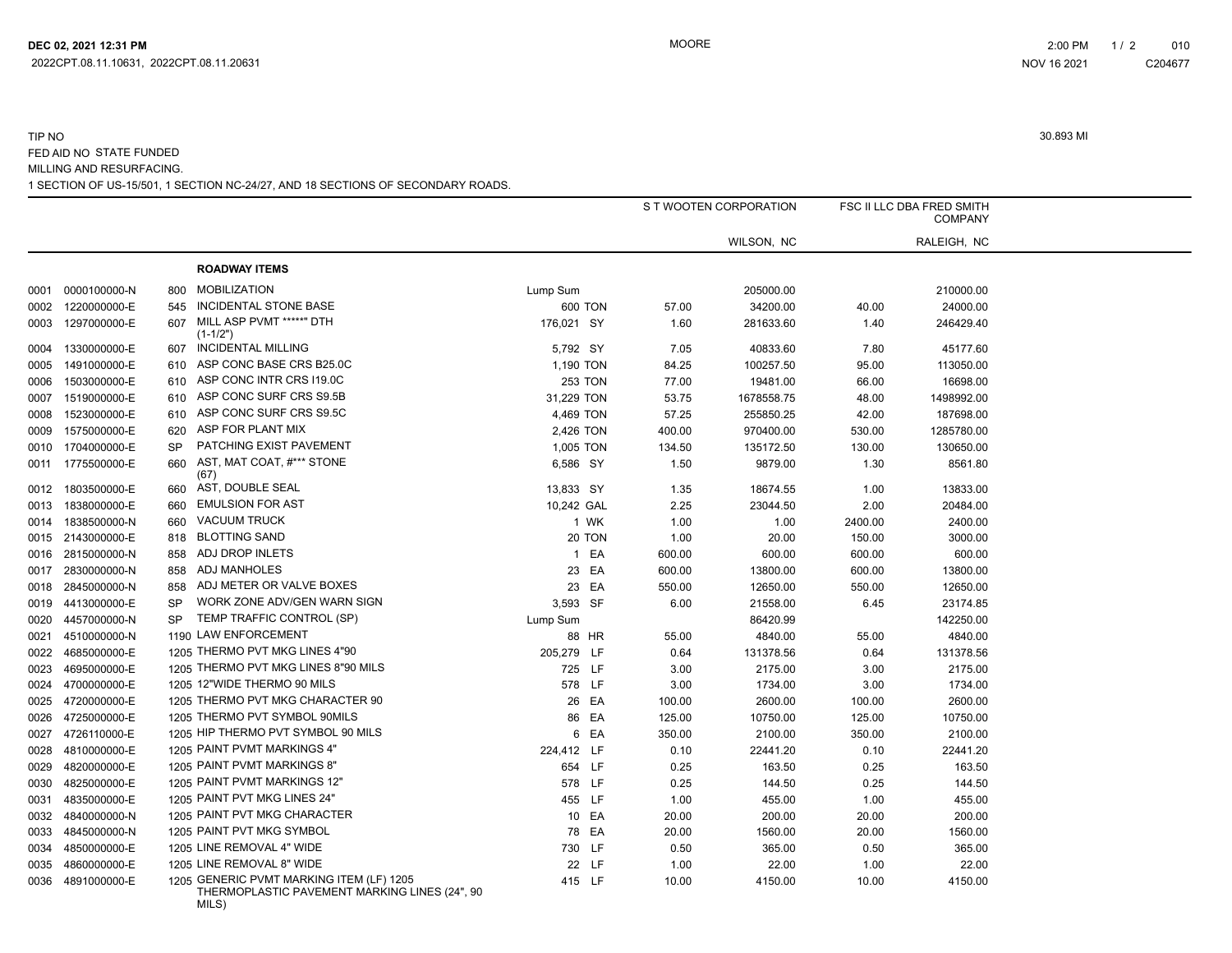# 1 SECTION OF US-15/501, 1 SECTION NC-24/27, AND 18 SECTIONS OF SECONDARY ROADS. TIP NO 30.893 MI FED AID NO STATE FUNDED MILLING AND RESURFACING.

|      |              |                                                                                                      | S T WOOTEN CORPORATION |  |              | FSC II LLC DBA FRED SMITH<br><b>COMPANY</b> |              |             |  |
|------|--------------|------------------------------------------------------------------------------------------------------|------------------------|--|--------------|---------------------------------------------|--------------|-------------|--|
|      |              |                                                                                                      |                        |  |              | WILSON, NC                                  |              | RALEIGH, NC |  |
|      |              |                                                                                                      |                        |  |              |                                             |              |             |  |
| 0037 | 4895000000-N | <b>GENERIC PAVEMENT MARKING ITEM (EA)</b><br><b>SP</b><br>NON-CAST IRON SNOWPLOWABLE PAVEMENT MARKER | 700 EA                 |  | 38.00        | 26600.00                                    | 38.00        | 26600.00    |  |
| 0038 | 5255000000-N | 1413 PORTABLE LIGHTING                                                                               | Lump Sum               |  |              | 1.00                                        |              | 1.00        |  |
| 0039 | 7444000000-E | 1725 INDUCTIVE LOOP SAWCUT                                                                           | 6,300 LF               |  | 6.75         | 42525.00                                    | 6.75         | 42525.00    |  |
| 0040 | 7456000000-E | 1726 LEAD-IN CABLE(********)<br>$(14-2)$                                                             | 6,300 LF               |  | 1.50         | 9450.00                                     | 1.50         | 9450.00     |  |
|      |              | <b>CONTRACT TOTAL</b>                                                                                |                        |  | <b>TOTAL</b> | 4171690.00                                  | <b>TOTAL</b> | 4262883.41  |  |
|      |              | ROADWAY ITEMS                                                                                        |                        |  | SUB-TOTAL    | 4171690.00                                  | SUB-TOTAL    | 4262883.41  |  |
|      |              | <b>BIDDERS IN ORDER</b>                                                                              |                        |  |              | <b>CONTRACT TOTAL</b>                       |              |             |  |
|      |              | S T WOOTEN CORPORATION                                                                               |                        |  |              | 4171690.00                                  |              |             |  |
|      |              | FSC II LLC DBA FRED SMITH COMPANY                                                                    | $\overline{2}$         |  |              | 4262883.41                                  |              |             |  |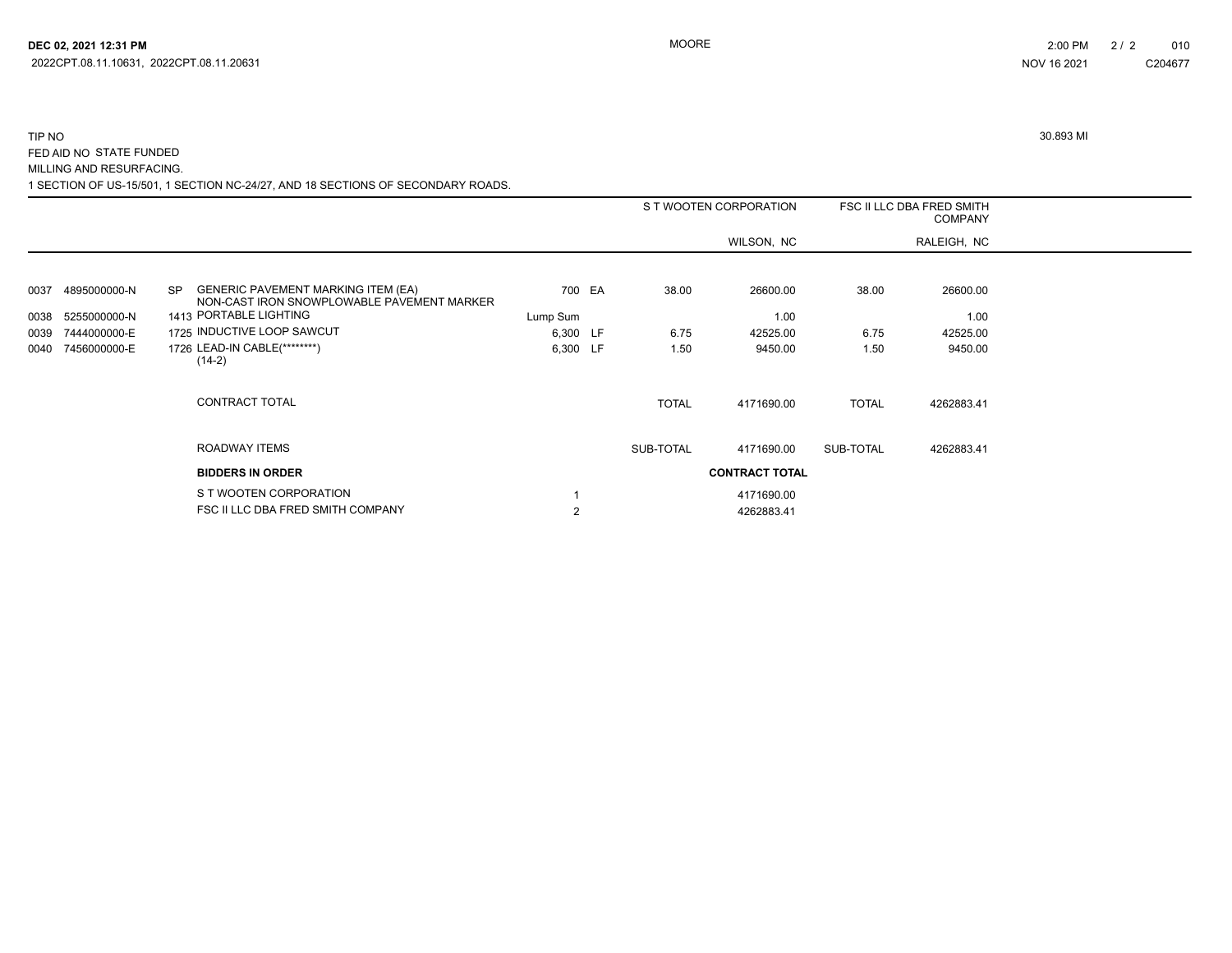1 SECTION US-220 ALT, 5 SECTIONS NC-24/27 BYPASS, 1 SECTION NC-109, 1 SECTION NC-731, AND 5 SECTIONS OF SECONDARY ROADS. MILLING, RESURFACING, AND SHOULDER CONSTRUCTION.

|      |                   |           |                                                                                           |                |        |         | FSC II LLC DBA FRED SMITH<br><b>COMPANY</b> |         | J T RUSSELL & SONS INC |
|------|-------------------|-----------|-------------------------------------------------------------------------------------------|----------------|--------|---------|---------------------------------------------|---------|------------------------|
|      |                   |           |                                                                                           |                |        |         | RALEIGH, NC                                 |         | ALBEMARLE, NC          |
|      |                   |           | <b>ROADWAY ITEMS</b>                                                                      |                |        |         |                                             |         |                        |
| 0001 | 0000100000-N      | 800       | <b>MOBILIZATION</b>                                                                       | Lump Sum       |        |         | 115000.00                                   |         | 120000.00              |
| 0002 | 1245000000-E      | <b>SP</b> | SHOULDER RECONSTRUCTION                                                                   | 11.13 SMI      |        | 2200.00 | 24486.00                                    | 2200.00 | 24486.00               |
| 0003 | 1260000000-E      | <b>SP</b> | AGGREGATE SHOULDER BORROW                                                                 | 1,559 TON      |        | 35.00   | 54565.00                                    | 27.00   | 42093.00               |
| 0004 | 1297000000-E      | 607       | MILL ASP PVMT *****" DTH<br>$(1-1/2")$                                                    | 81,740 SY      |        | 1.30    | 106262.00                                   | 1.90    | 155306.00              |
| 0005 | 1297000000-E      | 607       | MILL ASP PVMT *****" DTH<br>(2")                                                          | 6,065 SY       |        | 4.00    | 24260.00                                    | 5.75    | 34873.75               |
| 0006 | 1297000000-E      | 607       | MILL ASP PVMT *****" DTH<br>$(3-1/2")$                                                    | 2,322 SY       |        | 3.50    | 8127.00                                     | 5.90    | 13699.80               |
| 0007 | 1308000000-E      | 607       | MILLN ASPHALT PVMT ***** - *****<br>$(0" TO 4-3/4")$                                      | 640 SY         |        | 6.00    | 3840.00                                     | 8.25    | 5280.00                |
| 0008 | 1330000000-E      | 607       | <b>INCIDENTAL MILLING</b>                                                                 | 7,165 SY       |        | 6.60    | 47289.00                                    | 9.00    | 64485.00               |
| 0009 | 1519000000-E      | 610       | ASP CONC SURF CRS S9.5B                                                                   | 13,342 TON     |        | 48.00   | 640416.00                                   | 56.00   | 747152.00              |
| 0010 | 1523000000-E      | 610       | ASP CONC SURF CRS S9.5C                                                                   | 2,022 TON      |        | 54.00   | 109188.00                                   | 52.75   | 106660.50              |
| 0011 | 1524200000-E      | 610       | ASP CONC SURF CRS S9.5D                                                                   | <b>684 TON</b> |        | 105.00  | 71820.00                                    | 105.00  | 71820.00               |
| 0012 | 1575000000-E      | 620       | ASP FOR PLANT MIX                                                                         | 1,015 TON      |        | 525.00  | 532875.00                                   | 585.00  | 593775.00              |
| 0013 | 1577000000-E      | 620       | POLYM MOD ASP BNDR FOR PLT MIX                                                            |                | 39 TON | 680.00  | 26520.00                                    | 810.00  | 31590.00               |
| 0014 | 1704000000-E      | SP        | PATCHING EXIST PAVEMENT                                                                   | <b>855 TON</b> |        | 235.00  | 200925.00                                   | 135.00  | 115425.00              |
| 0015 | 1840000000-E      | 665       | <b>MILLED RUMBLE STRIPS</b>                                                               | 16,180 LF      |        | 0.54    | 8737.20                                     | 0.30    | 4854.00                |
| 0016 | 2605000000-N      | 848       | <b>CONCRETE CURB RAMPS</b>                                                                |                | 8 EA   | 2200.00 | 17600.00                                    | 2200.00 | 17600.00               |
| 0017 | 2613000000-N      | 848       | <b>REM &amp; REP CURB RAMPS</b>                                                           | 6              | EA     | 2450.00 | 14700.00                                    | 2450.00 | 14700.00               |
| 0018 | 2752000000-E      | <b>SP</b> | <b>GENERIC PAVING ITEM (LF)</b><br>REMOVE AND REPLACE 2'-6" CURB AND GUTTER               | 100 LF         |        | 75.00   | 7500.00                                     | 75.00   | 7500.00                |
| 0019 | 2830000000-N      | 858       | ADJ MANHOLES                                                                              |                | 7 EA   | 900.00  | 6300.00                                     | 900.00  | 6300.00                |
| 0020 | 2845000000-N      | 858       | ADJ METER OR VALVE BOXES                                                                  |                | 7 EA   | 900.00  | 6300.00                                     | 900.00  | 6300.00                |
| 0021 | 4413000000-E      | <b>SP</b> | WORK ZONE ADV/GEN WARN SIGN                                                               | 1,765 SF       |        | 7.50    | 13237.50                                    | 6.25    | 11031.25               |
| 0022 | 4457000000-N      | <b>SP</b> | TEMP TRAFFIC CONTROL (SP)                                                                 | Lump Sum       |        |         | 166750.00                                   |         | 65000.00               |
| 0023 | 4510000000-N      |           | 1190 LAW ENFORCEMENT                                                                      |                | 80 HR  | 55.00   | 4400.00                                     | 25.00   | 2000.00                |
| 0024 | 4685000000-E      |           | 1205 THERMO PVT MKG LINES 4"90                                                            | 137,349 LF     |        | 0.63    | 86529.87                                    | 0.63    | 86529.87               |
| 0025 | 4695000000-E      |           | 1205 THERMO PVT MKG LINES 8"90 MILS                                                       | 1,110 LF       |        | 3.00    | 3330.00                                     | 3.00    | 3330.00                |
| 0026 | 4700000000-E      |           | 1205 12"WIDE THERMO 90 MILS                                                               | 795 LF         |        | 3.00    | 2385.00                                     | 3.00    | 2385.00                |
| 0027 | 4725000000-E      |           | 1205 THERMO PVT SYMBOL 90MILS                                                             |                | 55 EA  | 175.00  | 9625.00                                     | 175.00  | 9625.00                |
| 0028 | 4810000000-E      |           | 1205 PAINT PVMT MARKINGS 4"                                                               | 115,535 LF     |        | 0.07    | 8087.45                                     | 0.07    | 8087.45                |
| 0029 | 4820000000-E      |           | 1205 PAINT PVMT MARKINGS 8"                                                               | 1,218 LF       |        | 0.25    | 304.50                                      | 0.25    | 304.50                 |
| 0030 | 4825000000-E      |           | 1205 PAINT PVMT MARKINGS 12"                                                              | 795 LF         |        | 0.25    | 198.75                                      | 0.25    | 198.75                 |
| 0031 | 4835000000-E      |           | 1205 PAINT PVT MKG LINES 24"                                                              | 734 LF         |        | 5.00    | 3670.00                                     | 5.00    | 3670.00                |
| 0032 | 4840000000-N      |           | 1205 PAINT PVT MKG CHARACTER                                                              |                | 12 EA  | 100.00  | 1200.00                                     | 100.00  | 1200.00                |
| 0033 | 4845000000-N      |           | 1205 PAINT PVT MKG SYMBOL                                                                 | 59             | EA     | 25.00   | 1475.00                                     | 25.00   | 1475.00                |
| 0034 | 4850000000-E      |           | 1205 LINE REMOVAL 4" WIDE                                                                 | 2,700 LF       |        | 0.50    | 1350.00                                     | 0.50    | 1350.00                |
|      | 0035 4891000000-E |           | 1205 GENERIC PVMT MARKING ITEM (LF) 1205<br>THERMOPLASTIC PAVEMENT MARKING LINES (24", 90 |                | 60 LF  | 15.00   | 900.00                                      | 15.00   | 900.00                 |

C204676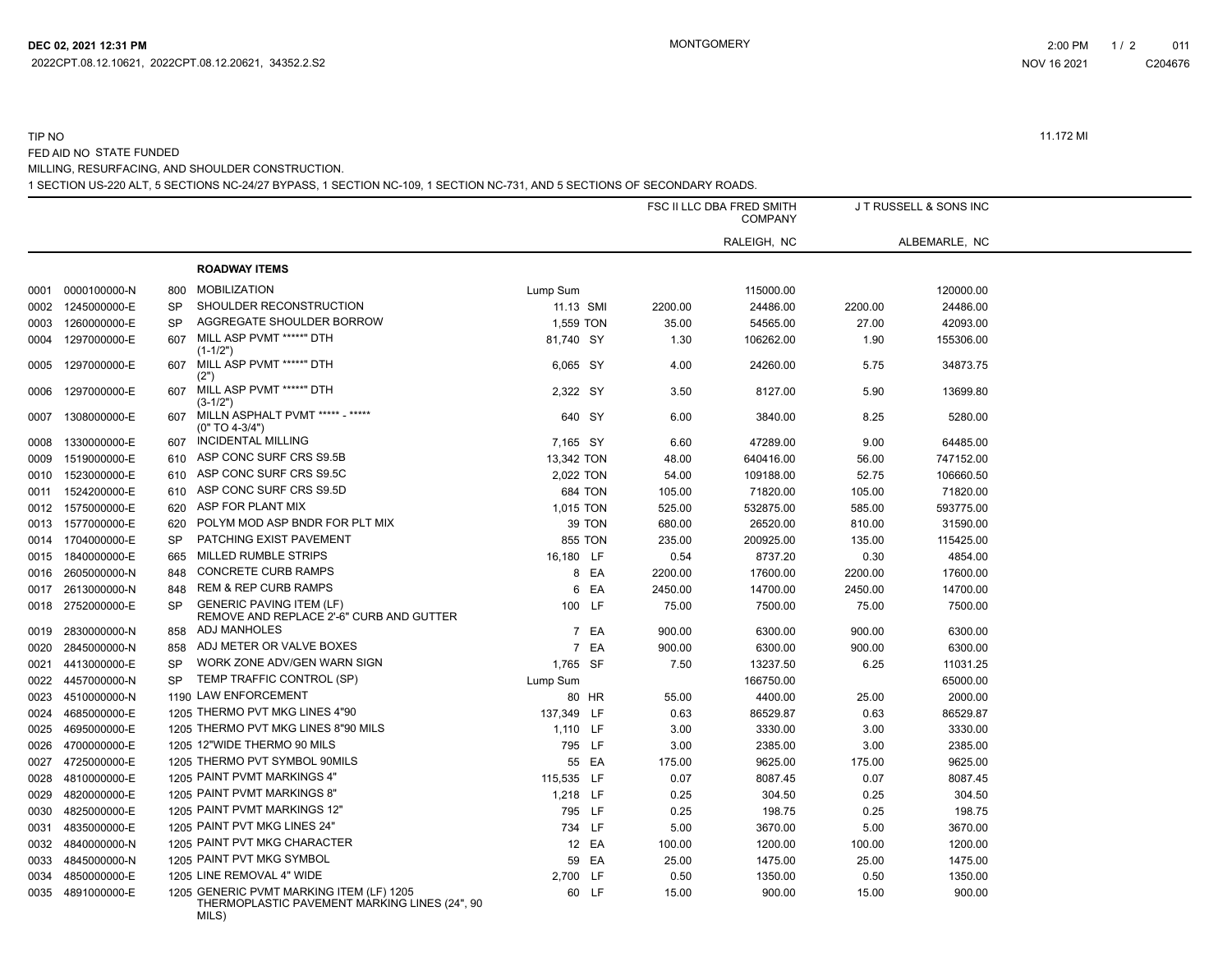#### TIP NO 11.172 MI FED AID NO STATE FUNDED MILLING, RESURFACING, AND SHOULDER CONSTRUCTION.

1 SECTION US-220 ALT, 5 SECTIONS NC-24/27 BYPASS, 1 SECTION NC-109, 1 SECTION NC-731, AND 5 SECTIONS OF SECONDARY ROADS.

|      |              |                                                                                                      |                |  | FSC II LLC DBA FRED SMITH<br><b>COMPANY</b> |                       | JT RUSSELL & SONS INC |               |  |
|------|--------------|------------------------------------------------------------------------------------------------------|----------------|--|---------------------------------------------|-----------------------|-----------------------|---------------|--|
|      |              |                                                                                                      |                |  |                                             | RALEIGH, NC           |                       | ALBEMARLE, NC |  |
|      |              |                                                                                                      |                |  |                                             |                       |                       |               |  |
| 0036 | 4895000000-N | <b>GENERIC PAVEMENT MARKING ITEM (EA)</b><br><b>SP</b><br>NON-CAST IRON SNOWPLOWABLE PAVEMENT MARKER | 1,077 EA       |  | 38.00                                       | 40926.00              | 38.00                 | 40926.00      |  |
| 0037 | 7444000000-E | 1725 INDUCTIVE LOOP SAWCUT                                                                           | 220 LF         |  | 7.25                                        | 1595.00               | 7.25                  | 1595.00       |  |
| 0038 | 7456000000-E | 1726 LEAD-IN CABLE(********)<br>$(14-2)$                                                             | 220 LF         |  | 2.00                                        | 440.00                | 2.00                  | 440.00        |  |
|      |              | CONTRACT TOTAL                                                                                       |                |  | <b>TOTAL</b>                                | 2373114.27            | <b>TOTAL</b>          | 2423947.87    |  |
|      |              | ROADWAY ITEMS                                                                                        |                |  | SUB-TOTAL                                   | 2373114.27            | SUB-TOTAL             | 2423947.87    |  |
|      |              | <b>BIDDERS IN ORDER</b>                                                                              |                |  |                                             | <b>CONTRACT TOTAL</b> |                       |               |  |
|      |              | FSC II LLC DBA FRED SMITH COMPANY                                                                    |                |  |                                             | 2373114.27            |                       |               |  |
|      |              | J T RUSSELL & SONS INC                                                                               | $\overline{2}$ |  |                                             | 2423947.87            |                       |               |  |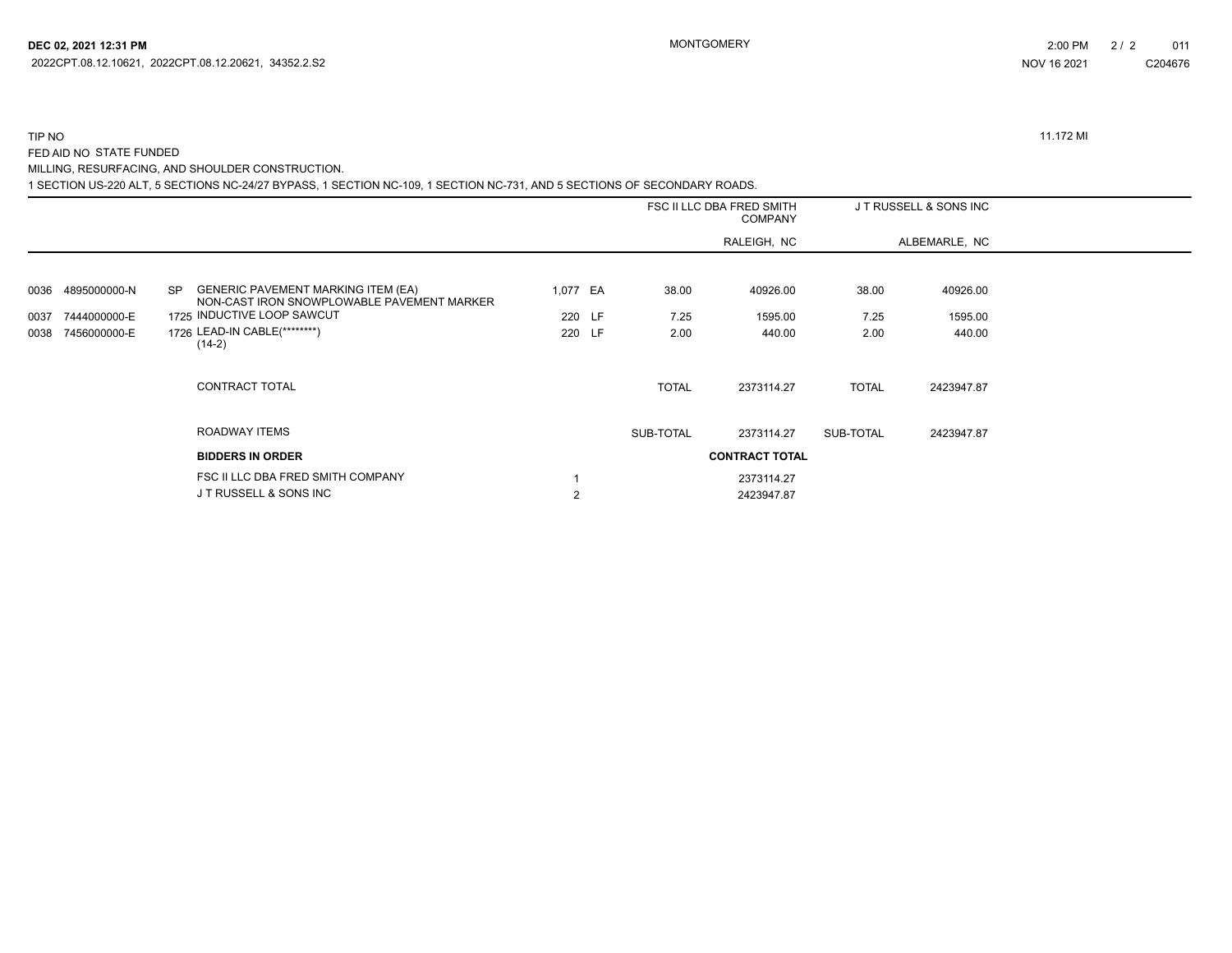#### 11 SECTIONS SECONDARY ROADS. TIP NO 22.310 MI FED AID NO STATE FUNDED MILLING, RESURFACING, AND SHOULDER RECONSTRUCTION.

|      |              |           |                                          |            | SHARPE BROTHERS A DIVISION | OF VECELLIO & GROGAN INC |              | <b>FSC II LLC DBA FRED SMITH</b><br><b>COMPANY</b> |              | BLYTHE CONSTRUCTION INC |
|------|--------------|-----------|------------------------------------------|------------|----------------------------|--------------------------|--------------|----------------------------------------------------|--------------|-------------------------|
|      |              |           |                                          |            |                            | GREENSBORO, NC           |              | RALEIGH, NC                                        |              | CHARLOTTE, NC           |
|      |              |           | <b>ROADWAY ITEMS</b>                     |            |                            |                          |              |                                                    |              |                         |
| 0001 | 0000100000-N | 800       | <b>MOBILIZATION</b>                      | Lump Sum   |                            | 72926.21                 |              | 145000.00                                          |              | 100000.00               |
| 0002 | 1245000000-E | <b>SP</b> | SHOULDER RECONSTRUCTION                  | 44.62 SMI  | 2279.34                    | 101704.15                | 2100.00      | 93702.00                                           | 3100.00      | 138322.00               |
| 0003 | 1260000000-E | SP        | AGGREGATE SHOULDER BORROW                | 6,267 TON  | 28.08                      | 175977.36                | 23.00        | 144141.00                                          | 26.00        | 162942.00               |
| 0004 | 1297000000-E | 607       | MILL ASP PVMT *****" DTH<br>$(1 - 1/2")$ | 218 SY     | 16.24                      | 3540.32                  | 24.00        | 5232.00                                            | 12.90        | 2812.20                 |
| 0005 | 1330000000-E | 607       | <b>INCIDENTAL MILLING</b>                | 7,670 SY   | 7.00                       | 53690.00                 | 11.00        | 84370.00                                           | 8.50         | 65195.00                |
| 0006 | 1519000000-E | 610       | ASP CONC SURF CRS S9.5B                  | 24,975 TON | 44.48                      | 1110888.00               | 40.00        | 999000.00                                          | 44.50        | 1111387.50              |
| 0007 | 1575000000-E | 620       | ASP FOR PLANT MIX                        | 1.672 TON  | 559.19                     | 934965.68                | 530.00       | 886160.00                                          | 555.00       | 927960.00               |
| 0008 | 1704000000-E | SP        | PATCHING EXIST PAVEMENT                  | 1.308 TON  | 158.11                     | 206807.88                | 140.00       | 183120.00                                          | 140.00       | 183120.00               |
| 0009 | 1775500000-E | 660       | AST, MAT COAT, #*** STONE<br>(67)        | 81,796 SY  | 0.77                       | 62982.92                 | 1.05         | 85885.80                                           | 1.15         | 94065.40                |
| 0010 | 1838000000-E | 660       | <b>EMULSION FOR AST</b>                  | 32,720 GAL | 2.10                       | 68712.00                 | 2.10         | 68712.00                                           | 2.25         | 73620.00                |
| 0011 | 1838500000-N | 660       | <b>VACUUM TRUCK</b>                      | 4 WK       | 1296.00                    | 5184.00                  | 2000.00      | 8000.00                                            | 1500.00      | 6000.00                 |
| 0012 | 2143000000-E | 818       | <b>BLOTTING SAND</b>                     | 10 TON     | 39.96                      | 399.60                   | 160.00       | 1600.00                                            | 200.00       | 2000.00                 |
| 0013 | 4413000000-E | SP        | WORK ZONE ADV/GEN WARN SIGN              | 2,504 SF   | 6.75                       | 16902.00                 | 6.65         | 16651.60                                           | 6.75         | 16902.00                |
| 0014 | 4457000000-N | SP        | TEMP TRAFFIC CONTROL (SP)                | Lump Sum   |                            | 49420.80                 |              | 195250.00                                          |              | 110000.00               |
|      |              |           | <b>CONTRACT TOTAL</b>                    |            | <b>TOTAL</b>               | 2864100.92               | <b>TOTAL</b> | 2916824.40                                         | <b>TOTAL</b> | 2994326.10              |
|      |              |           | <b>ROADWAY ITEMS</b>                     |            | SUB-TOTAL                  | 2864100.92               | SUB-TOTAL    | 2916824.40                                         | SUB-TOTAL    | 2994326.10              |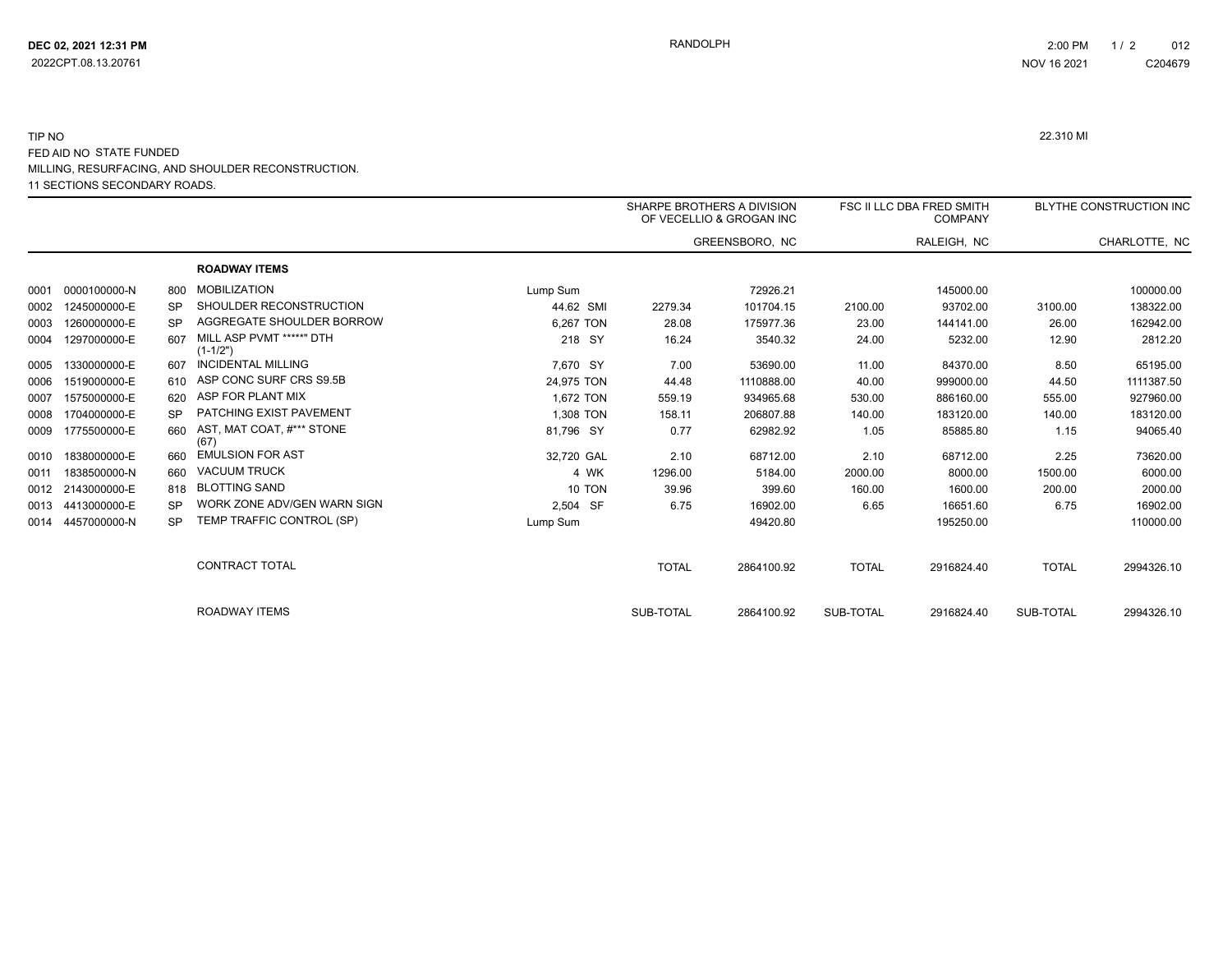#### 11 SECTIONS SECONDARY ROADS. TIP NO 22.310 MI FED AID NO STATE FUNDED MILLING, RESURFACING, AND SHOULDER RECONSTRUCTION.

|      |                   |     |                                                               |            |              | <b>BOGGS CONTRACTING INC</b> | APAC ATLANTIC INC THOMPSON<br><b>ARTHUR DIVISION</b> |                |  |
|------|-------------------|-----|---------------------------------------------------------------|------------|--------------|------------------------------|------------------------------------------------------|----------------|--|
|      |                   |     |                                                               |            |              | MONROE, NC                   |                                                      | GREENSBORO, NC |  |
|      |                   |     | <b>ROADWAY ITEMS</b>                                          |            |              |                              |                                                      |                |  |
| 0001 | 0000100000-N      | 800 | <b>MOBILIZATION</b>                                           | Lump Sum   |              | 159500.00                    |                                                      | 70000.00       |  |
|      | 0002 1245000000-E | SP  | SHOULDER RECONSTRUCTION                                       | 44.62 SMI  | 2500.00      | 111550.00                    | 4265.00                                              | 190304.30      |  |
| 0003 | 1260000000-E      | SP  | AGGREGATE SHOULDER BORROW                                     | 6,267 TON  | 15.00        | 94005.00                     | 21.00                                                | 131607.00      |  |
| 0004 | 1297000000-E      | 607 | MILL ASP PVMT *****" DTH<br>$(1-1/2")$                        | 218 SY     | 20.00        | 4360.00                      | 16.00                                                | 3488.00        |  |
| 0005 | 1330000000-E      |     | 607 INCIDENTAL MILLING                                        | 7,670 SY   | 12.00        | 92040.00                     | 7.00                                                 | 53690.00       |  |
| 0006 | 1519000000-E      |     | ASP CONC SURF CRS S9.5B                                       | 24.975 TON | 61.00        | 1523475.00                   | 63.00                                                | 1573425.00     |  |
| 0007 | 1575000000-E      | 620 | ASP FOR PLANT MIX                                             | 1,672 TON  | 500.00       | 836000.00                    | 620.00                                               | 1036640.00     |  |
|      | 0008 1704000000-E | SP  | PATCHING EXIST PAVEMENT                                       | 1,308 TON  | 129.00       | 168732.00                    | 157.00                                               | 205356.00      |  |
|      | 0009 1775500000-E | 660 | AST, MAT COAT, #*** STONE<br>(67)                             | 81,796 SY  | 0.75         | 61347.00                     | 1.30                                                 | 106334.80      |  |
| 0010 | 1838000000-E      | 660 | <b>EMULSION FOR AST</b>                                       | 32,720 GAL | 2.50         | 81800.00                     | 1.90                                                 | 62168.00       |  |
| 0011 | 1838500000-N      | 660 | <b>VACUUM TRUCK</b>                                           | 4 WK       | 3500.00      | 14000.00                     | 3850.00                                              | 15400.00       |  |
|      | 0012 2143000000-E | 818 | <b>BLOTTING SAND</b>                                          | 10 TON     | 50.00        | 500.00                       | 145.00                                               | 1450.00        |  |
|      | 0013 4413000000-E | SP  | WORK ZONE ADV/GEN WARN SIGN                                   | 2,504 SF   | 6.50         | 16276.00                     | 6.70                                                 | 16776.80       |  |
|      | 0014 4457000000-N | SP. | TEMP TRAFFIC CONTROL (SP)                                     | Lump Sum   |              | 31000.00                     |                                                      | 48000.00       |  |
|      |                   |     | <b>CONTRACT TOTAL</b>                                         |            | <b>TOTAL</b> | 3194585.00                   | <b>TOTAL</b>                                         | 3514639.90     |  |
|      |                   |     | ROADWAY ITEMS                                                 |            | SUB-TOTAL    | 3194585.00                   | SUB-TOTAL                                            | 3514639.90     |  |
|      |                   |     | <b>BIDDERS IN ORDER</b>                                       |            |              | <b>CONTRACT TOTAL</b>        |                                                      |                |  |
|      |                   |     | SHARPE BROTHERS A DIVISION OF VECELLIO &<br><b>GROGAN INC</b> |            |              | 2864100.92                   |                                                      |                |  |
|      |                   |     | FSC II LLC DBA FRED SMITH COMPANY                             | 2          |              | 2916824.40                   |                                                      |                |  |
|      |                   |     | BLYTHE CONSTRUCTION INC                                       |            |              | 2994326.10                   |                                                      |                |  |
|      |                   |     | <b>BOGGS CONTRACTING INC</b>                                  |            |              | 3194585.00                   |                                                      |                |  |
|      |                   |     | APAC ATLANTIC INC THOMPSON ARTHUR DIVISION                    |            |              | 3514639.90                   |                                                      |                |  |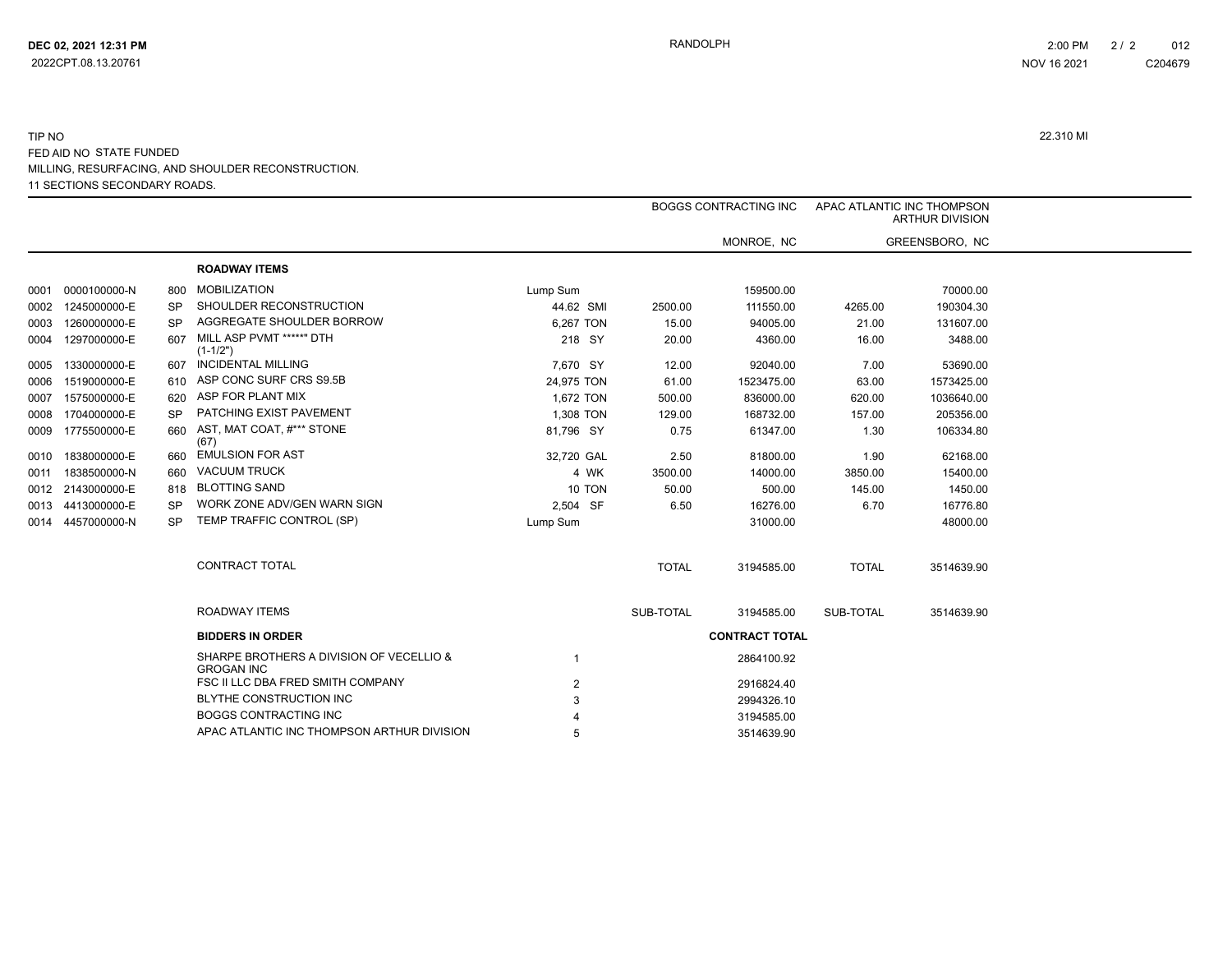## 2 SECTIONS OF NC-152, 1 SECTION OF NC-153, AND 23 SECTIONS OF SECONDARY ROADS. TIP NO 34.826 MI FED AID NO STATE FUNDED MILLING, RESURFACING, AND SHOULDER RECONSTRUCTION.

|      |                   |           |                                                                                                    |            |       |         | NJR GROUP INC |         | JT RUSSELL & SONS INC |
|------|-------------------|-----------|----------------------------------------------------------------------------------------------------|------------|-------|---------|---------------|---------|-----------------------|
|      |                   |           |                                                                                                    |            |       |         | ALBEMARLE, NC |         | ALBEMARLE, NC         |
|      |                   |           | <b>ROADWAY ITEMS</b>                                                                               |            |       |         |               |         |                       |
| 0001 | 0000100000-N      | 800       | <b>MOBILIZATION</b>                                                                                | Lump Sum   |       |         | 275000.00     |         | 281500.00             |
| 0002 | 0106000000-E      | 230       | <b>BORROW EXCAVATION</b>                                                                           | 3,762 CY   |       | 35.00   | 131670.00     | 40.00   | 150480.00             |
| 0003 | 1220000000-E      | 545       | INCIDENTAL STONE BASE                                                                              | 1,700 TON  |       | 0.01    | 17.00         | 1.00    | 1700.00               |
| 0004 | 1245000000-E      | SP        | SHOULDER RECONSTRUCTION                                                                            | 62.2 SMI   |       | 2500.00 | 155500.00     | 2250.00 | 139950.00             |
| 0005 | 1297000000-E      | 607       | MILL ASP PVMT *****" DTH<br>$(1-1/2")$                                                             | 272,608 SY |       | 1.40    | 381651.20     | 1.84    | 501598.72             |
| 0006 | 1297000000-E      | 607       | MILL ASP PVMT *****" DTH<br>(2")                                                                   | 7,500 SY   |       | 2.25    | 16875.00      | 2.20    | 16500.00              |
| 0007 | 1308000000-E      | 607       | MILLN ASPHALT PVMT ***** - *****<br>$(0" TO 1-1/2")$                                               | 47,786 SY  |       | 2.00    | 95572.00      | 3.10    | 148136.60             |
| 0008 | 1330000000-E      | 607       | <b>INCIDENTAL MILLING</b>                                                                          | 36,173 SY  |       | 4.50    | 162778.50     | 5.00    | 180865.00             |
| 0009 | 1519000000-E      | 610       | ASP CONC SURF CRS S9.5B                                                                            | 33,549 TON |       | 43.78   | 1468775.22    | 47.25   | 1585190.25            |
| 0010 | 1523000000-E      | 610       | ASP CONC SURF CRS S9.5C                                                                            | 15,042 TON |       | 43.07   | 647858.94     | 48.50   | 729537.00             |
| 0011 | 1575000000-E      | 620       | ASP FOR PLANT MIX                                                                                  | 3,152 TON  |       | 558.00  | 1758816.00    | 550.00  | 1733600.00            |
|      | 0012 1704000000-E | SP        | PATCHING EXIST PAVEMENT                                                                            | 2,010 TON  |       | 100.00  | 201000.00     | 115.00  | 231150.00             |
|      | 0013 1775000000-E | 660       | AST, MAT COAT, #78M STONE                                                                          | 90,867 SY  |       | 0.98    | 89049.66      | 1.50    | 136300.50             |
|      | 0014 1775500000-E | 660       | AST, MAT COAT, #*** STONE<br>(67M)                                                                 | 146,731 SY |       | 1.24    | 181946.44     | 1.50    | 220096.50             |
| 0015 | 1838000000-E      | 660       | <b>EMULSION FOR AST</b>                                                                            | 87,644 GAL |       | 1.94    | 170029.36     | 2.15    | 188434.60             |
| 0016 | 2830000000-N      | 858       | ADJ MANHOLES                                                                                       |            | 58 EA | 1000.00 | 58000.00      | 850.00  | 49300.00              |
| 0017 | 2845000000-N      | 858       | ADJ METER OR VALVE BOXES                                                                           |            | 57 EA | 850.00  | 48450.00      | 825.00  | 47025.00              |
| 0018 | 4413000000-E      | <b>SP</b> | WORK ZONE ADV/GEN WARN SIGN                                                                        | 4,213 SF   |       | 6.50    | 27384.50      | 5.75    | 24224.75              |
| 0019 | 4457000000-N      | <b>SP</b> | TEMP TRAFFIC CONTROL (SP)                                                                          | Lump Sum   |       |         | 215000.00     |         | 175000.00             |
| 0020 | 4685000000-E      |           | 1205 THERMO PVT MKG LINES 4"90                                                                     | 710,844 LF |       | 0.44    | 312771.36     | 0.45    | 319879.80             |
| 0021 | 4687000000-E      |           | 1205 THERMO PVT MKG LINES 4"240                                                                    | 220 LF     |       | 1.21    | 266.20        | 0.50    | 110.00                |
| 0022 | 4695000000-E      |           | 1205 THERMO PVT MKG LINES 8"90 MILS                                                                | 1,336 LF   |       | 3.30    | 4408.80       | 1.00    | 1336.00               |
| 0023 | 4720000000-E      |           | 1205 THERMO PVT MKG CHARACTER 90                                                                   |            | 20 EA | 93.50   | 1870.00       | 90.00   | 1800.00               |
| 0024 | 4725000000-E      |           | 1205 THERMO PVT SYMBOL 90MILS                                                                      |            | 39 EA | 93.50   | 3646.50       | 100.00  | 3900.00               |
| 0025 | 4810000000-E      |           | 1205 PAINT PVMT MARKINGS 4"                                                                        | 179,681    | LF    | 0.15    | 26952.15      | 0.14    | 25155.34              |
| 0026 | 4830000000-E      |           | 1205 PAINT PVT MKGS LINES 16"                                                                      | 427 LF     |       | 1.10    | 469.70        | 1.00    | 427.00                |
| 0027 | 4835000000-E      |           | 1205 PAINT PVT MKG LINES 24"                                                                       | 275 LF     |       | 2.75    | 756.25        | 1.40    | 385.00                |
| 0028 | 4840000000-N      |           | 1205 PAINT PVT MKG CHARACTER                                                                       |            | 20 EA | 60.50   | 1210.00       | 40.00   | 800.00                |
| 0029 | 4891000000-E      |           | 1205 GENERIC PVMT MARKING ITEM (LF) 1205<br>THERMOPLASTIC PAVEMENT MARKING LINES (16", 90<br>MILS) | 427 LF     |       | 6.38    | 2724.26       | 5.00    | 2135.00               |
| 0030 | 4891000000-E      |           | 1205 GENERIC PVMT MARKING ITEM (LF) 1205<br>THERMOPLASTIC PAVEMENT MARKING LINES (24", 90<br>MILS) | 893 LF     |       | 9.63    | 8599.59       | 8.00    | 7144.00               |
| 0031 | 4895000000-N      | <b>SP</b> | <b>GENERIC PAVEMENT MARKING ITEM (EA)</b><br>NON-CAST IRON SNOWPLOWABLE PAVEMENT MARKER            | 1,070 EA   |       | 41.80   | 44726.00      | 25.00   | 26750.00              |
| 0032 | 5255000000-N      |           | 1413 PORTABLE LIGHTING                                                                             | Lump Sum   |       |         | 6000.00       |         | 15000.00              |
|      | 0033 6000000000-E |           | 1605 TEMPORARY SILT FENCE                                                                          | 12,686 LF  |       | 0.01    | 126.86        | 1.50    | 19029.00              |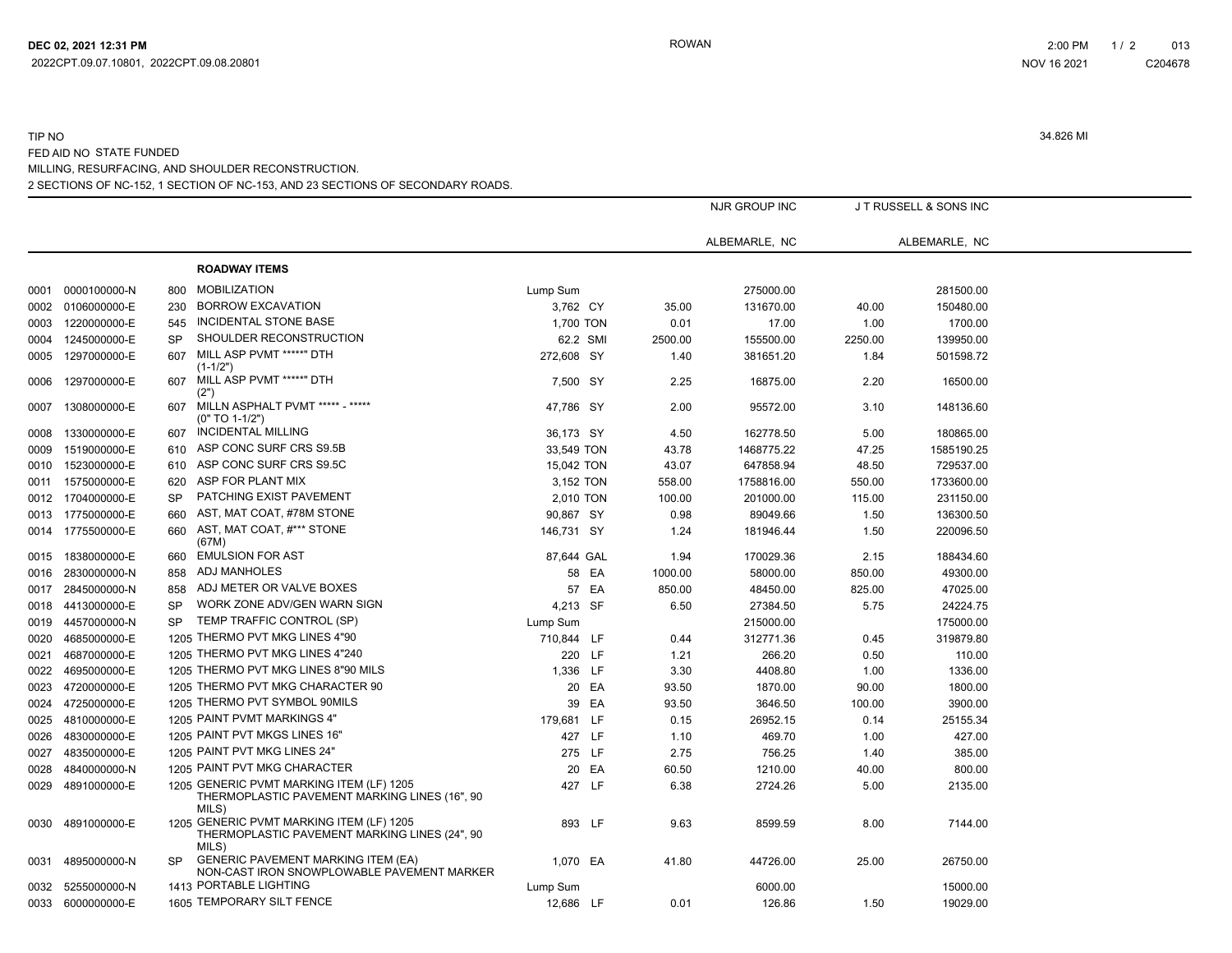#### 2 SECTIONS OF NC-152, 1 SECTION OF NC-153, AND 23 SECTIONS OF SECONDARY ROADS. TIP NO 34.826 MI FED AID NO STATE FUNDED MILLING, RESURFACING, AND SHOULDER RECONSTRUCTION.

|                      |           |                                         |                | NJR GROUP INC |              | JT RUSSELL & SONS INC    |              |               |  |
|----------------------|-----------|-----------------------------------------|----------------|---------------|--------------|--------------------------|--------------|---------------|--|
|                      |           |                                         |                |               |              | ALBEMARLE, NC            |              | ALBEMARLE, NC |  |
| 6071010000-E<br>0034 | <b>SP</b> | WATTLE                                  | 1,257 LF       |               | 0.01         | 12.57                    | 5.00         | 6285.00       |  |
|                      |           | CONTRACT TOTAL                          |                |               | <b>TOTAL</b> | 6499914.06               | <b>TOTAL</b> | 6970725.06    |  |
|                      |           | ROADWAY ITEMS                           |                |               | SUB-TOTAL    | 6499914.06               | SUB-TOTAL    | 6970725.06    |  |
|                      |           | <b>BIDDERS IN ORDER</b>                 |                |               |              | <b>CONTRACT TOTAL</b>    |              |               |  |
|                      |           | NJR GROUP INC<br>J T RUSSELL & SONS INC | $\overline{2}$ |               |              | 6499914.06<br>6970725.06 |              |               |  |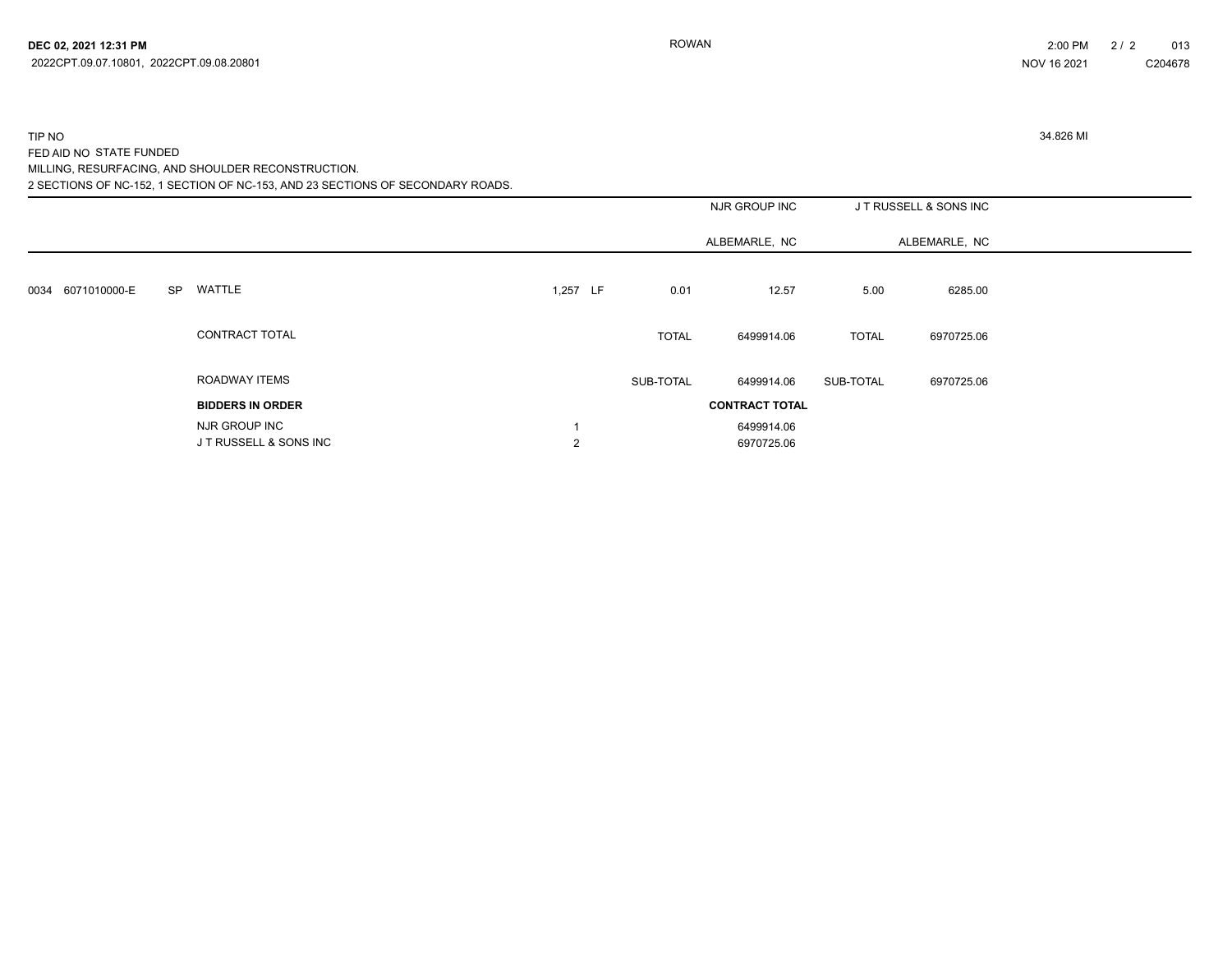#### TIP NO R-2566BA 0.429 MI FED AID NO STATE FUNDED GRADING, DRAINAGE, PAVING, SIGNALS, AND STRUCTURE.

|      |                   |           |                                                                                             |                |         | <b>WRIGHT BROTHERS</b><br>CONSTRUCTION COMPANY INC | JAMES R VANNOY & SONS<br><b>CONSTRUCTION COMPANY INC</b> |               |         | W C ENGLISH INCORPORATED |  |
|------|-------------------|-----------|---------------------------------------------------------------------------------------------|----------------|---------|----------------------------------------------------|----------------------------------------------------------|---------------|---------|--------------------------|--|
|      |                   |           |                                                                                             |                |         | CHARLESTON, TN                                     |                                                          | JEFFERSON, NC |         | LYNCHBURG, VA            |  |
|      |                   |           | <b>ROADWAY ITEMS</b>                                                                        |                |         |                                                    |                                                          |               |         |                          |  |
| 0001 | 0000100000-N      | 800       | <b>MOBILIZATION</b>                                                                         | Lump Sum       |         | 1000000.00                                         |                                                          | 1100000.00    |         | 1200000.00               |  |
| 0002 | 0000400000-N      | 801       | <b>CONSTRUCTION SURVEYING</b>                                                               | Lump Sum       |         | 96000.00                                           |                                                          | 1150000.00    |         | 91000.00                 |  |
| 0003 | 0028000000-N      | <b>SP</b> | TYPE I STANDARD APPR **********<br>$(164+30.00 - L)$                                        | Lump Sum       |         | 100000.00                                          |                                                          | 155000.00     |         | 116600.00                |  |
| 0007 | 0098000000-E      | 220       | PRE-SPLITTING OF ROCK                                                                       | 11,800 SY      | 45.00   | 531000.00                                          | 72.00                                                    | 849600.00     | 71.00   | 837800.00                |  |
| 0008 | 0134000000-E      | 240       | DRAINAGE DITCH EXCAVATION                                                                   | 196 CY         | 34.35   | 6732.60                                            | 75.00                                                    | 14700.00      | 112.00  | 21952.00                 |  |
| 0009 | 0195000000-E      | 265       | SELECT GRANULAR MATERIAL                                                                    | 400 CY         | 63.00   | 25200.00                                           | 55.00                                                    | 22000.00      | 65.50   | 26200.00                 |  |
| 0010 | 0196000000-E      | 270       | <b>GEOTEXTILE SOIL STABILIZATION</b>                                                        | 1,300 SY       | 2.95    | 3835.00                                            | 4.40                                                     | 5720.00       | 3.00    | 3900.00                  |  |
| 0011 | 0199000000-E      | <b>SP</b> | <b>TEMPORARY SHORING</b>                                                                    | 1,800 SF       | 60.00   | 108000.00                                          | 72.00                                                    | 129600.00     | 74.50   | 134100.00                |  |
| 0012 | 0241000000-E      | <b>SP</b> | <b>GENERIC GRADING ITEM (SY)</b><br><b>TYPE 2 WIRE MESH</b>                                 | 400 SY         | 210.00  | 84000.00                                           | 230.00                                                   | 92000.00      | 65.00   | 26000.00                 |  |
|      | 0013 0255000000-E | <b>SP</b> | <b>GENERIC GRADING ITEM (TON)</b><br>HAULING & DISPOSAL OF PETRO- LEUM CONTAMINATED<br>SOIL | <b>50 TON</b>  | 100.00  | 5000.00                                            | 240.00                                                   | 12000.00      | 114.00  | 5700.00                  |  |
| 0014 | 0257000000-E      | <b>SP</b> | <b>GENERIC GRADING ITEM (LF)</b><br>ANCHOR FOR WIRE MESH                                    | 600 LF         | 190.00  | 114000.00                                          | 290.00                                                   | 174000.00     | 80.00   | 48000.00                 |  |
| 0015 | 0318000000-E      | 300       | FND CONDIT MATL MINOR STRS                                                                  | <b>130 TON</b> | 45.20   | 5876.00                                            | 58.00                                                    | 7540.00       | 46.00   | 5980.00                  |  |
| 0016 | 0320000000-E      | 300       | FND CONDIT GEOTEXTILE                                                                       | 410 SY         | 4.40    | 1804.00                                            | 6.00                                                     | 2460.00       | 5.50    | 2255.00                  |  |
| 0017 | 0343000000-E      | 310       | 15" SIDE DRAIN PIPE                                                                         | 52 LF          | 63.50   | 3302.00                                            | 390.00                                                   | 20280.00      | 89.00   | 4628.00                  |  |
| 0018 | 0344000000-E      | 310       | 18" SIDE DRAIN PIPE                                                                         | 148 LF         | 69.25   | 10249.00                                           | 99.00                                                    | 14652.00      | 98.00   | 14504.00                 |  |
| 0019 | 0448300000-E      | 310       | 18" RCP CULV CLASS IV                                                                       | 392 LF         | 106.00  | 41552.00                                           | 83.00                                                    | 32536.00      | 85.00   | 33320.00                 |  |
| 0020 | 0448400000-E      | 310       | 24" RCP CULV CLASS IV                                                                       | 224 LF         | 112.00  | 25088.00                                           | 150.00                                                   | 33600.00      | 103.00  | 23072.00                 |  |
| 0021 | 0594000000-E      | 310       | 24" CS PIPE CULV 0.064"                                                                     | 64 LF          | 148.00  | 9472.00                                            | 130.00                                                   | 8320.00       | 145.00  | 9280.00                  |  |
| 0022 | 0636000000-E      | 310       | **" CS ELBOW *****" THICK<br>(24", 0.064")                                                  | 3 EA           | 1300.00 | 3900.00                                            | 1100.00                                                  | 3300.00       | 742.00  | 2226.00                  |  |
| 0023 | 0926000000-E      | <b>SP</b> | ***"CS STR PL PIPE ** GA<br>(60", 12)                                                       | 152 LF         | 402.00  | 61104.00                                           | 570.00                                                   | 86640.00      | 590.00  | 89680.00                 |  |
| 0024 | 0973100000-E      | 330       | **"WLD STL PIPE GRAD B IN SOIL<br>(60", 0.875")                                             | 88 LF          | 2900.00 | 255200.00                                          | 2350.00                                                  | 206800.00     | 2860.00 | 251680.00                |  |
| 0025 | 0973300000-E      | 330       | **"WLD STL PIPE GRAD B NOT IN SOIL<br>(60", 0.875")                                         | 88 LF          | 5100.00 | 448800.00                                          | 4350.00                                                  | 382800.00     | 5060.00 | 445280.00                |  |
| 0026 | 0995000000-E      | 340       | PIPE REMOVAL                                                                                | 98 LF          | 30.40   | 2979.20                                            | 45.50                                                    | 4459.00       | 15.00   | 1470.00                  |  |
| 0027 | 0996000000-N      | 350       | PIPE CLEAN OUT                                                                              | 1 EA           | 1000.00 | 1000.00                                            | 8300.00                                                  | 8300.00       | 4500.00 | 4500.00                  |  |
| 0028 | 1099500000-E      | 505       | SHALLOW UNDERCUT                                                                            | 100 CY         | 33.00   | 3300.00                                            | 16.50                                                    | 1650.00       | 34.00   | 3400.00                  |  |
| 0029 | 1099700000-E      | 505       | CLASS IV SUBGRD STABILIZATION                                                               | <b>200 TON</b> | 40.00   | 8000.00                                            | 34.00                                                    | 6800.00       | 41.00   | 8200.00                  |  |
| 0030 | 1121000000-E      | 520       | AGGREGATE BASE COURSE                                                                       | <b>294 TON</b> | 40.00   | 11760.00                                           | 46.50                                                    | 13671.00      | 40.00   | 11760.00                 |  |
| 0031 | 1220000000-E      | 545       | <b>INCIDENTAL STONE BASE</b>                                                                | <b>100 TON</b> | 40.00   | 4000.00                                            | 53.00                                                    | 5300.00       | 50.00   | 5000.00                  |  |
| 0032 | 1297000000-E      | 607       | MILL ASP PVMT *****" DTH<br>$(1-1/2")$                                                      | 1,650 SY       | 10.00   | 16500.00                                           | 11.50                                                    | 18975.00      | 12.50   | 20625.00                 |  |
| 0033 | 1330000000-E      | 607       | <b>INCIDENTAL MILLING</b>                                                                   | 550 SY         | 21.50   | 11825.00                                           | 19.00                                                    | 10450.00      | 22.50   | 12375.00                 |  |
| 0034 | 1491000000-E      | 610       | ASP CONC BASE CRS B25.0C                                                                    | 3,750 TON      | 88.00   | 330000.00                                          | 87.00                                                    | 326250.00     | 89.65   | 336187.50                |  |
| 0035 | 1503000000-E      | 610       | ASP CONC INTR CRS I19.0C                                                                    | 2,690 TON      | 88.00   | 236720.00                                          | 87.00                                                    | 234030.00     | 89.65   | 241158.50                |  |
|      | 0036 1519000000-E |           | 610 ASP CONC SURF CRS S9.5B                                                                 | 2.265 TON      | 88.00   | 199320.00                                          | 87.00                                                    | 197055.00     | 89.65   | 203057.25                |  |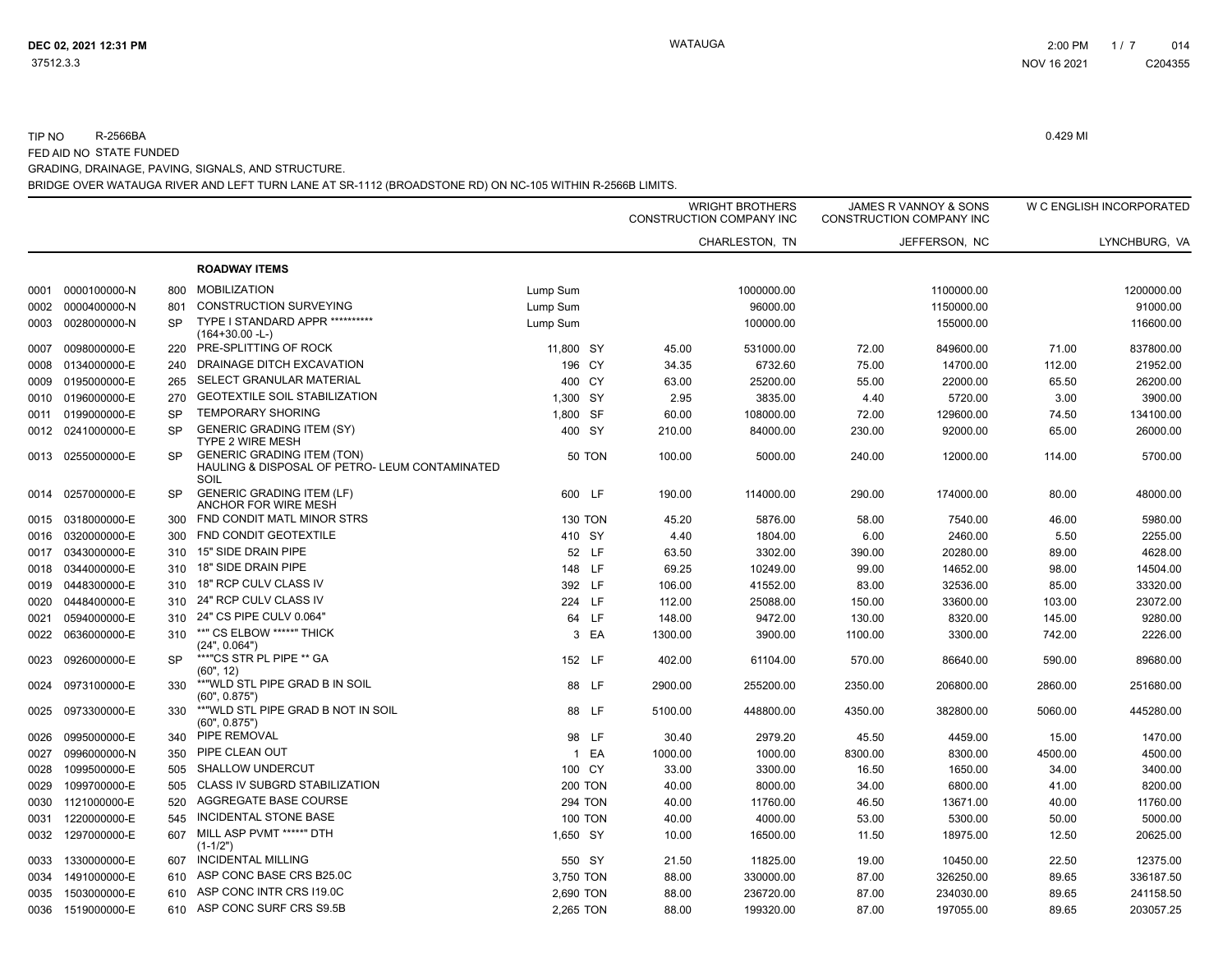#### BRIDGE OVER WATAUGA RIVER AND LEFT TURN LANE AT SR-1112 (BROADSTONE RD) ON NC-105 WITHIN R-2566B LIMITS. TIP NO R-2566BA 0.429 MI FED AID NO STATE FUNDED GRADING, DRAINAGE, PAVING, SIGNALS, AND STRUCTURE.

|              |              |           |                                                |                |               |         | <b>WRIGHT BROTHERS</b><br>CONSTRUCTION COMPANY INC |         | JAMES R VANNOY & SONS<br>CONSTRUCTION COMPANY INC |                   | W C ENGLISH INCORPORATED |
|--------------|--------------|-----------|------------------------------------------------|----------------|---------------|---------|----------------------------------------------------|---------|---------------------------------------------------|-------------------|--------------------------|
|              |              |           |                                                |                |               |         | CHARLESTON, TN                                     |         | JEFFERSON, NC                                     |                   | LYNCHBURG, VA            |
| 0037         | 1575000000-E | 620       | ASP FOR PLANT MIX                              | <b>450 TON</b> |               | 695.00  | 312750.00                                          | 690.00  | 310500.00                                         | 717.00            | 322650.00                |
| 0038         | 1693000000-E | 654       | ASPH PLT MIX PVMT REPAIR                       |                | <b>50 TON</b> | 230.00  | 11500.00                                           | 280.00  | 14000.00                                          | 220.00            | 11000.00                 |
| 0039         | 2022000000-E | 815       | SUBDRAIN EXCAVATION                            | 68 CY          |               | 28.00   | 1904.00                                            | 32.00   | 2176.00                                           | 110.00            | 7480.00                  |
| 0040         | 2026000000-E | 815       | <b>GEOTEXTILE FOR SUBSURF DRNS</b>             | 200 SY         |               | 5.25    | 1050.00                                            | 8.50    | 1700.00                                           | 5.50              | 1100.00                  |
| 0041         | 2033000000-E | 815       | SUBDRAIN FINE AGGREGATE                        | 17 CY          |               | 93.00   | 1581.00                                            | 13.00   | 221.00                                            | 110.00            | 1870.00                  |
| 0042         | 2036000000-E | 815       | SUBDRAIN COARSE AGGREGATE                      | 34 CY          |               | 87.00   | 2958.00                                            | 92.00   | 3128.00                                           | 110.00            | 3740.00                  |
| 0043         | 2044000000-E | 815       | 6" PERF SUBDRN PIPE                            | 300 LF         |               | 11.75   | 3525.00                                            | 15.50   | 4650.00                                           | 49.50             | 14850.00                 |
| 0044         | 2070000000-N | 815       | SUBDRN PIPE OUTLET                             |                | 2 EA          | 530.00  | 1060.00                                            | 15.50   | 31.00                                             | 825.00            | 1650.00                  |
| 0045         | 2077000000-E | 815       | 6" OUTLET PIPE                                 | 12 LF          |               | 70.00   | 840.00                                             | 29.50   | 354.00                                            | 55.00             | 660.00                   |
| 0046         | 2220000000-E | 838       | <b>REINFORCED ENDWALLS</b>                     | 13.4 CY        |               | 2000.00 | 26800.00                                           | 1740.00 | 23316.00                                          | 1780.00           | 23852.00                 |
| 0047         | 2275000000-E | <b>SP</b> | <b>FLOWABLE FILL</b>                           | 87 CY          |               | 530.00  | 46110.00                                           | 240.00  | 20880.00                                          | 250.00            | 21750.00                 |
| 0048         | 2286000000-N | 840       | <b>MASNRY DRAINAGE STRUCT</b>                  | 15 EA          |               | 4620.00 | 69300.00                                           | 4540.00 | 68100.00                                          | 6270.00           | 94050.00                 |
| 0049         | 2297000000-E | 840       | <b>MASNRY DRAINAGE STRUCT</b>                  | 38 CY          |               | 3220.00 | 122360.00                                          | 4190.00 | 159220.00                                         |                   | 54150.00                 |
| 0050         | 2308000000-E | 840       | MASNRY DRAINAGE STRUCT                         | 8.6 LF         |               | 376.00  | 3233.60                                            | 1820.00 | 15652.00                                          | 1425.00<br>750.00 | 6450.00                  |
| 0051         | 2364000000-N | 840       | FRAME W/2GRTS 840.16 STD                       |                | 4 EA          | 990.00  | 3960.00                                            | 1120.00 | 4480.00                                           | 995.00            | 3980.00                  |
|              | 2366000000-N | 840       | FRAME W/2GRTS 840.24 STD                       |                | 8 EA          | 1000.00 | 8000.00                                            | 1140.00 | 9120.00                                           | 1140.00           | 9120.00                  |
| 0052<br>0053 | 2367000000-N | 840       | FRAME W/2GRTS 840.29 STD                       |                | 2 EA          | 1000.00 | 2000.00                                            | 1130.00 |                                                   | 1125.00           | 2250.00                  |
|              |              | 840       | FRAME-GRT-HD 840.03 **                         |                | 2 EA          |         |                                                    |         | 2260.00                                           |                   |                          |
| 0054         | 2374000000-N |           | (F)                                            |                |               | 1030.00 | 2060.00                                            | 1180.00 | 2360.00                                           | 1075.00           | 2150.00                  |
| 0055         | 2538000000-E | 846       | **'-**" CONCRETE CURB & GUTTER<br>$(2'-9")$    | 770 LF         |               | 39.20   | 30184.00                                           | 39.50   | 30415.00                                          | 47.00             | 36190.00                 |
| 0056         | 2542000000-E | 846       | 1'-6" CONC CURB & GUTTER                       | 920 LF         |               | 32.80   | 30176.00                                           | 33.00   | 30360.00                                          | 40.00             | 36800.00                 |
| 0057         | 2556000000-E | 846       | SHOULDER BERM GUTTER                           | 330 LF         |               | 47.90   | 15807.00                                           | 48.00   | 15840.00                                          | 55.00             | 18150.00                 |
| 0058         | 2619000000-E | 850       | 4" CONCRETE PAVED DITCH                        | 115 SY         |               | 83.75   | 9631.25                                            | 84.00   | 9660.00                                           | 101.00            | 11615.00                 |
| 0059         | 2724000000-E | 857       | PC REINF BARRIER SNGL FC                       | 190 LF         |               | 97.00   | 18430.00                                           | 120.00  | 22800.00                                          | 101.00            | 19190.00                 |
| 0060         | 3030000000-E | 862       | <b>STL BEAM GUARDRAIL</b>                      | 1,225 LF       |               | 29.20   | 35770.00                                           | 29.00   | 35525.00                                          | 28.60             | 35035.00                 |
| 0061         | 3045000000-E | 862       | <b>SBGR SHOP CURVED</b>                        | 137.5 LF       |               | 31.40   | 4317.50                                            | 31.50   | 4331.25                                           | 30.80             | 4235.00                  |
| 0062         | 3150000000-N | 862       | <b>ADDIT GUARDRAIL POSTS</b>                   | 10 EA          |               | 12.35   | 123.50                                             | 12.50   | 125.00                                            | 12.10             | 121.00                   |
| 0063         | 3180000000-N | <b>SP</b> | GR ANCHOR TYPE **********<br>(III SHOP CURVED) |                | 1 EA          | 2810.00 | 2810.00                                            | 2790.00 | 2790.00                                           | 2750.00           | 2750.00                  |
| 0064         | 3195000000-N | 862       | <b>GR END TYPE AT-1</b>                        |                | 2 EA          | 1230.00 | 2460.00                                            | 1230.00 | 2460.00                                           | 1210.00           | 2420.00                  |
| 0065         | 3210000000-N | 862       | <b>GR END TYPE CAT-1</b>                       |                | 1 EA          | 1230.00 | 1230.00                                            | 1230.00 | 1230.00                                           | 1210.00           | 1210.00                  |
| 0066         | 3215000000-N | SP        | <b>GR ANCHOR TYPE III</b>                      |                | 3 EA          | 2360.00 | 7080.00                                            | 2350.00 | 7050.00                                           | 2455.00           | 7365.00                  |
| 0067         | 3287000000-N | SP        | <b>GR END TYPE TL-3</b>                        |                | 2 EA          | 3930.00 | 7860.00                                            | 3910.00 | 7820.00                                           | 3850.00           | 7700.00                  |
| 0068         | 3317000000-N | <b>SP</b> | <b>GR ANCHOR TYPE B-77</b>                     |                | 2 EA          | 2970.00 | 5940.00                                            | 2960.00 | 5920.00                                           | 3025.00           | 6050.00                  |
| 0069         | 3360000000-E | 863       | REMOVE EXISTING GUARDRAIL                      | 1,034 LF       |               | 1.10    | 1137.40                                            | 1.10    | 1137.40                                           | 1.10              | 1137.40                  |
| 0070         | 3380000000-E | 862       | TEMP STL BM GUARDRAIL                          | 87.5 LF        |               | 7.85    | 686.88                                             | 8.00    | 700.00                                            | 7.70              | 673.75                   |
| 0071         | 3382000000-E | 862       | TEMP STL BM GDRAIL, SHP CURV                   | 56.25 LF       |               | 11.20   | 630.00                                             | 11.00   | 618.75                                            | 11.00             | 618.75                   |
| 0072         | 3387000000-N | <b>SP</b> | TEMP GDRL ANCH UNITS ******<br>$(B-77)$        |                | 1 EA          | 900.00  | 900.00                                             | 890.00  | 890.00                                            | 990.00            | 990.00                   |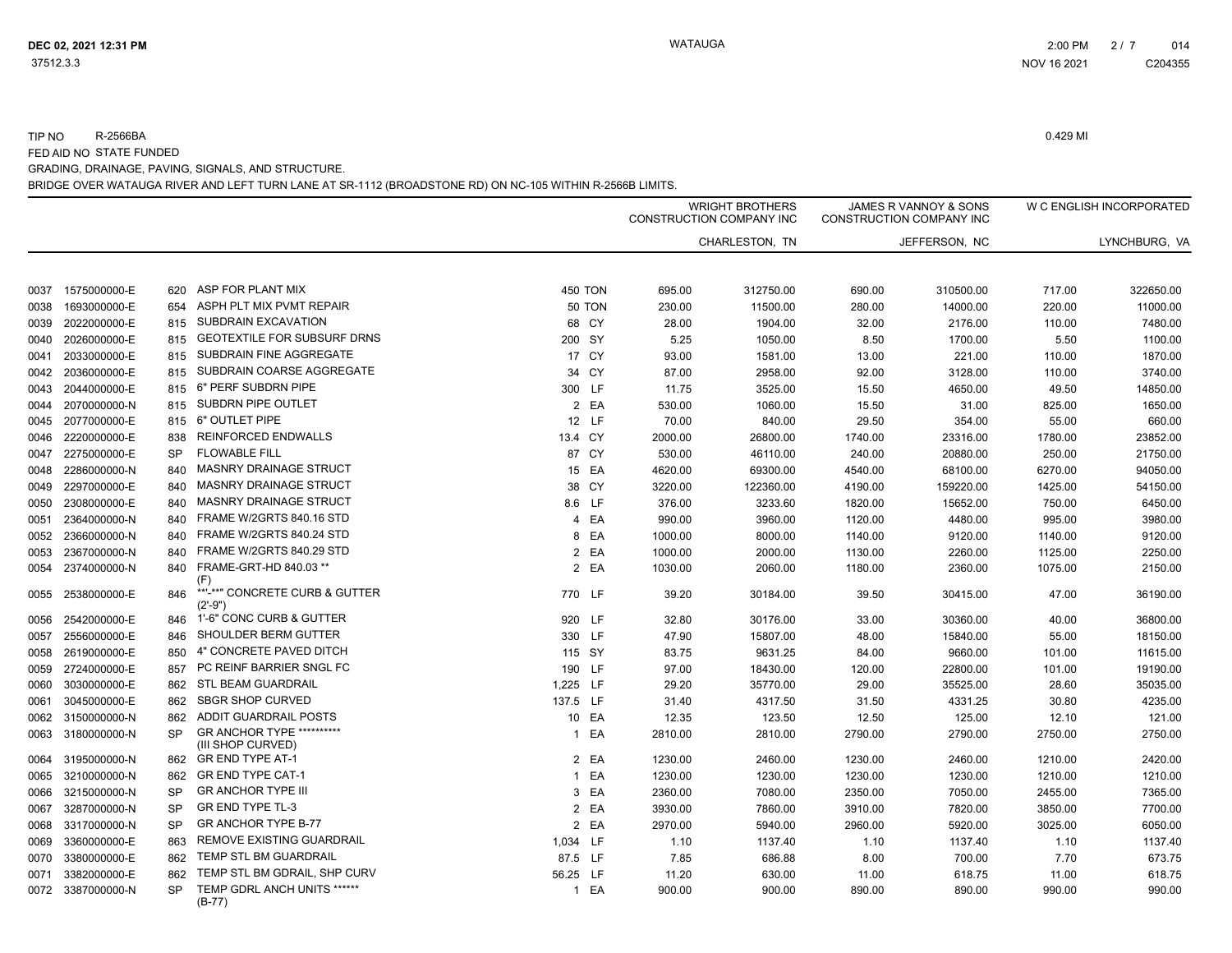TIP NOR-2566BA 0.429 MI

FED AID NO STATE FUNDED GRADING, DRAINAGE, PAVING, SIGNALS, AND STRUCTURE.

|      |                   |           |                                                                                    |                    |          | <b>WRIGHT BROTHERS</b><br>CONSTRUCTION COMPANY INC |          | JAMES R VANNOY & SONS<br><b>CONSTRUCTION COMPANY INC</b> |          | W C ENGLISH INCORPORATED |  |
|------|-------------------|-----------|------------------------------------------------------------------------------------|--------------------|----------|----------------------------------------------------|----------|----------------------------------------------------------|----------|--------------------------|--|
|      |                   |           |                                                                                    |                    |          | CHARLESTON, TN                                     |          | JEFFERSON, NC                                            |          | LYNCHBURG, VA            |  |
|      | 0073 3387000000-N | <b>SP</b> | TEMP GDRL ANCH UNITS ******                                                        | EA<br>$\mathbf{1}$ | 2360.00  | 2360.00                                            | 2350.00  | 2350.00                                                  | 2455.00  | 2455.00                  |  |
| 0074 | 3387000000-N      | <b>SP</b> | (III MODIFIED)<br>TEMP GDRL ANCH UNITS ******<br>(W-BEAM)                          | EA<br>$\mathbf{1}$ | 1680.00  | 1680.00                                            | 1680.00  | 1680.00                                                  | 1650.00  | 1650.00                  |  |
| 0075 | 3389150000-N      | <b>SP</b> | TEMP GDRL END UNITS *****<br>$(TL-2)$                                              | EA<br>$\mathbf{1}$ | 2240.00  | 2240.00                                            | 2230.00  | 2230.00                                                  | 2200.00  | 2200.00                  |  |
| 0076 | 3436000000-N      | 862       | <b>GENERIC GUARDRAIL ITEM (EA) 862</b><br>TEMPORARY GUARDRAIL END UNITS, TYPE AT-1 | 2 EA               | 393.00   | 786.00                                             | 390.00   | 780.00                                                   | 385.00   | 770.00                   |  |
| 0077 | 3628000000-E      | 876       | RIP RAP, CLASS I                                                                   | <b>191 TON</b>     | 53.50    | 10218.50                                           | 55.00    | 10505.00                                                 | 52.00    | 9932.00                  |  |
| 0078 | 3635000000-E      | 876       | <b>RIP RAP, CLASS II</b>                                                           | <b>116 TON</b>     | 60.75    | 7047.00                                            | 97.00    | 11252.00                                                 | 66.00    | 7656.00                  |  |
| 0079 | 3649000000-E      | 876       | <b>RIP RAP, CLASS B</b>                                                            | 85 TON             | 86.00    | 7310.00                                            | 50.00    | 4250.00                                                  | 57.00    | 4845.00                  |  |
| 0080 | 3651000000-E      | <b>SP</b> | <b>BOULDERS</b>                                                                    | <b>119 TON</b>     | 175.00   | 20825.00                                           | 92.00    | 10948.00                                                 | 163.00   | 19397.00                 |  |
| 0081 | 3656000000-E      | 876       | GEOTEXTILE FOR DRAINGE                                                             | 2,181 SY           | 5.20     | 11341.20                                           | 3.30     | 7197.30                                                  | 3.85     | 8396.85                  |  |
| 0082 | 4072000000-E      | 903       | SUPPORT, 3-LB STL U-CHAN                                                           | 302 LF             | 11.40    | 3442.80                                            | 27.50    | 8305.00                                                  | 7.15     | 2159.30                  |  |
| 0083 | 4096000000-N      | 904       | SIGN ERECTION, TYPE D                                                              | 4 EA               | 171.00   | 684.00                                             | 410.00   | 1640.00                                                  | 214.50   | 858.00                   |  |
| 0084 | 4102000000-N      | 904       | SIGN ERECTION, TYPE E                                                              | EA<br>9            | 171.00   | 1539.00                                            | 410.00   | 3690.00                                                  | 192.50   | 1732.50                  |  |
|      | 0085 4108000000-N | 904       | SIGN ERECTION, TYPE F                                                              | 2 EA               | 171.00   | 342.00                                             | 410.00   | 820.00                                                   | 247.50   | 495.00                   |  |
|      | 0086 4155000000-N | 907       | DISPOSE SIGN SYST U-CHAN                                                           | 16 EA              | 11.35    | 181.60                                             | 27.50    | 440.00                                                   | 5.50     | 88.00                    |  |
| 0087 | 4158000000-N      | 907       | DISPOSE SIGN SYST WOOD                                                             | EA<br>$\mathbf{1}$ | 28.50    | 28.50                                              | 69.00    | 69.00                                                    | 5.50     | 5.50                     |  |
| 0088 | 4400000000-E      |           | 1110 WORK ZONE SIGNS (STAT)                                                        | 120 SF             | 14.55    | 1746.00                                            | 35.00    | 4200.00                                                  | 10.45    | 1254.00                  |  |
| 0089 | 4405000000-E      |           | 1110 WORK ZONE SIGNS (PORT)                                                        | 760 SF             | 18.50    | 14060.00                                           | 23.50    | 17860.00                                                 | 21.00    | 15960.00                 |  |
| 0090 | 4410000000-E      |           | 1110 WORK ZONE SIGNS (BARR)                                                        | 280 SF             | 8.50     | 2380.00                                            | 10.50    | 2940.00                                                  | 7.15     | 2002.00                  |  |
| 0091 | 4415000000-N      |           | 1115 FLASHING ARROW BOARD                                                          | 2 EA               | 3000.00  | 6000.00                                            | 4850.00  | 9700.00                                                  | 9140.00  | 18280.00                 |  |
| 0092 | 4420000000-N      |           | 1120 PORTABLE CHANGE MSG SIGN                                                      | 3 EA               | 13100.00 | 39300.00                                           | 18400.00 | 55200.00                                                 | 17360.00 | 52080.00                 |  |
| 0093 | 4422000000-N      |           | 1120 PORT CHANGE MSG SIGN (SHORT TERM)                                             | 60 DAY             | 73.00    | 4380.00                                            | 71.00    | 4260.00                                                  | 170.00   | 10200.00                 |  |
| 0094 | 4430000000-N      |           | 1130 DRUMS                                                                         | 80 EA              | 47.50    | 3800.00                                            | 49.50    | 3960.00                                                  | 100.00   | 8000.00                  |  |
| 0095 | 4445000000-E      |           | 1145 BARRICADES (TYPE III)                                                         | 128 LF             | 24.30    | 3110.40                                            | 39.00    | 4992.00                                                  | 26.40    | 3379.20                  |  |
| 0096 | 4455000000-N      |           | 1150 FLAGGER                                                                       | 810 DAY            | 360.00   | 291600.00                                          | 280.00   | 226800.00                                                | 495.00   | 400950.00                |  |
| 0097 | 4465000000-N      |           | 1160 TEMPORARY CRASH CUSHIONS                                                      | 3 EA               | 11100.00 | 33300.00                                           | 14000.00 | 42000.00                                                 | 10945.00 | 32835.00                 |  |
| 0098 | 4470000000-N      |           | 1160 REM & RES CRASH CUSHION                                                       | EA<br>5            | 3080.00  | 15400.00                                           | 3030.00  | 15150.00                                                 | 3025.00  | 15125.00                 |  |
| 0099 | 4480000000-N      |           | 1165 TMA                                                                           | 2 EA               | 39300.00 | 78600.00                                           | 16000.00 | 32000.00                                                 | 17000.00 | 34000.00                 |  |
| 0100 | 4485000000-E      |           | 1170 PORT CONC BARRIER                                                             | 680 LF             | 41.40    | 28152.00                                           | 40.50    | 27540.00                                                 | 40.65    | 27642.00                 |  |
| 0101 | 4490000000-E      |           | 1170 PORT CONC BARRIER(ANCHRD)                                                     | 1,380 LF           | 68.50    | 94530.00                                           | 67.00    | 92460.00                                                 | 67.00    | 92460.00                 |  |
|      | 0102 4505000000-E |           | 1170 REM & RES PORT CONC BARR, ANCH                                                | 1,630 LF           | 22.40    | 36512.00                                           | 22.00    | 35860.00                                                 | 22.00    | 35860.00                 |  |
| 0103 | 4510000000-N      |           | 1190 LAW ENFORCEMENT                                                               | 1,800 HR           | 60.75    | 109350.00                                          | 88.00    | 158400.00                                                | 110.00   | 198000.00                |  |
| 0104 | 4650000000-N      |           | 1251 TEMP RAISED PVMT MRKS                                                         | 390 EA             | 5.00     | 1950.00                                            | 5.00     | 1950.00                                                  | 4.95     | 1930.50                  |  |
| 0105 | 4700000000-E      |           | 1205 12"WIDE THERMO 90 MILS                                                        | 650 LF             | 3.35     | 2177.50                                            | 3.30     | 2145.00                                                  | 3.30     | 2145.00                  |  |
| 0106 | 4725000000-E      |           | 1205 THERMO PVT SYMBOL 90MILS                                                      | 27 EA              | 156.00   | 4212.00                                            | 150.00   | 4050.00                                                  | 154.00   | 4158.00                  |  |
|      | 0107 4810000000-E |           | 1205 PAINT PVMT MARKINGS 4"                                                        | 106,000 LF         | 0.20     | 21200.00                                           | 0.20     | 21200.00                                                 | 0.21     | 22260.00                 |  |
|      | 0108 4835000000-E |           | 1205 PAINT PVT MKG LINES 24"                                                       | 320 LF             | 3.05     | 976.00                                             | 3.00     | 960.00                                                   | 3.00     | 960.00                   |  |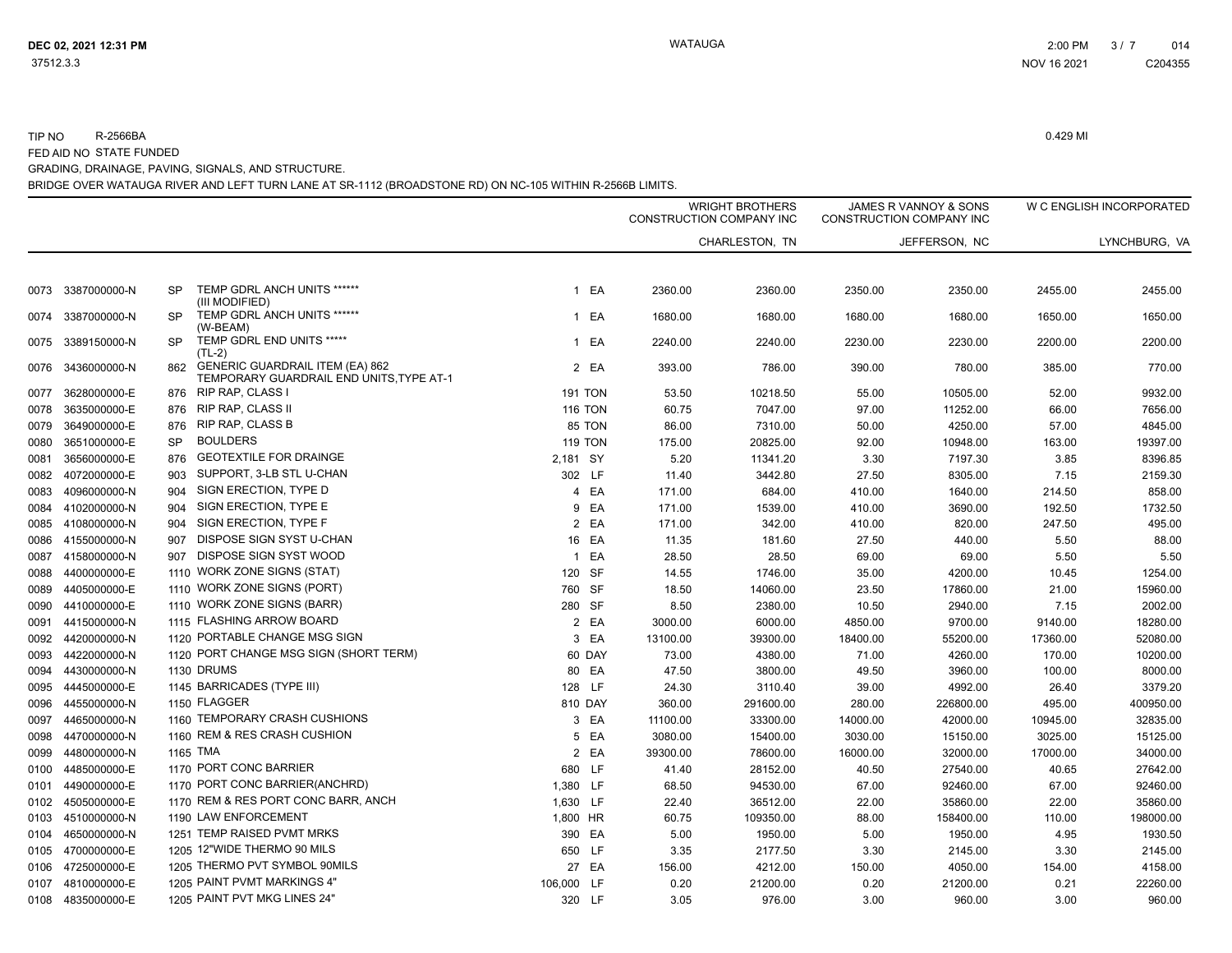#### TIP NOR-2566BA 0.429 MI

FED AID NO STATE FUNDED GRADING, DRAINAGE, PAVING, SIGNALS, AND STRUCTURE.

|      |                   |                                                                                                                                   |               | <b>WRIGHT BROTHERS</b><br>CONSTRUCTION COMPANY INC |                | JAMES R VANNOY & SONS<br>CONSTRUCTION COMPANY INC |               |         | W C ENGLISH INCORPORATED |  |
|------|-------------------|-----------------------------------------------------------------------------------------------------------------------------------|---------------|----------------------------------------------------|----------------|---------------------------------------------------|---------------|---------|--------------------------|--|
|      |                   |                                                                                                                                   |               |                                                    | CHARLESTON, TN |                                                   | JEFFERSON, NC |         | LYNCHBURG, VA            |  |
| 0109 | 4845000000-N      | 1205 PAINT PVT MKG SYMBOL                                                                                                         | 20 EA         | 89.25                                              | 1785.00        | 88.00                                             | 1760.00       | 88.00   | 1760.00                  |  |
| 0110 | 4850000000-E      | 1205 LINE REMOVAL 4" WIDE                                                                                                         | 26,500 LF     | 0.55                                               | 14575.00       | 0.55                                              | 14575.00      | 0.55    | 14575.00                 |  |
| 0111 | 4870000000-E      | 1205 LINE REMOVAL 24" WIDE                                                                                                        | 100 LF        | 6.15                                               | 615.00         | 6.00                                              | 600.00        | 6.00    | 600.00                   |  |
| 0112 | 4875000000-N      | 1205 REMOVAL OF SYMBL & CHARAC                                                                                                    | 10 EA         | 90.00                                              | 900.00         | 89.00                                             | 890.00        | 89.00   | 890.00                   |  |
| 0113 | 4890000000-E      | <b>GENERIC PAVEMENT MARKING ITEM (LF)</b><br><b>SP</b><br>POLYUREA PAVEMENT MARKING LINES, (4", 20MILS)<br>(STANDARD GLASS BEADS) | 21,440 LF     | 1.00                                               | 21440.00       | 1.00                                              | 21440.00      | 1.00    | 21440.00                 |  |
| 0114 | 4891000000-E      | 1205 GENERIC PVMT MARKING ITEM (LF) 1205<br>THERMOPLASTIC PAVEMENT MARKING LINES (24",<br>90MILS)                                 | 130 LF        | 10.35                                              | 1345.50        | 10.00                                             | 1300.00       | 10.15   | 1319.50                  |  |
| 0115 | 4895000000-N      | <b>GENERIC PAVEMENT MARKING ITEM (EA)</b><br><b>SP</b><br>NON-CAST IRON SNOWPLOWABLE PAVEMENT MARKER                              | 50 EA         | 74.00                                              | 3700.00        | 73.00                                             | 3650.00       | 72.90   | 3645.00                  |  |
| 0116 | 4900000000-N      | 1251 PERM RAISED PVMT MARKERS                                                                                                     | 100 EA        | 11.15                                              | 1115.00        | 11.00                                             | 1100.00       | 11.00   | 1100.00                  |  |
| 0117 | 5255000000-N      | 1413 PORTABLE LIGHTING                                                                                                            | Lump Sum      |                                                    | 85000.00       |                                                   | 21700.00      |         | 185000.00                |  |
| 0118 | 6000000000-E      | 1605 TEMPORARY SILT FENCE                                                                                                         | 9,915 LF      | 2.40                                               | 23796.00       | 2.40                                              | 23796.00      | 2.40    | 23796.00                 |  |
| 0119 | 6006000000-E      | 1610 EROS CONTRL STONE CL A                                                                                                       | 385 TON       | 46.00                                              | 17710.00       | 51.00                                             | 19635.00      | 52.00   | 20020.00                 |  |
| 0120 | 6009000000-E      | 1610 EROS CONTRL STONE CL B                                                                                                       | 2,190 TON     | 48.00                                              | 105120.00      | 51.00                                             | 111690.00     | 52.00   | 113880.00                |  |
| 0121 | 6012000000-E      | 1610 SEDIMENT CONTROL STONE                                                                                                       | 1,255 TON     | 48.00                                              | 60240.00       | 48.50                                             | 60867.50      | 53.75   | 67456.25                 |  |
| 0122 | 6015000000-E      | 1615 TEMPORARY MULCHING                                                                                                           | <b>11 ACR</b> | 1220.00                                            | 13420.00       | 1210.00                                           | 13310.00      | 1210.00 | 13310.00                 |  |
| 0123 | 6018000000-E      | 1620 SEED FOR TEMP SEEDING                                                                                                        | 600 LB        | 3.05                                               | 1830.00        | 3.00                                              | 1800.00       | 3.05    | 1830.00                  |  |
| 0124 | 6021000000-E      | 1620 FERT FOR TEMP SEEDING                                                                                                        | 3 TON         | 1380.00                                            | 4140.00        | 1380.00                                           | 4140.00       | 1375.00 | 4125.00                  |  |
| 0125 | 6024000000-E      | 1622 TEMPORARY SLOPE DRAINS                                                                                                       | 200 LF        | 21.00                                              | 4200.00        | 18.00                                             | 3600.00       | 18.00   | 3600.00                  |  |
| 0126 | 6029000000-E      | <b>SAFETY FENCE</b><br><b>SP</b>                                                                                                  | 3,040 LF      | 2.80                                               | 8512.00        | 2.80                                              | 8512.00       | 2.80    | 8512.00                  |  |
| 0127 | 6030000000-E      | 1630 SILT EXCAVATION                                                                                                              | 2,630 CY      | 15.30                                              | 40239.00       | 16.50                                             | 43395.00      | 0.01    | 26.30                    |  |
| 0128 | 6036000000-E      | 1631 MATTING FOR EROS CONTROL                                                                                                     | 10,220 SY     | 1.90                                               | 19418.00       | 1.90                                              | 19418.00      | 1.90    | 19418.00                 |  |
| 0129 | 6037000000-E      | <b>COIR FIBER MAT</b><br>SP                                                                                                       | 100 SY        | 8.80                                               | 880.00         | 9.00                                              | 900.00        | 8.75    | 875.00                   |  |
| 0130 | 6038000000-E      | PERM SOIL REINF MAT<br><b>SP</b>                                                                                                  | 265 SY        | 7.70                                               | 2040.50        | 7.50                                              | 1987.50       | 7.65    | 2027.25                  |  |
| 0131 | 6042000000-E      | 1632 1/4" HARDWARE CLOTH                                                                                                          | 805 LF        | 4.60                                               | 3703.00        | 4.60                                              | 3703.00       | 4.50    | 3622.50                  |  |
| 0132 | 6070000000-N      | 1639 SPECIAL STILLING BASINS                                                                                                      | 12 EA         | 670.00                                             | 8040.00        | 300.00                                            | 3600.00       | 385.00  | 4620.00                  |  |
| 0133 | 6071020000-E      | POLYACRYLAMIDE (PAM)<br><b>SP</b>                                                                                                 | 275 LB        | 10.00                                              | 2750.00        | 5.50                                              | 1512.50       | 5.50    | 1512.50                  |  |
| 0134 | 6071030000-E      | 1640 COIR FIBER BAFFLE                                                                                                            | 495 LF        | 8.00                                               | 3960.00        | 8.00                                              | 3960.00       | 8.00    | 3960.00                  |  |
| 0135 | 6084000000-E      | 1660 SEEDING AND MULCHING                                                                                                         | 18 ACR        | 2425.00                                            | 43650.00       | 2420.00                                           | 43560.00      | 2420.00 | 43560.00                 |  |
| 0136 | 6087000000-E      | 1660 MOWING                                                                                                                       | <b>15 ACR</b> | 110.00                                             | 1650.00        | 110.00                                            | 1650.00       | 110.00  | 1650.00                  |  |
| 0137 | 6090000000-E      | 1661 SEED FOR REPAIR SEEDING                                                                                                      | 150 LB        | 3.85                                               | 577.50         | 3.90                                              | 585.00        | 3.85    | 577.50                   |  |
| 0138 | 6093000000-E      | 1661 FERT FOR REPAIR SEEDING                                                                                                      | 0.75 TON      | 770.00                                             | 577.50         | 760.00                                            | 570.00        | 764.50  | 573.38                   |  |
| 0139 | 6096000000-E      | 1662 SEED FOR SUPP SEEDING                                                                                                        | 425 LB        | 4.40                                               | 1870.00        | 4.40                                              | 1870.00       | 4.40    | 1870.00                  |  |
| 0140 | 6108000000-E      | 1665 FERTILIZER TOPDRESSING                                                                                                       | 12.5 TON      | 940.00                                             | 11750.00       | 940.00                                            | 11750.00      | 935.00  | 11687.50                 |  |
| 0141 | 6111000000-E      | <b>IMPERVIOUS DIKE</b><br><b>SP</b>                                                                                               | 260 LF        | 100.00                                             | 26000.00       | 88.00                                             | 22880.00      | 92.00   | 23920.00                 |  |
|      | 0142 6114500000-N | 1667 SPECIALIZED HAND MOWING                                                                                                      | 10 MHR        | 110.00                                             | 1100.00        | 110.00                                            | 1100.00       | 110.00  | 1100.00                  |  |
|      | 0143 6117000000-N | RESPONSE FOR EROS CONTROL<br>SP                                                                                                   | 75 EA         | 110.00                                             | 8250.00        | 110.00                                            | 8250.00       | 110.00  | 8250.00                  |  |
|      | 0144 6117500000-N | <b>CONC WASHOUT STRUCTURE</b><br><b>SP</b>                                                                                        | 4 EA          | 1650.00                                            | 6600.00        | 750.00                                            | 3000.00       | 2450.00 | 9800.00                  |  |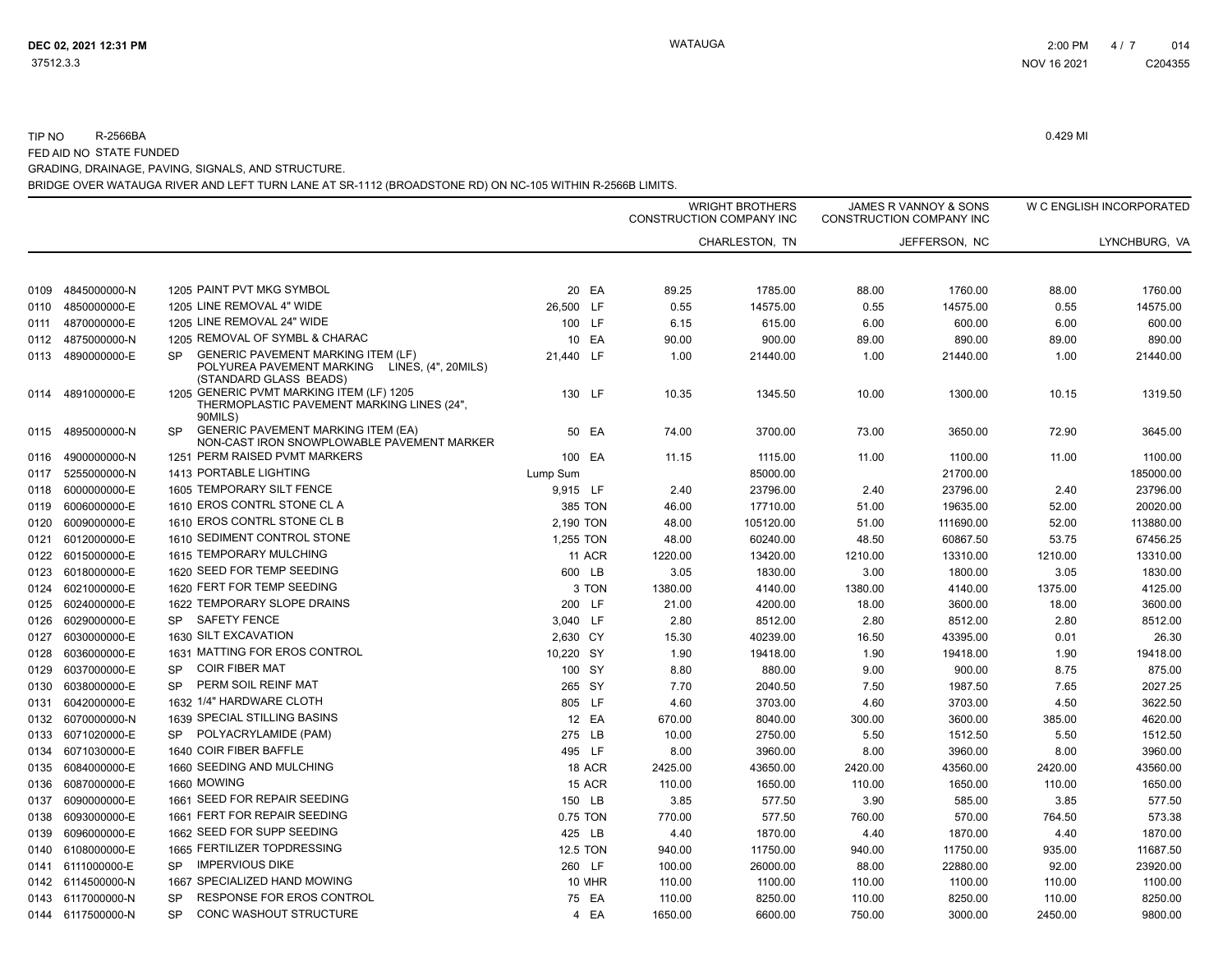#### TIP NOR-2566BA 0.429 MI

FED AID NO STATE FUNDED

GRADING, DRAINAGE, PAVING, SIGNALS, AND STRUCTURE.

|      |                   |           |                                                                        |                      | WRIGHT BROTHERS<br>CONSTRUCTION COMPANY INC |                | JAMES R VANNOY & SONS<br>CONSTRUCTION COMPANY INC |               |          | W C ENGLISH INCORPORATED |  |
|------|-------------------|-----------|------------------------------------------------------------------------|----------------------|---------------------------------------------|----------------|---------------------------------------------------|---------------|----------|--------------------------|--|
|      |                   |           |                                                                        |                      |                                             | CHARLESTON, TN |                                                   | JEFFERSON, NC |          | LYNCHBURG, VA            |  |
| 0145 | 6123000000-E      |           | 1670 REFORESTATION                                                     | 2 ACR                | 2200.00                                     | 4400.00        | 2200.00                                           | 4400.00       | 2200.00  | 4400.00                  |  |
| 0146 | 6138000000-E      | <b>SP</b> | GENERIC EROSION CONTROL ITEM (CY)<br>ASTM C-33 FINE AGGREGATE          | 36 CY                | 155.00                                      | 5580.00        | 73.00                                             | 2628.00       | 81.00    | 2916.00                  |  |
| 0147 | 6138000000-E      | SP.       | <b>GENERIC EROSION CONTROL ITEM (CY)</b><br>SHREDDED HARDWOOD MULCH    | 9 CY                 | 135.00                                      | 1215.00        | 210.00                                            | 1890.00       | 270.00   | 2430.00                  |  |
| 0148 | 7060000000-E      |           | 1705 SIGNAL CABLE                                                      | 2,200 LF             | 5.20                                        | 11440.00       | 5.50                                              | 12100.00      | 5.05     | 11110.00                 |  |
| 0149 | 7120000000-E      |           | 1705 VEHICLE SIGNAL HD (12", 3 SECT)                                   | 18 EA                | 935.00                                      | 16830.00       | 1000.00                                           | 18000.00      | 907.50   | 16335.00                 |  |
| 0150 | 7144000000-E      |           | 1705 VEHICLE SIGNAL HD (12", 5 SECT)                                   | $\overline{7}$<br>EA | 1560.00                                     | 10920.00       | 1670.00                                           | 11690.00      | 1518.00  | 10626.00                 |  |
| 0151 | 7264000000-E      |           | 1710 MESSENGER CABLE (3/8")                                            | 850 LF               | 4.40                                        | 3740.00        | 4.70                                              | 3995.00       | 4.30     | 3655.00                  |  |
| 0152 | 7324000000-N      |           | 1716 JUNCTION BOX (STANDARD SIZE)                                      | 11 EA                | 430.00                                      | 4730.00        | 460.00                                            | 5060.00       | 418.00   | 4598.00                  |  |
| 0153 | 7348000000-N      |           | 1716 JUNCTION BOX (OVER-SIZED, HVY-DUTY)                               | EA<br>$\mathbf{1}$   | 680.00                                      | 680.00         | 730.00                                            | 730.00        | 660.00   | 660.00                   |  |
| 0154 | 7360000000-N      |           | 1720 WOOD POLE                                                         | EA<br>$\overline{4}$ | 1380.00                                     | 5520.00        | 1480.00                                           | 5920.00       | 1342.00  | 5368.00                  |  |
| 0155 | 7372000000-N      |           | 1721 GUY ASSEMBLY                                                      | 10 EA                | 440.00                                      | 4400.00        | 470.00                                            | 4700.00       | 429.00   | 4290.00                  |  |
| 0156 | 7420000000-E      |           | 1722 2" RISER WITH WEATHERHEAD                                         | EA<br>3              | 740.00                                      | 2220.00        | 790.00                                            | 2370.00       | 715.00   | 2145.00                  |  |
| 0157 | 7456000000-E      |           | 1726 LEAD-IN CABLE(********)<br>$(14-2)$                               | 2,250 LF             | 2.70                                        | 6075.00        | 2.90                                              | 6525.00       | 2.65     | 5962.50                  |  |
| 0158 | 7481000000-N      | <b>SP</b> | <b>SITE SURVEY</b>                                                     | EA<br>5              | 1700.00                                     | 8500.00        | 1810.00                                           | 9050.00       | 1650.00  | 8250.00                  |  |
| 0159 | 7481200000-N      | <b>SP</b> | LUMINAIRE ARM FOR VIDEO SYSTEM                                         | 5<br>EA              | 680.00                                      | 3400.00        | 730.00                                            | 3650.00       | 660.00   | 3300.00                  |  |
| 0160 | 7481240000-N      | <b>SP</b> | CAMERA W/O INT LOOP EMUL PROCESS                                       | 3 EA                 | 5550.00                                     | 16650.00       | 5900.00                                           | 17700.00      | 5390.00  | 16170.00                 |  |
| 0161 | 7481260000-N      | SP        | EXT LOOP EMULATOR PROCESS UNIT                                         | EA<br>$\overline{1}$ | 7820.00                                     | 7820.00        | 5900.00                                           | 5900.00       | 7590.00  | 7590.00                  |  |
| 0162 | 7481280000-N      | <b>SP</b> | RELOCATE CAMERA SENSOR UNIT                                            | EA<br>8              | 570.00                                      | 4560.00        | 600.00                                            | 4800.00       | 550.00   | 4400.00                  |  |
| 0163 | 7576000000-N      | <b>SP</b> | METAL STRAIN SIGNAL POLE                                               | EA<br>3              | 15600.00                                    | 46800.00       | 16600.00                                          | 49800.00      | 15125.00 | 45375.00                 |  |
| 0164 | 7613000000-N      | <b>SP</b> | <b>SOIL TEST</b>                                                       | 3 EA                 | 1930.00                                     | 5790.00        | 2060.00                                           | 6180.00       | 1870.00  | 5610.00                  |  |
| 0165 | 7614100000-E      | <b>SP</b> | DRILLED PIER FOUND                                                     | 18 CY                | 1250.00                                     | 22500.00       | 1330.00                                           | 23940.00      | 1210.00  | 21780.00                 |  |
| 0166 | 7636000000-N      |           | 1745 SIGN FOR SIGNALS                                                  | EA<br>5              | 430.00                                      | 2150.00        | 460.00                                            | 2300.00       | 418.00   | 2090.00                  |  |
| 0167 | 7684000000-N      |           | 1750 SIGNAL CABINET FOUNDATION                                         | EA<br>$\mathbf{1}$   | 1250.00                                     | 1250.00        | 1330.00                                           | 1330.00       | 1210.00  | 1210.00                  |  |
| 0168 | 7744000000-N      |           | 1751 DETECTOR CARD (TYPE 170)                                          | 5 EA                 | 125.00                                      | 625.00         | 130.00                                            | 650.00        | 121.00   | 605.00                   |  |
| 0169 | 7756000000-N      |           | 1751 CONTLR WITH CBNT, 2070L BASE MTD                                  | EA<br>1              | 15900.00                                    | 15900.00       | 16900.00                                          | 16900.00      | 15400.00 | 15400.00                 |  |
| 0170 | 7901000000-N      |           | 1753 CABINET BASE EXTENDER                                             | EA<br>$\mathbf{1}$   | 430.00                                      | 430.00         | 460.00                                            | 460.00        | 418.00   | 418.00                   |  |
| 0200 | 0001000000-E      | 200       | <b>CLEARING &amp; GRUBBING</b>                                         | Lump Sum             |                                             | 1335000.00     |                                                   | 155700.00     |          | 965300.00                |  |
| 0201 | 0008000000-E      | 200       | SUPP CLEARING & GRUBBING                                               | 1 ACR                | 11000.00                                    | 11000.00       | 22000.00                                          | 22000.00      | 29650.00 | 29650.00                 |  |
| 0202 | 0022000000-E      | 225       | UNCLASSIFIED EXCAVATION                                                | 156,000 CY           | 24.35                                       | 3798600.00     | 46.00                                             | 7176000.00    | 40.30    | 6286800.00               |  |
| 0203 | 0036000000-E      | 225       | UNDERCUT EXCAVATION                                                    | 450 CY               | 25.70                                       | 11565.00       | 18.50                                             | 8325.00       | 20.00    | 9000.00                  |  |
| 0204 | 0156000000-E      | 250       | REMOVAL OF EXT ASPHALT PVMT                                            | 2,400 SY             | 6.80                                        | 16320.00       | 6.00                                              | 14400.00      | 16.00    | 38400.00                 |  |
| 0205 | 1011000000-N      | 500       | <b>FINE GRADING</b>                                                    | Lump Sum             |                                             | 195500.00      |                                                   | 105600.00     |          | 74425.00                 |  |
| 0206 | 1231000000-E      | 560       | <b>SHOULDER BORROW</b>                                                 | 550 CY               | 37.40                                       | 20570.00       | 15.00                                             | 8250.00       | 20.00    | 11000.00                 |  |
|      |                   |           | <b>WALL ITEMS</b>                                                      |                      |                                             |                |                                                   |               |          |                          |  |
| 0171 | 8802014000-E      | SP        | SOLDIER PILE RETAINING WALLS                                           | 1,955 SF             | 200.00                                      | 391000.00      | 190.00                                            | 371450.00     | 296.00   | 578680.00                |  |
|      | 0172 8847000000-E | <b>SP</b> | <b>GENERIC RET WALL ITEM (SF)</b><br>ARCHITECTURAL SURFACE TREAT- MENT | 1.955 SF             | 15.05                                       | 29422.75       | 17.50                                             | 34212.50      | 32.00    | 62560.00                 |  |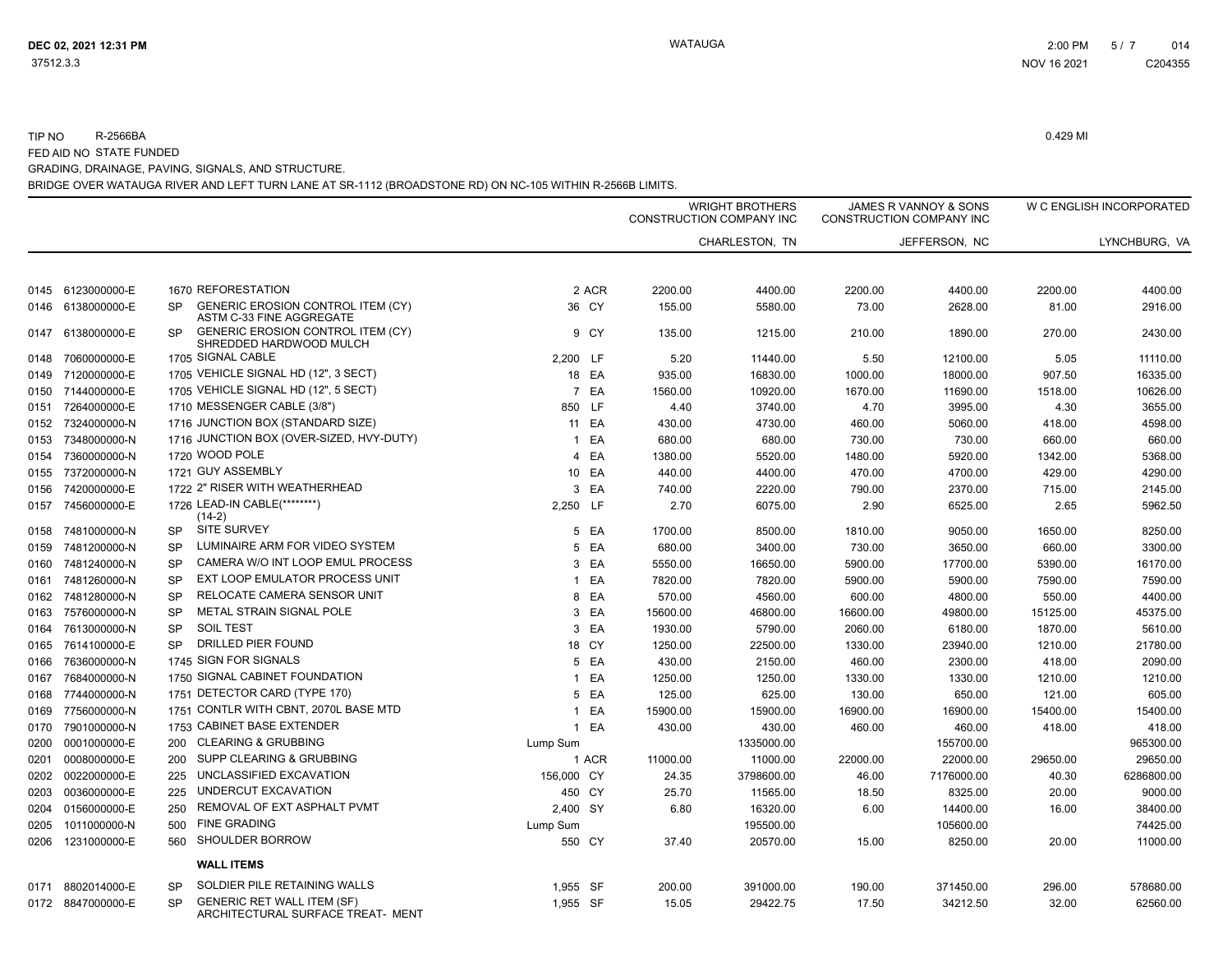#### BRIDGE OVER WATAUGA RIVER AND LEFT TURN LANE AT SR-1112 (BROADSTONE RD) ON NC-105 WITHIN R-2566B LIMITS. TIP NO R-2566BA 0.429 MI FED AID NO STATE FUNDED GRADING, DRAINAGE, PAVING, SIGNALS, AND STRUCTURE.

|      |                   |           |                                                                   |           | <b>WRIGHT BROTHERS</b><br>CONSTRUCTION COMPANY INC |                |              | JAMES R VANNOY & SONS<br>CONSTRUCTION COMPANY INC |              | W C ENGLISH INCORPORATED |
|------|-------------------|-----------|-------------------------------------------------------------------|-----------|----------------------------------------------------|----------------|--------------|---------------------------------------------------|--------------|--------------------------|
|      |                   |           |                                                                   |           |                                                    | CHARLESTON, TN |              | JEFFERSON, NC                                     |              | LYNCHBURG. VA            |
|      |                   |           | <b>STRUCTURE ITEMS</b>                                            |           |                                                    |                |              |                                                   |              |                          |
| 0173 | 8017000000-N      | <b>SP</b> | <b>CM&amp;R TEMP ACCESS ***********</b><br>(164+30.00 -L-)        | Lump Sum  |                                                    | 326500.00      |              | 68900.00                                          |              | 866000.00                |
| 0174 | 8035000000-N      | 402       | <b>REMV EXIST STR ***********</b><br>$(164+30.00 - L)$            | Lump Sum  |                                                    | 250000.00      |              | 123900.00                                         |              | 1008000.00               |
| 0175 | 8065000000-N      | <b>SP</b> | ASBESTOS ASSESSMENT                                               | Lump Sum  |                                                    | 1000.00        |              | 1030.00                                           |              | 1210.00                  |
| 0176 | 8096000000-E      | 450       | PILE EXCAVATION IN SOIL                                           | 78 LF     | 312.00                                             | 24336.00       | 190.00       | 14820.00                                          | 348.00       | 27144.00                 |
| 0177 | 8097000000-E      | 450       | PILE EXCAVATION NOT IN SOIL                                       | 25 LF     | 312.00                                             | 7800.00        | 590.00       | 14750.00                                          | 357.00       | 8925.00                  |
| 0178 | 8105500000-E      | 411       | **'-**" DRILLD PIER IN SOIL<br>(5'-0")                            | 66 LF     | 920.00                                             | 60720.00       | 1360.00      | 89760.00                                          | 1000.00      | 66000.00                 |
| 0179 | 8105600000-E      | 411       | **'-**" DRILLD PIER NO SOIL<br>$(5'-0")$                          | 86 LF     | 920.00                                             | 79120.00       | 1510.00      | 129860.00                                         | 1145.00      | 98470.00                 |
|      | 0180 8111000000-E | 411       | PERM STL CASING FOR ** PIER<br>$(5'-0")$                          | 48 LF     | 960.00                                             | 46080.00       | 530.00       | 25440.00                                          | 793.00       | 38064.00                 |
| 0181 | 8115000000-N      | 411       | <b>CSL TESTING</b>                                                | 1 EA      | 3320.00                                            | 3320.00        | 2750.00      | 2750.00                                           | 2750.00      | 2750.00                  |
| 0182 | 8121000000-N      | 412       | UNCL STR EXCAV STA *****<br>(164+30.00 -L-)                       | Lump Sum  |                                                    | 14900.00       |              | 38200.00                                          |              | 43500.00                 |
|      | 0183 8147000000-E | 420       | REINF CONCRETE DECK SLAB                                          | 26,366 SF | 49.60                                              | 1307753.60     | 40.00        | 1054640.00                                        | 40.00        | 1054640.00               |
| 0184 | 8161000000-E      | 420       | <b>GROOVING BRIDGE FLOORS</b>                                     | 29,350 SF | 0.45                                               | 13207.50       | 0.60         | 17610.00                                          | 0.75         | 22012.50                 |
| 0185 | 8182000000-E      | 420       | <b>CLASS A CONCRETE (BRIDGE)</b>                                  | 452.5 CY  | 1190.00                                            | 538475.00      | 1070.00      | 484175.00                                         | 1188.00      | 537570.00                |
| 0186 | 8210000000-N      | 422       | <b>BRG APPR SLAB ***********</b><br>$(164+30.00 - L)$             | Lump Sum  |                                                    | 204500.00      |              | 152400.00                                         |              | 170000.00                |
| 0187 | 8217000000-E      | 425       | <b>REINF STEEL (BRIDGE)</b>                                       | 80,869 LB | 1.45                                               | 117260.05      | 1.50         | 121303.50                                         | 1.43         | 115642.67                |
| 0188 | 8238000000-E      | 425       | SPIRAL COL REINF STL BRG                                          | 9,651 LB  | 2.75                                               | 26540.25       | 2.80         | 27022.80                                          | 2.63         | 25382.13                 |
| 0189 | 8280000000-E      | 440       | STRUCTURAL STEEL                                                  | Lump Sum  |                                                    | 3925000.00     |              | 3387000.00                                        |              | 3483000.00               |
| 0190 | 8328200000-E      | 450       | PILE DRV EQUIP SETUP ** STEEL PILES<br>(HP 14 X 73)               | 28 EA     | 393.00                                             | 11004.00       | 1080.00      | 30240.00                                          | 530.00       | 14840.00                 |
| 0191 | 8384000000-E      | 450       | HP14X73 PILES                                                     | 815 LF    | 126.00                                             | 102690.00      | 77.00        | 62755.00                                          | 95.00        | 77425.00                 |
| 0192 | 8475000000-E      | 460       | TWO BAR METAL RAIL                                                | 518.99 LF | 132.00                                             | 68506.68       | 120.00       | 62278.80                                          | 144.00       | 74734.56                 |
| 0193 | 8517000000-E      | 460       | 1'-**"X*****"CONC PARAPET<br>(1'-2" X 2'-6")                      | 551.16 LF | 119.00                                             | 65588.04       | 140.00       | 77162.40                                          | 137.50       | 75784.50                 |
| 0194 | 8608000000-E      | 876       | RIP RAP II (2'-0")                                                | 625 TON   | 56.25                                              | 35156.25       | 54.00        | 33750.00                                          | 55.00        | 34375.00                 |
| 0195 | 8622000000-E      | 876       | <b>GEOTEXTILE FOR DRAINAGE</b>                                    | 690 SY    | 5.35                                               | 3691.50        | 2.10         | 1449.00                                           | 4.00         | 2760.00                  |
| 0196 | 8654000000-N      | <b>SP</b> | <b>DISC BEARINGS</b>                                              | Lump Sum  |                                                    | 59000.00       |              | 78000.00                                          |              | 69000.00                 |
| 0197 | 8657000000-N      | 430       | <b>ELASTOMERIC BEARINGS</b>                                       | Lump Sum  |                                                    | 36000.00       |              | 14200.00                                          |              | 38500.00                 |
| 0198 | 8860000000-N      | <b>SP</b> | <b>GENERIC STRUCTURE ITEM (LS)</b><br>BRIDGE DECK DE-ICING SYSTEM | Lump Sum  |                                                    | 795000.00      |              | 783300.00                                         |              | 933000.00                |
| 0199 | 8860000000-N      | <b>SP</b> | <b>GENERIC STRUCTURE ITEM (LS)</b><br>STRIP SEAL EXPANSION JOINTS | Lump Sum  |                                                    | 115000.00      |              | 159500.00                                         |              | 115000.00                |
|      |                   |           | CONTRACT TOTAL                                                    |           | <b>TOTAL</b>                                       | 20238196.05    | <b>TOTAL</b> | 22644950.20                                       | <b>TOTAL</b> | 23950160.54              |
|      |                   |           | ROADWAY ITEMS                                                     |           | SUB-TOTAL                                          | 11579624.43    | SUB-TOTAL    | 15183091.20                                       | SUB-TOTAL    | 14305191.18              |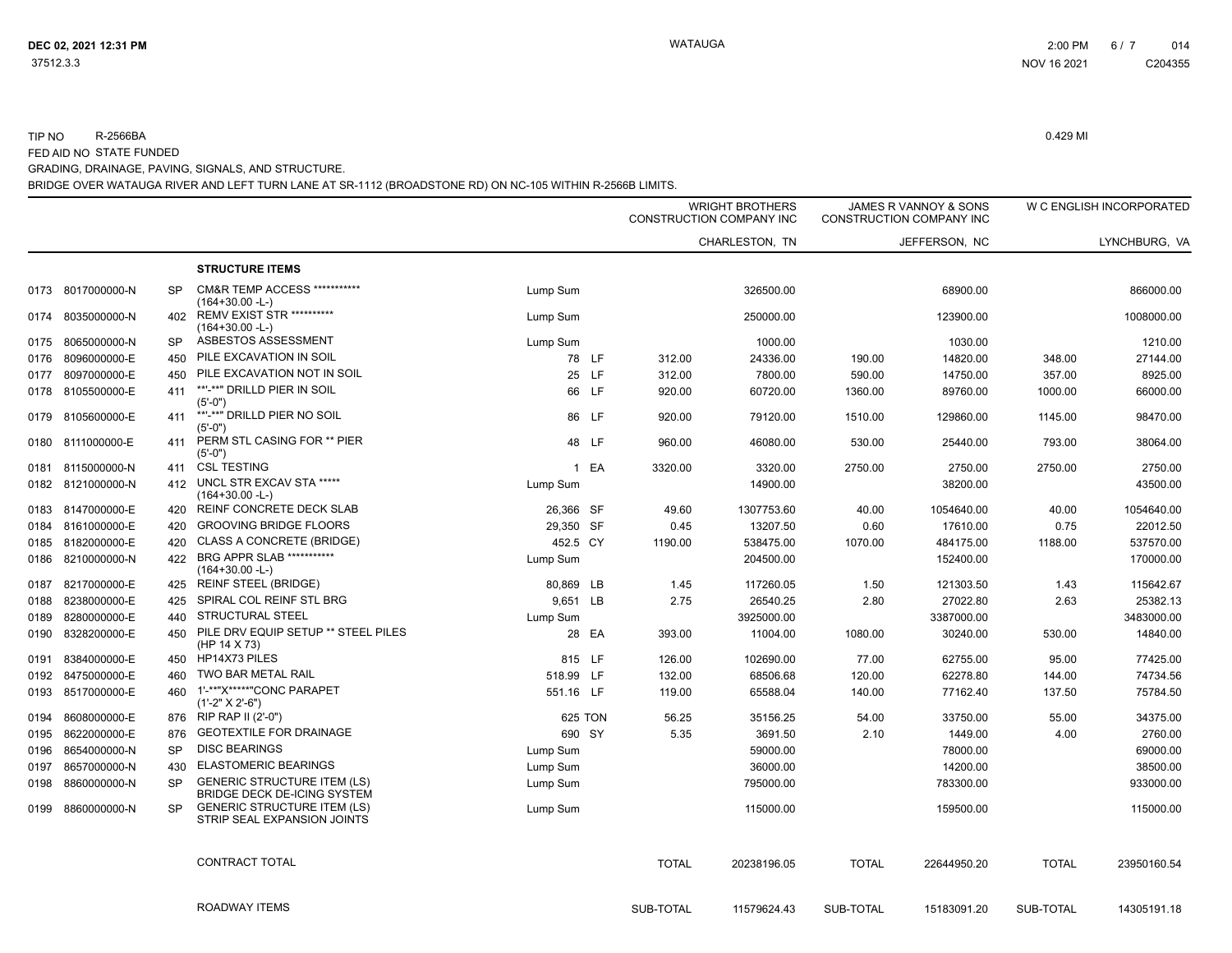BRIDGE OVER WATAUGA RIVER AND LEFT TURN LANE AT SR-1112 (BROADSTONE RD) ON NC-105 WITHIN R-2566B LIMITS. TIP NO R-2566BA 0.429 MI FED AID NO STATE FUNDED GRADING, DRAINAGE, PAVING, SIGNALS, AND STRUCTURE.

| <b>WALL ITEMS</b><br>STRUCTURE ITEMS                     | SUB-TOTAL<br>SUB-TOTAL | 420422.75<br>8238148.87 | SUB-TOTAL<br>SUB-TOTAL | 405662.50<br>7056196.50 | SUB-TOTAL<br>SUB-TOTAL | 641240.00<br>9003729.36 |
|----------------------------------------------------------|------------------------|-------------------------|------------------------|-------------------------|------------------------|-------------------------|
| <b>BIDDERS IN ORDER</b>                                  |                        | <b>CONTRACT TOTAL</b>   |                        |                         |                        |                         |
| WRIGHT BROTHERS CONSTRUCTION COMPANY INC                 |                        | 20238196.05             |                        |                         |                        |                         |
| JAMES R VANNOY & SONS CONSTRUCTION COMPANY<br><b>INC</b> |                        | 22644950.20             |                        |                         |                        |                         |
| W C ENGLISH INCORPORATED                                 |                        | 23950160.54             |                        |                         |                        |                         |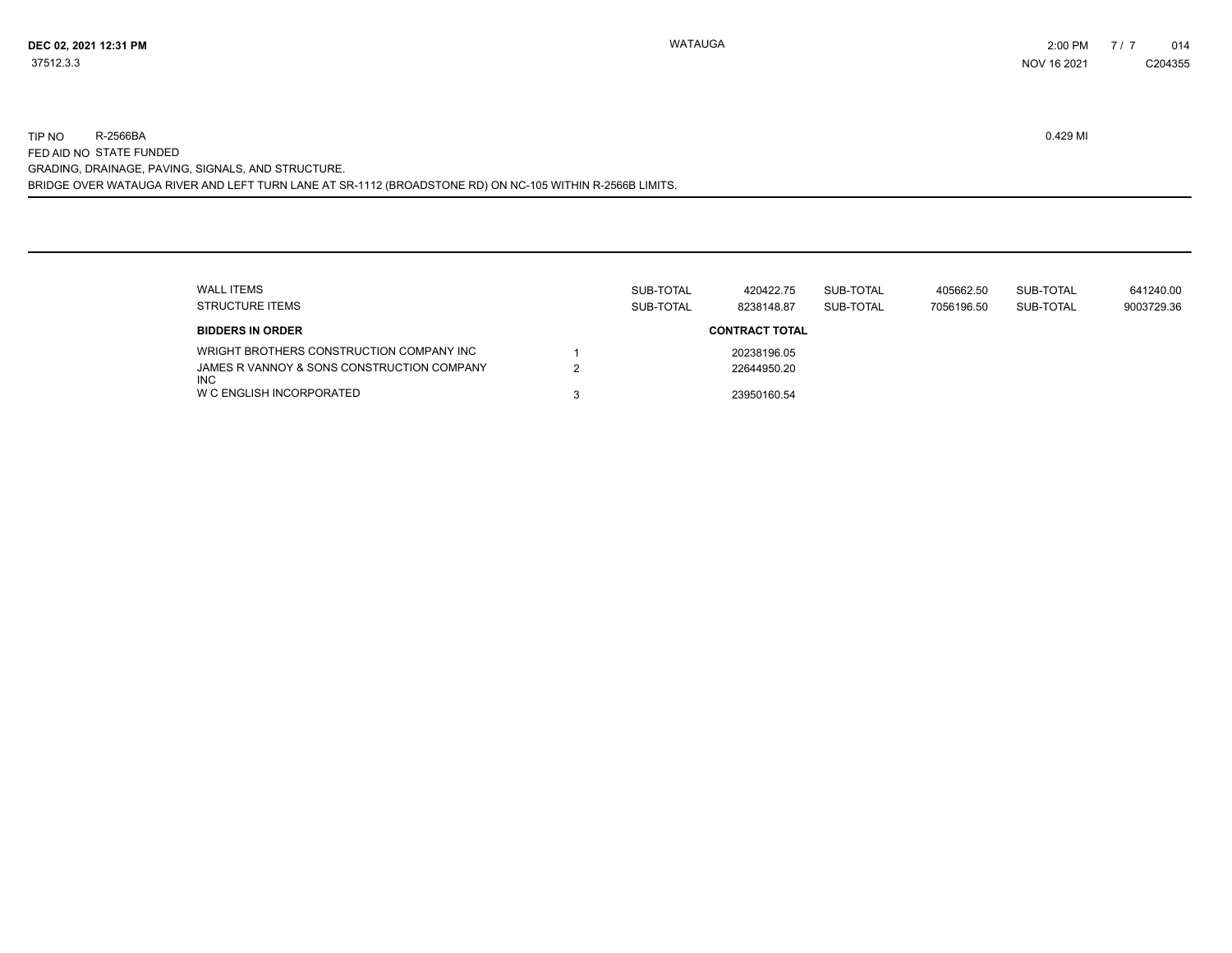|      |                   |           |                                                      |                |          | JAMES R VANNOY & SONS<br>CONSTRUCTION COMPANY INC |         | CATON CONSTRUCTION GROUP<br><b>INC</b> |
|------|-------------------|-----------|------------------------------------------------------|----------------|----------|---------------------------------------------------|---------|----------------------------------------|
|      |                   |           |                                                      |                |          | JEFFERSON, NC                                     |         | CHARLOTTESVILLE, VA                    |
|      |                   |           | <b>ROADWAY ITEMS</b>                                 |                |          |                                                   |         |                                        |
| 0001 | 0000100000-N      | 800       | <b>MOBILIZATION</b>                                  | Lump Sum       |          | 410000.00                                         |         | 424000.00                              |
| 0002 | 0000400000-N      | 801       | <b>CONSTRUCTION SURVEYING</b>                        | Lump Sum       |          | 85000.00                                          |         | 150000.00                              |
| 0003 | 0015000000-N      | 205       | SEALING ABANDONED WELLS                              | 2 EA           | 4930.00  | 9860.00                                           | 2100.00 | 4200.00                                |
| 0004 | 0022000000-E      | 225       | UNCLASSIFIED EXCAVATION                              | 67,800 CY      | 24.50    | 1661100.00                                        | 23.00   | 1559400.00                             |
| 0005 | 0028000000-N      | SP        | TYPE I STANDARD APPR ***********<br>$(23+80.00 - L)$ | Lump Sum       |          | 27320.00                                          |         | 30000.00                               |
| 0006 | 0050000000-E      | 226       | SUPP CLEARING & GRUBBING                             | 1 ACR          | 13130.00 | 13130.00                                          | 5000.00 | 5000.00                                |
| 0007 | 0057000000-E      | 226       | UNDERCUT EXCAVATION                                  | 450 CY         | 17.25    | 7762.50                                           | 12.00   | 5400.00                                |
| 0008 | 0063000000-N      | <b>SP</b> | <b>GRADING</b>                                       | Lump Sum       |          | 342000.00                                         |         | 500000.00                              |
| 0009 | 0098000000-E      | 220       | PRE-SPLITTING OF ROCK                                | 4,500 SY       | 32.75    | 147375.00                                         | 26.00   | 117000.00                              |
| 0010 | 0134000000-E      | 240       | DRAINAGE DITCH EXCAVATION                            | 330 CY         | 16.75    | 5527.50                                           | 10.00   | 3300.00                                |
| 0011 | 0195000000-E      | 265       | SELECT GRANULAR MATERIAL                             | 400 CY         | 58.00    | 23200.00                                          | 55.00   | 22000.00                               |
|      | 0012 0196000000-E | 270       | <b>GEOTEXTILE SOIL STABILIZATION</b>                 | 700 SY         | 4.30     | 3010.00                                           | 1.60    | 1120.00                                |
|      | 0013 0199000000-E | <b>SP</b> | <b>TEMPORARY SHORING</b>                             | 7,230 SF       | 55.00    | 397650.00                                         | 52.00   | 375960.00                              |
|      | 0014 0223000000-E | 275       | <b>ROCK PLATING</b>                                  | 935 SY         | 55.00    | 51425.00                                          | 55.00   | 51425.00                               |
| 0015 | 0318000000-E      | 300       | FND CONDIT MATL MINOR STRS                           | <b>130 TON</b> | 42.00    | 5460.00                                           | 45.00   | 5850.00                                |
| 0016 | 0320000000-E      | 300       | <b>FND CONDIT GEOTEXTILE</b>                         | 380 SY         | 3.80     | 1444.00                                           | 4.00    | 1520.00                                |
| 0017 | 0335200000-E      | 305       | 15" DRAINAGE PIPE                                    | 328 LF         | 61.00    | 20008.00                                          | 93.00   | 30504.00                               |
| 0018 | 0335600000-E      | 305       | 36" DRAINAGE PIPE                                    | 588 LF         | 112.00   | 65856.00                                          | 187.00  | 109956.00                              |
| 0019 | 0335850000-E      | 305       | **" DRAINAGE PIPE ELBOW<br>(15")                     | 1 EA           | 560.00   | 560.00                                            | 400.00  | 400.00                                 |
| 0020 | 0354000000-E      | 310       | ***" RC PIPE CULV *****<br>(24", V)                  | 64 LF          | 72.00    | 4608.00                                           | 155.00  | 9920.00                                |
| 0021 | 0366000000-E      | 310       | 15" RC PIPE CULV III                                 | 36 LF          | 47.00    | 1692.00                                           | 85.00   | 3060.00                                |
| 0022 | 0448200000-E      | 310       | 15" RCP CULV CLASS IV                                | 32 LF          | 46.50    | 1488.00                                           | 90.00   | 2880.00                                |
| 0023 | 0600000000-E      | 310       | 30" CS PIPE CULV 0.079"                              | 88 LF          | 98.00    | 8624.00                                           | 300.00  | 26400.00                               |
| 0024 | 0636000000-E      | 310       | **" CS ELBOW *****" THICK<br>(30", 0.079")           | 1 EA           | 670.00   | 670.00                                            | 1500.00 | 1500.00                                |
| 0025 | 0995000000-E      | 340       | PIPE REMOVAL                                         | 456 LF         | 40.00    | 18240.00                                          | 95.00   | 43320.00                               |
| 0026 | 1099500000-E      | 505       | <b>SHALLOW UNDERCUT</b>                              | 100 CY         | 15.50    | 1550.00                                           | 16.00   | 1600.00                                |
| 0027 | 1099700000-E      | 505       | CLASS IV SUBGRD STABILIZATION                        | <b>200 TON</b> | 34.50    | 6900.00                                           | 30.00   | 6000.00                                |
| 0028 | 1121000000-E      | 520       | AGGREGATE BASE COURSE                                | <b>100 TON</b> | 35.25    | 3525.00                                           | 38.00   | 3800.00                                |
| 0029 | 1220000000-E      | 545       | INCIDENTAL STONE BASE                                | <b>75 TON</b>  | 33.25    | 2493.75                                           | 35.00   | 2625.00                                |
| 0030 | 1330000000-E      | 607       | <b>INCIDENTAL MILLING</b>                            | 460 SY         | 18.00    | 8280.00                                           | 11.00   | 5060.00                                |
| 0031 | 1491000000-E      | 610       | ASP CONC BASE CRS B25.0C                             | 2,040 TON      | 104.00   | 212160.00                                         | 88.00   | 179520.00                              |
| 0032 | 1519000000-E      | 610       | ASP CONC SURF CRS S9.5B                              | 1,090 TON      | 104.00   | 113360.00                                         | 83.00   | 90470.00                               |
| 0033 | 1575000000-E      | 620       | ASP FOR PLANT MIX                                    | <b>165 TON</b> | 560.00   | 92400.00                                          | 575.00  | 94875.00                               |
| 0034 | 1693000000-E      | 654       | ASPH PLT MIX PVMT REPAIR                             | 30 TON         | 246.00   | 7380.00                                           | 155.00  | 4650.00                                |
| 0035 | 2022000000-E      | 815       | SUBDRAIN EXCAVATION                                  | 44.8 CY        | 30.25    | 1355.20                                           | 20.00   | 896.00                                 |
|      | 0036 2026000000-E | 815       | <b>GEOTEXTILE FOR SUBSURF DRNS</b>                   | 200 SY         | 5.75     | 1150.00                                           | 4.00    | 800.00                                 |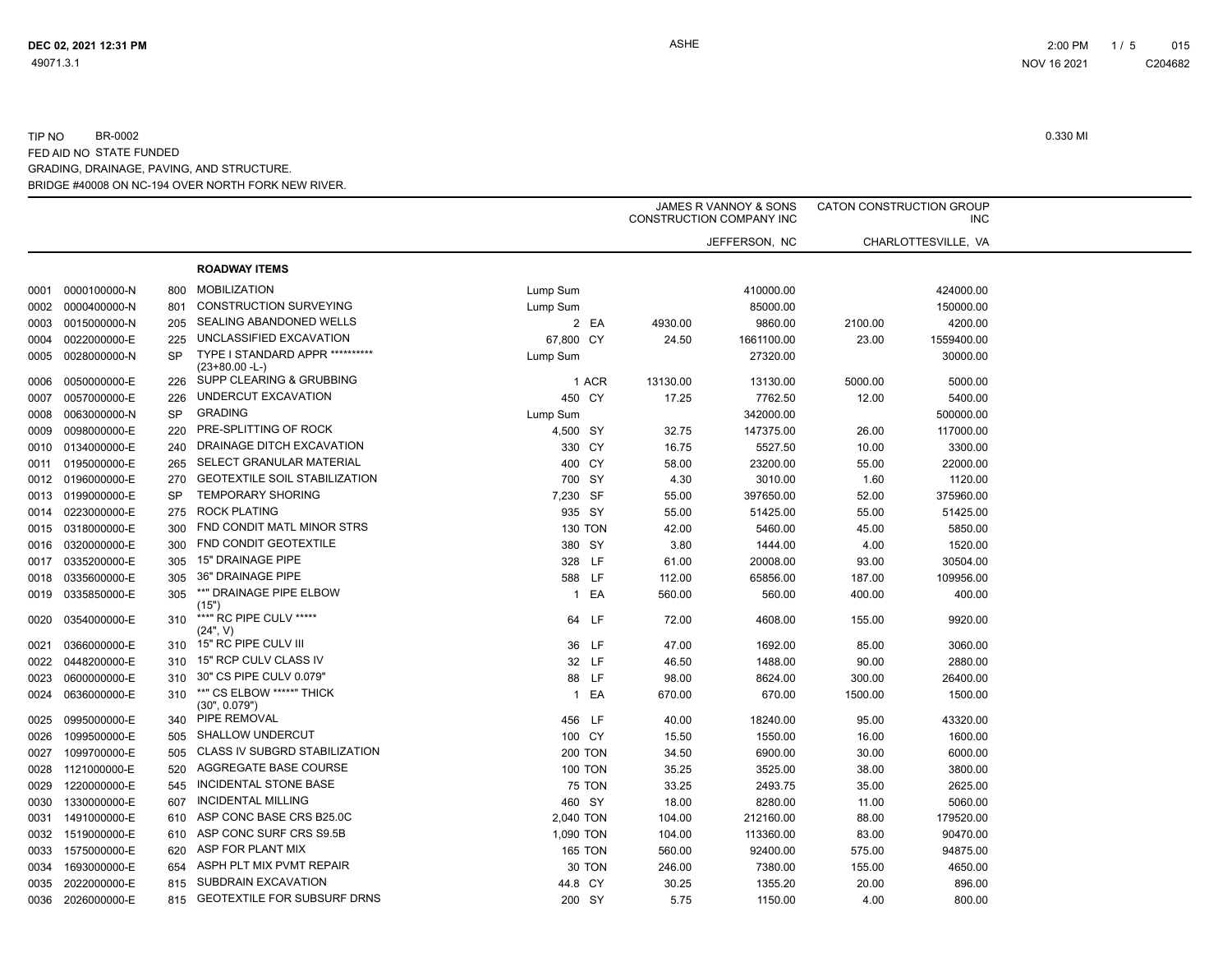|      |                   |           |                                     | JAMES R VANNOY & SONS<br>CONSTRUCTION COMPANY INC |         | CATON CONSTRUCTION GROUP<br><b>INC</b> |               |           |                     |  |
|------|-------------------|-----------|-------------------------------------|---------------------------------------------------|---------|----------------------------------------|---------------|-----------|---------------------|--|
|      |                   |           |                                     |                                                   |         |                                        | JEFFERSON, NC |           | CHARLOTTESVILLE, VA |  |
|      |                   |           |                                     |                                                   |         |                                        |               |           |                     |  |
| 0037 | 2036000000-E      | 815       | SUBDRAIN COARSE AGGREGATE           |                                                   | 33.6 CY | 87.00                                  | 2923.20       | 60.00     | 2016.00             |  |
| 0038 | 2044000000-E      | 815       | 6" PERF SUBDRN PIPE                 |                                                   | 200 LF  | 17.00                                  | 3400.00       | 7.00      | 1400.00             |  |
| 0039 | 2070000000-N      | 815       | SUBDRN PIPE OUTLET                  |                                                   | 1 EA    | 336.00                                 | 336.00        | 400.00    | 400.00              |  |
| 0040 | 2077000000-E      | 815       | 6" OUTLET PIPE                      |                                                   | 6 LF    | 17.75                                  | 106.50        | 20.00     | 120.00              |  |
| 0041 | 2209000000-E      | 838       | <b>ENDWALLS</b>                     |                                                   | 2.3 CY  | 1930.00                                | 4439.00       | 1200.00   | 2760.00             |  |
| 0042 | 2286000000-N      | 840       | <b>MASNRY DRAINAGE STRUCT</b>       |                                                   | 10 EA   | 2930.00                                | 29300.00      | 3900.00   | 39000.00            |  |
| 0043 | 2308000000-E      | 840       | <b>MASNRY DRAINAGE STRUCT</b>       |                                                   | 2.1 LF  | 1320.00                                | 2772.00       | 800.00    | 1680.00             |  |
| 0044 | 2366000000-N      | 840       | FRAME W/2GRTS 840.24 STD            |                                                   | 8 EA    | 760.00                                 | 6080.00       | 1300.00   | 10400.00            |  |
| 0045 | 2367000000-N      | 840       | FRAME W/2GRTS 840.29 STD            |                                                   | 1 EA    | 720.00                                 | 720.00        | 1300.00   | 1300.00             |  |
| 0046 | 2396000000-N      | 840       | FRAME W/COVER STD 840.54            | $\mathbf{1}$                                      | EA      | 710.00                                 | 710.00        | 1300.00   | 1300.00             |  |
| 0047 | 2556000000-E      | 846       | SHOULDER BERM GUTTER                |                                                   | 21 LF   | 50.00                                  | 1050.00       | 90.00     | 1890.00             |  |
| 0048 | 2577000000-E      | 846       | CONC EXPRESSWAY GUTTER              |                                                   | 130 LF  | 70.00                                  | 9100.00       | 66.00     | 8580.00             |  |
| 0049 | 3030000000-E      | 862       | <b>STL BEAM GUARDRAIL</b>           |                                                   | 350 LF  | 28.50                                  | 9975.00       | 27.00     | 9450.00             |  |
| 0050 | 3045000000-E      | 862       | <b>SBGR SHOP CURVED</b>             |                                                   | 50 LF   | 30.75                                  | 1537.50       | 28.00     | 1400.00             |  |
| 0051 | 3150000000-N      | 862       | <b>ADDIT GUARDRAIL POSTS</b>        |                                                   | 5 EA    | 55.00                                  | 275.00        | 50.00     | 250.00              |  |
| 0052 | 3195000000-N      | 862       | <b>GR END TYPE AT-1</b>             |                                                   | 1 EA    | 1040.00                                | 1040.00       | 950.00    | 950.00              |  |
| 0053 | 3287000000-N      | <b>SP</b> | <b>GR END TYPE TL-3</b>             | $\overline{2}$                                    | EA      | 3610.00                                | 7220.00       | 3300.00   | 6600.00             |  |
| 0054 | 3317000000-N      | <b>SP</b> | <b>GR ANCHOR TYPE B-77</b>          | 6                                                 | EA      | 2630.00                                | 15780.00      | 2400.00   | 14400.00            |  |
| 0055 | 3345000000-E      | 864       | REMOVE & RESET GUARDRAIL            |                                                   | 82 LF   | 8.75                                   | 717.50        | 8.00      | 656.00              |  |
| 0056 | 3360000000-E      | 863       | REMOVE EXISTING GUARDRAIL           |                                                   | 775 LF  | 1.10                                   | 852.50        | 1.00      | 775.00              |  |
| 0057 | 3635000000-E      | 876       | RIP RAP, CLASS II                   |                                                   | 35 TON  | 69.00                                  | 2415.00       | 60.00     | 2100.00             |  |
| 0058 | 3649000000-E      | 876       | <b>RIP RAP, CLASS B</b>             |                                                   | 35 TON  | 47.75                                  | 1671.25       | 60.00     | 2100.00             |  |
| 0059 | 3656000000-E      | 876       | <b>GEOTEXTILE FOR DRAINGE</b>       | 1,390 SY                                          |         | 2.70                                   | 3753.00       | 4.00      | 5560.00             |  |
| 0060 | 4072000000-E      | 903       | SUPPORT, 3-LB STL U-CHAN            |                                                   | 170 LF  | 6.75                                   | 1147.50       | 7.50      | 1275.00             |  |
| 0061 | 4096000000-N      | 904       | SIGN ERECTION, TYPE D               |                                                   | 2 EA    | 203.00                                 | 406.00        | 186.00    | 372.00              |  |
| 0062 | 4102000000-N      | 904       | SIGN ERECTION, TYPE E               |                                                   | 6 EA    | 148.00                                 | 888.00        | 136.00    | 816.00              |  |
| 0063 | 4116100000-N      | 904       | SIGN ERECT, RELOC ** GRD MTD<br>(D) | 1                                                 | EA      | 257.00                                 | 257.00        | 130.00    | 130.00              |  |
| 0064 | 4155000000-N      | 907       | DISPOSE SIGN SYST U-CHAN            |                                                   | 11 EA   | 7.75                                   | 85.25         | 7.15      | 78.65               |  |
| 0065 | 4192000000-N      | 907       | DISPOSE SUPPORT, U-CHAN             |                                                   | 2 EA    | 7.75                                   | 15.50         | 7.15      | 14.30               |  |
| 0066 | 4400000000-E      |           | 1110 WORK ZONE SIGNS (STAT)         |                                                   | 444 SF  | 7.00                                   | 3108.00       | 6.50      | 2886.00             |  |
| 0067 | 4405000000-E      |           | 1110 WORK ZONE SIGNS (PORT)         |                                                   | 256 SF  | 24.50                                  | 6272.00       | 12.25     | 3136.00             |  |
| 0068 | 4410000000-E      |           | 1110 WORK ZONE SIGNS (BARR)         |                                                   | 110 SF  | 7.75                                   | 852.50        | 6.25      | 687.50              |  |
| 0069 | 4420000000-N      |           | 1120 PORTABLE CHANGE MSG SIGN       |                                                   | 2 EA    | 13770.00                               | 27540.00      | 1400.00   | 2800.00             |  |
| 0070 | 4424500000-N      | <b>SP</b> | TEMP PORT TRAF SIGNAL SYS           | $\mathbf{1}$                                      | EA      | 68250.00                               | 68250.00      | 115000.00 | 115000.00           |  |
| 0071 | 4430000000-N      |           | 1130 DRUMS                          |                                                   | 107 EA  | 34.75                                  | 3718.25       | 42.00     | 4494.00             |  |
| 0072 | 4435000000-N      |           | 1135 CONES                          |                                                   | 30 EA   | 1.20                                   | 36.00         | 24.00     | 720.00              |  |
| 0073 | 4445000000-E      |           | 1145 BARRICADES (TYPE III)          |                                                   | 104 LF  | 45.50                                  | 4732.00       | 33.00     | 3432.00             |  |
|      | 0074 4455000000-N |           | 1150 FLAGGER                        |                                                   | 90 DAY  | 276.00                                 | 24840.00      | 450.00    | 40500.00            |  |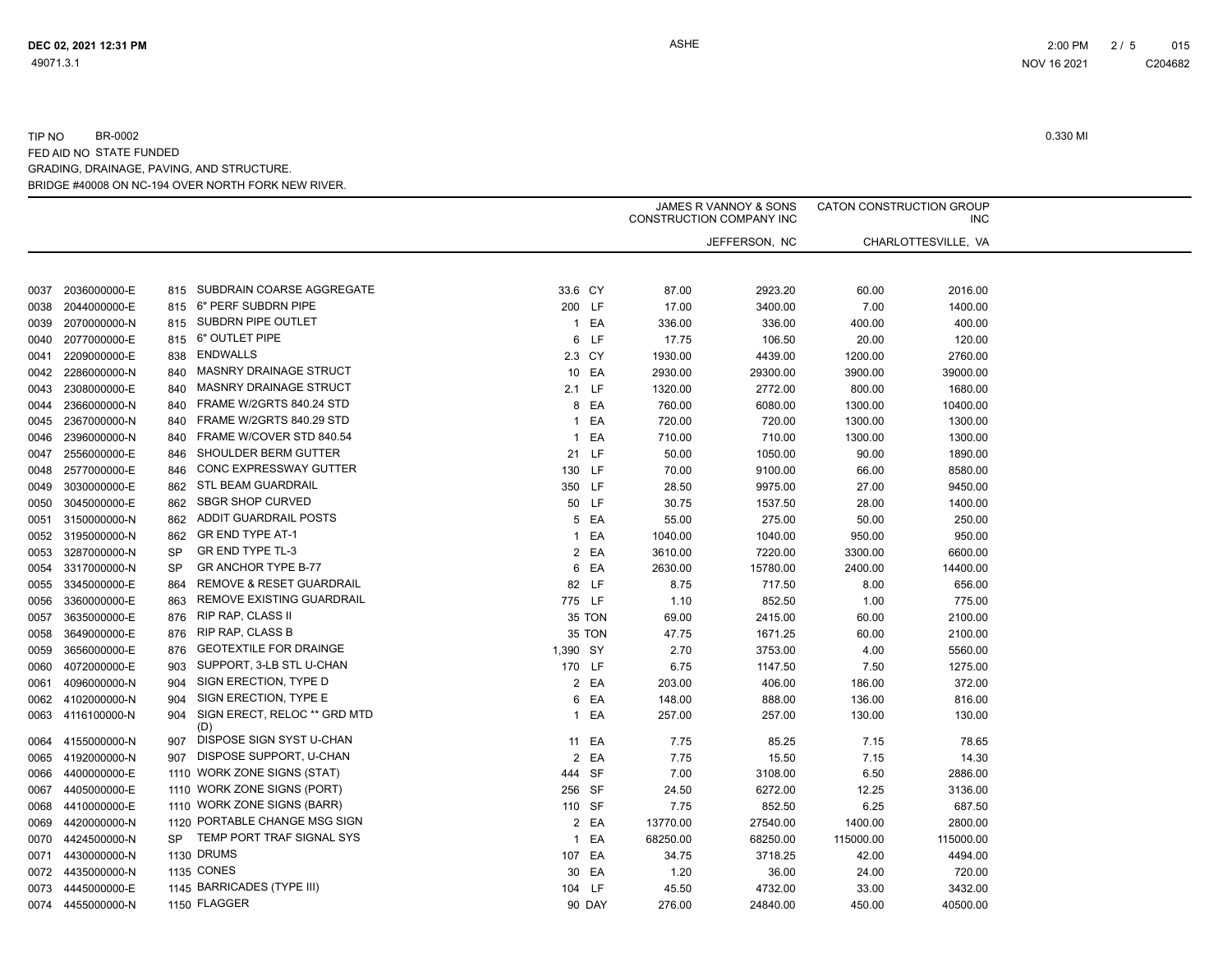|      |              |           |                                                                                                                    | JAMES R VANNOY & SONS<br>CONSTRUCTION COMPANY INC |  |          | CATON CONSTRUCTION GROUP<br><b>INC</b> |          |                     |  |
|------|--------------|-----------|--------------------------------------------------------------------------------------------------------------------|---------------------------------------------------|--|----------|----------------------------------------|----------|---------------------|--|
|      |              |           |                                                                                                                    |                                                   |  |          | JEFFERSON, NC                          |          | CHARLOTTESVILLE, VA |  |
|      |              |           |                                                                                                                    |                                                   |  |          |                                        |          |                     |  |
| 0075 | 4465000000-N |           | 1160 TEMPORARY CRASH CUSHIONS                                                                                      | 2 EA                                              |  | 10780.00 | 21560.00                               | 10250.00 | 20500.00            |  |
| 0076 | 4470000000-N |           | 1160 REM & RES CRASH CUSHION                                                                                       | 3 EA                                              |  | 3010.00  | 9030.00                                | 3000.00  | 9000.00             |  |
| 0077 | 4485000000-E |           | 1170 PORT CONC BARRIER                                                                                             | 1,150 LF                                          |  | 41.50    | 47725.00                               | 45.00    | 51750.00            |  |
| 0078 | 4490000000-E |           | 1170 PORT CONC BARRIER(ANCHRD)                                                                                     | 435 LF                                            |  | 68.00    | 29580.00                               | 65.00    | 28275.00            |  |
| 0079 | 4500000000-E |           | 1170 REM & RES PORT CONC BARRIER                                                                                   | 40 LF                                             |  | 41.50    | 1660.00                                | 20.00    | 800.00              |  |
| 0080 | 4770000000-E |           | 1205 4" COLD APPL PLSTIC LINES TYPE **<br>(IV)                                                                     | 560 LF                                            |  | 3.00     | 1680.00                                | 3.25     | 1820.00             |  |
| 0081 | 4810000000-E |           | 1205 PAINT PVMT MARKINGS 4"                                                                                        | 10,307 LF                                         |  | 0.75     | 7730.25                                | 0.85     | 8760.95             |  |
| 0082 | 4835000000-E |           | 1205 PAINT PVT MKG LINES 24"                                                                                       | 106 LF                                            |  | 7.00     | 742.00                                 | 8.00     | 848.00              |  |
| 0083 | 4850000000-E |           | 1205 LINE REMOVAL 4" WIDE                                                                                          | 3,680 LF                                          |  | 1.00     | 3680.00                                | 1.15     | 4232.00             |  |
| 0084 | 4870000000-E |           | 1205 LINE REMOVAL 24" WIDE                                                                                         | 11 LF                                             |  | 4.40     | 48.40                                  | 4.80     | 52.80               |  |
| 0085 | 4890000000-E | <b>SP</b> | <b>GENERIC PAVEMENT MARKING ITEM (LF)</b><br>POLYUREA PAVEMENT MARKING LINES, 4" 20 MILS<br>(STANDARD GLASS BEADS) | 8,228 LF                                          |  | 1.80     | 14810.40                               | 1.90     | 15633.20            |  |
| 0086 | 4891000000-E |           | 1205 GENERIC PVMT MARKING ITEM (LF) 1205<br>THERMOPLASTIC PAVEMENT MARKING LINES (24", 90<br>MILS)                 | 15 LF                                             |  | 17.50    | 262.50                                 | 20.00    | 300.00              |  |
| 0087 | 4895000000-N | <b>SP</b> | <b>GENERIC PAVEMENT MARKING ITEM (EA)</b><br>NON-CAST IRON SNOWPLOWABLE PAVEMENT MARKERS                           | 30 EA                                             |  | 109.00   | 3270.00                                | 120.00   | 3600.00             |  |
| 0088 | 6000000000-E |           | 1605 TEMPORARY SILT FENCE                                                                                          | 5,000 LF                                          |  | 2.30     | 11500.00                               | 2.15     | 10750.00            |  |
| 0089 | 6006000000-E |           | 1610 EROS CONTRL STONE CL A                                                                                        | 315 TON                                           |  | 47.25    | 14883.75                               | 31.00    | 9765.00             |  |
| 0090 | 6009000000-E |           | 1610 EROS CONTRL STONE CL B                                                                                        | 1,575 TON                                         |  | 48.50    | 76387.50                               | 31.00    | 48825.00            |  |
| 0091 | 6012000000-E |           | 1610 SEDIMENT CONTROL STONE                                                                                        | 1,000 TON                                         |  | 48.00    | 48000.00                               | 30.00    | 30000.00            |  |
| 0092 | 6015000000-E |           | 1615 TEMPORARY MULCHING                                                                                            | <b>10 ACR</b>                                     |  | 1310.00  | 13100.00                               | 1205.00  | 12050.00            |  |
| 0093 | 6018000000-E |           | 1620 SEED FOR TEMP SEEDING                                                                                         | 600 LB                                            |  | 2.20     | 1320.00                                | 2.05     | 1230.00             |  |
| 0094 | 6021000000-E |           | 1620 FERT FOR TEMP SEEDING                                                                                         | 3 TON                                             |  | 1370.00  | 4110.00                                | 1260.00  | 3780.00             |  |
| 0095 | 6024000000-E |           | 1622 TEMPORARY SLOPE DRAINS                                                                                        | 335 LF                                            |  | 12.25    | 4103.75                                | 14.00    | 4690.00             |  |
| 0096 | 6029000000-E |           | SP SAFETY FENCE                                                                                                    | 1,240 LF                                          |  | 2.80     | 3472.00                                | 2.60     | 3224.00             |  |
| 0097 | 6030000000-E |           | 1630 SILT EXCAVATION                                                                                               | 1,430 CY                                          |  | 23.50    | 33605.00                               | 12.00    | 17160.00            |  |
| 0098 | 6036000000-E |           | 1631 MATTING FOR EROS CONTROL                                                                                      | 19,000 SY                                         |  | 1.70     | 32300.00                               | 1.60     | 30400.00            |  |
| 0099 | 6037000000-E | SP.       | <b>COIR FIBER MAT</b>                                                                                              | 1,130 SY                                          |  | 8.75     | 9887.50                                | 8.00     | 9040.00             |  |
| 0100 | 6042000000-E |           | 1632 1/4" HARDWARE CLOTH                                                                                           | 775 LF                                            |  | 4.50     | 3487.50                                | 4.25     | 3293.75             |  |
| 0101 | 6070000000-N |           | 1639 SPECIAL STILLING BASINS                                                                                       | 12 EA                                             |  | 244.00   | 2928.00                                | 310.00   | 3720.00             |  |
| 0102 | 6071014000-E | <b>SP</b> | <b>COIR FIBER WATTLE BARRIER</b>                                                                                   | 3,500 LF                                          |  | 8.00     | 28000.00                               | 7.35     | 25725.00            |  |
| 0103 | 6071020000-E | <b>SP</b> | POLYACRYLAMIDE (PAM)                                                                                               | 310 LB                                            |  | 5.50     | 1705.00                                | 5.00     | 1550.00             |  |
| 0104 | 6071030000-E |           | 1640 COIR FIBER BAFFLE                                                                                             | 350 LF                                            |  | 8.00     | 2800.00                                | 7.35     | 2572.50             |  |
| 0105 | 6084000000-E |           | 1660 SEEDING AND MULCHING                                                                                          | <b>10 ACR</b>                                     |  | 2410.00  | 24100.00                               | 2210.00  | 22100.00            |  |
| 0106 | 6087000000-E |           | 1660 MOWING                                                                                                        | 5 ACR                                             |  | 109.00   | 545.00                                 | 105.00   | 525.00              |  |
| 0107 | 6090000000-E |           | 1661 SEED FOR REPAIR SEEDING                                                                                       | 100 LB                                            |  | 3.80     | 380.00                                 | 4.00     | 400.00              |  |
| 0108 | 6093000000-E |           | 1661 FERT FOR REPAIR SEEDING                                                                                       | 0.5 TON                                           |  | 760.00   | 380.00                                 | 700.00   | 350.00              |  |
| 0109 | 6096000000-E |           | 1662 SEED FOR SUPP SEEDING                                                                                         | 375 LB                                            |  | 4.40     | 1650.00                                | 4.50     | 1687.50             |  |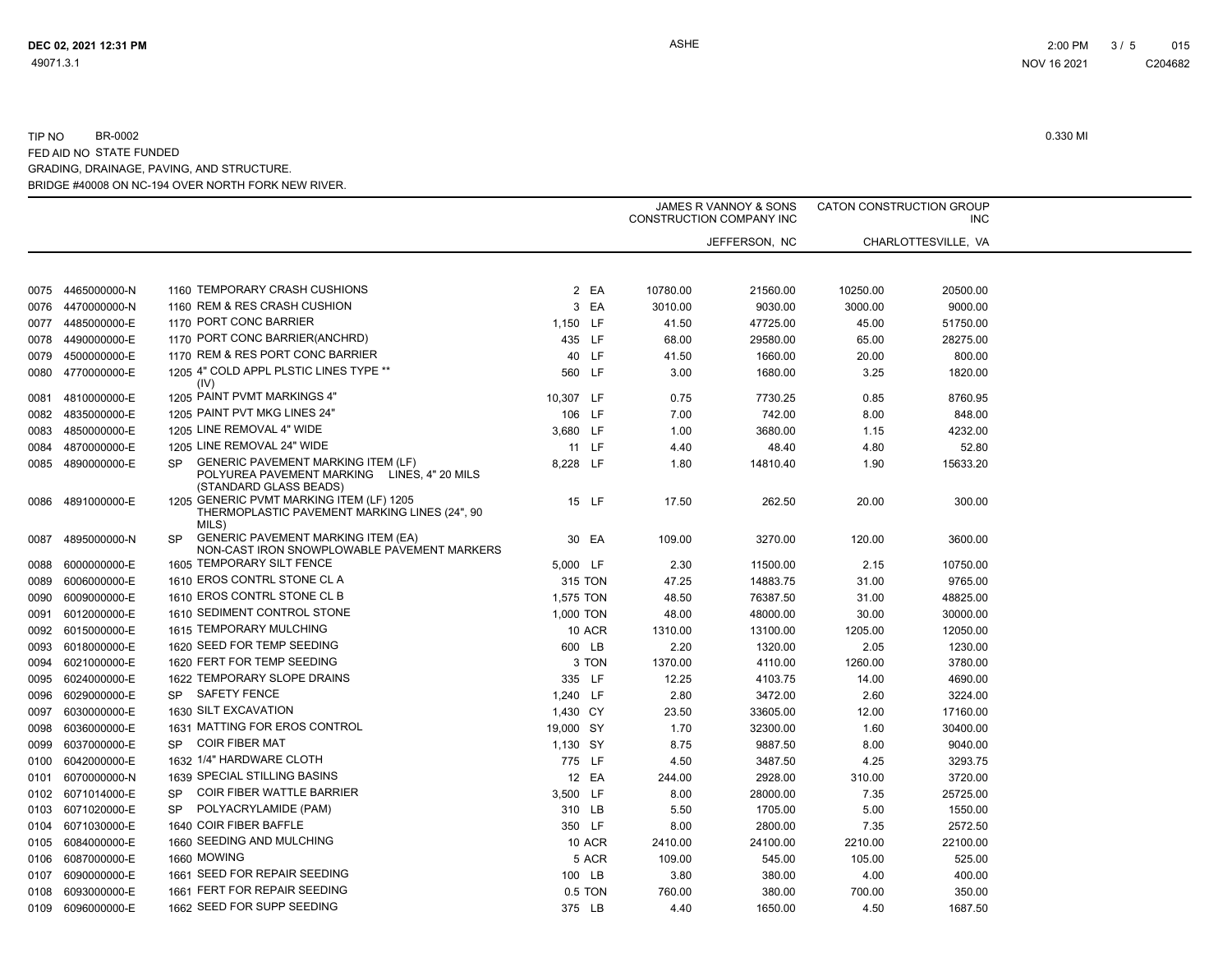|      | JAMES R VANNOY & SONS<br><b>CONSTRUCTION COMPANY INC</b> |           | CATON CONSTRUCTION GROUP<br><b>INC</b>                                        |                |         |               |         |                     |  |
|------|----------------------------------------------------------|-----------|-------------------------------------------------------------------------------|----------------|---------|---------------|---------|---------------------|--|
|      |                                                          |           |                                                                               |                |         | JEFFERSON, NC |         | CHARLOTTESVILLE. VA |  |
|      |                                                          |           |                                                                               |                |         |               |         |                     |  |
| 0110 | 6108000000-E                                             |           | 1665 FERTILIZER TOPDRESSING                                                   | 11 TON         | 930.00  | 10230.00      | 900.00  | 9900.00             |  |
| 0111 | 6114500000-N                                             |           | 1667 SPECIALIZED HAND MOWING                                                  | <b>10 MHR</b>  | 109.00  | 1090.00       | 105.00  | 1050.00             |  |
|      | 0112 6117000000-N                                        | <b>SP</b> | <b>RESPONSE FOR EROS CONTROL</b>                                              | 25 EA          | 109.00  | 2725.00       | 200.00  | 5000.00             |  |
|      | 0113 6117500000-N                                        | <b>SP</b> | CONC WASHOUT STRUCTURE                                                        | 2 EA           | 720.00  | 1440.00       | 1400.00 | 2800.00             |  |
| 0114 | 6123000000-E                                             |           | 1670 REFORESTATION                                                            | 0.1 ACR        | 2190.00 | 219.00        | 2000.00 | 200.00              |  |
|      | 0115 6141000000-E                                        | <b>SP</b> | <b>GENERIC EROSION CONTROL ITEM (SY)</b><br>EXCELSIOR NATURAL FIBER MAT- TING | 3,722 SY       | 2.50    | 9305.00       | 2.30    | 8560.60             |  |
|      |                                                          |           | <b>WALL ITEMS</b>                                                             |                |         |               |         |                     |  |
| 0116 | 8504000000-E                                             | 460       | CONC BARR RAIL MOMENT SLAB                                                    | 500 LF         | 342.00  | 171000.00     | 425.00  | 212500.00           |  |
| 0117 | 8802016000-E                                             | <b>SP</b> | ANCHORED RETAINING WALLS                                                      | 6,330 SF       | 271.00  | 1715430.00    | 220.00  | 1392600.00          |  |
| 0118 | 8847000000-E                                             | <b>SP</b> | <b>GENERIC RET WALL ITEM (SF)</b><br>SHEET PILE CUTOFF WALL                   | 5,730 SF       | 53.00   | 303690.00     | 65.00   | 372450.00           |  |
|      |                                                          |           | <b>STRUCTURE ITEMS</b>                                                        |                |         |               |         |                     |  |
| 0119 | 8017000000-N                                             | <b>SP</b> | <b>CM&amp;R TEMP ACCESS ***********</b><br>(23+80.00 -L-)                     | Lump Sum       |         | 37700.00      |         | 80000.00            |  |
| 0120 | 8021000000-N                                             | SP        | <b>REMV EXIST STR **********</b><br>$(23+80.00 - L)$                          | Lump Sum       |         | 88330.00      |         | 122500.00           |  |
| 0121 | 8065000000-N                                             | <b>SP</b> | ASBESTOS ASSESSMENT                                                           | Lump Sum       |         | 1220.00       |         | 1500.00             |  |
| 0122 | 8105520000-E                                             | 411       | 3'-0" DRILLD PIER IN SOIL                                                     | 44 LF          | 1440.00 | 63360.00      | 1700.00 | 74800.00            |  |
| 0123 | 8105620000-E                                             | 411       | 3'-0" DRILLD PIER NO SOIL                                                     | 43 LF          | 1430.00 | 61490.00      | 550.00  | 23650.00            |  |
| 0124 | 8115000000-N                                             | 411       | <b>CSL TESTING</b>                                                            | 2 EA           | 2740.00 | 5480.00       | 3600.00 | 7200.00             |  |
|      | 0125 8121000000-N                                        | 412       | UNCL STR EXCAV STA *****<br>(23+80.00 -L-)                                    | Lump Sum       |         | 6790.00       |         | 3000.00             |  |
| 0126 | 8147000000-E                                             | 420       | REINF CONCRETE DECK SLAB                                                      | 10,627 SF      | 38.00   | 403826.00     | 55.00   | 584485.00           |  |
|      | 0127 8161000000-E                                        | 420       | <b>GROOVING BRIDGE FLOORS</b>                                                 | 9,722 SF       | 1.10    | 10694.20      | 1.00    | 9722.00             |  |
| 0128 | 8182000000-E                                             | 420       | <b>CLASS A CONCRETE (BRIDGE)</b>                                              | 141.1 CY       | 1080.00 | 152388.00     | 1400.00 | 197540.00           |  |
| 0129 | 8210000000-N                                             | 422       | <b>BRG APPR SLAB ***********</b><br>$(23+80.00 - L)$                          | Lump Sum       |         | 36770.00      |         | 40000.00            |  |
| 0130 | 8217000000-E                                             | 425       | <b>REINF STEEL (BRIDGE)</b>                                                   | 30,329 LB      | 1.50    | 45493.50      | 2.00    | 60658.00            |  |
| 0131 | 8238000000-E                                             | 425       | SPIRAL COL REINF STL BRG                                                      | 2,526 LB       | 2.70    | 6820.20       | 3.00    | 7578.00             |  |
| 0132 | 8274000000-E                                             | 430       | 63" MOD PRESTR CONC GIRDR                                                     | 1,377.92 LF    | 381.00  | 524987.52     | 488.00  | 672424.96           |  |
| 0133 | 8328200000-E                                             | 450       | PILE DRV EQUIP SETUP ** STEEL PILES<br>(HP 12 X 53)                           | 18 EA          | 1130.00 | 20340.00      | 3500.00 | 63000.00            |  |
| 0134 | 8364000000-E                                             | 450       | HP12X53 PILES                                                                 | 295 LF         | 57.00   | 16815.00      | 155.00  | 45725.00            |  |
| 0135 | 8391000000-N                                             | 450       | STEEL PILE POINTS                                                             | 18 EA          | 112.00  | 2016.00       | 190.00  | 3420.00             |  |
| 0136 | 8503000000-E                                             | 460       | <b>CONCRETE BARRIER RAIL</b>                                                  | 555.7 LF       | 142.00  | 78909.40      | 144.00  | 80020.80            |  |
| 0137 | 8608000000-E                                             | 876       | RIP RAP II (2'-0")                                                            | <b>568 TON</b> | 0.15    | 85.20         | 38.00   | 21584.00            |  |
| 0138 | 8622000000-E                                             | 876       | <b>GEOTEXTILE FOR DRAINAGE</b>                                                | 631 SY         | 2.70    | 1703.70       | 9.25    | 5836.75             |  |
| 0139 | 8657000000-N                                             | 430       | <b>ELASTOMERIC BEARINGS</b>                                                   | Lump Sum       |         | 10180.00      |         | 48500.00            |  |
| 0140 | 8692000000-N                                             | <b>SP</b> | <b>FOAM JOINT SEALS</b>                                                       | Lump Sum       |         | 16890.00      |         | 9000.00             |  |